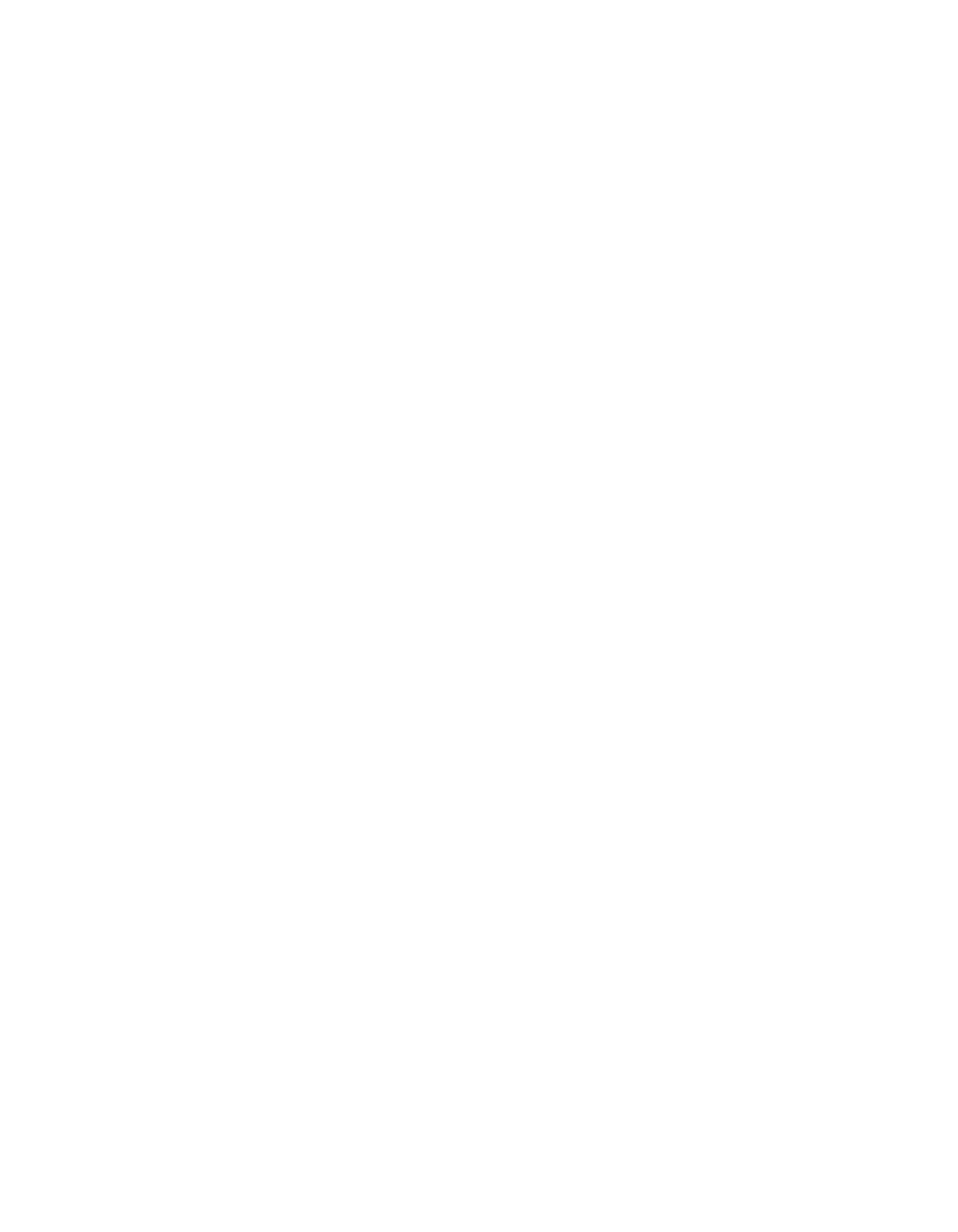



# Zatrudnienie i wynagrodzenia w gospodarce narodowej w 2017 r.

Employment, wages and salaries in national economy in 2017

Główny Urząd Statystyczny Statistics Poland

Warszawa Warsaw 2018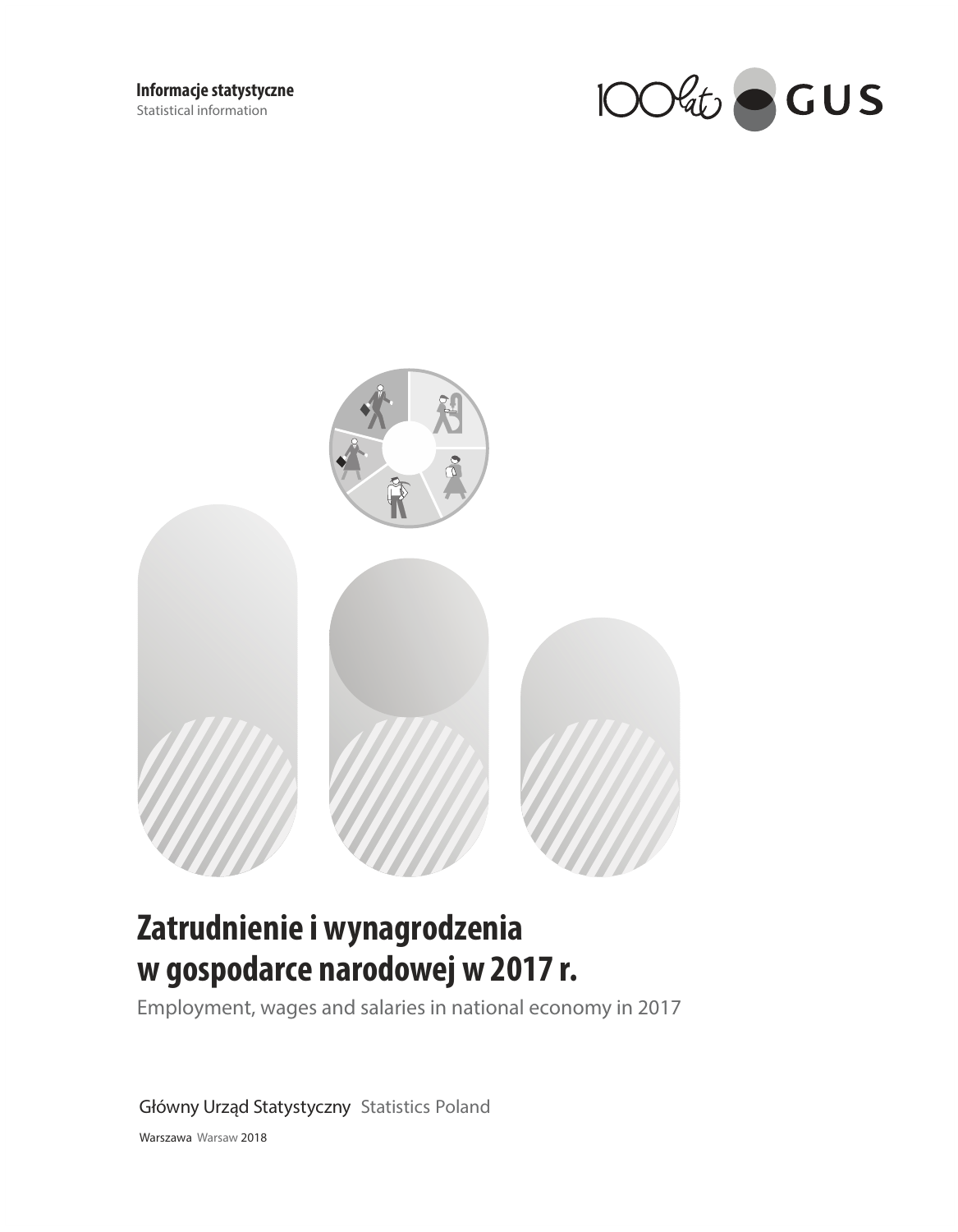| Opracowanie publikacji<br>Preparation of the publication | GUS, Departament Badań Demograficznych<br>i Rynku Pracy<br>CSO, Demographic and Labour Market<br><b>Surveys Department</b>                                       |
|----------------------------------------------------------|------------------------------------------------------------------------------------------------------------------------------------------------------------------|
| kierujący<br>supervisor                                  | Agnieszka Zgierska<br>Dyrektor Departamentu Badań Demograficznych<br>i Rynku Pracy<br>Director of the Demographic and Labour Market<br><b>Surveys Department</b> |
| opracowanie<br>elaboration                               | Teresa Żelazny                                                                                                                                                   |
| współpraca<br>cooperation                                | Iwona Krystosiak, Lidia Paczkowska,<br>Iwona Pasierowska, Renata Strużyńska, Anna Winiarz                                                                        |
| tłumaczenie<br>translation                               | Irena Skrzypczak                                                                                                                                                 |
| wykresy<br>graphs                                        | Halina Sztrantowicz                                                                                                                                              |
| Projekt okładki<br>Cover desing                          | Lidia Motrenko-Makuch<br>Zakład Wydawnictw Statystycznych<br><b>Statistical Publishing Establishment</b>                                                         |

ISSN 1509-8443

Publikacja dostępna na http://www.stat.gov.pl $\mathit{Publication available~on~http://www.stat.gov.pl}$ 

 $\circ$  $\int_{\text{dust}}^{b}$ 

Zakład Wydawnictw O0-925 WARSZAWA, AL. NIEPODLEGŁOŚCI 208.<br>Statystycznych lnformacje w sprawach sprzedaży publikacji — tel. (22) 608 32 10, 608 38 10<br>Zam. 185/nakł. 130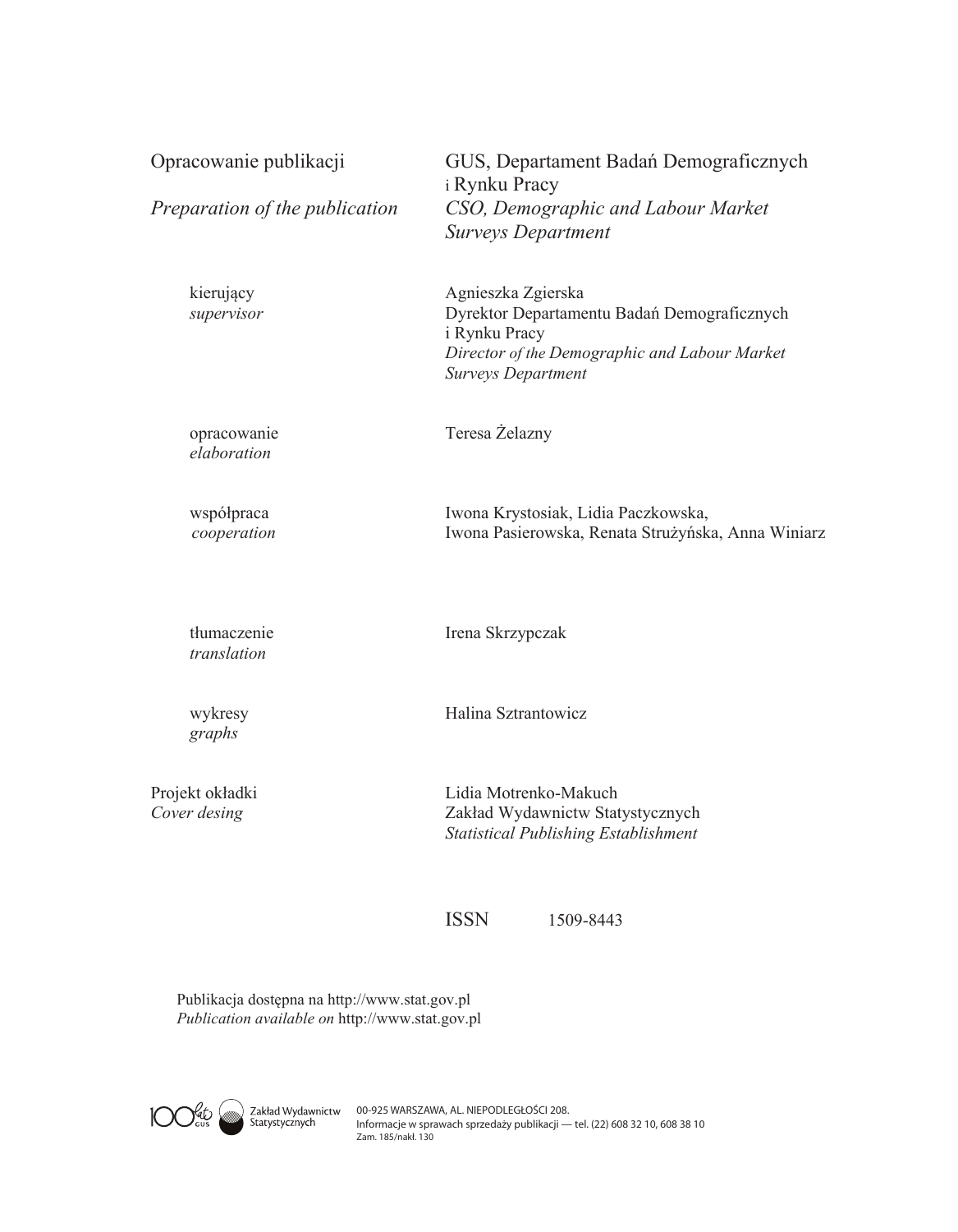### **PRZEDMOWA**

"Zatrudnienie i wynagrodzenia w gospodarce narodowej w 2017 r." jest kolejną edycją wydawanej co kwartał publikacji poświęconej tematyce pracy i wynagrodzeń.

Celem niniejszej publikacji jest przedstawienie bieżących zmian zachodzących na rynku pracy w zakresie liczby pracujących w jednostkach dużych i średnich, czasu pracy zatrudnionych, jak i liczby bezrobotnych zarejestrowanych w urzędach pracy.

Prezentowane dane mają charakter wstępny i dotyczą poziomu przeciętnych wynagrodzeń nominalnych w gospodarce narodowej i wskaźnika płac realnych, zatrudnienia i wynagrodzeń w administracji publicznej oraz w działalności finansowej i ubezpieczeniowej, a także informacje o liczbie zezwoleń wydanych cudzoziemcom na pracę w Polsce.

Główny Urząd Statystyczny wyraża podziękowanie wszystkim Sprawozdawcom biorącym udział w badaniach statystycznych rynku pracy, dzięki którym możliwe było przygotowanie tego opracowania.

"Zatrudnienie i wynagrodzenia w gospodarce narodowej w 2017 r." oraz inne opracowania z zakresu rynku pracy i wynagrodzeń można znaleźć w Internecie pod adresem: http://stat.gov.pl/obszary-tematyczne/rynek-pracy.

Jednocześnie prosimy o uwagi i sugestie dotyczące treści i formy publikacji, które przyczynia się do doskonalenia następnych edycji.

> Dyrektor Departamentu Badań Demograficznych i Rynku Pracy Agnieszka Zgierska

Warszawa, kwiecień 2018 r.

### **PREFACE**

The presented publication "Employment, wages and salaries in national economy in 2017" is the successive issue of the quarterly publication concerning the matters of labour and earnings.

The publication objective is presentation of the current changes on the labour market regarding the number of the employed in large and medium units and the work time of employees, as well as the number of the unemployed registered in labour offices.

The presented data are preliminary and concern the level of average nominal earnings in the national economy and the real wages indicator, data on employment and earnings in public administration and in financial and insurance activities, as well as the information on the number of work permits granted to foreigners in Poland.

The Central Statistical Office would like to thank all reporting staff participating in statistical labour market surveys without whom preparing this publication would not be possible.

"Employment, wages and salaries in national economy in 2017" and other publications within the scope of the Labour market are available online on the website: http://stat.gov.pl/en/topics/labour-salaries.

We shall appreciate any comments and suggestions related to both the contents and form of this publication, which would facilitate improvement of the future editions of the publication.

> Director of the Demographic and Labour Market Surveys Department Agnieszka Zgierska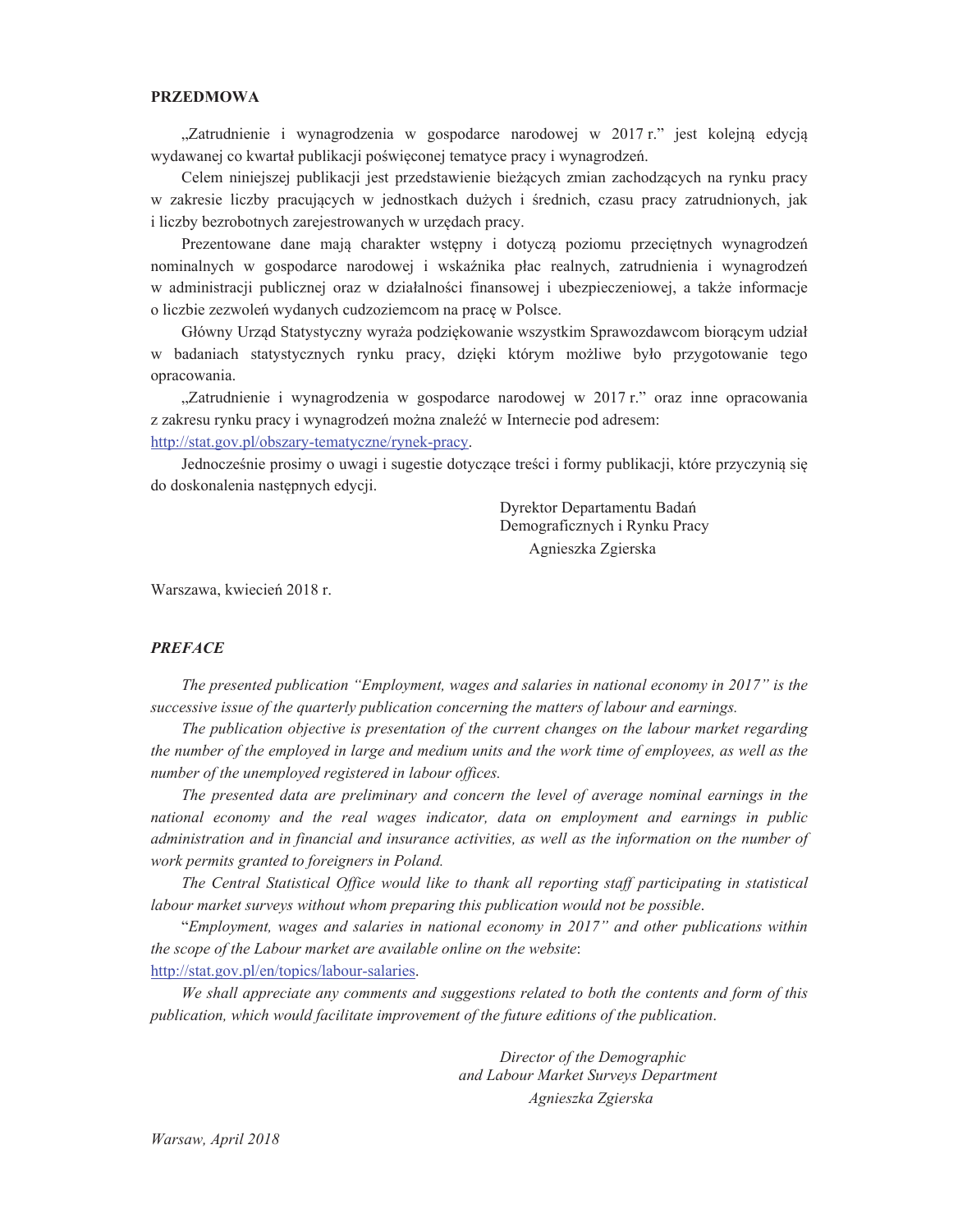### **SPIS TREŚCI**

|                                                                                                                                                                    | Tabl.        | Str. |
|--------------------------------------------------------------------------------------------------------------------------------------------------------------------|--------------|------|
|                                                                                                                                                                    | $\mathbf{X}$ | 3    |
|                                                                                                                                                                    | $\mathbf{X}$ | 8    |
|                                                                                                                                                                    | X            | 16   |
| <b>TABLICE</b>                                                                                                                                                     |              |      |
|                                                                                                                                                                    | 1            | 20   |
| Dynamika przeciętnych miesięcznych wynagrodzeń brutto w gospodarce narodowej                                                                                       | 2            | 21   |
|                                                                                                                                                                    | 3            | 21   |
| Pracujący, przeciętne zatrudnienie oraz przeciętne miesięczne wynagrodzenie w sektorze                                                                             | 4            | 22   |
| Pracujący według sekcji gospodarki narodowej w 2017 r. - stan na koniec kwartału                                                                                   | 5            | 24   |
| Przeciętne zatrudnienie według sekcji gospodarki narodowej w kwartałach 2016 r.                                                                                    | 6            | 25   |
| Czas przepracowany 1 zatrudnionego według sekcji gospodarki narodowej w kwartałach                                                                                 | $\tau$       | 26   |
| Przeciętne miesięczne wynagrodzenie brutto według sekcji gospodarki narodowej                                                                                      | 8            | 27   |
| Przeciętne miesięczne wynagrodzenie brutto bez wypłat nagród rocznych według sekcji                                                                                | 9            | 28   |
| Pracujący, przeciętne zatrudnienie oraz przeciętne miesięczne wynagrodzenie brutto<br>w gospodarce narodowej według sektorów własności w I-IV kwartale 2017 r.     | 10           | 29   |
| Struktura pracujących, przeciętnego zatrudnienia oraz przeciętnego miesięcznego<br>wynagrodzenia brutto w gospodarce narodowej według sektorów własności           | 11           | 31   |
| Pracujący, przeciętne zatrudnienie oraz przeciętne miesięczne wynagrodzenie brutto<br>w sektorze przedsiębiorstw według sektorów własności w I-IV kwartale 2017 r. | 12           | 33   |
| Struktura pracujących, przeciętnego zatrudnienia oraz przeciętnego miesięcznego<br>wynagrodzenia brutto w sektorze przedsiębiorstw według sektorów własności       | 13           | 35   |
|                                                                                                                                                                    |              |      |
| Pracujący według sekcji gospodarki narodowej - stan w dniu 31 grudnia 2017 r.                                                                                      | 14           | 37   |
| Przeciętne zatrudnienie według sekcji gospodarki narodowej oraz form finansowania                                                                                  | 15           | 38   |
| Czas przepracowany i nieprzepracowany 1 zatrudnionego według sekcji gospodarki                                                                                     | 16           | 39   |
| Przeciętne miesięczne wynagrodzenie brutto według sekcji gospodarki narodowej                                                                                      | 17           | 40   |
| Wskaźnik wynagrodzenia realnego brutto według form finansowania w I-IV kwartale                                                                                    | 18           | 41   |
| Przeciętne miesięczne wynagrodzenie brutto bez wypłat nagród rocznych według sekcji<br>gospodarki narodowej oraz form finansowania w I-IV kwartale 2017 r.         | 19           | 42   |
| Przeciętne miesięczne wynagrodzenie w gospodarce narodowej według regionów                                                                                         | 20           | 43   |
| Przeciętne miesięczne wynagrodzenie w gospodarce narodowej według regionów                                                                                         | 21           | 44   |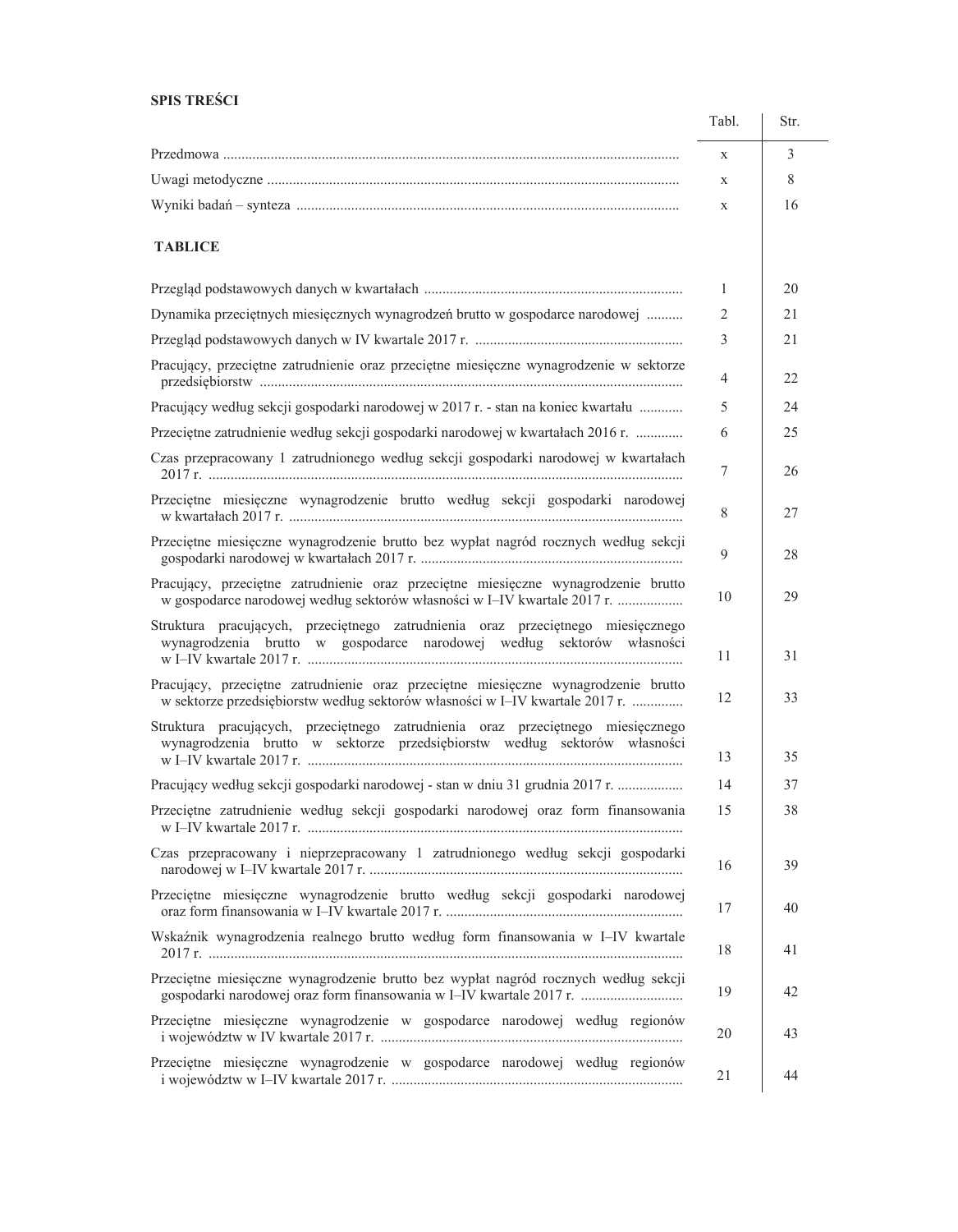|                                                                                                                                                           | Tabl. | Str. |
|-----------------------------------------------------------------------------------------------------------------------------------------------------------|-------|------|
| Wynagrodzenia według sekcji gospodarki narodowej w I-IV kwartale 2017 r.                                                                                  | 22    | 45   |
| Przeciętne zatrudnienie oraz przeciętne miesięczne wynagrodzenie brutto według sekcji                                                                     | 23    | 46   |
| Przeciętne zatrudnienie oraz przeciętne miesięczne wynagrodzenia brutto w sferze<br>budżetowej według sekcji gospodarki narodowej w I-IV kwartale 2017 r. | 24    | 50   |
| Pracujący, przeciętne zatrudnienie oraz przeciętne miesięczne wynagrodzenia brutto                                                                        | 25    | 52   |
| Przeciętne zatrudnienie oraz przeciętne miesięczne wynagrodzenia brutto w administracji                                                                   | 26    | 53   |
| Przeciętne zatrudnienie oraz przeciętne miesięczne wynagrodzenia brutto w działalności                                                                    | 27    | 62   |
| Przeciętne zatrudnienie oraz przeciętne miesięczne wynagrodzenia brutto w działalności                                                                    | 28    | 63   |
| Przeciętne miesięczne wynagrodzenia brutto bez wypłat z zysku w działalności finansowej                                                                   | 29    | 64   |
| Przedsiębiorstwa według przeciętnego miesięcznego wynagrodzenia brutto w wybranych                                                                        | 30    | 65   |
| Bezrobocie według regionów i województw - stan w dniu 31 grudnia 2017 r.                                                                                  | 31    | 68   |
| Zezwolenia na pracę wydane cudzoziemcom według obywatelstwa, wybranych grup                                                                               | 32    | 69   |
| <b>WYKRESY</b>                                                                                                                                            |       |      |
| Struktura pracujących według sektorów własności w niektórych sekcjach gospodarki                                                                          | X     | 70   |
| Odchylenia względne przeciętnych miesięcznych wynagrodzeń brutto od przeciętnego<br>wynagrodzenia w gospodarce narodowej według sekcji w I-IV kwartale    | X     | 70   |
| Przeciętne miesięczne wynagrodzenia brutto w sektorze przedsiębiorstw i w sferze                                                                          | X     | 71   |
| Wskaźniki przeciętnych wynagrodzeń realnych brutto w sektorze przedsiębiorstw                                                                             | X     | 71   |
| Relacje przeciętnego miesięcznego wynagrodzenia brutto w sektorach własności do<br>przeciętnego wynagrodzenia w gospodarce narodowej w I-IV kwartale      | X     | 72   |
| Dynamika przeciętnych miesięcznych wynagrodzeń brutto w I-IV kwartale 2017 r.                                                                             | X     | 72   |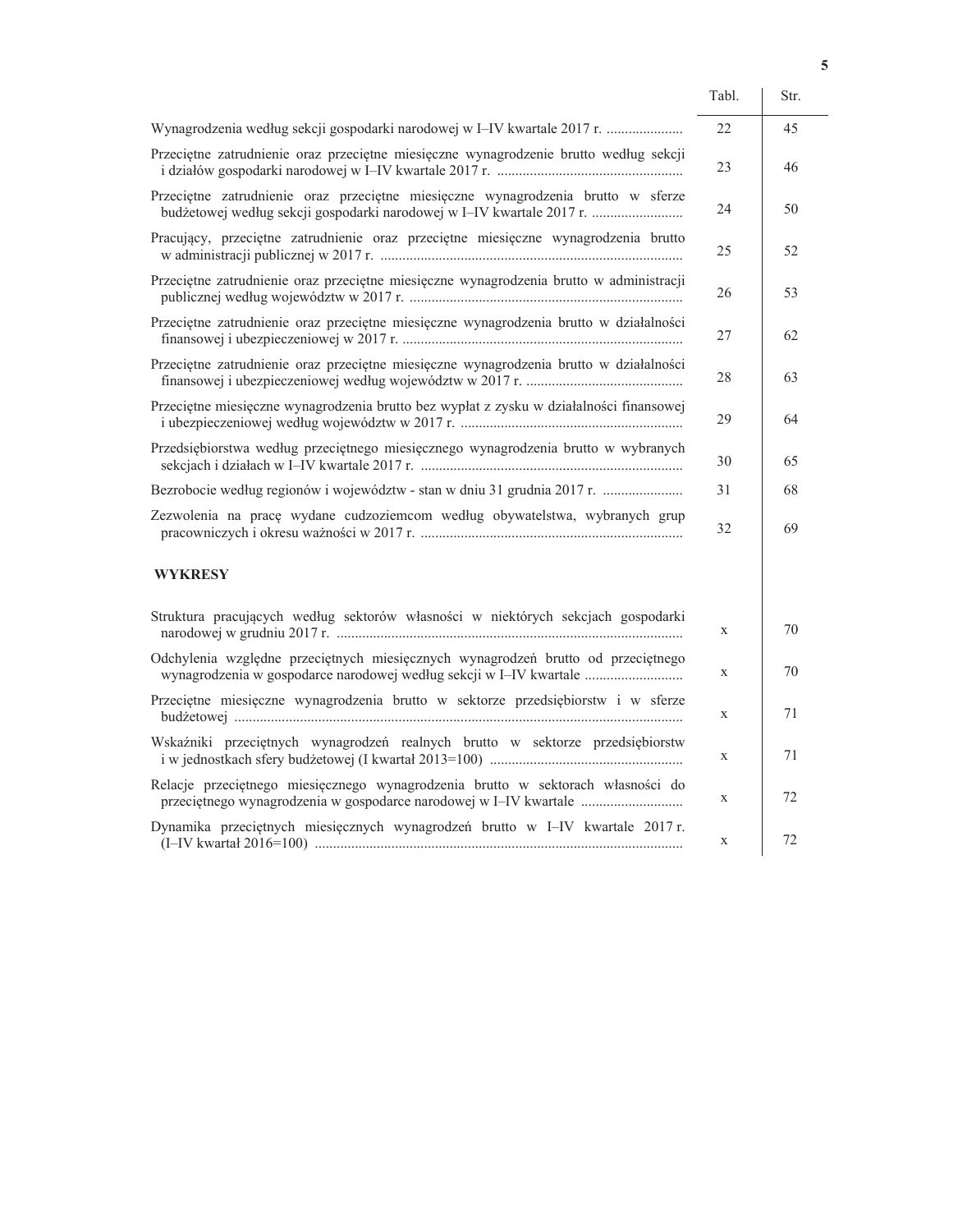### **CONTENTS**

|                                                                                                                                                                                 | Table | Page |
|---------------------------------------------------------------------------------------------------------------------------------------------------------------------------------|-------|------|
|                                                                                                                                                                                 | X     | 3    |
|                                                                                                                                                                                 | X     | 12   |
|                                                                                                                                                                                 | X     | 18   |
| <b>TABLES</b>                                                                                                                                                                   |       |      |
| Survey of basic data in quarters                                                                                                                                                | 1     | 20   |
| Indices of average monthly gross wages and salaries in national economy                                                                                                         | 2     | 21   |
|                                                                                                                                                                                 | 3     | 21   |
| Employed persons, average paid employment and average monthly wages and salaries                                                                                                | 4     | 22   |
| Employed persons by sections of national economy of 2017 - at the end of quarter                                                                                                | 5     | 24   |
| Average paid employment by sections of national economy in quarters of 2017                                                                                                     | 6     | 25   |
| Time worked per 1 employee by sections of national economy in quarters of 2017                                                                                                  | 7     | 26   |
| Average monthly gross wages and salaries by sections of national economy in quarters                                                                                            | 8     | 27   |
| Average monthly gross wages and salaries excluding annual bonuses by sections of                                                                                                | 9     | 28   |
| Employed persons, average paid employment and average monthly gross wages and<br>salaries in national economy by ownership sectors in I-IV quarters of 2017                     | 10    | 29   |
| Structure of employed persons, of average paid employment and of average monthly gross<br>wages and salaries in national economy by ownership sectors in I-IV quarters of 2017  | 11    | 31   |
| Employed persons, average paid employment and average monthly gross wages and<br>salaries in enterprise sector by ownership sectors in I-IV quarters of 2017                    | 12    | 33   |
| Structure of employed persons, of average paid employment and of average monthly gross<br>wages and salaries in enterprise sector by ownership sectors in I-IV quarters of 2017 | 13    | 35   |
| Employed persons by sections of national economy - as of 31 December 2017                                                                                                       | 14    | 37   |
| Average paid employment by sections of national economy and by financing form                                                                                                   | 15    | 38   |
| Time worked and not time worked per 1 employee by sections of national economy                                                                                                  | 16    | 39   |
| Average monthly gross wages and salaries by sections of national economy and by                                                                                                 | 17    | 40   |
| Average monthly gross real wages and salaries by financing form in I-IV quarters of 2017.                                                                                       | 18    | 41   |
| Average monthly gross wages and salaries excluding annual bonuses by sections<br>of national economy and by financing form in I-IV quarters of 2017                             | 19    | 42   |
| Average monthly wages and salaries in national economy by regions and voivodships                                                                                               | 20    | 43   |
| Average monthly wages and salaries in national economy by regions and voivodships                                                                                               | 21    | 44   |
| Wages and salaries by sections of national economy in I-IV quarters of 2017                                                                                                     | 22    | 45   |
| Average paid employment and average monthly gross wages and salaries by sections and                                                                                            | 23    | 46   |
| Average paid employment and average monthly gross wages and salaries in budgetary                                                                                               | 24    | 50   |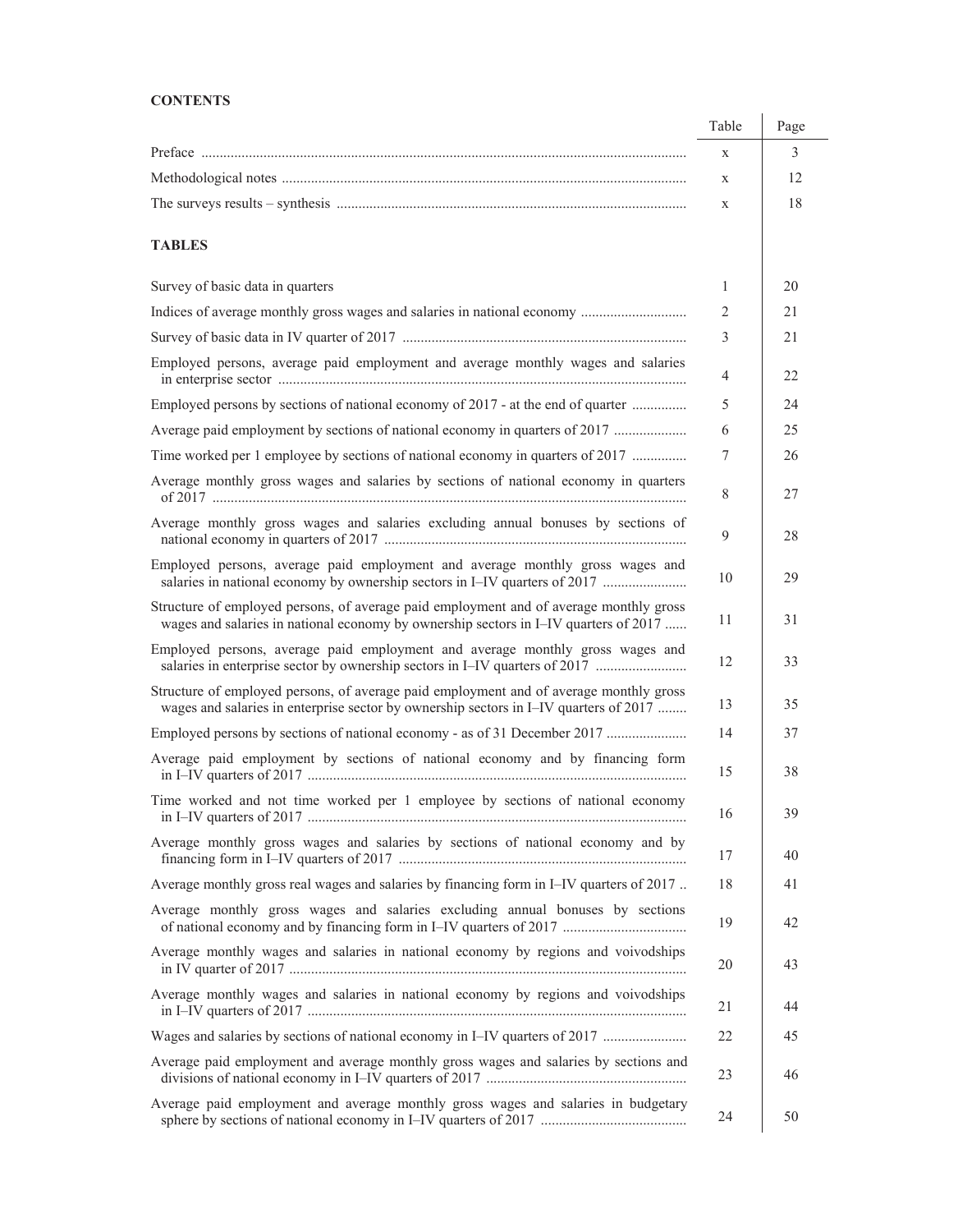|                                                                                            | Table | Page |
|--------------------------------------------------------------------------------------------|-------|------|
| Employed persons, average paid employment and average monthly gross wages and              | 25    | 52   |
| Average paid employment and average monthly gross wages and salaries in public             | 26    | 53   |
| Average paid employment and average monthly gross wages and salaries in financial and      | 27    | 62   |
| Average paid employment and average monthly gross wages and salaries in financial and      | 28    | 63   |
| Average monthly gross wages and salaries excluding payments from profit in financial and   | 29    | 64   |
| Enterprises by average monthly gross wages and salaries in selected sections and divisions | 30    | 65   |
| Unemployment by regions and voivodships - as of 31 December 2017                           | 31    | 66   |
| Work permits granted to foreigners by citizenship, selected occupational groups, and the   | 32    | 69   |
| <b>GRAPHS</b>                                                                              |       |      |
| Structure of employed persons by ownership sectors in some sections of national economy    | X     | 70   |
| Relative deviations of average monthly gross wages and salaries from the average wages     | X     | 70   |
| Average monthly gross wages and salaries in enterprise sector and in budgetary sphere      | X     | 71   |
| Indices of gross real average wages and salaries in enterprise sector and in budgetary     | X     | 71   |
| Relation of average monthly gross wages and salaries in ownership sectors to the average   | X     | 72   |
| Indices of average monthly gross wages and salaries in I-IV quarters of 2017               | X     | 72   |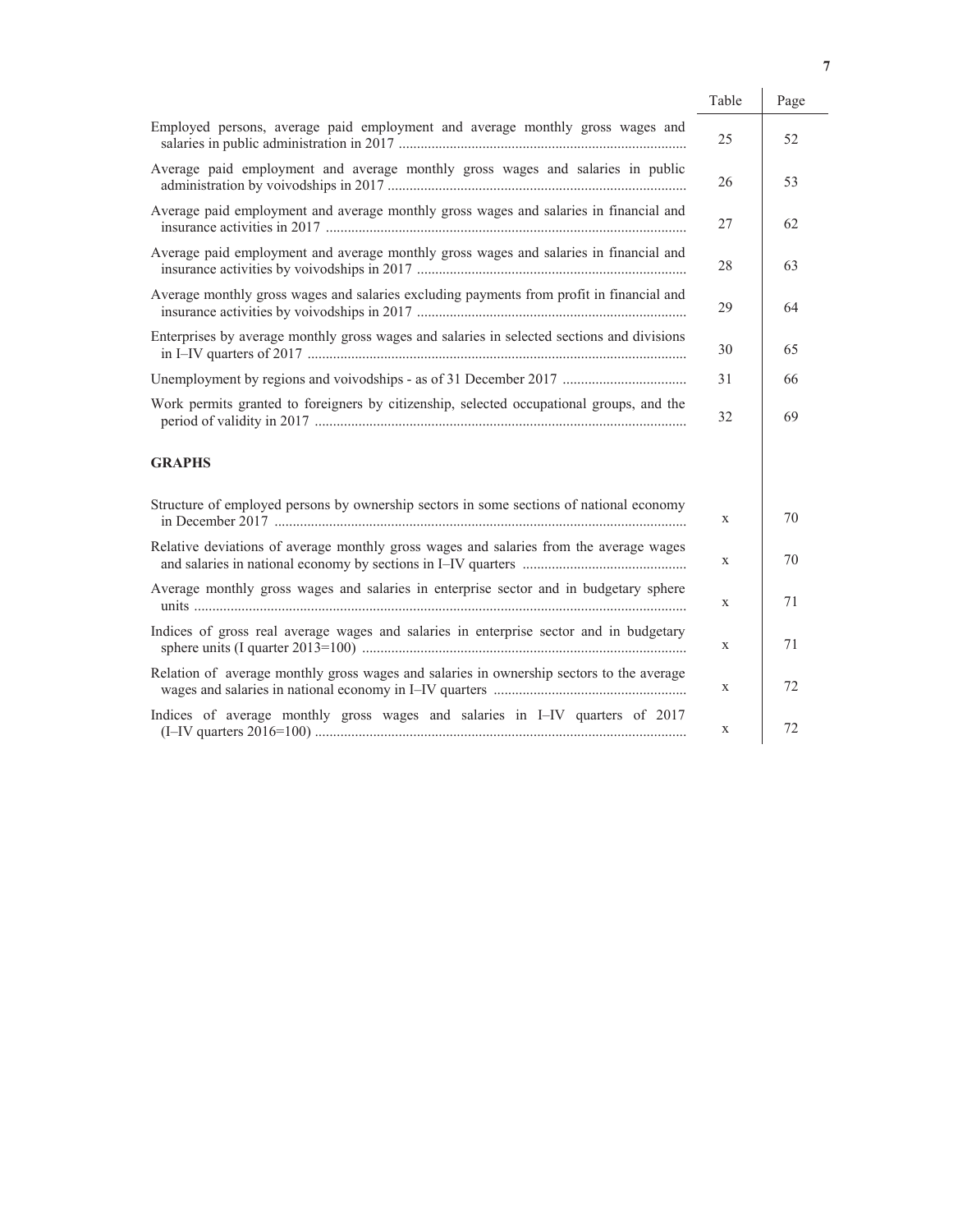#### **UWAGI METODYCZNE**

1. Dane prezentuje się w układzie Polskiej Klasyfikacji Działalności 2007 (PKD 2007) opracowanej na podstawie Statystycznej Klasyfikacji Działalności Gospodarczej we Wspólnocie Europejskiej – NACE Rev. 2. PKD 2007 wprowadzona została z dniem 1 stycznia 2008 r. rozporządzeniem Rady Ministrów z dnia 24 grudnia 2007 r. (Dz. U. Nr 251, poz. 1885), w miejsce stosowanej dotychczas klasyfikacji PKD 2004.

2. Prezentowane dane obejmują podmioty gospodarki bez względu na charakter własności.

3. Informacje o liczbie pracujących, przecietnym zatrudnieniu, wynagrodzeniach i o czasie pracy dotyczą podmiotów gospodarki narodowej, bez podmiotów gospodarczych o liczbie pracujących do 9 osób, rolnictwa indywidualnego, osób zatrudnionych poza granicami kraju (z wyjątkiem liczby pracujących), zatrudnionych w organizacjach społecznych, politycznych, związkach zawodowych i in. oraz zatrudnionych w działalności w zakresie obrony narodowej i bezpieczeństwa publicznego.

Dane o przeciętnym wynagrodzeniu miesięcznym ogółem dotyczą wszystkich podmiotów gospodarki narodowej, tzn. także jednostek o liczbie pracujących do 9 osób.

4. Dane o pracujących według stanu na koniec okresu obejmują: osoby zatrudnione na podstawie stosunku pracy, właścicieli, współwłaścicieli oraz pomagających im członków rodzin, agentów, osoby wykonujące pracę nakładczą i członków rolniczych spółdzielni produkcyjnych.

5. Dane o przeciętnym zatrudnieniu obejmują osoby zatrudnione na podstawie stosunku pracy w pełnym wymiarze czasu pracy oraz w niepełnym po przeliczeniu na pełnozatrudnionych.

6. Dane o wynagrodzeniach i przeciętnych wynagrodzeniach podaje się w ujęciu brutto.

7. Przeciętne wynagrodzenia miesięczne (nominalne) przypadające na jednego zatrudnionego obliczono przyjmując:

- wynagrodzenia osobowe bez wynagrodzeń osób wykonujących pracę nakładczą oraz uczniów, a także osób zatrudnionych za granicą,
- wypłaty z tytułu udziału w zysku do podziału i w nadwyżce bilansowej w spółdzielniach,
- dodatkowe wynagrodzenia roczne dla pracowników jednostek sfery budżetowej,
- honoraria wypłacone niektórym grupom pracowników za prace wynikające z umowy o prace np. dziennikarzom, realizatorom filmów, programów radiowych i telewizyjnych.

8. Wskaźniki przeciętnego miesięcznego wynagrodzenia realnego brutto obliczono jako iloraz wskaźnika wzrostu przeciętnego miesięcznego wynagrodzenia nominalnego brutto oraz wskaźnika cen towarów i usług konsumpcyjnych dla gospodarstw domowych pracowników (bez spożycia naturalnego).

9. Ilekroć jest mowa o sektorze przedsiębiorstw, dotyczy to podmiotów prowadzących działalność gospodarczą w zakresie: leśnictwa i pozyskiwania drewna; rybołówstwa w wodach morskich; górnictwa i wydobywania; przetwórstwa przemysłowego; wytwarzania i zaopatrywania w energię elektryczną, gaz, parę wodną, gorącą wodę i powietrze do układów klimatyzacyjnych; dostawy wody; gospodarowania ściekami i odpadami oraz działalności związanej z rekultywacją; budownictwa;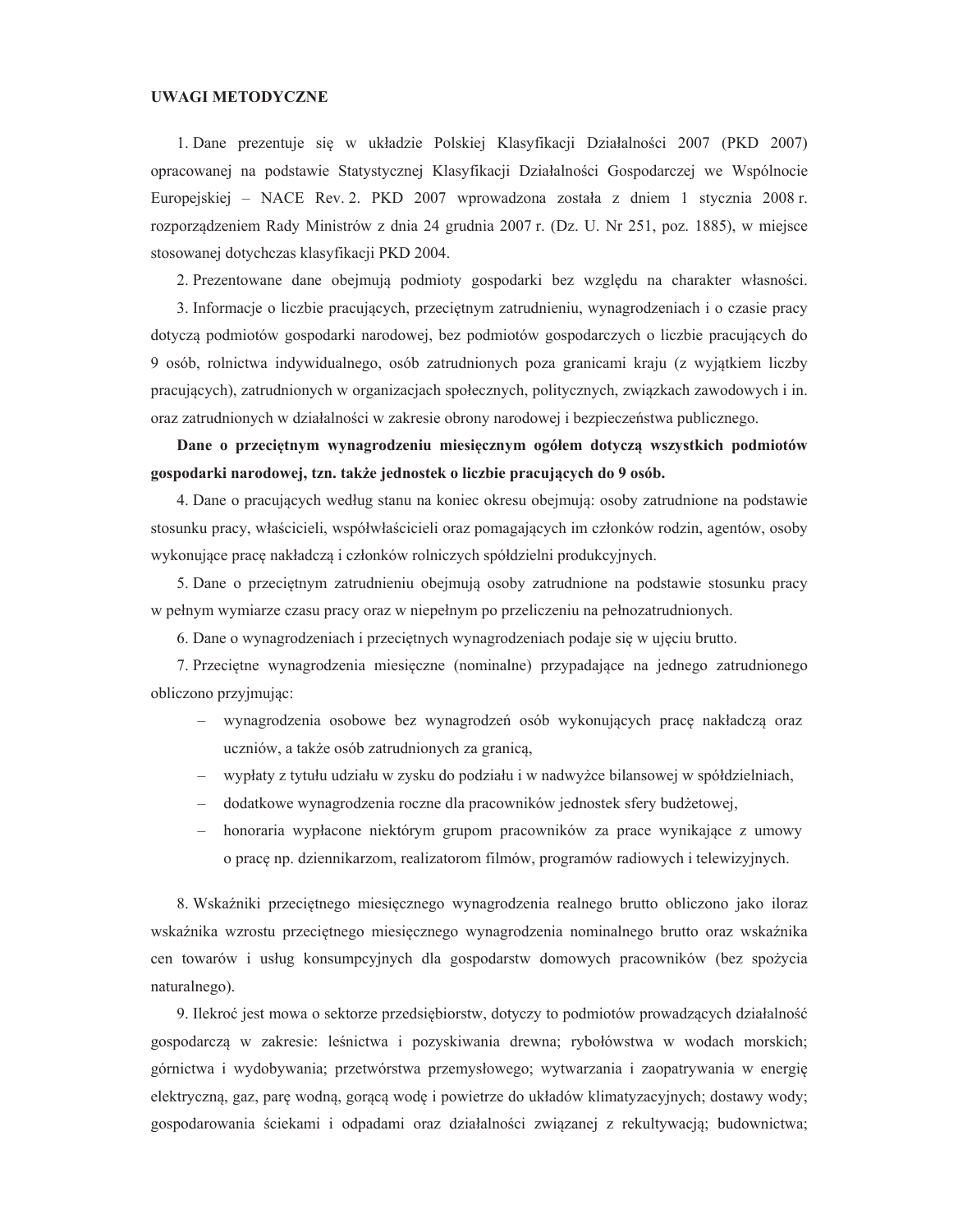handlu hurtowego i detalicznego; naprawy pojazdów samochodowych, włączając motocykle; transportu i gospodarki magazynowej; działalności związanej z zakwaterowaniem i usługami gastronomicznymi; informacji i komunikacji; działalności zwiazanej z obsługa rynku nieruchomości; działalności prawniczej, rachunkowo-księgowej i doradztwa podatkowego, działalności firm centralnych (head offices); doradztwa związanego z zarządzaniem; działalności w zakresie architektury i inżynierii; badań i analiz technicznych; reklamy, badania rynku i opinii publicznej; pozostałej działalności profesjonalnej, naukowej i technicznej; działalności w zakresie usług administrowania i działalności wspierającej; działalności związanej z kulturą, rozrywką i rekreacją; naprawy i konserwacji komputerów i artykułów użytku osobistego i domowego; pozostałej indywidualnej działalności usługowej.

10. Ilekroć jest mowa o przemyśle, dotyczy to sekcji PKD: "Górnictwo i wydobywanie", "Przetwórstwo przemysłowe", "Wytwarzanie i zaopatrywanie w energię elektryczną, gaz, parę wodną, gorącą wodę i powietrze do układów klimatyzacyjnych" oraz "Dostawa wody, gospodarowanie ściekami i odpadami oraz działalność związana z rekultywacją".

11. Informacje dotyczące administracji publicznej w strukturze obowiązującej od 1 stycznia 1999 r. po reformie administracji państwa obejmują:

- naczelne i centralne organy administracji: instytucje naczelne (ministerstwa, urzędy centralne), jednostki równorzędne i inne jednostki bezpośrednio podległe instytucjom naczelnym, (np. delegatury Najwyższej Izby Kontroli, izby i urzędy skarbowe, urzędy statystyczne), jednostki służby zagranicznej, tj. placówki zagraniczne organów administracji państwowej oraz pracujący za granicą w przedstawicielstwach ONZ i innych misjach za granicą, a także w instytutach, ośrodkach informacji i kultury za granicą;

- urzędy wojewódzkie;

- administrację samorządu terytorialnego:

a) gminy i miasta na prawach powiatu:

- urzędy gmin: miejskie, miejsko-wiejskie i wiejskie,

- urzędy miast na prawach powiatu;

b) powiaty

- starostwa powiatowe;

c) województwa:

- urzędy marszałkowskie,

- wojewódzkie samorządowe jednostki organizacyjne;

- samorządowe kolegia odwoławcze.

Informacje dotyczące administracji publicznej podawane są wraz z działalnością pomocniczą.

12. Dane o liczbie bezrobotnych obejmują tylko te osoby, które są zarejestrowane w powiatowych urzędach pracy (zgodnie z ustawą z dnia 20 kwietnia 2004 r. o promocji zatrudnienia i instytucjach rynku pracy (Dz. U. z 2016 r. poz. 645, z późn. zm.).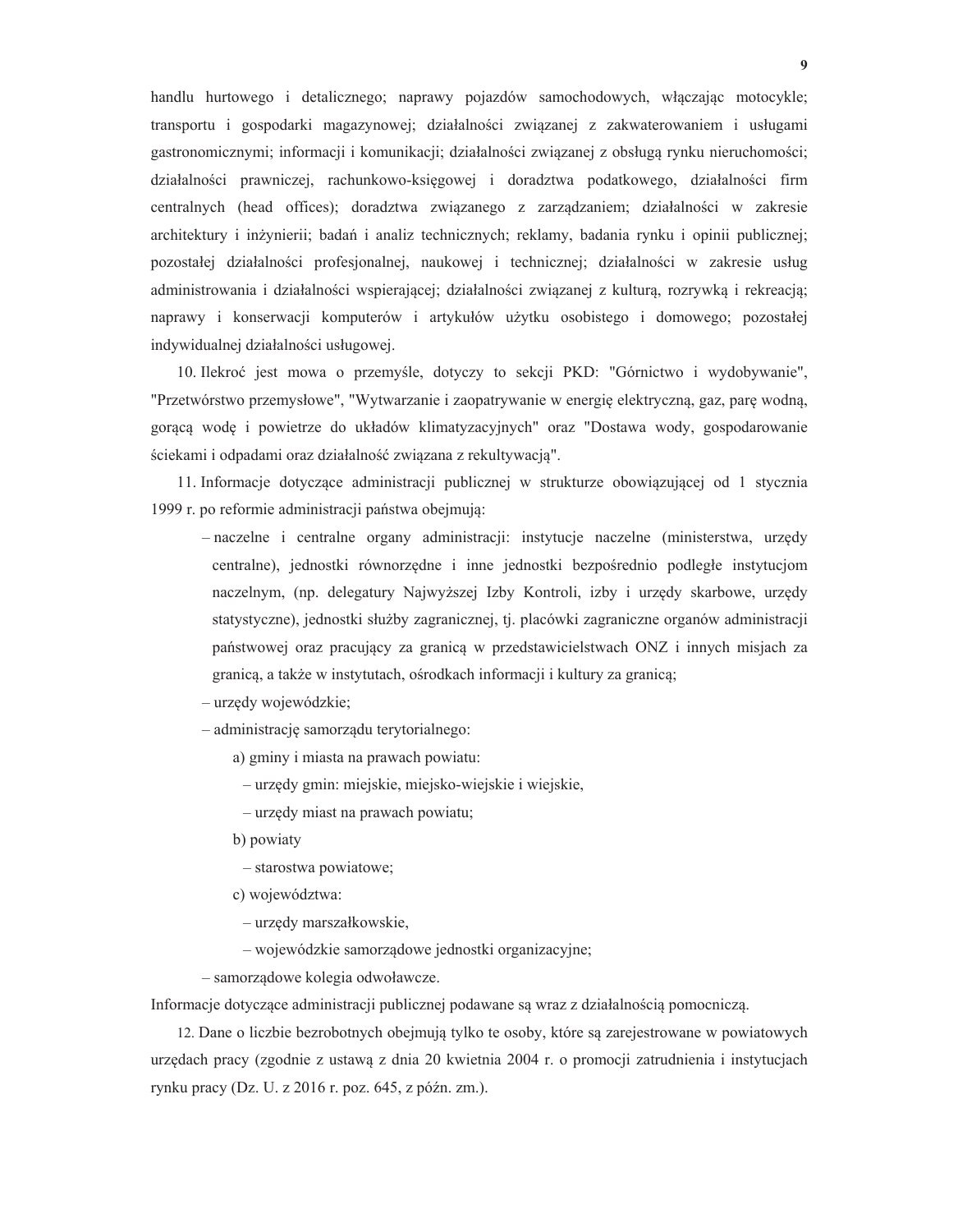Stopa bezrobocia rejestrowanego obliczona została jako procentowy udział bezrobotnych w liczbie cywilnej ludności aktywnej zawodowo (tj. bez pracowników jednostek budżetowych prowadzących działalność w zakresie obrony narodowej i bezpieczeństwa publicznego) szacowanej na koniec każdego okresu. Pod pojęciem ludności aktywnej zawodowo należy rozumieć osoby pracujące oraz osoby bezrobotne.

13. Ze względu na zaokrąglenia danych, w niektórych przypadkach sumy składników mogą się różnić od podanych wielkości "ogółem".

14. W wykresach przyjęto następujące oznaczenia sekcji gospodarki narodowej:

| $\Omega$ |                          | Ogółem                                                                                                                                                                                                                                                                                           |
|----------|--------------------------|--------------------------------------------------------------------------------------------------------------------------------------------------------------------------------------------------------------------------------------------------------------------------------------------------|
| A        |                          | Rolnictwo, leśnictwo, łowiectwo i rybactwo                                                                                                                                                                                                                                                       |
| B        | $\overline{\phantom{0}}$ | Górnictwo i wydobywanie                                                                                                                                                                                                                                                                          |
| C        |                          | Przetwórstwo przemysłowe                                                                                                                                                                                                                                                                         |
| D        |                          | Wytwarzanie i zaopatrywanie w energię elektryczną, gaz, parę wodną i gorącą<br>$\text{wode}^{\Delta}$                                                                                                                                                                                            |
| E        | -                        | Dostawa wody; gospodarowanie ściekami i odpadami; rekultywacja <sup>4</sup>                                                                                                                                                                                                                      |
| F        |                          | Budownictwo                                                                                                                                                                                                                                                                                      |
| G        | $\overline{\phantom{0}}$ | Handel; naprawa pojazdów samochodowych <sup><math>\triangle</math></sup>                                                                                                                                                                                                                         |
| H        | $\overline{\phantom{0}}$ | Transport i gospodarka magazynowa                                                                                                                                                                                                                                                                |
| T        | $\overline{\phantom{0}}$ | Zakwaterowanie i gastronomia <sup><math>\triangle</math></sup>                                                                                                                                                                                                                                   |
| J        |                          | Informacja i komunikacja                                                                                                                                                                                                                                                                         |
| K        | $\overline{\phantom{0}}$ | Działalność finansowa i ubezpieczeniowa                                                                                                                                                                                                                                                          |
| L        | $\overline{\phantom{0}}$ | Obsługa rynku nieruchomości <sup><math>\Delta</math></sup>                                                                                                                                                                                                                                       |
| M        |                          | Działalność profesjonalna, naukowa i techniczna                                                                                                                                                                                                                                                  |
| N        | $\overline{\phantom{0}}$ | Administrowanie i działalność wspierająca <sup><math>\triangle</math></sup>                                                                                                                                                                                                                      |
| $\Omega$ |                          | Administracja publiczna i obrona narodowa; obowiązkowe zabezpieczenia<br>społeczne                                                                                                                                                                                                               |
| P        | $\overline{\phantom{0}}$ | Edukacja                                                                                                                                                                                                                                                                                         |
| Q        |                          | Opieka zdrowotna i pomoc społeczna                                                                                                                                                                                                                                                               |
|          |                          | $\mathbf{A}$ and $\mathbf{A}$ and $\mathbf{A}$ and $\mathbf{A}$ and $\mathbf{A}$ and $\mathbf{A}$ and $\mathbf{A}$ and $\mathbf{A}$ and $\mathbf{A}$ and $\mathbf{A}$ and $\mathbf{A}$ and $\mathbf{A}$ and $\mathbf{A}$ and $\mathbf{A}$ and $\mathbf{A}$ and $\mathbf{A}$ and $\mathbf{A}$ and |

15. W stosunku do obowiązującej Polskiej Klasyfikacji Działalności (PKD 2007) w publikacji zastosowano skróty. Zestawienie zastosowanych skrótów i pełnych nazw podaje się poniżej:

#### skrót

### pełna nazwa

### sekcje PKD

|                                            | wytwarzanie i zaopatrywanie w energie wytwarzanie i zaopatrywanie w energie                                                                  |
|--------------------------------------------|----------------------------------------------------------------------------------------------------------------------------------------------|
| elektryczną, gaz, parę wodną i gorącą wodę | elektryczną, gaz, parę wodną, gorącą wodę                                                                                                    |
|                                            | i powietrze do układów klimatyzacyjnych                                                                                                      |
| dami; rekultywacja                         | dostawa wody; gospodarowanie ściekami i odpa- dostawa wody; gospodarowanie ściekami i odpa-<br>dami oraz działalność związana z rekultywacją |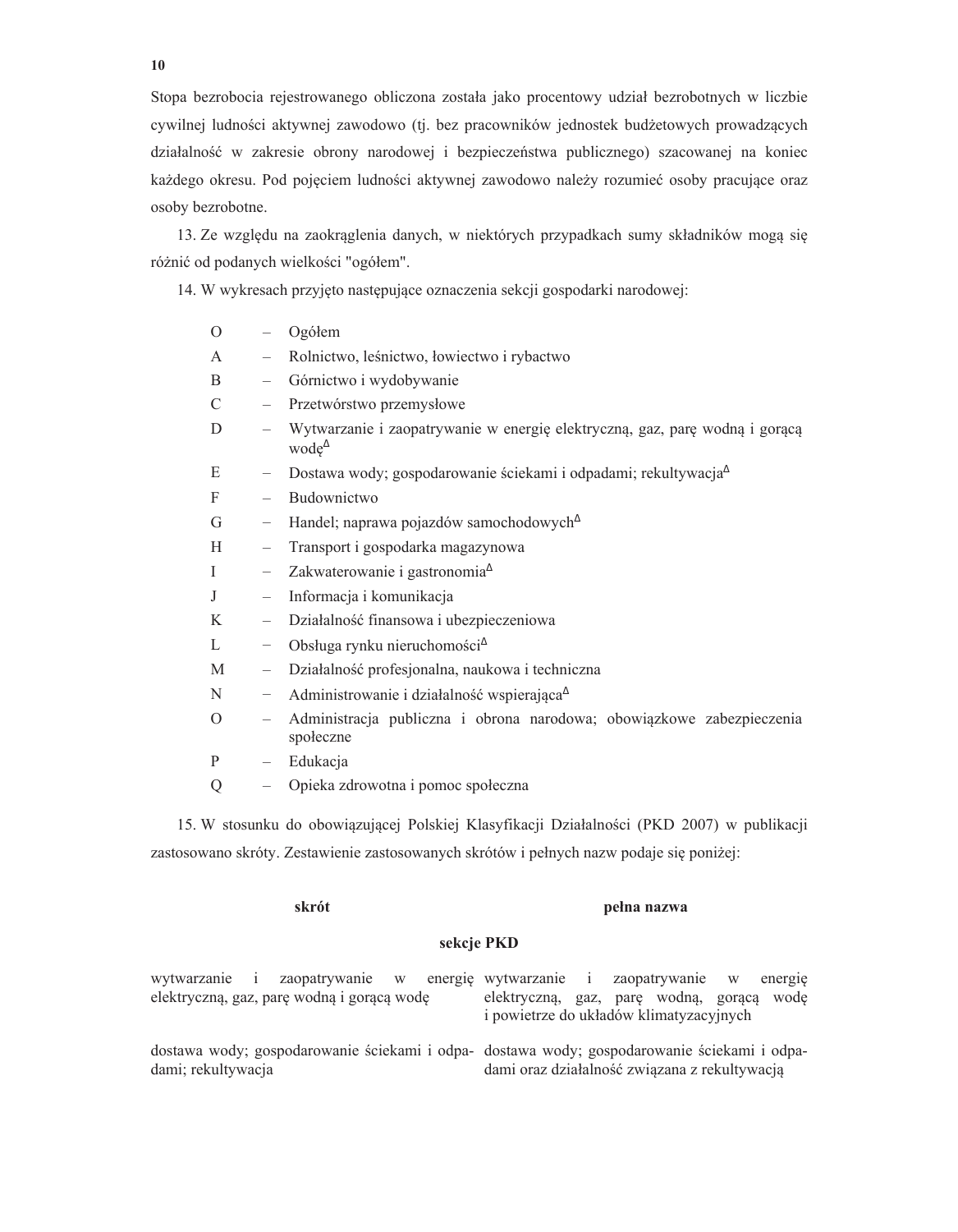### skrót

| sekcje PKD                                                       |                                                                                                                                                                           |  |  |  |  |  |
|------------------------------------------------------------------|---------------------------------------------------------------------------------------------------------------------------------------------------------------------------|--|--|--|--|--|
| handel, naprawa pojazdów samochodowych                           | handel hurtowy i detaliczny; naprawa pojazdów<br>samochodowych, włączając motocykle                                                                                       |  |  |  |  |  |
| zakwaterowanie i gastronomia                                     | działalność związana z zakwaterowaniem i usłu-<br>gami gastronomicznymi                                                                                                   |  |  |  |  |  |
| obsługa rynku nieruchomości                                      | działalność związana z obsługą rynku nierucho-<br>mości                                                                                                                   |  |  |  |  |  |
| administrowanie i działalność wspierająca                        | działalność w zakresie usług administrowania<br>i działalność wspierająca                                                                                                 |  |  |  |  |  |
| działy PKD                                                       |                                                                                                                                                                           |  |  |  |  |  |
| i wikliny                                                        | produkcja wyrobów z drewna, korka, słomy produkcja wyrobów z drewna oraz korka<br>z wyłączeniem mebli; produkcja wyrobów ze<br>słomy i materiałów używanych do wyplatania |  |  |  |  |  |
| produkcja wyrobów farmaceutycznych                               | produkcja podstawowych substancji farmaceu-<br>tycznych oraz leków i pozostałych wyrobów<br>farmaceutycznych                                                              |  |  |  |  |  |
| <i>i</i> naczep                                                  | produkcja pojazdów samochodowych, przyczep produkcja pojazdów samochodowych, przyczep<br>i naczep, z wyłączeniem motocykli                                                |  |  |  |  |  |
| gospodarka odpadami, odzysk surowców                             | działalność związana ze zbieraniem, przetwa-<br>rzaniem i unieszkodliwianiem odpadów; odzysk<br>surowców                                                                  |  |  |  |  |  |
| budowa budynków                                                  | roboty budowlane związane ze wznoszeniem<br>budynków                                                                                                                      |  |  |  |  |  |
| finansowa działalność usługowa                                   | finansowa działalność usługowa, z wyłączeniem<br>ubezpieczeń i funduszów emerytalnych                                                                                     |  |  |  |  |  |
| ubezpieczenia, reasekuracja i fundusze emerytalne ubezpieczenia, | reasekuracja<br>fundusze<br>oraz<br>wyłączeniem<br>emerytalne, z<br>obowiązkowego                                                                                         |  |  |  |  |  |

ubezpieczenia społecznego

16. Dane zawarte w publikacji mają charakter wstępny.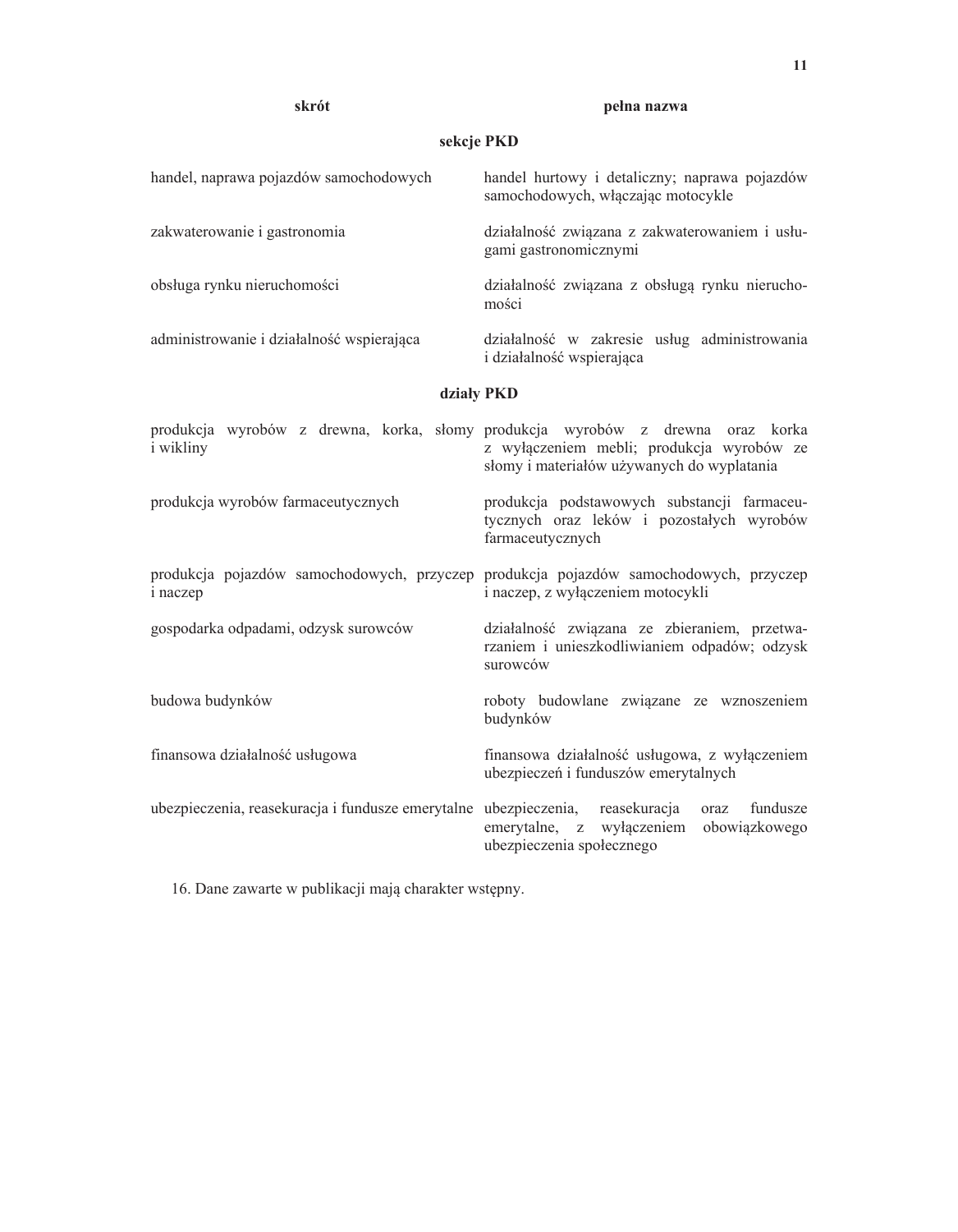### **METHODOLOGICAL NOTES**

1. Data are presented in accordance with the Polish Classification of Activities 2007 (PKD 2007), compiled in the basis Statistical Classification of Economic Activities in the European Community – NACE Rev. 2. PKD 2007 was introduced on 1<sup>st</sup> January 2008 by the decree of Council of Ministers dated 24 December 2007 (Journal of Laws No. 251 item. 1885) to replace the formerly applied PKD 2004.

2. Presented data cover units of the national economy regardless of ownership.

3. Information on the number of employed persons, average paid employment, wages and salaries and on worked time regards units of the national economy excluding economic entities employing up to 9 persons. It does not embrace private agriculture, people employed abroad (with the exception of the number of employees), employed on social, political and trade union organisations and employed in the scope of national defence and public safety.

The data on total average monthly wages and salaries refer to all units of the national economy, i.e. including units with the number of employed persons up to 9 persons.

4. Data on employment at the end of a year cover: employees hired on the basis of an employment contract, owners and co-owners of establishments engaged in economic activity and contributing family workers, outworkers, agents and persons employed by agents, members of the agricultural production cooperatives.

5. Data on average paid employment include persons employed on the basis of a labour contract for a full-time work, as well as persons employed part-time converted into the number of the employed full-time.

6. Data on wages and salaries and average monthly wages and are presented in gross terms.

7. The average monthly (nominal) wages and salaries per paid employee were calculated assuming:

- personal wages and salaries excluding wages and salaries of persons engaged in outwork, as well as apprentices and persons employed abroad,
- payments from profit and balance surplus in cooperatives,
- annual extra wages and salaries for employees of budgetary sphere entities,
- fees paid to selected groups of employees for performing work in accordance with a labour contract, e.g., journalists, film producers, radio and television programme producers.

8. Indices of average monthly gross real wages and salaries are calculated as the ratio of the index of the average monthly nominal gross wages and salaries and the price index of consumer goods and services for households of employees (excluding natural consumption).

9. The category – enterprise sector – indicates those units conducting economic activities in the following areas: forestry and logging; marine fishing; mining and quarrying; manufacturing; electricity, gas, steam and air conditioning supply; water supply; sewerage, waste management and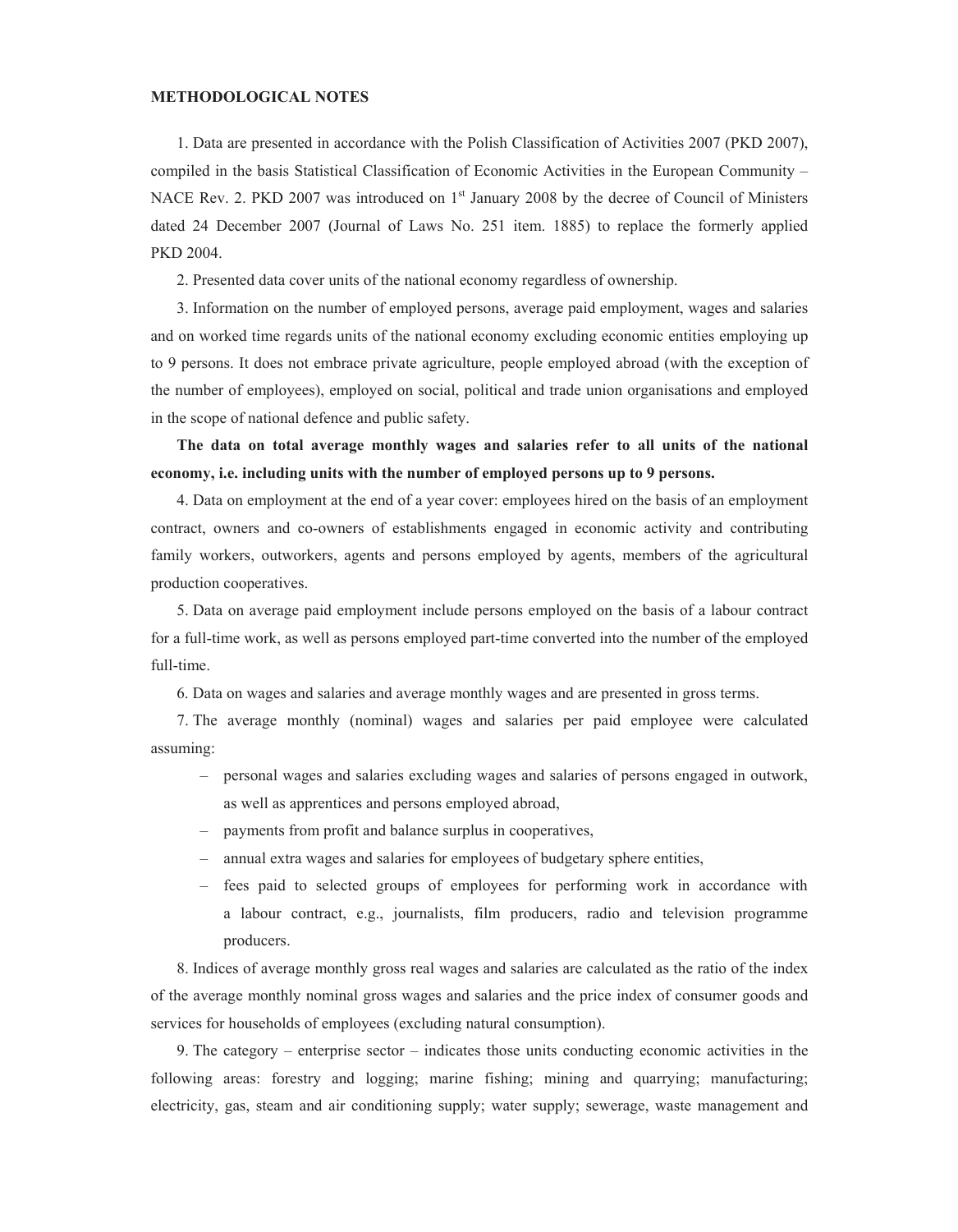remediation activities; construction; wholesale and retail trade; repair of motor vehicles and motorcycles; transportation and storage; accommodation and food service activities; information and communication; real estate activities; legal and accounting activities; activities of head offices; management consultancy activities; architectural and engineering activities; technical testing and analysis; advertising and market research; other professional, scientific and technical activities; administrative and support service activities; arts, entertainment and recreation; repair of computers and personal and household goods; other personal service activities.

10. The category – industry – refers to the NACE (rev.2) sections: "Mining and quarrying", "Manufacturing", "Electricity, gas, steam and air conditioning supply" and "Water supply; sewerage, waste management and remediation activities".

11. Data concerning public administration within the structure obligatory since 1 January 1999 after administration reform of the country, comprise:

- principle and central organs of administration: principal institutions (ministries, central offices), corresponding entities and other entities directly subordinate to principal institutions: (e.g. offices Supreme Control Chamber, fiscal chambers and offices, statistical offices), foreign affairs units, i.e. foreign offices of state administration bodies and those operating abroad as part of UN agencies and other missions abroad, as well as in institutions, and information and cultural centres abroad.
- voivodship offices,
- local government administration:
	- a) gminas and cities with powiat status:
		- gmina offices: urban, rural and urban-rural,
		- city councils in cities with powiat status,
	- b) powiats:
		- powiat councils (starosts)
	- c) voivodships:
		- marshals' offices,
		- voivodship local government organizational entities,
- local government appeal councils.

Information concerning public administration are presented together with auxiliary activities.

12. Data on the unemployed cover persons registered in powiat labour offices are presented in accordance with the Law of 20 April 2004 on Promotion of Employment and Labour Market Institutions (Journal of Laws of 2016 item 645, with later amendments).

The registered unemployment rate was calculated as a ratio of the number of unemployed persons to the economically active civilian population, (i.e. excluding employees of budgetary units conducting activity, within the scope of national defence and public safety) estimated at the end of every period. As economically active population should be understood both: the employed, as well as the unemployed.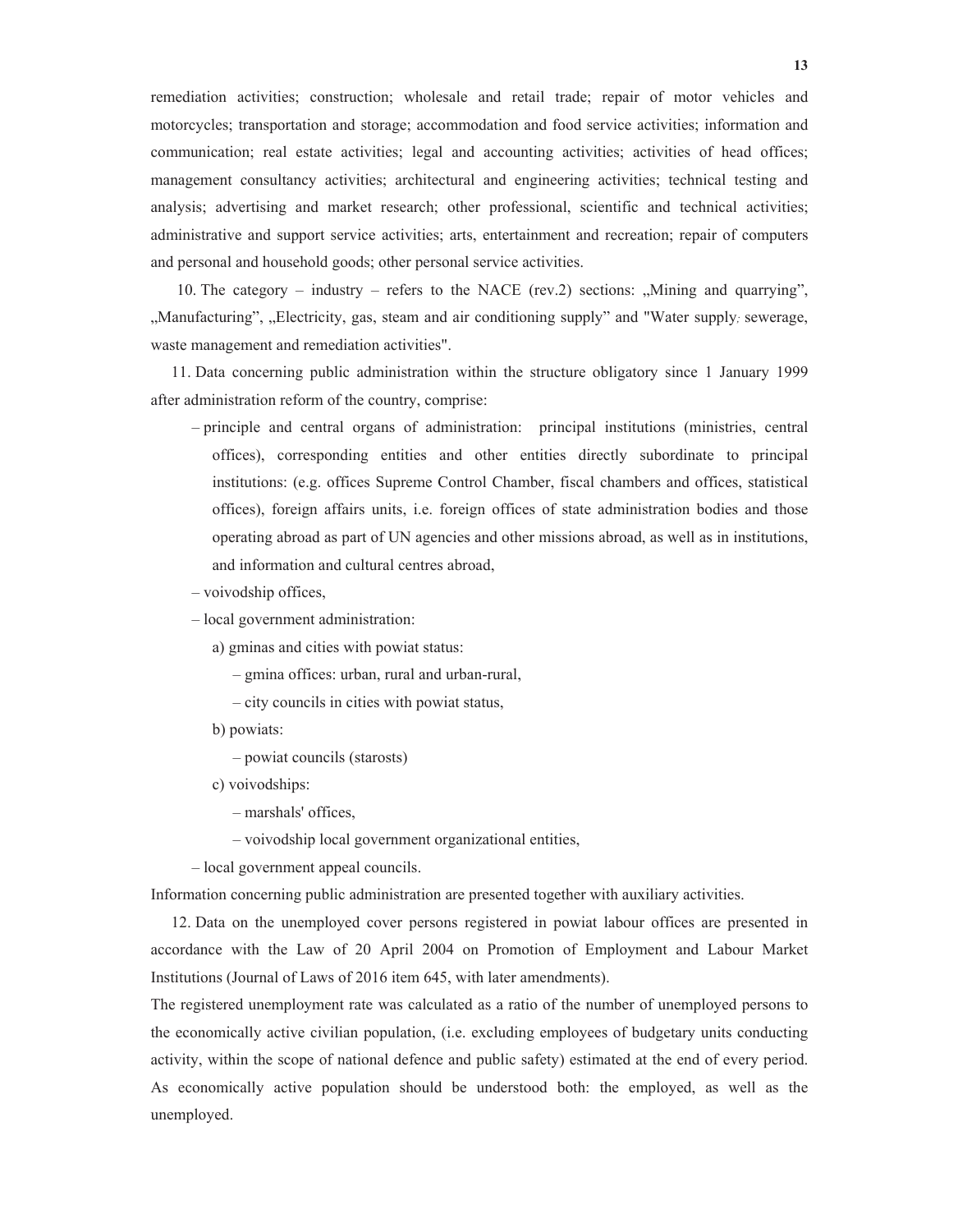14

13. Due to the rounding of data, in some cases sums of components can differ from the amount given in the item "total".

14. Following abbreviations of the sections of national economy are applied to graphs:

- O Total
- A Agriculture, forestry and fishing
- $B -$  Mining and quarrying
- $C -$  Manufacturing
- Electricity, gas steam and air conditioning supply D
- $E$ - Water supply; sewerage, waste management and remediation activities
- $\mathbf F$ - Construction
- $G$ - Trade; repair of motor vehicles<sup> $\triangle$ </sup>
- Transportation and storage  $H$
- $\mathbf{I}$ - Accommodation and catering<sup> $\triangle$ </sup>
- $J$ - Information and communication
- $\mathbf{K}$  $-$  Financial and insurance activities
- L - Real estate activities

- M Professional, scientific and technical activities
- Administrative and support service activities N
- Public administration and defence; compulsory social security  $\Omega$
- $\mathbf{P}$ - Education
- Q Human health and social work activities

15. Abbreviations are used regarding the obligatory Polish Classification of Activities (PKD 2007). The abbreviations and their complete names are given below:

| abbreviation<br>complete name   |                                                                         |  |  |  |  |
|---------------------------------|-------------------------------------------------------------------------|--|--|--|--|
|                                 | sections of the NACE                                                    |  |  |  |  |
| X                               | electricity, gas, steam and air conditioning supply                     |  |  |  |  |
| X                               | water supply; sewerage, waste management and<br>remediation activities  |  |  |  |  |
| trade; repair of motor vehicles | wholesale and retail trade; repair of motor<br>vehicles and motorcycles |  |  |  |  |
| accommodation and catering      | accommodation and food service activities                               |  |  |  |  |
| X                               | real estate activities                                                  |  |  |  |  |
| X                               | administrative and support service activities                           |  |  |  |  |
|                                 |                                                                         |  |  |  |  |

### divisions of the NACE

| manufacture of wood and wood straw and manufacture of wood and of products of wood |  |  |                                          |  |  |  |  |                                            |  |  |
|------------------------------------------------------------------------------------|--|--|------------------------------------------|--|--|--|--|--------------------------------------------|--|--|
| wicker products                                                                    |  |  |                                          |  |  |  |  | and cork, except furniture; manufacture of |  |  |
|                                                                                    |  |  | articles of straw and plaiting materials |  |  |  |  |                                            |  |  |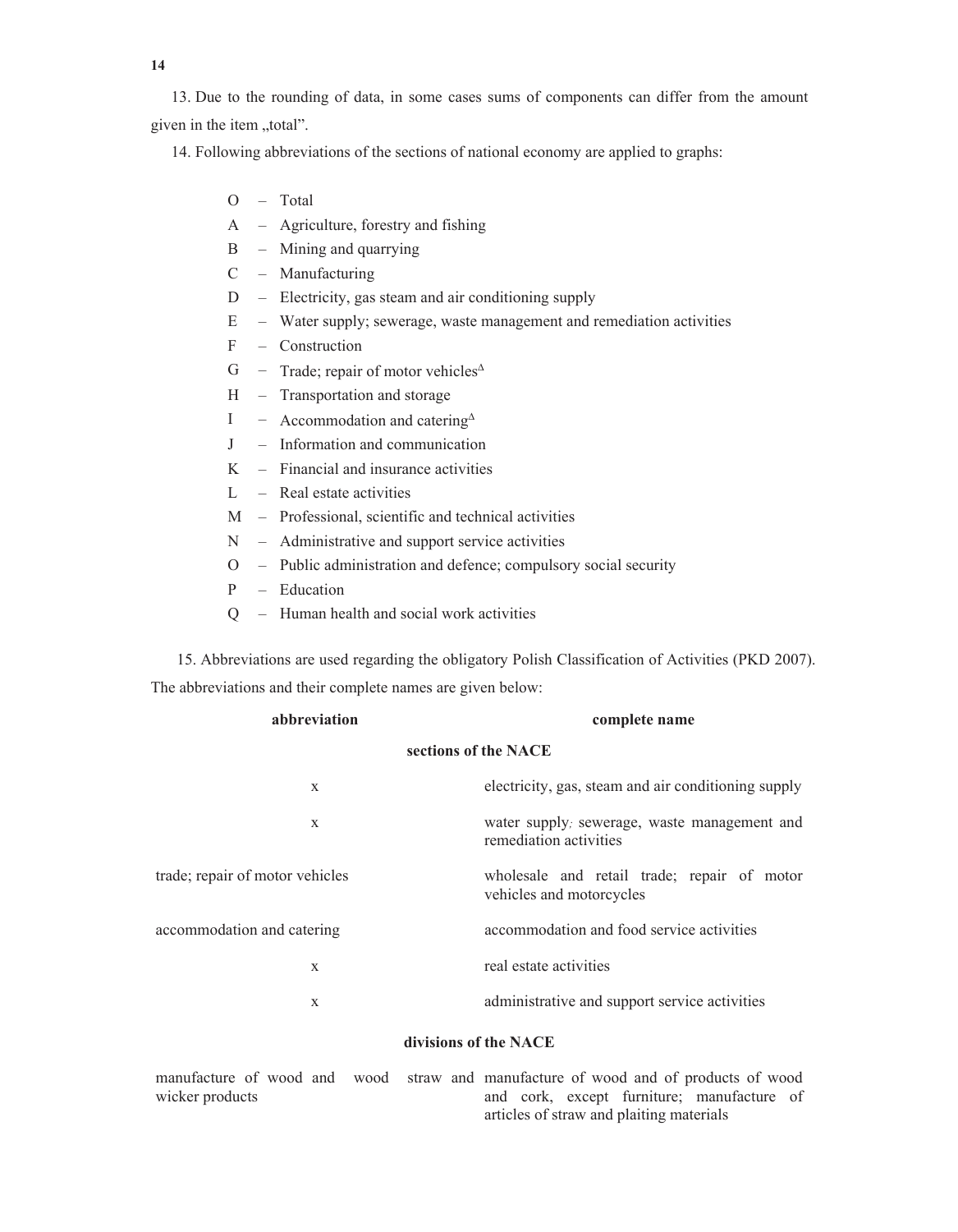| manufacture of pharmaceutical products     | manufacture of basic pharmaceutical products<br>and pharmaceutical preparations |  |  |  |
|--------------------------------------------|---------------------------------------------------------------------------------|--|--|--|
| X                                          | manufacture of motor vehicles, trailers and semi-<br>trailers                   |  |  |  |
| X                                          | waste collection, treatment and disposal activities<br>materials recovery       |  |  |  |
| X                                          | construction of buildings                                                       |  |  |  |
| financial service activities               | financial service activities, except insurance and<br>pension funding           |  |  |  |
| insurance, reinsurance and pension funding | insurance, reinsurance and pension funding<br>except compulsory social security |  |  |  |

16. Data presented in the publication are preliminary.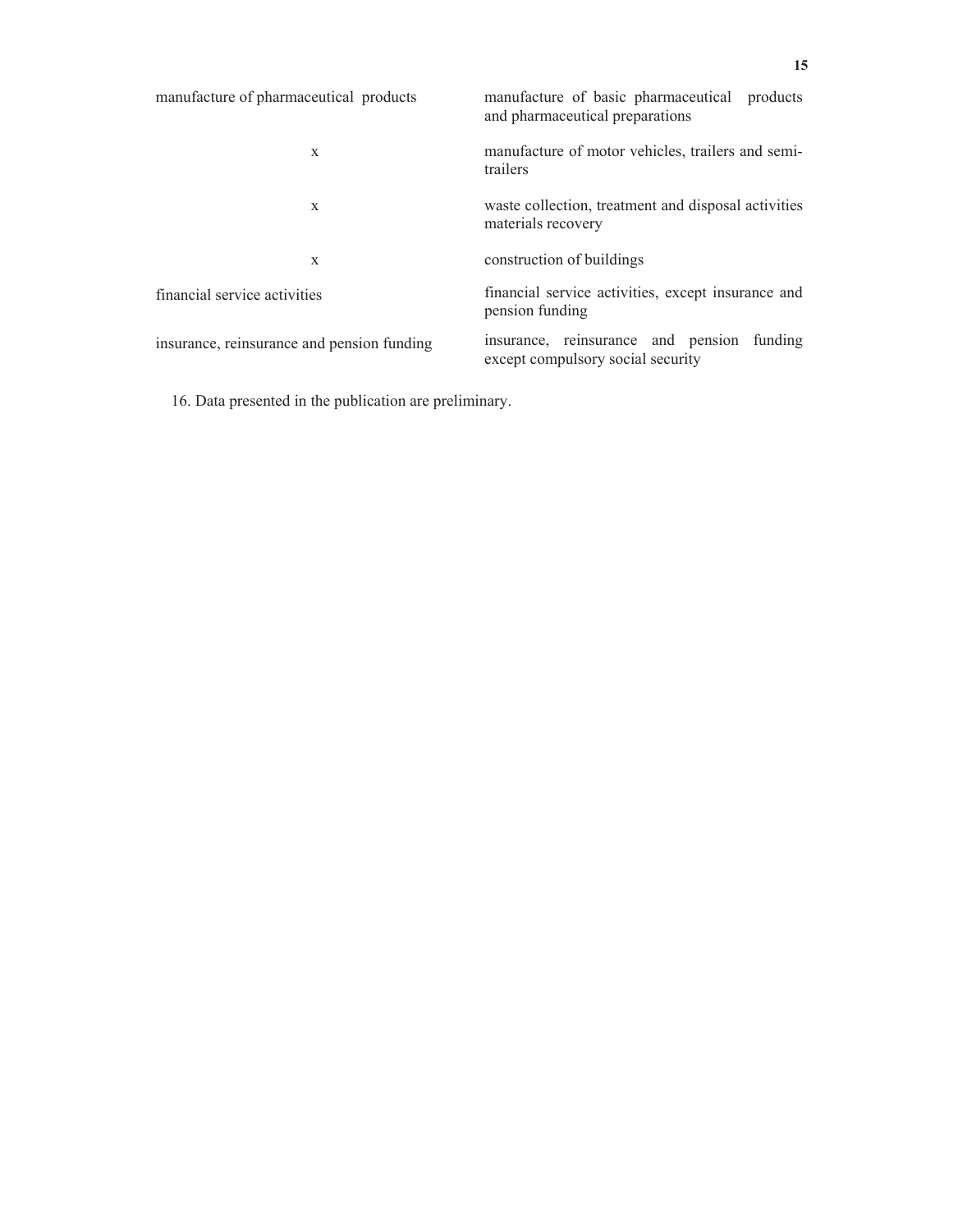### WYNIKI BADAŃ<sup>1</sup> – SYNTEZA

Liczba pracujących<sup>2</sup> według stanu na 31 grudnia 2017 r. wyniosła 9244,9 tys. osób i była wyższa niż przed rokiem o 3,3% (przed rokiem odnotowano wzrost o 2,7%). Udział pracujących w sektorze prywatnym zwiększył się w stosunku do ub. roku i wyniósł 67,4% (przed rokiem 66,6%).

Przeciętne zatrudnienie<sup>2</sup> w 2017 r. wyniosło 8765,7 tys. osób i było o 3,3% wyższe niż przed rokiem (odpowiednio w ub. roku wzrost o 2,3%). Wysoki wzrost zatrudnienia odnotowano w sekcjach: zakwaterowanie i gastronomia (o 9,3%), administrowanie i działalność wspierająca (o 9,0%), działalność profesjonalna, naukowa i techniczna ( $\alpha$ 8,5%), informacja i komunikacja ( $\alpha$ 7,6%), transport i gospodarka magazynowa ( $\sigma$  6,5%), handel; naprawa pojazdów samochodowych ( $\sigma$  4,3%), przetwórstwo przemysłowe (o 4,0%); natomiast niewielki wzrost w administracji publicznej i obronie narodowej; obowiązkowych zabezpieczeniach społecznych (o  $0,1\%$ ), opiece zdrowotnej i pomocy społecznej (o 0.3%), rolnictwie, leśnictwie, łowiectwie i rybactwie (o 0.5%), budownictwie (o 1.0%), dostawie wody; gospodarowaniu ściekami i odpadami; rekultywacja (o 1,9%), edukacji (o 2,0%). Podobnie jak przed rokiem spadek zatrudnienia wystąpił w górnictwie i wydobywaniu (o 4,5%), wytwarzaniu i zaopatrywaniu w energie elektryczna, gaz, parę wodną i gorącą wodę (o 1,4%); obniżyło się również w zatrudnienie w działalności finansowej i ubezpieczeniowej, tj. o 0,8 %.

Przeciętne miesięczne wynagrodzenie brutto w gospodarce narodowej w 2017 r. ukształtowało się na poziomie 4271,51 zł, tj. o 5,4% wyższym niż przed rokiem. W sektorze publicznym wyniosło 4801,87 zł (wzrost o 4,1%), a w sektorze prywatnym 4151,21 zł (wzrost odpowiednio o 6,3%). Siła nabywcza przeciętnego miesięcznego wynagrodzenia brutto w gospodarce narodowej w 2017 r. była o 3,4% większa niż w 2017 r. i wzrost ten był niższy niż odpowiednio przed rokiem (przed rokiem 4,3%). W porównaniu z rokiem poprzednim wzrost przeciętnego wynagrodzenia; odnotowano we wszystkich sekcjach, w tym najwyższy w sekcji: handel; naprawa pojazdów samochodowych (o 7,9%), administrowanie i działalność wspierająca (o 7,7%), opieka zdrowotna i pomoc społeczna  $(0.6,7%)$ , budownictwo  $(0.6,6%)$ , górnictwo i wydobywanie oraz przetwórstwo przemysłowe  $(0.6,3%)$ , obsługa rynku nieruchomości (o 5,9%). W sekcji zakwaterowanie i gastronomia oraz, działalność finansowa i ubezpieczeniowa wzrost wynagrodzeń był zbliżny do wzrostu dla ogółem w gospodarce narodowej, tj. o 5,5%. Najniższy wzrost wynagrodzeń odnotowano w sekcji: edukacja (o 1,9%), wytwarzanie i zaopatrywanie w energię elektryczną, gaz, parę wodną i gorącą wodę (o 2,8%), dostawa wody; gospodarowaniu ściekami i odpadami; rekultywacja (o 3,6%), rolnictwo, leśnictwo, łowiectwo i rybactwo (o  $3,8\%$ ).

Przeciętne miesięczne wynagrodzenie brutto bez wypłat nagród rocznych w gospodarce narodowej w 2017 r. wyniosło 4223,84 zł i było o 5,5% wyższe niż przed rokiem. Największy wzrost przeciętnego miesięcznego wynagrodzenia brutto bez wypłat nagród rocznych odnotowano

<sup>&</sup>lt;sup>1</sup> Dane mają charakter wstępny.

<sup>&</sup>lt;sup>2</sup> Bez podmiotów gospodarczych o liczbie pracujących do 9 osób, oraz bez rolnictwa indywidualnego, fundacji, stowarzyszeń, partii politycznych, związków zawodowych, organizacji społecznych, organizacji pracodawców, samorządu gospodarczego i zawodowego oraz w działalności związanej z obroną narodową i bezpieczeństwem publicznym.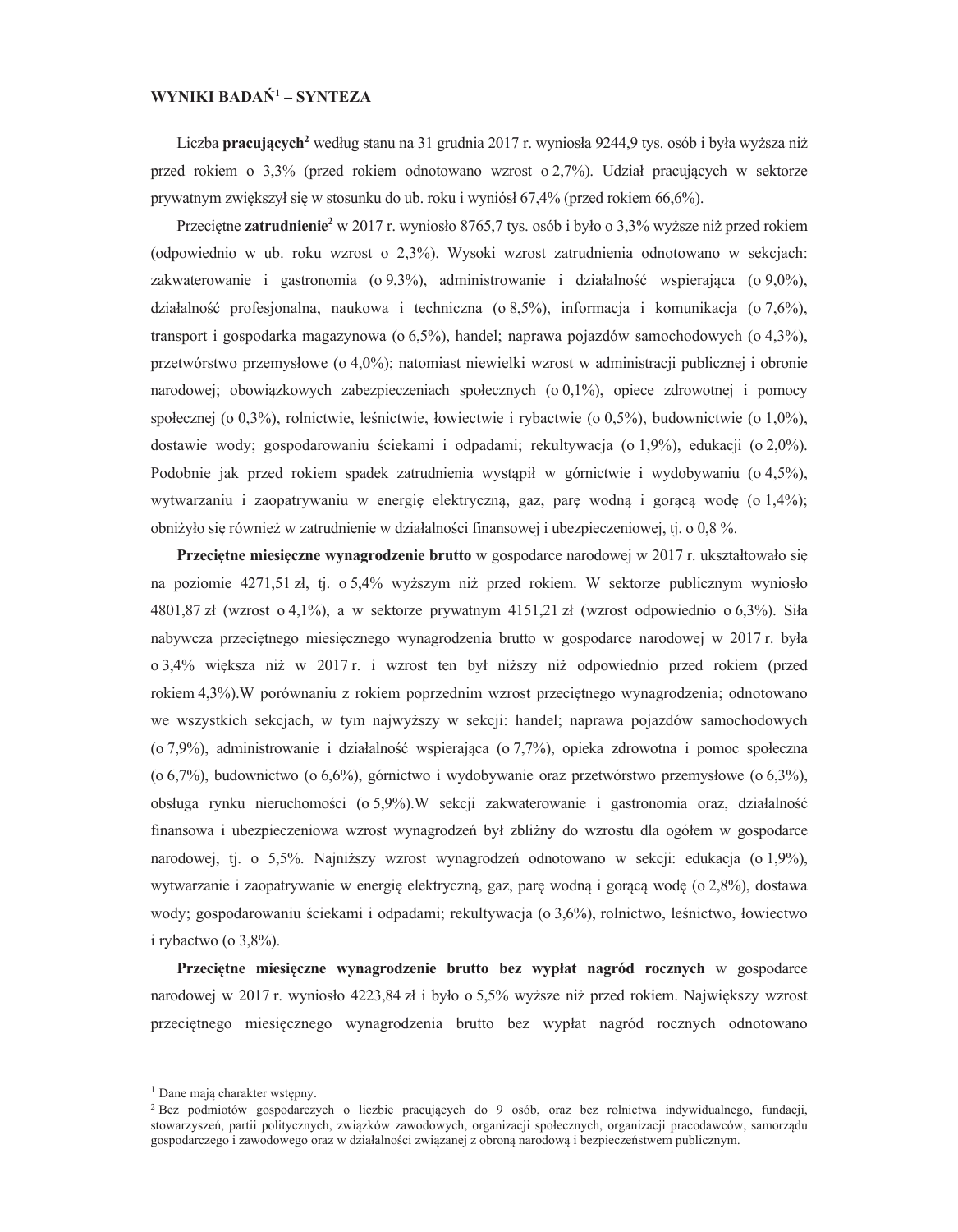w sekcjach: handel; naprawa pojazdów samochodowych (o 7,9%), administrowanie i działalność wspierająca (o 7,7%), opieka zdrowotna i pomoc społeczna (o 6,7%), budownictwo (o 6,6%), górnictwo i wydobywanie oraz przetwórstwo przemysłowe (o  $6,3\%$ ), obsługa rynku nieruchomości (o  $6,0\%$ ), zakwaterowanie i gastronomia (o 5,6%), a najniższy wzrost odnotowano w sekcji: edukacja (o 2,0%), wytwarzanie i zaopatrywanie w energię elektryczną, gaz, parę wodną i gorącą wodę (o 2,8%), dostawa wody; gospodarowaniu ściekami i odpadami; rekultywacja (o 3,7%) rolnictwo, leśnictwo, łowiectwo i rybactwo (o  $3,8\%$ ).

W porównaniu z 2016 r. najwyższy wzrost przeciętnego miesięcznego wynagrodzenia brutto i brutto bez wypłat nagród rocznych odnotowano w województwie małopolskim (odpowiednio o 6,6% i o 6,7%), wielkopolskim (odpowiednio o 6,4% i o 6,5%), kujawsko-pomorskim (odpowiednio o 6,3% i  $0.6,4\%$ ), dolnośląskim (odpowiednio  $0.6,0\%$ ) podlaskim (odpowiednio  $0.5,9\%$  i  $0.6,1\%$ ); a najmniejszy w woj. lubelskim (odpowiednio  $\circ$  4,1% i  $\circ$  4,2%), podkarpackim i warmińsko--mazurskim (odpowiednio o 4,5% i o 4,6%) i śląskim (odpowiednio o 4,6% i o 4,7%).

Podobnie jak w 2016 r. poziom wynagrodzeń wyższy niż średnio w kraju odnotowano w trzech województwach, tj.: w mazowieckim (odpowiednio o 20,8% i o 21,3%), dolnośląskim (odpowiednio o 2,5% i o 2,6%), pomorskim (odpowiednio o 0,5% i o 0,4%). Najniższe wynagrodzenia (mniejsze niż średnio w kraju) odnotowano w woj. warmińsko-mazurskim (odpowiednio o 15,5% i o 16,1%), podkarpackim (odpowiednio o 14,9% i o 15,4%), kujawsko-pomorskim (odpowiednio o 13,2% i o 13,5%) i świętokrzyskim (odpowiednio o 13,1% i o 13,6%).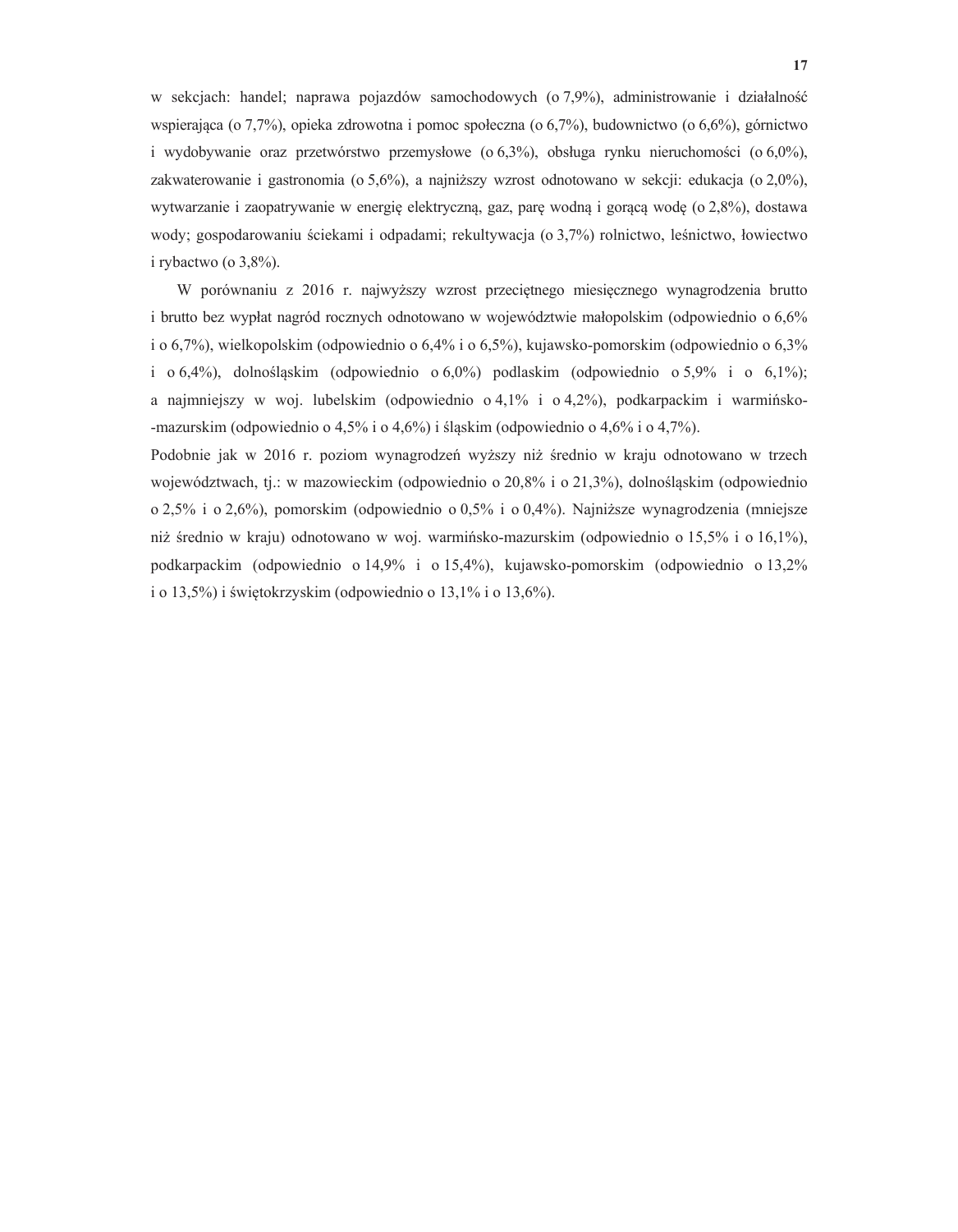### **THE SURVEYS RESULTS<sup>1</sup> – SYNTHESIS**

The number of the **employed**  $^2$  as of the state on 31 December 2017 amounted to 9244.9 thousand persons and was by 3.3% higher than last year (the last year's increase was by 2.7 %). Compared to the last year, the share of the employed in the private sector increased and amounted to 67.4% (the last year it was  $66.6\%$ ).

Average employment<sup>2</sup> in 2017 amounted to 8765.7 thousand persons and was by 3.3% higher than the one observed at the same time last year (a respective increase by  $2.3\%$  was observed last year). A high increase in employment was observed in sections: accommodation and catering (by  $9.3\%$ ), administrative and support service activities (by 9.0%), professional, scientific and technical activities (by 8.5%), information and communication (by 7.6%), transportation and storage (by 6.5%), trade and repair of motor vehicles (by 4.3%), manufacturing (by 4.0%). A slight growth was observed in sections: public administration and defence; compulsory social security (by  $0.1\%$ ), human health and social work (by 0.3%), agriculture, forestry and fishing (by 0.5%), construction (by 1.0%), water supply; sewerage, waste management and remediation activities (by 1.9%), and education (by 2.0%). A decrease in employment, similarly to the last year, was observed in mining and quarrying (by 4.5%), and electricity, gas, steam and air conditioning supply (by  $1.4\%$ ); employment also decreased in financial and insurance activities (by  $0.8\%$ ).

In 2017, the **average monthly gross wages and salaries** in the national economy amounted to  $4271.51$  zl, i.e. they were by  $5.4\%$  higher than in the same period of the last year. In the public sector they amounted to 4801.87 zl (an increase by 4.1% as compared to the same period of the last year), while in the private sector they amounted to 4151.21 zl (an increase respectively by 6.3%). The buying power of the average monthly gross wages and salaries in the national economy was by  $3.4\%$  higher in 2017 than in 2016, and this growth was lower than the respective last year's increase (i.e.  $4.3\%$ ). Compared to the last year, a growth in the average wages and salaries was observed in all sections; the highest increase in the average monthly gross wages and salaries was observed in sections: trade; repair of motor vehicles (by 7.9%), administrative and support service activities (by 7.7%), human health and social work (by 6.7%), construction (by 6.6%), mining and quarrying and manufacturing (by 6.3%), and real estate activities (by  $5.9\%$ ). In sections: accommodation and catering and financial and insurance activities a growth in wages and salaries was similar to the total growth in the national economy and comprised 5.5%. The lowest increase in wages and salaries was observed in: education (by 1.9%), electricity, gas, steam and air conditioning supply (by 2.8%), water supply; sewerage, waste management and remediation activities (by 3.6%), agriculture, forestry and fishing (by 3.8%).

**Average monthly gross wages and salaries excluding annual bonuses** in the national economy in  $2017$  amounted to 4223.84 zl; and they were by 5.5% higher than the previous year. The highest growth

<u> Alexandria de la contrada de la contrada de la contrada de la contrada de la contrada de la contrada de la c</u>

 $<sup>1</sup>$  Preliminary data.</sup>

<sup>&</sup>lt;sup>2</sup> Excluding economic entities employing up to 9 persons; without private farms in agriculture, foundations, associations, political parties, trade unions, social organizations, employer's organizations, self-government economic entities and selfgovernment professional entities, as well as the units carrying out their activity in the scope of national defence and public safety.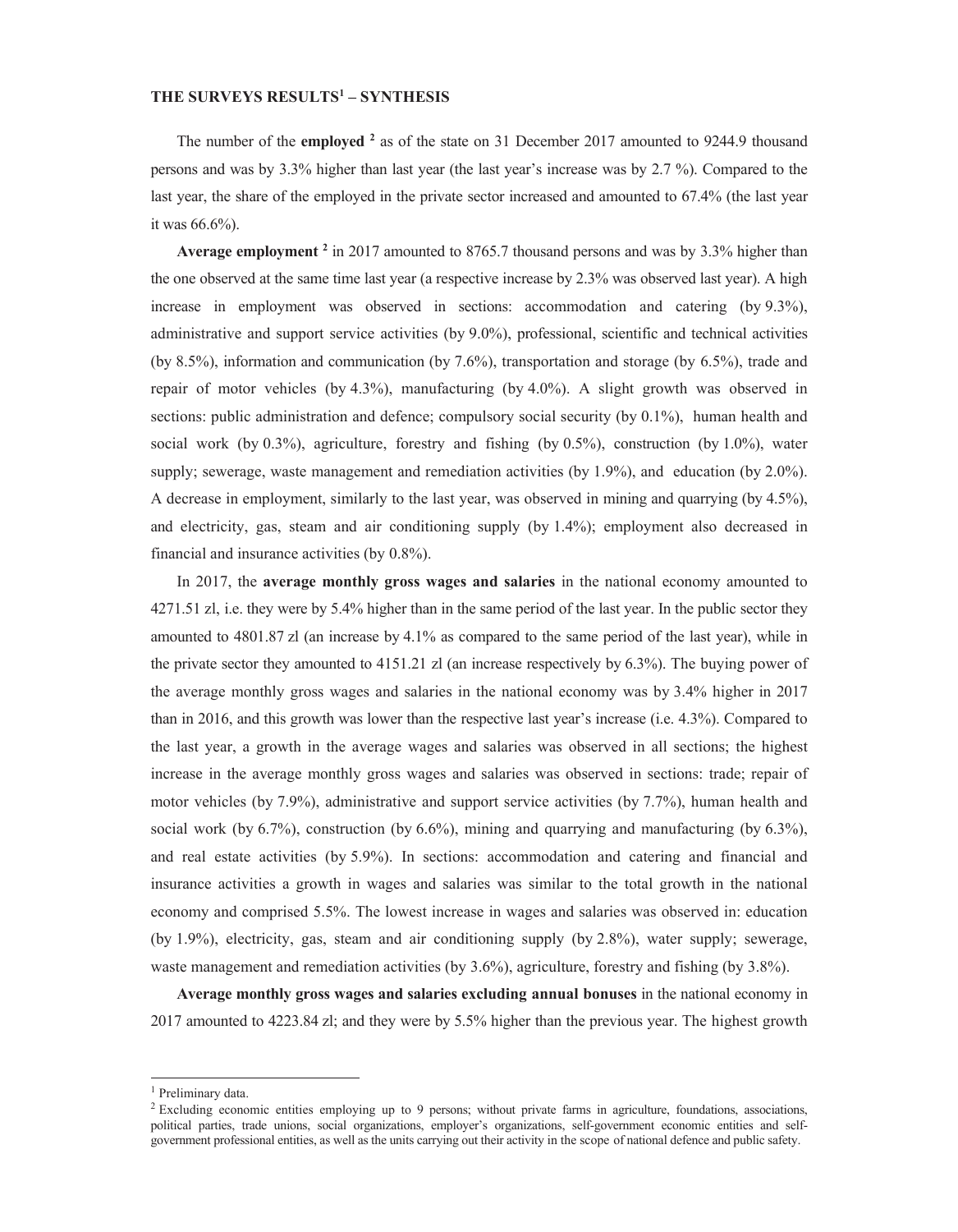in average gross monthly wages and salaries excluding annual bonuses was observed in sections: trade; repair of motor vehicles (by 7.9%), administrative and support service activities (by 7.7%), human health and social work (by 6.7%), construction (by 6.6%), mining and quarrying and manufacturing (by  $6.3\%$ ), real estate activities (by  $6.0\%$ ), accommodation and catering (by  $5.6\%$ ). The lowest increase in wages and salaries was observed in: education (by 2.0%), electricity, gas, steam and air conditioning supply (by 2.8%), water supply; sewerage, waste management and remediation activities (by  $3.7\%$ ), agriculture, forestry and fishing (by  $3.8\%$ ).

Compared to 2016, the highest growth in average monthly wages and salaries and average monthly gross wages and salaries excluding annual bonuses was observed in voivodships: Małopolskie (respectively by 6.6% and 6.7%), Wielkopolskie (respectively by 6.4% and 6.5%), Kujawsko--Pomorskie (respectively by 6.3% and by 6.4%), Dolnośląskie (respectively by 6.0%), Podlaskie (respectively by 5.9% and by 6.1%); while the lowest growth was observed in voivodships: Lubelskie (respectively by 4.1% and by 4.2%), Podkarpacke and Warmińsko-Mazurskie (respectively by 4.5% and by 4.6%), and Slaskie (respectively by 4.6% and by 4.7%).

The level of average wages and salaries higher than the country's average was observed in three voivodships, i.e.: Mazowieckie (respectively by 20.8% and by 21.3%), Dolnośląskie (respectively by  $2.5\%$  and by  $2.6\%$ ), and Pomorskie (respectively by  $0.5\%$  and by  $0.4\%$ ). The lowest average monthly wages and salaries (lower than the country's average) were observed in voivodships: Warmińsko-Mazurskie (respectively by 15.5% and by 16.1% lower than the country's average), Podkarpackie (respectively by 14.9% and by 15.4% lower than the country's average), Kujawsko--Pomorskie (respectively by 13.2% and by 13.5% lower than the country's average), and Świętokrzyskie (respectively by 13.1% and 13.6% lower than the country's average).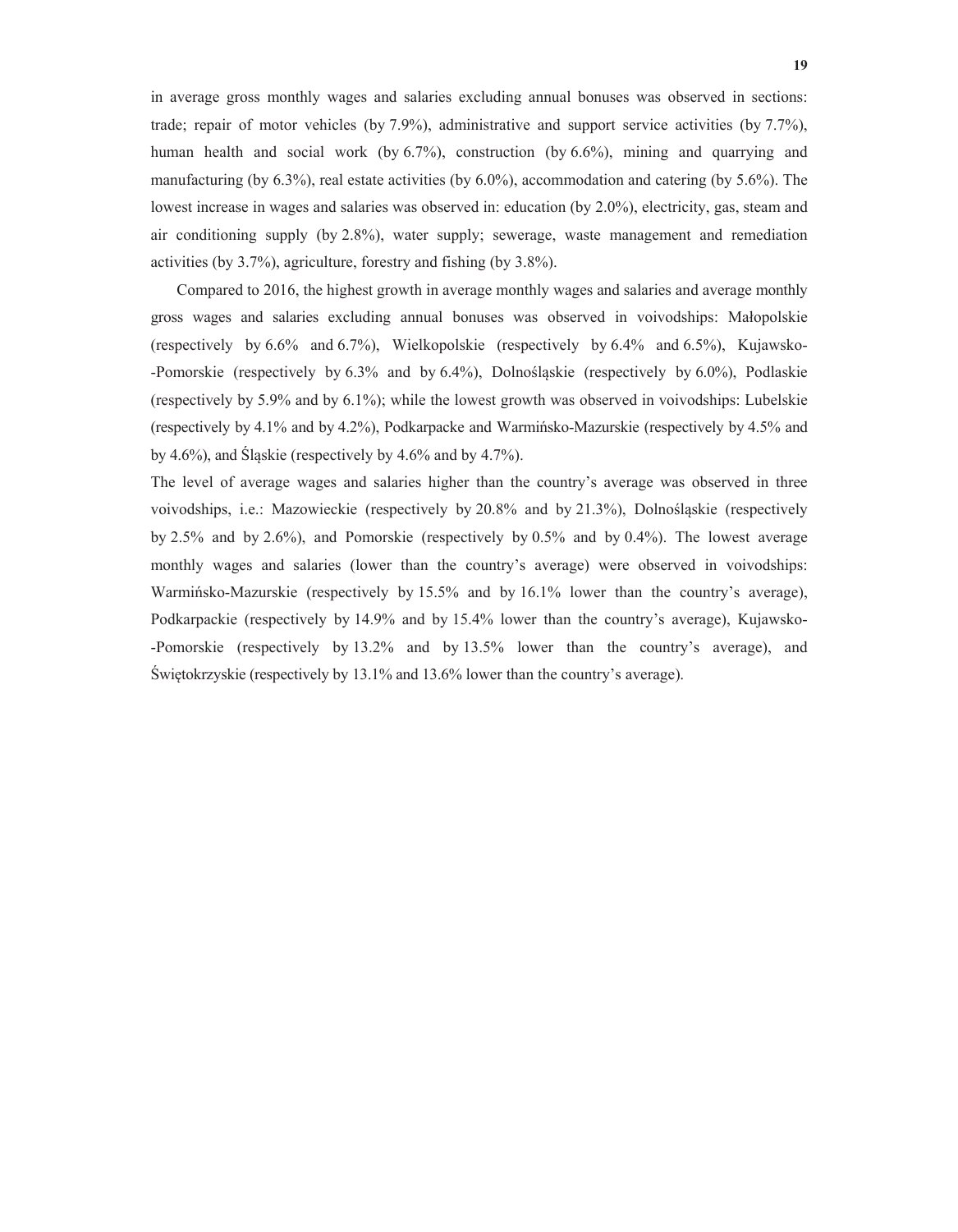| WYSZCZEGÓLNIENIE<br><b>SPECIFICATION</b>                                                                                      |              |                                    | Ogółem<br>Total                                     | Okres<br>poprzedni=100<br>Previous<br>$period = 100$          |
|-------------------------------------------------------------------------------------------------------------------------------|--------------|------------------------------------|-----------------------------------------------------|---------------------------------------------------------------|
| Employed persons <sup>a</sup> as of end of period in thous.                                                                   | 2016<br>2017 | IV<br>I<br>П<br>Ш<br>IV            | 8946,6<br>9138,2<br>9168,5<br>9203,6<br>9244,9      | 100,5<br>102,1<br>100,3<br>100,4<br>100,4                     |
| Average paid employment <sup>a</sup> in thous.                                                                                | 2016<br>2017 | IV<br>Ι<br>П<br>Ш<br>$\bf{IV}$     | 8575,5<br>8693,9<br>8718,2<br>8795,9<br>8854,7      | 101,2<br>101,4<br>100,3<br>100,9<br>100,7                     |
| Czas przepracowany 1 zatrudnionego <sup>a</sup> w godz.<br>Time worked per 1 employee <sup>a</sup> in hours                   | 2016<br>2017 | IV<br>Ι<br>П<br>Ш<br>IV            | 438<br>451<br>410<br>401<br>437                     | 109,0<br>103,0<br>90,9<br>97,8<br>109,0                       |
| Bezrobotni zarejestrowani stan na koniec okresu w tys.<br>Registered unemployed persons as of end of period in thous.         | 2016<br>2017 | IV<br>Ι<br>П<br>Ш<br>IV            | 1335,2<br>1324,2<br>1151,6<br>1117,1<br>1081,7      | 100,8<br>99,2<br>87,0<br>97,0<br>96,8                         |
| Registered unemployment rate <sup>b</sup> in %                                                                                | 2016<br>2017 | IV<br>Ι<br>П<br>Ш<br>IV            | 8,2<br>8,0<br>7,0<br>6,8<br>6,6                     | $\mathbf X$<br>X<br>$\mathbf X$<br>$\mathbf X$<br>$\mathbf X$ |
| Przeciętne miesięczne wynagrodzenie brutto w gospodarce<br>Average monthly gross wages and salaries in national economy in zl | 2016<br>2017 | IV<br>$\mathbf{I}$<br>П<br>Ш<br>IV | 4218,92<br>4353,55<br>4220,69<br>4255,59<br>4516,69 | 104,0<br>103,2<br>96,9<br>100,8<br>106,1                      |
| of which wages and salaries excluding annual bonuses <sup>c</sup>                                                             | 2016<br>2017 | IV<br>I<br>П<br>III<br>IV          | 4217,23<br>4165,47<br>4218,31<br>4254,46<br>4514,83 | 104,1<br>98,8<br>101,3<br>100,9<br>106,1                      |
| Index of average monthly gross real wages and salaries                                                                        | 2016<br>2017 | IV<br>Ι<br>П<br>III<br>IV          | X<br>X<br>X<br>$\mathbf X$<br>$\mathbf X$           | 103,2<br>102,2<br>96,6<br>101,1<br>104,9                      |

#### TABL. 1. PRZEGLĄD PODSTAWOWYCH DANYCH W KWARTAŁACH **SURVEY OF BASIC DATA IN QUARTERS**

a Bez podmiotów gospodarczych o liczbie pracujących do 9 osób – patrz uwaga na str. 8, pkt 3. b Patrz uwaga na str. 10 pkt 12. c Z tytułu udziału w zysku do podziału i w nadwyżce bilansowej w spółdzielniach oraz dodatkowe wynagrodzenia roczne dla pracowników jednostek sfery budżetowej.

a Excluding economic entities employing up to 9 persons - see note on page 12, item 3. b See note on page 13 item. 12, c From profit and balance surplus in cooperatives as well as annual extra wages and salaries for employees of budgetary sphere entities.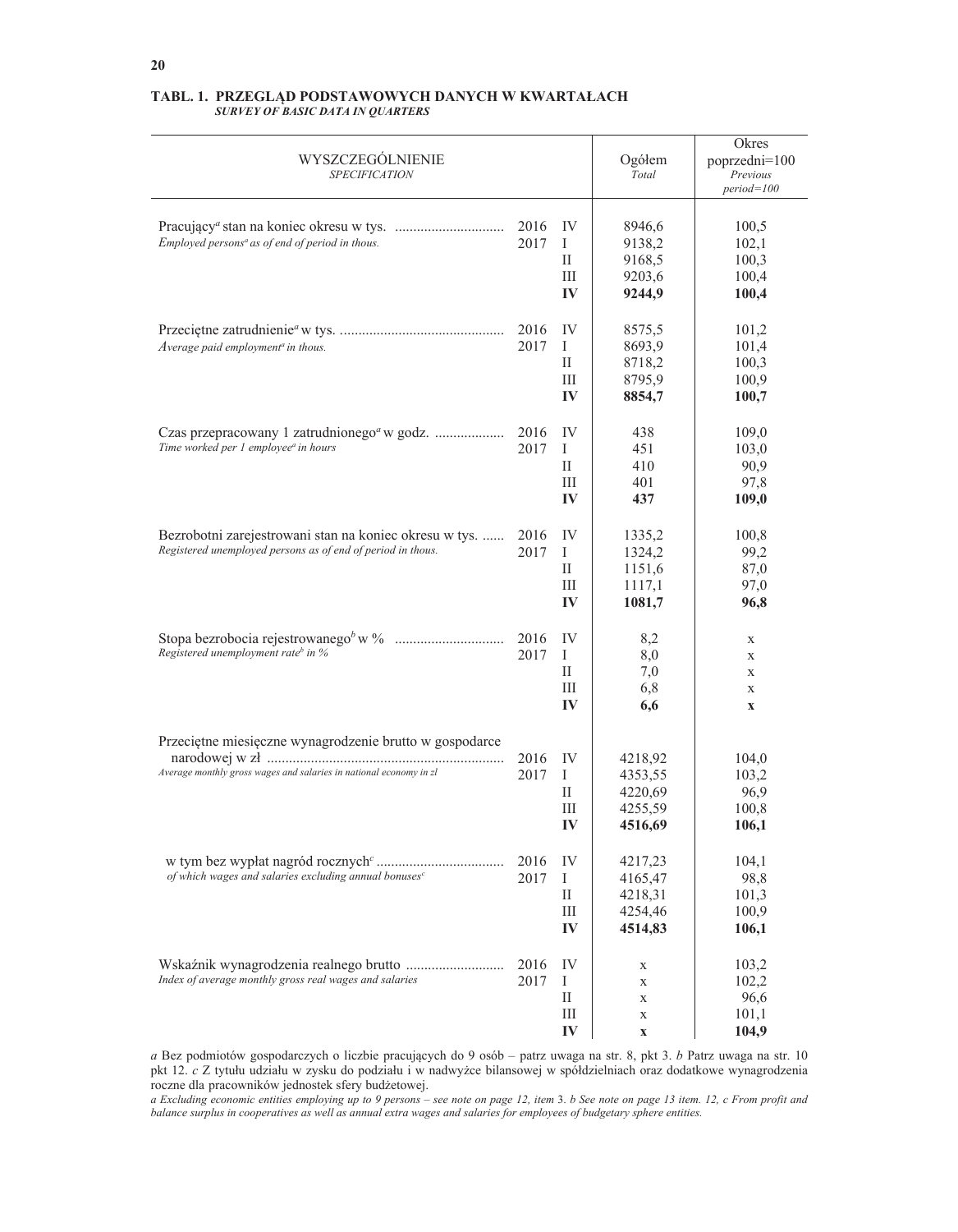### TABL. 2. DYNAMIKA PRZECIĘTNYCH MIESIĘCZNYCH WYNAGRODZEŃ BRUTTO W GOSPODARCE NARODOWEJ

| <b>KWARTAŁY</b> | 2010                                                                                         | 2011  | 2012  | 2013  | 2014  | 2015  | 2016  | 2017  |  |  |
|-----------------|----------------------------------------------------------------------------------------------|-------|-------|-------|-------|-------|-------|-------|--|--|
| <b>OUARTERS</b> | analogiczny okres poprzedniego roku = $100$<br>corresponding period of previous year = $100$ |       |       |       |       |       |       |       |  |  |
|                 | 104.1                                                                                        | 104,5 | 105,2 | 102,6 | 104,2 | 104.1 | 103,1 | 104,1 |  |  |
| $_{\rm II}$     | 103,8                                                                                        | 105,3 | 103,9 | 103,3 | 103,5 | 103,1 | 104.3 | 105,0 |  |  |
|                 | 103,9                                                                                        | 104.9 | 104,6 | 102,9 | 103,9 | 103,6 | 103,6 | 104,6 |  |  |
|                 | 102,9                                                                                        | 106,6 | 102,8 | 104,0 | 103,5 | 103,0 | 104.1 | 104,9 |  |  |
| $I$ - $III$     | 103,5                                                                                        | 105,5 | 104,0 | 103,3 | 103,7 | 103,4 | 103,7 | 104,9 |  |  |
| IV              | 106.0                                                                                        | 104,3 | 102.9 | 103.6 | 103.1 | 103.2 | 103.7 | 107,1 |  |  |
| $I$ -IV         | 104.0                                                                                        | 105.4 | 103.5 | 103.4 | 103.4 | 103.2 | 103.6 | 105,4 |  |  |

INDICES OF AVERAGE MONTHLY GROSS WAGES AND SALARIES IN NATIONAL ECONOMY

#### TABL. 3. PRZEGLAD PODSTAWOWYCH DANYCH W IV KWARTALE 2017 R. SURVEY OF BASIC DATA IN IV QUARTER OF 2017

| WYSZCZEGÓLNIENIE<br><b>SPECIFICATION</b><br>$a$ – IV kw. ( <i>a.</i> ) 2016=100<br>$b$ – III kw. ( <i>q</i> .) 2017=100      | Ogółem<br>Total            | Sektor<br>przedsiębiorstw<br>Enterprise sector | Sfera<br>budżetowa<br><b>Budgetary</b> sphere |
|------------------------------------------------------------------------------------------------------------------------------|----------------------------|------------------------------------------------|-----------------------------------------------|
| $Emploved~persons1$ as of end of period in thous.<br>a<br>b                                                                  | 9244,9<br>103,3<br>100,4   | 6349,7<br>104,7<br>100,4                       | 1656,2<br>100,2<br>100,2                      |
| Average paid employment $\frac{1}{2}$ in thous.<br>a<br>b                                                                    | 8854,7<br>103,3<br>100,7   | 6076,1<br>104,6<br>100,7                       | 1611,7<br>101,3<br>100,6                      |
| Gross wages and salaries <sup>1</sup> in mln zl<br>a<br>h                                                                    | 127551,2<br>110,7<br>107,1 | 86399,7<br>112,6<br>105,8                      | 22305,8<br>107,1<br>112,6                     |
| w tym bez wypłat nagród rocznych <sup>2</sup> w mln zł<br>of which excluding annual bonuses <sup>2</sup> in mln zl<br>a<br>b | 127514,1<br>110,7<br>107,1 | 86392,4<br>112,6<br>105,8                      | 22279,5<br>107,1<br>112,5                     |
| Przeciętne miesięczne wynagrodzenie brutto w zł<br>Average monthly gross wages and salaries in zl<br>a<br>h                  | 4516,69<br>107,1<br>106,1  | 4739,91<br>107,6<br>105,1                      | 4613,17<br>105,7<br>111,9                     |
| w tym bez wypłat nagród rocznych <sup>2</sup> w zł<br>of which excluding annual bonuses <sup>2</sup> in zl<br>a<br>h         | 4514,83<br>107,1<br>106,1  | 4739,51<br>107,6<br>105,1                      | 4607,73<br>105,7<br>111,8                     |
| Przeciętne miesięczne wynagrodzenie realne brutto a<br>Average monthly gross real wages and salaries<br>b                    | 105,0<br>104,9             | 105,5<br>104,0                                 | 103,6<br>110,7                                |

I Bez podmiotów gospodarczych o liczbie pracujących do 9 osób – patrz uwaga na str. 8, pkt 3. 2 Z tytułu udziału w zysku do podziału i w nadwyżce bilansowej w spółdzielniach oraz dodatkowe wynagrodzenia roczne dla pracowników jednostek sfery budżetowej.

I Excluding economic entities employing up to 9 persons - see note on page 12 item 3. 2 From profit and balance surplus in cooperatives as well as annual extra wages and salaries for employees of budgetary sphere entities.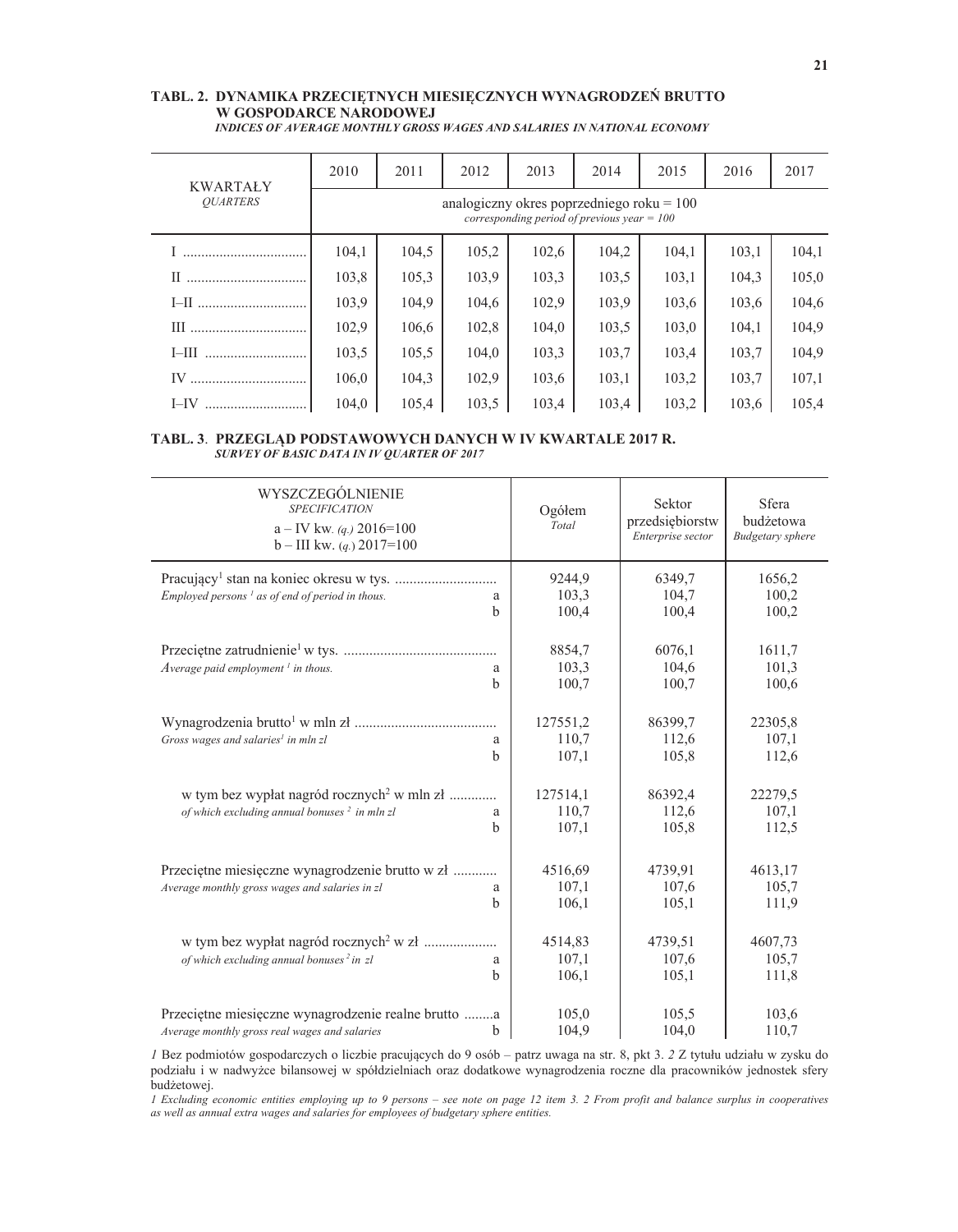### TABL. 4. PRACUJĄCY, PRZECIĘTNE ZATRUDNIENIE ORAZ PRZECIĘTNE MIESIĘCZNE WYNAGRODZENIE W SEKTORZE PRZEDSIĘBIORSTW<br>EMPLOYED PERSONS, AVERAGE PAID EMPLOYMENT AND AVERAGE MONTHLY WAGES AND SALARIES

### **IN ENTERPRISE SECTOR**

| Lp.                 | WYSZCZEGÓLNIENIE                                                                                               | Rok          |                    |                    |                    |
|---------------------|----------------------------------------------------------------------------------------------------------------|--------------|--------------------|--------------------|--------------------|
| No.                 | <b>SPECIFICATION</b>                                                                                           | Year         | I                  | $\rm II$           | Ш                  |
|                     |                                                                                                                |              |                    |                    |                    |
| 1<br>$\overline{2}$ | Employed persons as of end of period in thous.                                                                 | 2016<br>2017 | 5941,7<br>6224,7   | 5954,7<br>6244,4   | 5974,4<br>6260,7   |
| 3<br>4              | $previous month = 100$                                                                                         | 2016<br>2017 | 101,3              | 100,2<br>100,3     | 100,3<br>100,3     |
|                     |                                                                                                                |              | 102,6              |                    |                    |
| 5<br>6              | corresponding month of previous year=100                                                                       | 2016<br>2017 | 102,4<br>104,8     | 102,5<br>104,9     | 102,8<br>104,8     |
| 7                   |                                                                                                                | 2016         | 5703,0             | 5711,2             | 5726,7             |
| 8                   | Average paid employment in thous.                                                                              | 2017         | 5959,7             | 5976,2             | 5981,7             |
| 9<br>10             | $previous month = 100$                                                                                         | 2016<br>2017 | 101,4<br>102,8     | 100,1<br>100,3     | 100,3<br>100,1     |
|                     |                                                                                                                |              |                    |                    |                    |
| 11<br>12            | corresponding month of previous year= $100$                                                                    | 2016<br>2017 | 102,3<br>104,5     | 102,5<br>104,6     | 102,7<br>104,5     |
| 13                  | analogiczny okres narastający poprzedniego roku=100                                                            | 2016         | 102,3              | 102,4              | 102,6              |
| 14                  | corresponding increasing period of previous year=100                                                           | 2017         | 104,5              | 104,5              | 104,4              |
| 15<br>16            | Przeciętne miesięczne wynagrodzenie brutto ogółem w zł<br>Total average monthly gross wages and salaries in zl | 2016<br>2017 | 4101,36<br>4277,32 | 4137,55<br>4304,95 | 4351,45<br>4577,86 |
| 17                  |                                                                                                                | 2016         | 90,8               | 100,9              | 105,2              |
| 18                  | previous month=100                                                                                             | 2017         | 92,3               | 100,6              | 106,3              |
| 19<br>20            | corresponding month of previous year= $100$                                                                    | 2016<br>2017 | 104,0<br>104,3     | 103,9<br>104,0     | 103,3<br>105,2     |
|                     |                                                                                                                |              |                    |                    |                    |
| 21<br>22            | analogiczny okres narastający poprzedniego roku=100<br>corresponding increasing period of previous year= $100$ | 2016<br>2017 | 104,0<br>104,3     | 103,9<br>104,0     | 103,7<br>104,5     |
| 23                  | Przeciętne miesięczne wynagrodzenie brutto bez wypłat z zysku w zł                                             | 2016         | 4100,83            | 4137,45            | 4350,83            |
| 24                  | Total average monthly gross wages and salaries excluding payments from profit in zl                            | 2017         | 4277,14            | 4304,91            | 4577,30            |
| 25                  | previous $month=100$                                                                                           | 2016         | 90,8               | 100,9              | 105,2              |
| 26                  |                                                                                                                | 2017         | 92,3               | 100,6              | 106,3              |
| $27\,$<br>28        | corresponding month of previous year=100                                                                       | 2016<br>2017 | 104,0<br>104,3     | 103,9<br>104,0     | 103,3<br>105,2     |
| 29                  | analogiczny okres narastający poprzedniego roku=100                                                            | 2016         | 104,0              | 103,9              | 103,7              |
| 30                  | corresponding increasing period of previous year= $100$                                                        | 2017         | 104,3              | 104,1              | 104,5              |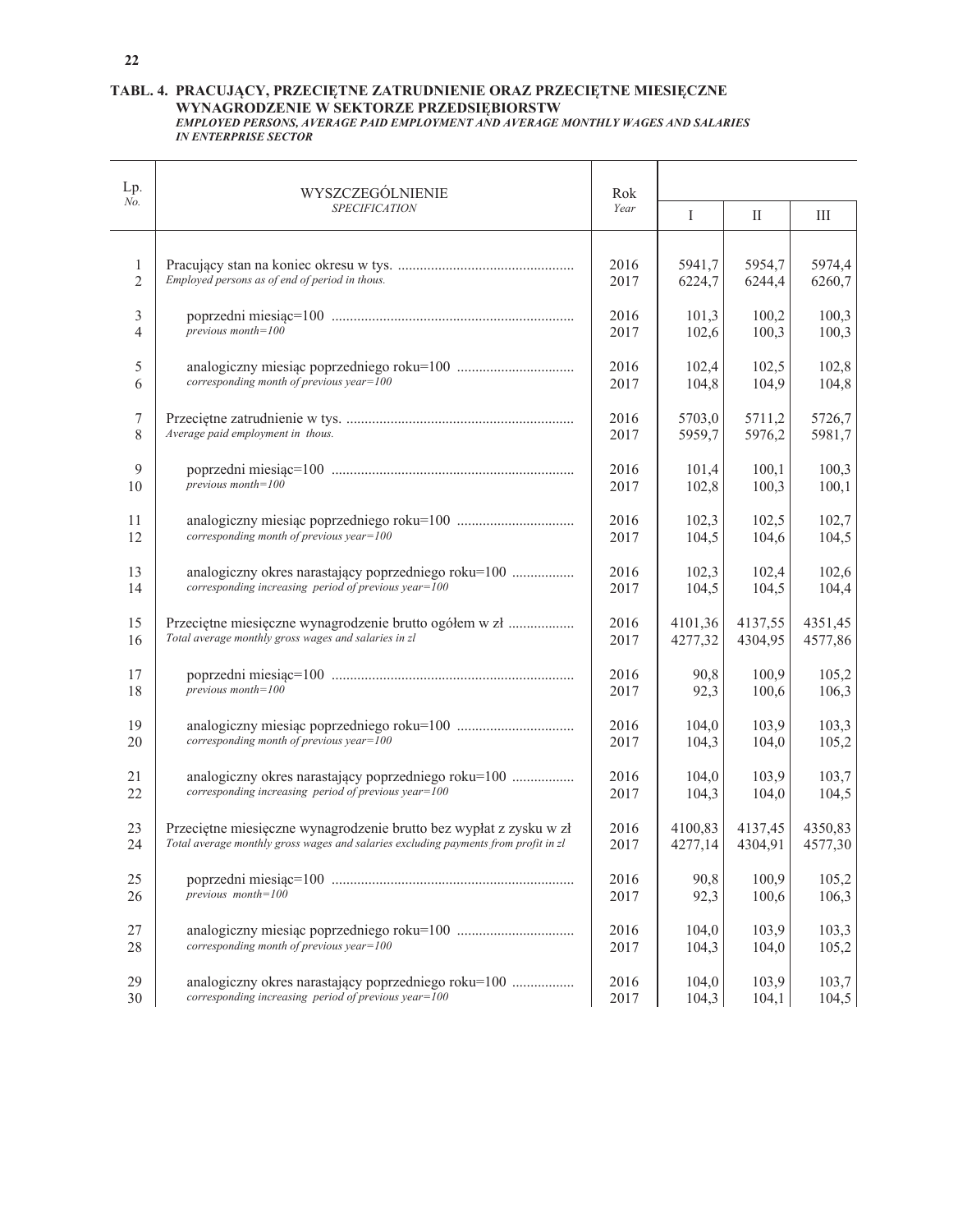## TABL. 4. PRACUJĄCY, PRZECIĘTNE ZATRUDNIENIE ORAZ PRZECIĘTNE MIESIĘCZNE WYNAGRODZENIE W SEKTORZE PRZEDSIĘBIORSTW (dok.)<br>EMPLOYED PERSONS, AVERAGE PAID EMPLOYMENT AND AVERAGE MONTHLY WAGES AND SALARIES<br>IN ENTERPRISE SECTOR (cont.)

|    |         |                           |         |             | Miesiące<br>Months |               |             |         |              |             | Lp.            |
|----|---------|---------------------------|---------|-------------|--------------------|---------------|-------------|---------|--------------|-------------|----------------|
| IV |         | $\boldsymbol{\mathrm{V}}$ | VI      | ${\rm VII}$ | ${\rm VIII}$       | $\mathbf{IX}$ | $\mathbf X$ | XI      | $\mbox{XII}$ | I-XII       | N <sub>o</sub> |
|    | 5981,7  | 5986,5                    | 6014,1  | 6018,3      | 6016,5             | 6036,6        | 6048,1      | 6064,1  | 6065,2       | $\mathbf X$ | $\mathbf{1}$   |
|    | 6269,6  | 6277,2                    | 6293,3  | 6310,3      | 6312,6             | 6321,7        | 6330,6      | 6356,0  | 6349,7       | $\mathbf X$ | $\sqrt{2}$     |
|    | 100,1   | 100,1                     | 100,5   | 100,1       | 100,0              | 100,3         | 100,2       | 100,3   | 100,0        | X           | $\mathfrak{Z}$ |
|    | 100,1   | 100,1                     | 100,3   | 100,3       | 100,0              | 100,1         | 100,1       | 100,4   | 99,9         | $\mathbf X$ | $\overline{4}$ |
|    | 102,9   | 103,0                     | 103,4   | 103,2       | 103,2              | 103,4         | 103,2       | 103,3   | 103,4        | X           | 5              |
|    | 104,8   | 104,9                     | 104,6   | 104,9       | 104,9              | 104,7         | 104,7       | 104,8   | 104,7        | $\mathbf X$ | 6              |
|    | 5729,7  | 5733,6                    | 5752,7  | 5761,7      | 5760,7             | 5771,5        | 5779,1      | 5791,5  | 5798,9       | 5760,2      | $\tau$         |
|    | 5991,1  | 5990,4                    | 6001,5  | 6022,1      | 6025,6             | 6030,8        | 6035,8      | 6053,0  | 6064,8       | 6017,1      | $\,$ 8 $\,$    |
|    | 100,1   | 100,1                     | 100,3   | 100,2       | 100,0              | 100,2         | 100,1       | 100,2   | 100,1        | $\mathbf X$ | 9              |
|    | 100,2   | 100,0                     | 100,2   | 100,3       | 100,1              | 100,1         | 100,1       | 100,3   | 100,2        | $\mathbf X$ | 10             |
|    | 102,8   | 102,8                     | 103,1   | 103,2       | 103,1              | 103,2         | 103,1       | 103,1   | 103,1        | X           | 11             |
|    | 104,6   | 104,5                     | 104,3   | 104,5       | 104,6              | 104,5         | 104,4       | 104,5   | 104,6        | $\mathbf X$ | 12             |
|    | 102,7   | 102,7                     | 102,9   | 102,9       | 102,9              | 103,0         | 102,9       | 102,9   | 102,8        | 102,8       | 13             |
|    | 104,5   | 104,4                     | 104,3   | 104,4       | 104,5              | 104,4         | 104,4       | 104,4   | 104,5        | 104,5       | 14             |
|    | 4313,57 | 4166,28                   | 4252,19 | 4291,85     | 4212,56            | 4217,96       | 4259,37     | 4329,71 | 4635,77      | 4277,03     | 15             |
|    | 4489,07 | 4390,99                   | 4508,08 | 4501,52     | 4492,63            | 4473,06       | 4574,35     | 4610,79 | 4973,73      | 4530,47     | 16             |
|    | 99,1    | 96,6                      | 102,1   | 100,9       | 98,2               | 100,1         | 101,0       | 101,7   | 107,1        | $\mathbf X$ | 17             |
|    | 98,1    | 97,8                      | 102,7   | 99,9        | 99,8               | 99,6          | 102,3       | 100,8   | 107,9        | $\mathbf X$ | 18             |
|    | 104,6   | 104,1                     | 105,3   | 104,8       | 104,7              | 103,9         | 103,6       | 104,0   | 102,7        | $\mathbf X$ | 19             |
|    | 104,1   | 105,4                     | 106,0   | 104,9       | 106,6              | 106,0         | 107,4       | 106,5   | 107,3        | $\mathbf X$ | 20             |
|    | 103,8   | 103,8                     | 104,0   | 104,1       | 104,1              | 104,1         | 104,0       | 104,0   | 103,8        | 103,8       | 21             |
|    | 104,5   | 104,7                     | 105,0   | 104,9       | 105,2              | 105,3         | 105,6       | 105,8   | 105,9        | 105,9       | 22             |
|    | 4312,64 | 4164,12                   | 4250,51 | 4285,73     | 4210,09            | 4217,65       | 4259,15     | 4329,48 | 4635,02      | 4275,69     | 23             |
|    | 4488,08 | 4389,04                   | 4501,63 | 4498,45     | 4492,15            | 4472,83       | 4574,02     | 4610,69 | 4972,92      | 4529,19     | 24             |
|    | 99,1    | 96,6                      | 102,1   | 100,8       | 98,2               | 100,2         | 101,0       | 101,7   | 107,1        | X           | 25             |
|    | 98,1    | 97,8                      | 102,6   | 99,9        | 99,9               | 99,6          | 102,3       | 100,8   | 107,9        | $\mathbf X$ | 26             |
|    | 104,6   | 104,1                     | 105,3   | 104,7       | 104,7              | 103,9         | 103,6       | 104,0   | 102,7        | $\mathbf X$ | $27\,$         |
|    | 104,1   | 105,4                     | 105,9   | 105,0       | 106,7              | 106,1         | 107,4       | 106,5   | 107,3        | $\mathbf X$ | $28\,$         |
|    | 103,8   | 103,8                     | 104,1   | 104,1       | 104,1              | 104,1         | 104,0       | 104,0   | 103,8        | 103,8       | 29             |
|    | 104,5   | 104,7                     | 105,0   | 104,9       | 105,2              | 105,3         | 105,6       | 105,8   | 105,9        | 105,9       | 30             |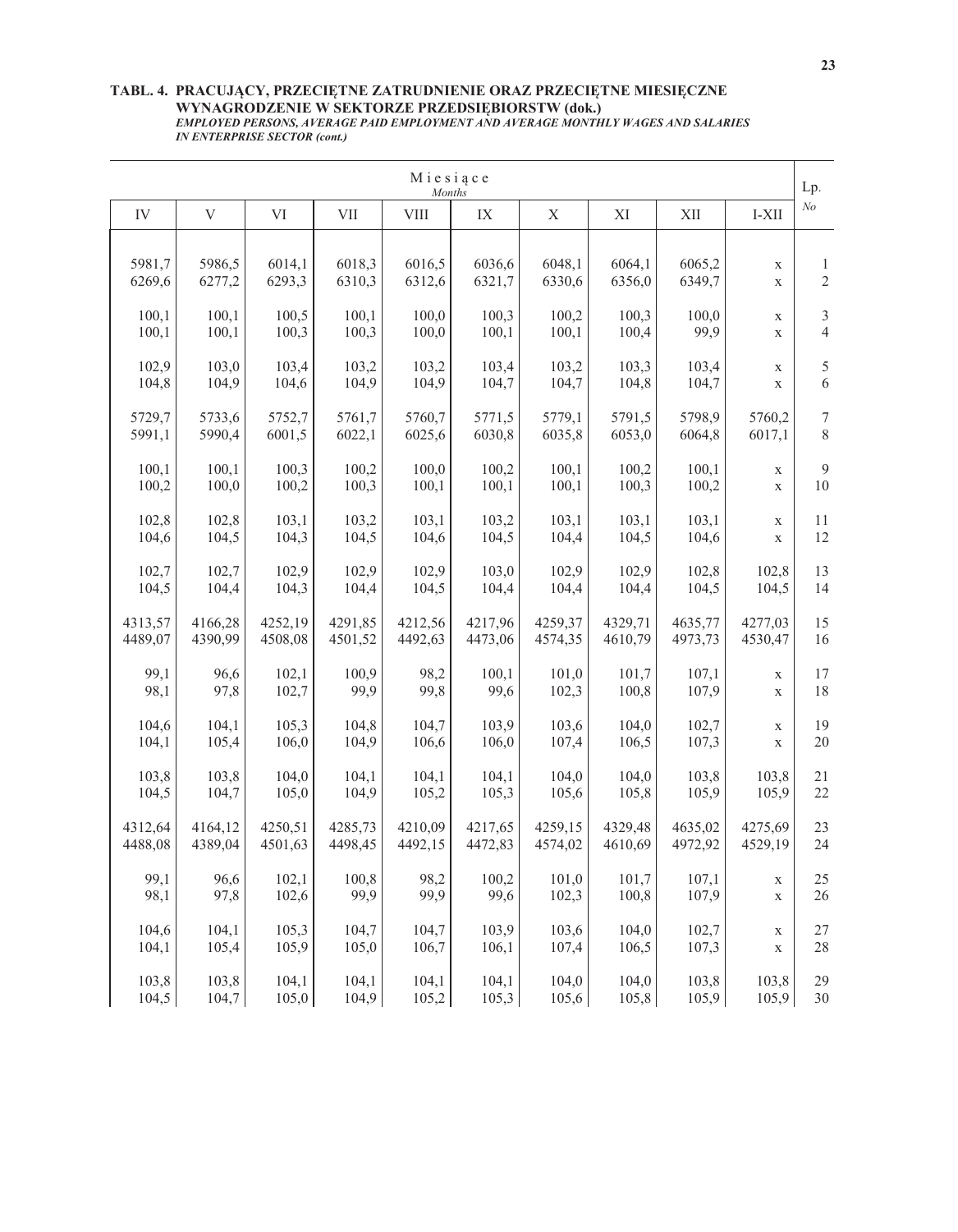### TABL. 5. PRACUJĄCY<sup>1</sup> WEDŁUG SEKCJI GOSPODARKI NARODOWEJ W 2017 R.

Standard Representation of the State of Standard March 2017<br>EMPLOYED PERSONS<sup>1</sup> BY SECTIONS OF NATIONAL ECONOMY OF 2017 At the end of quarter

| WYSZCZEGÓLNIENIE<br><b>SPECIFICATION</b>                                                                                                                                            |                 | Kwartały<br>Quarters |                 |                 |
|-------------------------------------------------------------------------------------------------------------------------------------------------------------------------------------|-----------------|----------------------|-----------------|-----------------|
| $a - w$ tys. in thous.<br>$b$ – analogiczny okres poprzedniego roku=100<br>corresponding period of previous year=100                                                                | I               | $I$ — $II$           | $I$ -III        | I–IV            |
| b.<br><b>TOTAL</b><br>w tym: of which:                                                                                                                                              | 9138,2<br>103,5 | 9168,5<br>103,4      | 9203,6<br>103,4 | 9244.9<br>103,3 |
| SEKTOR PRZEDSIĘBIORSTW  a<br><b>ENTERPRISE SECTOR</b><br>h                                                                                                                          | 6260,7<br>104,8 | 6293,3<br>104,6      | 6321,7<br>104,7 | 6349.7<br>104,7 |
| Rolnictwo, leśnictwo, łowiectwo i rybactwo  a<br>h<br>Agriculture, hunting and forestry                                                                                             | 85,1<br>98,3    | 85,6<br>99,0         | 85,9<br>99,7    | 85,4<br>100,7   |
| b.<br>Industry                                                                                                                                                                      | 2728,5<br>103,4 | 2738,8<br>103,3      | 2750,6<br>103,2 | 2754,5<br>103,3 |
| b<br>mining and quarrying                                                                                                                                                           | 133,7<br>94,0   | 132,4<br>95,4        | 133,5<br>96,8   | 133,8<br>99,0   |
| b<br>manufacturing                                                                                                                                                                  | 2336,6<br>104,4 | 2348,1<br>104,1      | 2359,1<br>103,9 | 2363,5<br>103,9 |
| wytwarzanie i zaopatrywanie w energię<br>elektryczną, gaz, parę wodną i gorącą wodę <sup><math>\triangle</math></sup> a<br>electricity, gas, steam and air conditioning supply<br>b | 119,3<br>98,6   | 118,7<br>98,8        | 118,6<br>99,0   | 118,3<br>99,0   |
| dostawa wody; gospodarowanie ściekami<br>water supply; sewerage, waste management and                                                                                               | 138,8           | 139,5                | 139,4           | 139,0           |
| h<br>remediation activities                                                                                                                                                         | 102,3<br>419,6  | 102,0<br>422,2       | 101,8<br>423,7  | 101,2<br>421,9  |
| b.<br>Construction                                                                                                                                                                  | 102,1           | 102,0                | 102,5           | 103,4           |
| Handel; naprawa pojazdów samochodowych <sup>4</sup> a<br>Trade; repair of motor vehicles <sup>4</sup><br>h                                                                          | 1306,8<br>105,1 | 1311,1<br>104,8      | 1314,1<br>104,8 | 1326,4<br>104,4 |
| h.<br>Transportation and storage                                                                                                                                                    | 565,5<br>107,0  | 568,0<br>106,7       | 567,7<br>106,4  | 578,2<br>107,6  |
| Accommodation and catering <sup>A</sup><br><sub>h</sub>                                                                                                                             | 139,4<br>108,1  | 141,7<br>108,7       | 140,6<br>108,6  | 141,0<br>108,1  |
| h.<br>Information and communication                                                                                                                                                 | 225,6<br>106,3  | 226,9<br>105,8       | 228,9<br>108,6  | 230,5<br>105,7  |
| Działalność finansowa i ubezpieczeniowa  a<br>Financial and insurance activities<br>b.                                                                                              | 275,3<br>100,5  | 275,9<br>101,2       | 272,9<br>99,3   | 272,0<br>100,9  |
| Real estate activities                                                                                                                                                              | 117,3<br>103,7  | 116,8<br>103,2       | 115,2<br>101,8  | 114,6<br>100,9  |
| Działalność profesjonalna, naukowa i techniczna  a<br>Professional, scientific and technical activities<br>b.                                                                       | 284,0<br>105,5  | 288,3<br>106,5       | 292,2<br>107,4  | 294,8<br>107,7  |
| Administrowanie i działalność wspierająca <sup><math>\triangle</math></sup> a<br>b<br>Administrative and support service activities                                                 | 445,0<br>109,5  | 452,7<br>109,8       | 460,5<br>109,9  | 459,8<br>109,4  |
| Administracja publiczna i obrona narodowa;<br>obowiązkowe zabezpieczenia społeczne  a<br>Public administration and defence; compulsory social security<br>b                         | 646,1<br>100,8  | 652,4<br>100,6       | 652,4<br>100,4  | 647,7<br>100,0  |
| b<br>Education                                                                                                                                                                      | 1091,9<br>100,7 | 1079,7<br>100,7      | 1089,1<br>101,0 | 1105,2<br>100,6 |
| Human health and social work activities<br>b                                                                                                                                        | 662,2<br>101,6  | 665,2<br>101,2       | 666,9<br>101,1  | 670,3<br>100,3  |

*I* Bez podmiotów gospodarczych o liczbie pracujących do 9 osób – patrz uwaga na str. 8, pkt 3.

*I* Excluding economic entities employing up to 9 persons – see note on page 12, item 3.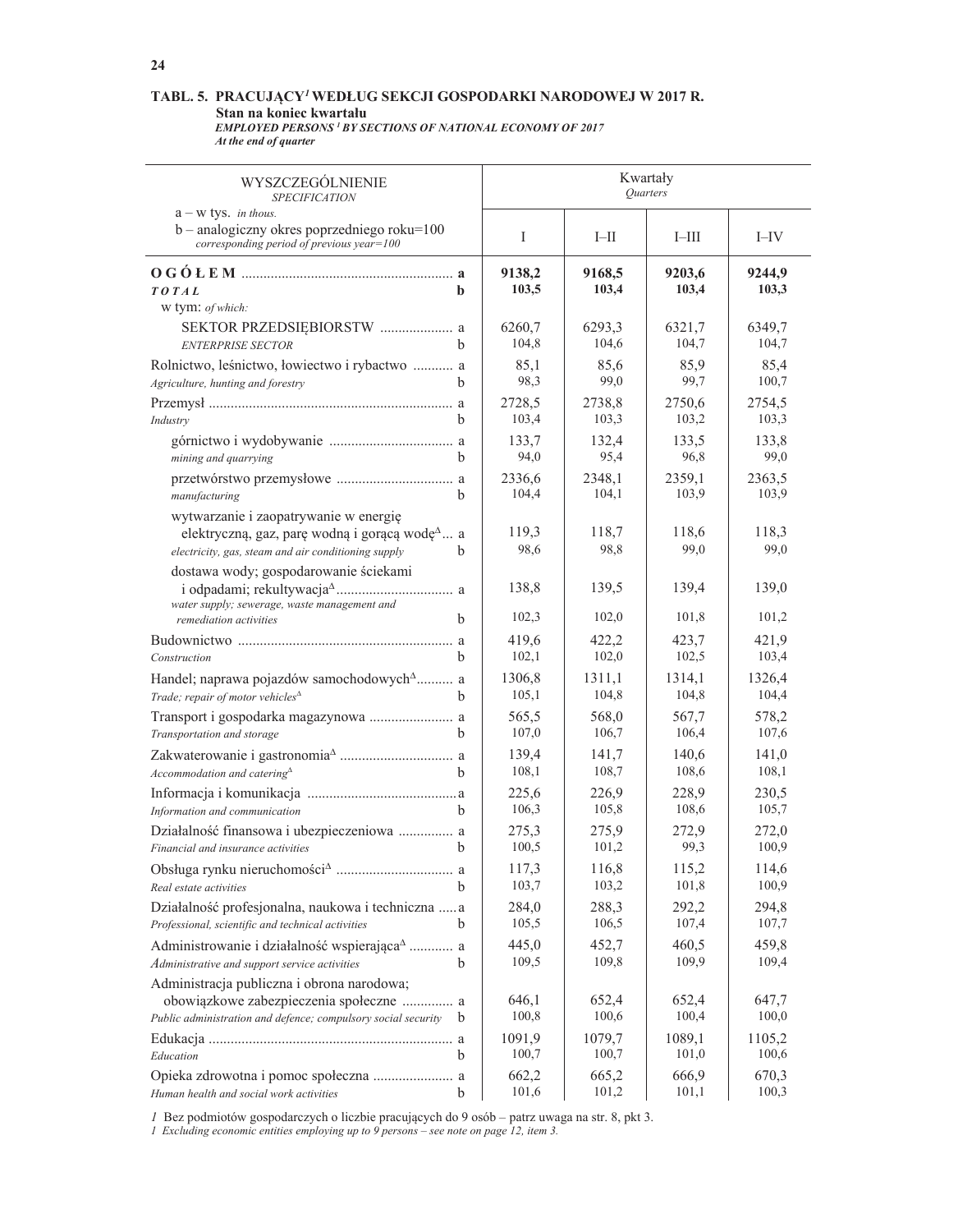### TABL. 6. PRZECIĘTNE ZATRUDNIENIE<sup>1</sup> WEDLUG SEKCJI GOSPODARKI NARODOWEJ W KWARTAŁACH 2017 R.<br>AVERAGE PAID EMPLOYMENT' BY SECTIONS OF NATIONAL ECONOMY IN QUARTERS OF 2017

| WYSZCZEGÓLNIENIE<br><b>SPECIFICATION</b>                                                                                                                       | Kwartały<br>Quarters |                 |                 |                 |                 |
|----------------------------------------------------------------------------------------------------------------------------------------------------------------|----------------------|-----------------|-----------------|-----------------|-----------------|
| $a - w$ tys. in thous.<br>b - analogiczny okres poprzedniego roku=100<br>corresponding period of previous year=100                                             |                      | $\mathbf I$     | $I$ -II         | $I$ -III        | $I$ -IV         |
| <b>TOTAL</b><br>b<br>w tym: of which:                                                                                                                          |                      | 8693,9<br>103,2 | 8706,1<br>103,1 | 8736,0<br>103,3 | 8765,7<br>103,3 |
| <b>ENTERPRISE SECTOR</b><br><sub>b</sub>                                                                                                                       |                      | 5967.9<br>104,4 | 5978,6<br>104,3 | 5997,4<br>104,4 | 6017,1<br>104,5 |
| Rolnictwo, leśnictwo, łowiectwo i rybactwo  a<br>Agriculture, hunting and forestry<br><sub>b</sub>                                                             |                      | 73,5<br>99,5    | 73,9<br>99,9    | 74,4<br>100,7   | 74,3<br>100,5   |
| Industry<br><sub>b</sub>                                                                                                                                       |                      | 2649,5<br>103,1 | 2652,9<br>103,0 | 2658,7<br>103,0 | 2664,3<br>103,2 |
| mining and quarrying                                                                                                                                           | b.                   | 131,1<br>94,0   | 130,1<br>94,5   | 129,6<br>95,0   | 129,2<br>95,5   |
| b<br>manufacturing                                                                                                                                             |                      | 2265,2<br>104,1 | 2270,2<br>103,9 | 2276,3<br>103,8 | 2282,0<br>104,0 |
| wytwarzanie i zaopatrywanie w energię<br>elektryczną, gaz, parę wodną i gorącą wodę <sup>1</sup> a<br>electricity, gas, steam and air conditioning supply<br>b |                      | 117,3<br>98,2   | 116,7<br>98,3   | 116,4<br>98,4   | 116,3<br>98,6   |
| dostawa wody; gospodarowanie ściekami<br>water supply; sewerage, waste management and                                                                          |                      | 135,9           | 135,9           | 136,3           | 136,8           |
| <sub>h</sub><br>remediation activities                                                                                                                         |                      | 101,9           | 101,6           | 101,8           | 101,9           |
| <sub>b</sub><br>Construction                                                                                                                                   |                      | 382,6<br>100,0  | 382,4<br>99,7   | 384,8<br>100,4  | 388,9<br>101,0  |
| Handel; naprawa pojazdów samochodowych <sup>4</sup> a<br>Trade; repair of motor vehicles <sup><math>\triangle</math></sup>                                     | b.                   | 1132,7<br>104,8 | 1233,9<br>104,6 | 1235,7<br>104,7 | 1240,4<br>104,3 |
| <sub>h</sub><br>Transportation and storage                                                                                                                     |                      | 545,6<br>106,9  | 547,7<br>107,0  | 547,8<br>106,7  | 547,2<br>106,5  |
| $A c$ commodation and catering $^{\Delta}$                                                                                                                     |                      | 120,7<br>108,6  | 121,1<br>108,5  | 122,9<br>109,2  | 123,0<br>109,3  |
| Information and communication                                                                                                                                  |                      | 218,4<br>106,3  | 218,5<br>105,7  | 219,1<br>108,3  | 220,1<br>107,6  |
| Działalność finansowa i ubezpieczeniowa  a<br>Financial and insurance activities                                                                               | h.                   | 243,8<br>99,7   | 244,9<br>101,0  | 245,2<br>100,0  | 243,4<br>99,2   |
| Real estate activities                                                                                                                                         |                      | 113,0<br>103,4  | 112,8<br>103,4  | 113,1<br>103,5  | 112,7<br>103,0  |
| Działalność profesjonalna, naukowa i techniczna  a<br>Professional, scientific and technical activities                                                        | b.                   | 269,3<br>104,9  | 273,0<br>106,1  | 275,4<br>107,3  | 276,6<br>108,5  |
| Administrowanie i działalność wspierająca <sup>4</sup> a<br>b<br>Administrative and support service activities                                                 |                      | 408,9<br>109,2  | 411,8<br>109,3  | 415,3<br>108,9  | 417,9<br>109,0  |
| Administracja publiczna i obrona narodowa;<br>obowiązkowe zabezpieczenia społeczne  a<br>Public administration and defence; compulsory social security<br>b    |                      | 615,7<br>100,3  | 617,7<br>100,2  | 618,9<br>100,3  | 618,8<br>100,1  |
|                                                                                                                                                                |                      | 1048,7          | 1046,4<br>100,6 | 1054,3<br>101,9 | 1064,4          |
| b<br>Education<br>Opieka zdrowotna i pomoc społeczna  a                                                                                                        |                      | 100,6<br>637,0  | 634,2           | 635,4           | 102,0<br>637,7  |
| b<br>Human health and social work activities                                                                                                                   |                      | 101,6           | 100,9           | 101,0           | 100,3           |

*I* Bez podmiotów gospodarczych o liczbie pracujących do 9 osób – patrz uwaga na str. 8, pkt 3.

1 Excluding economic entities employing up to  $9$  persons – see note on page 12, item 3.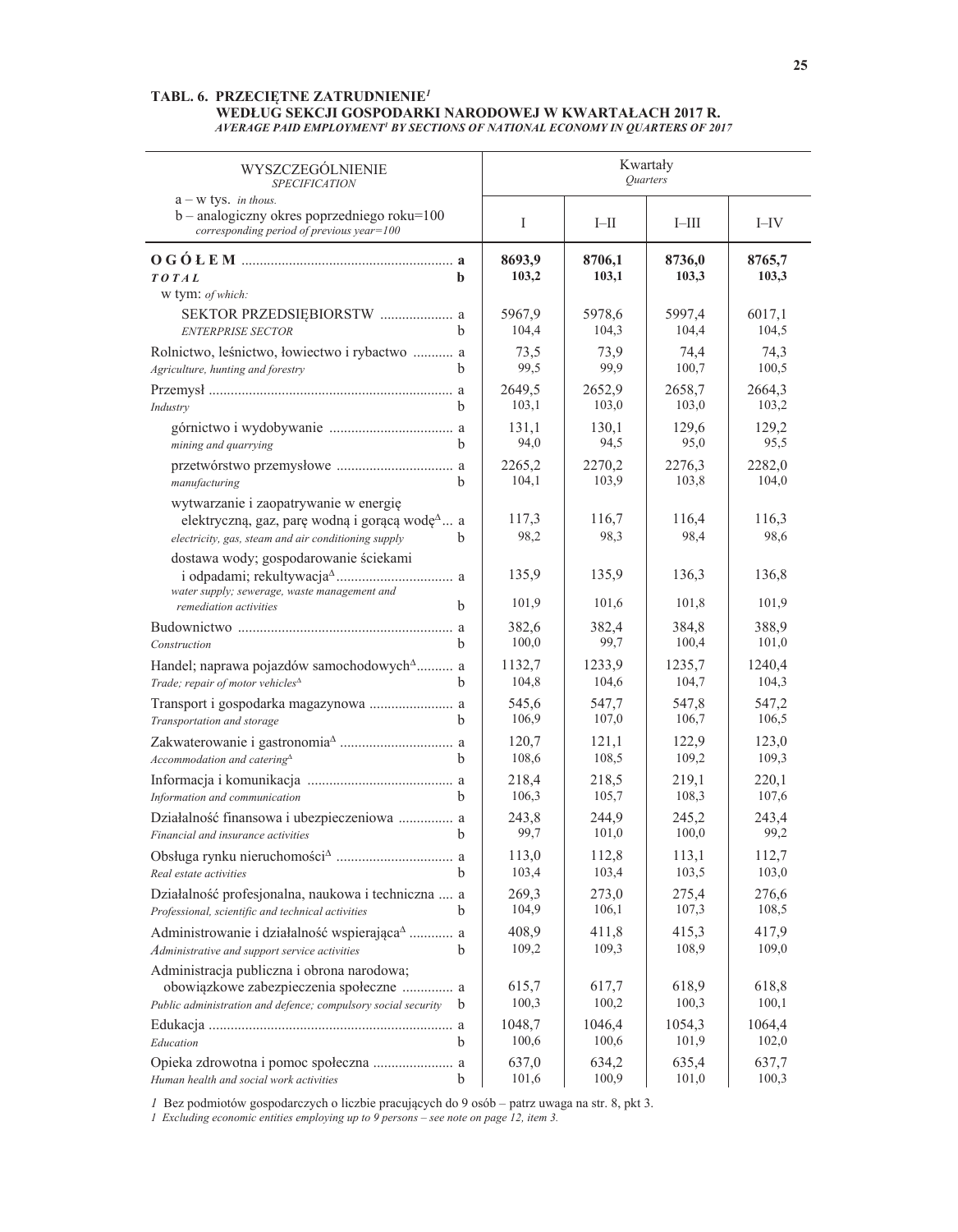### TABL. 7. CZAS PRZEPRACOWANY 1 ZATRUDNIONEGO<sup>1</sup> WEDŁUG SEKCJI GOSPODARKI NARODOWEJ W KWARTAŁACH 2017 R.

|  | TIME WORKED PER 1 EMPLOYEE <sup>1</sup> BY SECTIONS OF NATIONAL ECONOMY IN QUARTERS OF 2017 |
|--|---------------------------------------------------------------------------------------------|

| WYSZCZEGOLNIENIE<br><b>SPECIFICATION</b>                                                                                                                       |              |              | Kwartały<br>Quarters |              |
|----------------------------------------------------------------------------------------------------------------------------------------------------------------|--------------|--------------|----------------------|--------------|
| $a - w$ godzinach in hours<br>$b$ – analogiczny okres poprzedniego roku= $100$<br>corresponding period of previous year=100                                    | I            | $I$ -II      | $I$ -III             | $I-IV$       |
| TOTAL<br>b<br>w tym: of which:                                                                                                                                 | 451<br>105,6 | 861<br>99,7  | 1262<br>99,8         | 1699<br>99,8 |
| SEKTOR PRZEDSIĘBIORSTW  a<br><b>ENTERPRISE SECTOR</b><br>h.                                                                                                    | 452<br>102,3 | 889<br>99,7  | 1317<br>99,6         | 1756<br>99,7 |
| Industry<br>b                                                                                                                                                  | 469<br>105,7 | 889<br>99,3  | 1317<br>99,4         | 1770<br>99,7 |
| b<br>mining and quarrying                                                                                                                                      | 415<br>95,9  | 809<br>89,9  | 1206<br>93,3         | 1736<br>99,9 |
| manufacturing<br>b                                                                                                                                             | 474<br>106,6 | 896<br>99,9  | 1326<br>99,7         | 1776<br>99,7 |
| wytwarzanie i zaopatrywanie w energię<br>elektryczną, gaz, parę wodną i gorącą wodę <sup>4</sup> a<br>electricity, gas, steam and air conditioning supply<br>h | 441<br>99,9  | 846<br>97,4  | 1271<br>99,5         | 1705<br>99,7 |
| dostawa wody; gospodarowanie ściekami<br>water supply; sewerage, waste management and                                                                          | 463          | 885          | 1311                 | 1754         |
| h<br>remediation activities                                                                                                                                    | 105,5        | 99,7         | 99,9                 | 99,4         |
|                                                                                                                                                                | 443          | 885          | 1332                 | 1814         |
| h<br>Construction                                                                                                                                              | 102,9<br>468 | 100,1<br>883 | 100,0<br>1306        | 99,8<br>1773 |
| Handel; naprawa pojazdów samochodowych <sup>A</sup> a<br>Trade; repair of motor vehicles <sup><math>\triangle</math></sup><br>h                                | 106,6        | 100,1        | 100,3                | 100,0        |
|                                                                                                                                                                | 483          | 896          | 1322                 | 1794         |
| h.<br>Transportation and storage                                                                                                                               | 109,5        | 99,6         | 98,3                 | 99,9         |
|                                                                                                                                                                | 500          | 904          | 1343                 | 1794         |
| Accommodation and catering $^{\Delta}$<br>h                                                                                                                    | 111,4        | 99,5         | 99,1                 | 99,8         |
| $\mathbf{h}$                                                                                                                                                   | 485          | 883<br>97,4  | 1320<br>99,7         | 1747<br>98,9 |
| Information and communication<br>Działalność finansowa i ubezpieczeniowa  a                                                                                    | 107,8<br>455 | 879          | 1301                 | 1690         |
| h<br>Financial and insurance activities                                                                                                                        | 103,2        | 98,1         | 100,4                | 100,7        |
|                                                                                                                                                                | 468          | 877          | 1285                 | 1723         |
| h<br>Real estate activities                                                                                                                                    | 106,6        | 100,3        | 99,8                 | 99,0         |
| Działalność profesjonalna, naukowa i techniczna  a                                                                                                             | 472          | 885          | 1306                 | 1752         |
| Professional, scientific and technical activities b                                                                                                            | 107,0        | 99,9         | 100,0                | 99,3         |
| Administrowanie i działalność wspierająca <sup>A</sup> a                                                                                                       | 494          | 897          | 1337                 | 1781         |
| b.<br>Administrative and support service activities                                                                                                            | 111,3        | 100,7        | 100,4                | 99,3         |
| Administracja publiczna i obrona narodowa;<br>obowiązkowe zabezpieczenia społeczne  a                                                                          | 449          | 875          | 1283                 | 1696         |
| Public administration and defence; compulsory social security<br>b                                                                                             | 102,9        | 99,9         | 99,8                 | 99,7         |
|                                                                                                                                                                | 344          | 683          | 919                  | 1266         |
| b<br>Education                                                                                                                                                 | 104,2        | 100,2        | 99,7                 | 99,8         |
| Opieka zdrowotna i pomoc społeczna  a<br>Human health and social work activities<br>b                                                                          | 440<br>102,0 | 862<br>99,4  | 1267<br>99,9         | 1682<br>99,5 |

*I* Bez podmiotów gospodarczych o liczbie pracujących do 9 osób – patrz uwaga na str. 8, pkt 3.<br>*I Excluding economic entities employing up to 9 persons – see note on page 12, item 3.*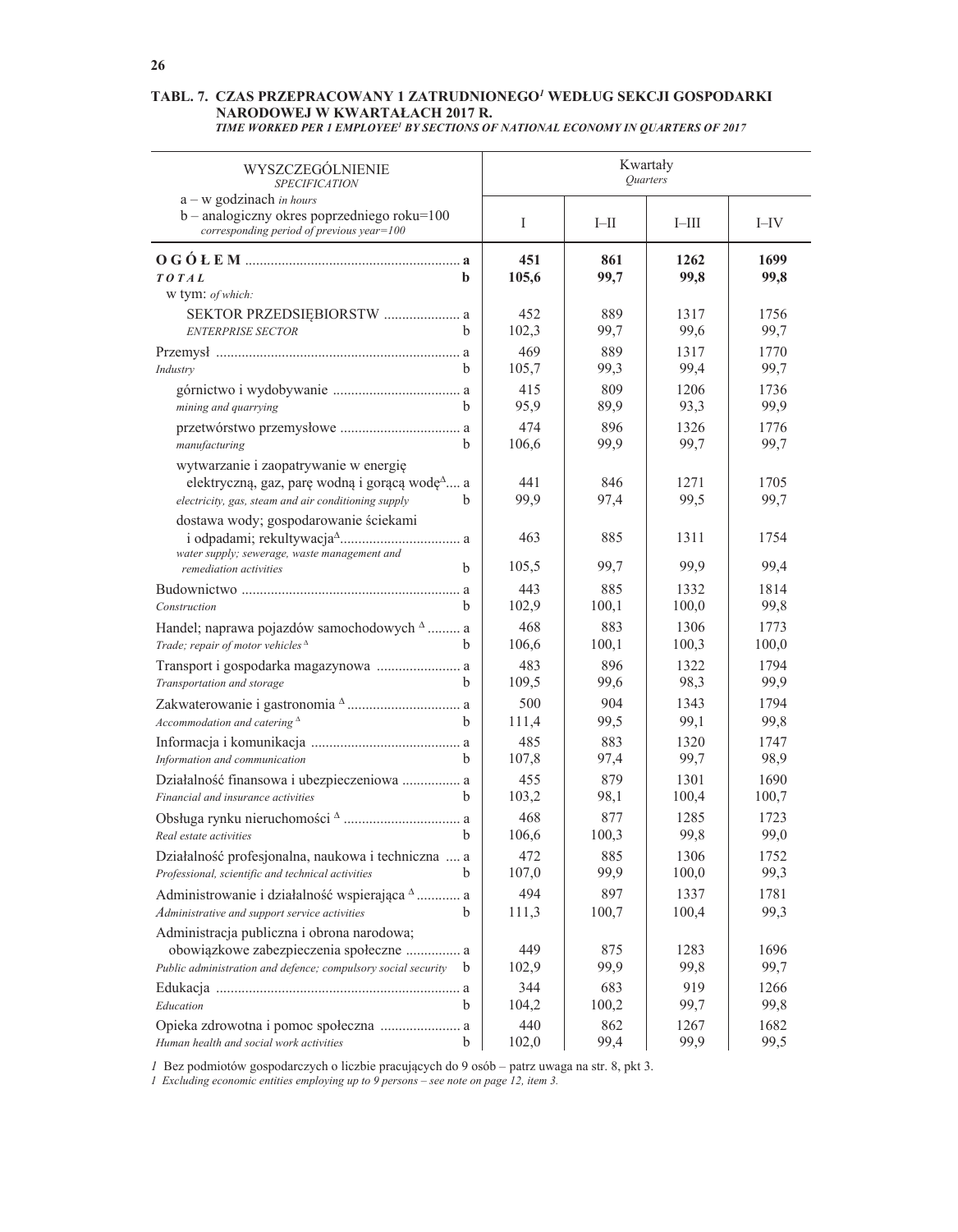# TABL. 8. PRZECIĘTNE MIESIĘCZNE WYNAGRODZENIE BRUTTO WEDLUG SEKCJI GOSPODARKI NARODOWEJ W KWARTAŁACH 2017 R.<br>AVERAGE MONTHLY GROSS WAGES AND SALARIES BY SECTIONS OF NATIONAL ECONOMY IN QUARTERS OF 2017

| WYSZCZEGÓLNIENIE                                                                                                                                          | Kwartały        |                  |                  |                  |                  |
|-----------------------------------------------------------------------------------------------------------------------------------------------------------|-----------------|------------------|------------------|------------------|------------------|
| <b>SPECIFICATION</b>                                                                                                                                      | <b>Ouarters</b> |                  |                  |                  |                  |
| $a - w z t$ in zl<br>b - analogiczny okres poprzedniego roku=100<br>corresponding period of previous year=100                                             |                 | I                | $I$ -II          | $I$ -III         | $I$ -IV          |
| TOTAL<br>w tym: of which:                                                                                                                                 | b               | 4353,55<br>104,1 | 4285,84<br>104,6 | 4276,08<br>104,9 | 4271,51<br>105,4 |
| SEKTOR PRZEDSIĘBIORSTW  a                                                                                                                                 | b               | 4390,54          | 4433,94          | 4459,74          | 4530,47          |
| <b>ENTERPRISE SECTOR</b>                                                                                                                                  |                 | 104,5            | 105,0            | 105,3            | 105,9            |
| Rolnictwo, leśnictwo, łowiectwo i rybactwo  a                                                                                                             | b               | 4660,64          | 4691,14          | 4836,22          | 5034,20          |
| Agriculture, hunting and forestry                                                                                                                         |                 | 107,1            | 103,7            | 104,8            | 103,8            |
|                                                                                                                                                           | b               | 4408,47          | 4456,74          | 4484,63          | 4565,39          |
| Industry                                                                                                                                                  |                 | 104,1            | 105,0            | 105,1            | 105,6            |
|                                                                                                                                                           | b               | 6361,60          | 6478,96          | 6533,35          | 7179,86          |
| mining and quarrying                                                                                                                                      |                 | 104,4            | 106,6            | 103,5            | 106,3            |
|                                                                                                                                                           | b               | 4181,25          | 4235,48          | 4267,53          | 4311,43          |
| manufacturing                                                                                                                                             |                 | 105,2            | 105,6            | 106,0            | 106,3            |
| wytwarzanie i zaopatrywanie w energię<br>elektryczną, gaz, parę wodną i gorącą wodę <sup>4</sup> a<br>electricity, gas, steam and air conditioning supply | b               | 6996,80<br>99,0  | 6903,45<br>102,7 | 6858,01<br>102,8 | 7046,75<br>102,8 |
| dostawa wody; gospodarowanie ściekami<br>water supply; sewerage, waste management and                                                                     |                 | 4078,86          | 4116,33          | 4135,02          | 4223,53          |
| remediation activities                                                                                                                                    | h               | 102,8            | 103,4            | 103,4            | 103,6            |
|                                                                                                                                                           | h               | 4267,02          | 4366,94          | 4436,46          | 4534,57          |
| Construction                                                                                                                                              |                 | 105,5            | 104,7            | 105,7            | 106,6            |
| Handel; naprawa pojazdów samochodowych <sup>4</sup> a                                                                                                     | h               | 4148,02          | 4174,94          | 4177,08          | 4205,96          |
| Trade; repair of motor vehicles <sup><math>\Delta</math></sup>                                                                                            |                 | 106,7            | 106,7            | 106,9            | 107,9            |
|                                                                                                                                                           | h               | 3906,89          | 3980,89          | 4043,40          | 4162,94          |
| Transportation and storage                                                                                                                                |                 | 103,7            | 104,0            | 104,4            | 105,1            |
|                                                                                                                                                           | h               | 3242,25          | 3238,79          | 3280,52          | 3287,19          |
| Accommodation and catering <sup>A</sup>                                                                                                                   |                 | 104,5            | 105,4            | 106,0            | 105,5            |
|                                                                                                                                                           | h               | 7879,10          | 7871,60          | 7856,16          | 7879,48          |
| Information and communication                                                                                                                             |                 | 103,7            | 103,6            | 104,7            | 104,0            |
| Działalność finansowa i ubezpieczeniowa  a                                                                                                                | h               | 7680,19          | 7648,64          | 7484,87          | 7452,90          |
| Financial and insurance activities                                                                                                                        |                 | 104,8            | 106,6            | 105,5            | 105,5            |
|                                                                                                                                                           |                 | 4752,70          | 4755,31          | 4733,06          | 4837,59          |
| Real estate activities                                                                                                                                    |                 | 104,7            | 105,9            | 105,5            | 105,9            |
| Działalność profesjonalna, naukowa i techniczna  a                                                                                                        | b               | 6366,62          | 6331,74          | 6325,64          | 6421,17          |
| Professional, scientific and technical activities                                                                                                         |                 | 101,5            | 102,7            | 103,2            | 104,8            |
| Administrowanie i działalność wspierająca <sup>4</sup> a                                                                                                  | b               | 3144,97          | 3163,31          | 3180,01          | 3223,23          |
| Administrative and support service activities                                                                                                             |                 | 104,6            | 105,8            | 106,6            | 107,7            |
| Administracja publiczna i obrona narodowa;<br>obowiązkowe zabezpieczenia społeczne  a<br>Public administration and defence; compulsory social security    | b               | 5858,54<br>104,9 | 5313,85<br>103,8 | 5171,15<br>104,0 | 5305,49<br>105,1 |
|                                                                                                                                                           | b               | 4919,77          | 4429,04          | 4276,91          | 4277,83          |
| Education                                                                                                                                                 |                 | 101,4            | 101,9            | 101,3            | 101,9            |
|                                                                                                                                                           | b               | 4031,92          | 3967,77          | 3981,60          | 4076,37          |
| Human health and social work activities                                                                                                                   |                 | 104,6            | 105,4            | 105,7            | 106,7            |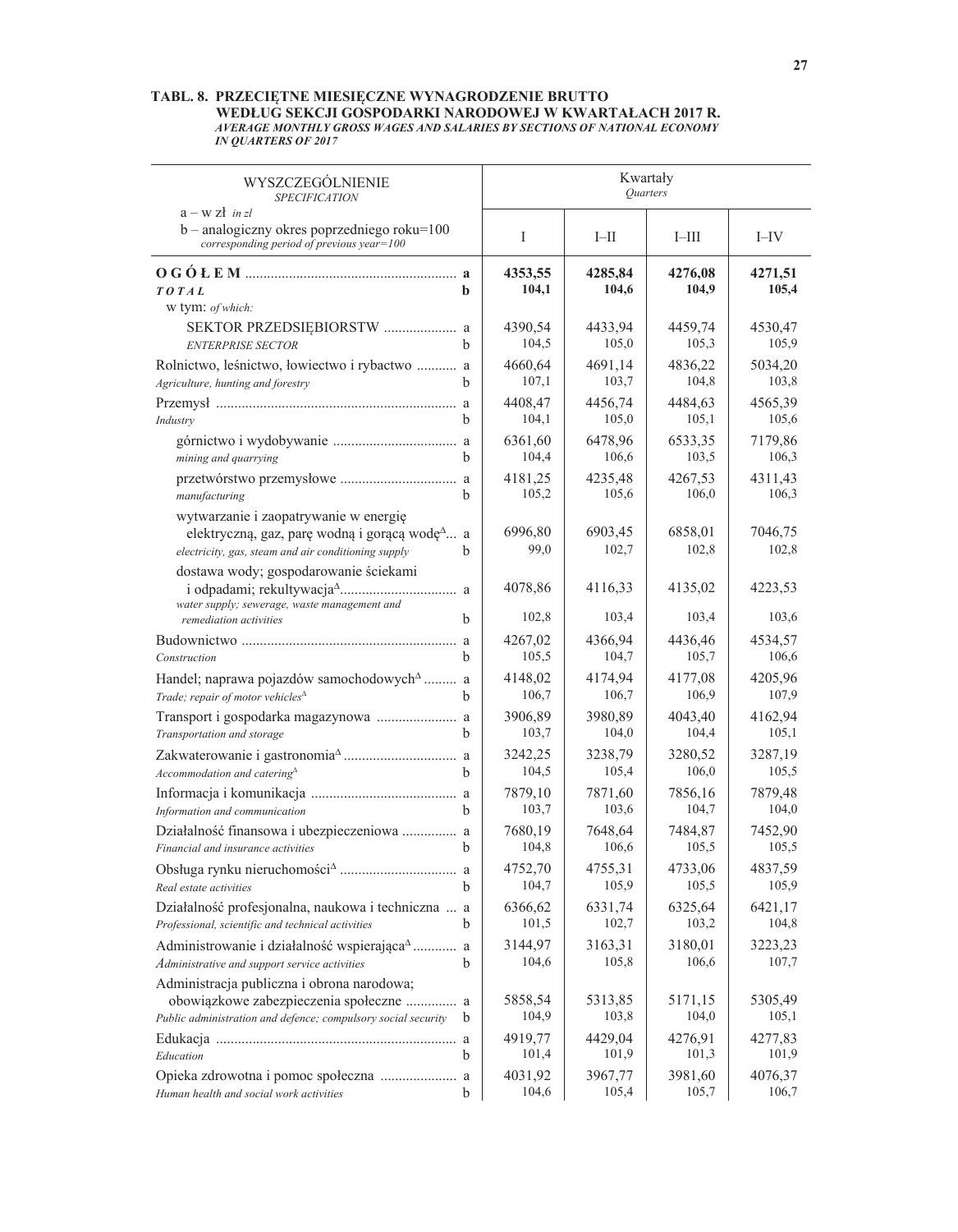# TABL. 9. PRZECIĘTNE MIESIĘCZNE WYNAGRODZENIE BRUTTO BEZ WYPŁAT NAGRÓD ROCZNYCH<sup>1</sup> WEDLUG SEKCJI GOSPODARKI NARODOWEJ W KWARTAŁACH 2017 R.<br>AVERAGE MONTHLY GROSS WAGES AND SALARIES EXCLUDING ANNUAL BONUSES<sup>1</sup> BY SECTIONS<br>OF NATIONAL ECONOMY IN QUARTERS OF 2017

| WYSZCZEGÓLNIENIE<br><b>SPECIFICATION</b>                                                                                                                       |                  | Kwartały<br>Quarters |                  |                  |  |  |
|----------------------------------------------------------------------------------------------------------------------------------------------------------------|------------------|----------------------|------------------|------------------|--|--|
| $a - w z t$ in zl<br>b - analogiczny okres poprzedniego roku=100<br>corresponding period of previous year=100                                                  | I                | $I$ -II              | $I$ -III         | $I$ -IV          |  |  |
| TOTAL<br>b<br>w tym: of which:                                                                                                                                 | 4165,47<br>104,3 | 4191,20<br>104,7     | 4212,66<br>104,9 | 4223,84<br>105,5 |  |  |
| SEKTOR PRZEDSIĘBIORSTW  a<br><b>ENTERPRISE SECTOR</b><br>b                                                                                                     | 4390,29<br>104,5 | 4432,22<br>105,0     | 4458,17<br>105,3 | 4529,19<br>105,9 |  |  |
| Rolnictwo, leśnictwo, łowiectwo i rybactwo  a<br>Agriculture, hunting and forestry<br>b                                                                        | 4655,78<br>107,1 | 4687,65<br>103,7     | 4833.40<br>104,8 | 5031,70<br>103,8 |  |  |
| b<br>Industry                                                                                                                                                  | 4403,16<br>104,1 | 4451,50<br>105,0     | 4480,72<br>105,1 | 4562,18<br>105,6 |  |  |
| b<br>mining and quarrying                                                                                                                                      | 6361,60<br>104,4 | 6475,12<br>106,6     | 6530,78<br>103,5 | 7177,92<br>106,3 |  |  |
| b<br>manufacturing                                                                                                                                             | 4180,72<br>105,2 | 4233,03<br>105,6     | 4265,57<br>106,0 | 4309,79<br>106,3 |  |  |
| wytwarzanie i zaopatrywanie w energię<br>elektryczną, gaz, parę wodną i gorącą wodę <sup>4</sup> a<br>electricity, gas, steam and air conditioning supply<br>b | 6995,59<br>99,1  | 6899,38<br>102,7     | 6855,05<br>102,8 | 7043,40<br>102,8 |  |  |
| dostawa wody; gospodarowanie ściekami<br>water supply; sewerage, waste management and<br>h                                                                     | 3985,26<br>103,0 | 4062,07<br>103,6     | 4096,64<br>103,5 | 4192,97<br>103,7 |  |  |
| remediation activities<br>b                                                                                                                                    | 4263,66<br>105,5 | 4365,08<br>104,7     | 4435,23<br>105,7 | 4533,64<br>106,6 |  |  |
| Construction<br>Handel; naprawa pojazdów samochodowych <sup>4</sup> a<br>Trade; repair of motor vehicles <sup>4</sup><br>h.                                    | 4147,83<br>106,7 | 4174,52<br>106,7     | 4176,70<br>106,9 | 4205,63<br>107,9 |  |  |
| h<br>Transportation and storage                                                                                                                                | 3898,02<br>103,7 | 3973,27<br>104,0     | 4038,05<br>104,5 | 4158,94<br>105,2 |  |  |
| h<br>Accommodation and catering $^{\Delta}$                                                                                                                    | 3191,77<br>104,8 | 3212,71<br>105,6     | 3263,44<br>106,1 | 3274,34<br>105,6 |  |  |
| h<br>Information and communication                                                                                                                             | 7874,15<br>103,7 | 7867,92<br>103,6     | 7853,51<br>104,7 | 7877,49<br>104,0 |  |  |
| Działalność finansowa i ubezpieczeniowa  a<br>h<br>Financial and insurance activities                                                                          | 7679,03<br>104,8 | 7647,30<br>106,6     | 7483,82<br>105,5 | 7452,03<br>105,5 |  |  |
| Real estate activities                                                                                                                                         | 4610,36<br>104,9 | 4682,46<br>106,0     | 4684,45<br>105,6 | 4801,81<br>106,0 |  |  |
| Działalność profesjonalna, naukowa i techniczna  a<br>Professional, scientific and technical activities<br>b                                                   | 6308,00<br>101,6 | 6300,32<br>102,8     | 6303,27<br>103,3 | 6403,52<br>104,8 |  |  |
| Administrowanie i działalność wspierająca <sup><math>\triangle</math></sup> a<br>b<br>Administrative and support service activities                            | 3135,42<br>104,6 | 3158,33<br>105,8     | 3176,61<br>106,6 | 3220,70<br>107,7 |  |  |
| Administracja publiczna i obrona narodowa;<br>obowiązkowe zabezpieczenia społeczne  a<br>Public administration and defence; compulsory social security<br>b    | 4611,62<br>104,9 | 4690,77<br>103,6     | 4756,23<br>103,9 | 4994,14<br>105,1 |  |  |
| Education<br>b                                                                                                                                                 | 4069,26<br>101,5 | 4001,56<br>102,1     | 3992,74<br>101,4 | 4065,03<br>102,0 |  |  |
| Human health and social work activities<br>b                                                                                                                   | 3796,02<br>104,4 | 3848,59<br>105,3     | 3902,07<br>105,6 | 4017,07<br>106,7 |  |  |

I Z tytułu udziału w zysku do podziału i w nadwyżce bilansowej w spółdzielniach oraz dodatkowe wynagrodzenia roczne dla pracowników jednostek sfery budżetowej.

I From profit and balance surplus in cooperatives as well as annual extra wages and salaries for employees of budgetary sphere entities.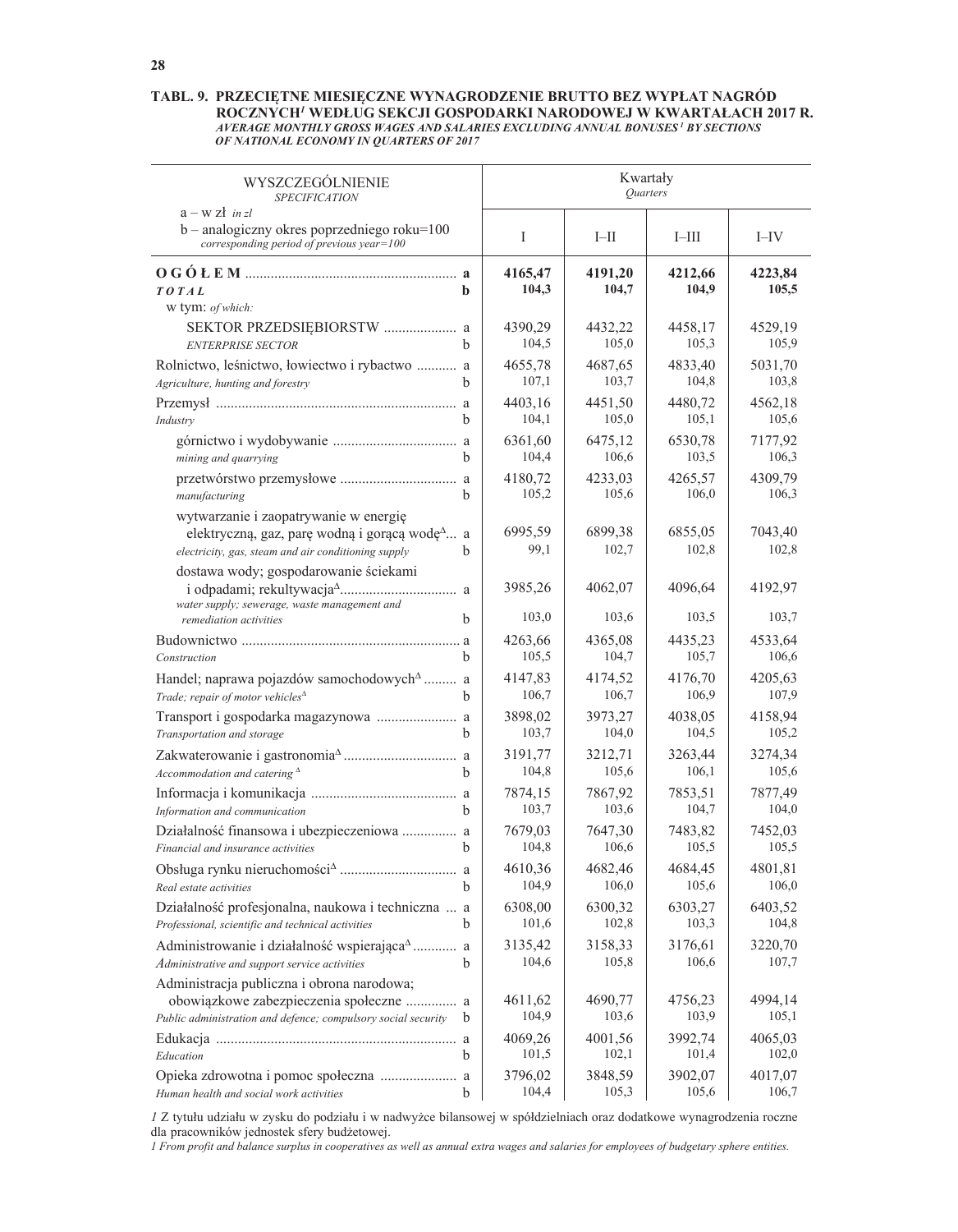### TABL. 10. PRACUJĄCY, PRZECIĘTNE ZATRUDNIENIE ORAZ PRZECIĘTNE MIESIĘCZNE WYNAGRODZENIE BRUTTO W GOSPODARCE NARODOWEJ WEDŁUG SEKTORÓW WŁASNOŚCI W I-IV KWARTALE 2017 R.

EMPLOYED PERSONS, AVERAGE PAID EMPLOYMENT AND AVERAGE MONTHLY GROSS WAGES AND SALARIES IN NATIONAL ECONOMY BY OWNERSHIP SECTORS IN I-IV QUARTERS OF 2017

| WYSZCZEGÓLNIENIE<br><b>SPECIFICATION</b>                                                                                                                                     | Pracujący <sup>a</sup><br>stan w dniu<br>31 grudnia 2017<br>Employed persons <sup>a</sup><br>as of | Przeciętne<br>zatrudnienie <sup>a</sup><br>Average<br>paid employment <sup>a</sup> | Przeciętne<br>miesięczne<br>wynagrodzenie<br>brutto w zł<br>Average monthly |  |  |
|------------------------------------------------------------------------------------------------------------------------------------------------------------------------------|----------------------------------------------------------------------------------------------------|------------------------------------------------------------------------------------|-----------------------------------------------------------------------------|--|--|
|                                                                                                                                                                              |                                                                                                    | 31 December 2017<br>w tysiącach in thousands                                       |                                                                             |  |  |
| <b>TOTAL</b>                                                                                                                                                                 | 9244,9                                                                                             | 8765,7                                                                             | 4271,51                                                                     |  |  |
|                                                                                                                                                                              | 3016,8<br>6228,2                                                                                   | 2909,5<br>5856,2                                                                   | 4801,87<br>4151,21                                                          |  |  |
| w tym: of which:                                                                                                                                                             |                                                                                                    |                                                                                    |                                                                             |  |  |
| Rolnictwo, leśnictwo, łowiectwo i rybactwo<br>Agriculture, forestry and fishing                                                                                              | 85,4                                                                                               | 74,3                                                                               | 5034,20                                                                     |  |  |
|                                                                                                                                                                              | 30,7<br>54,7                                                                                       | 30,4<br>43,9                                                                       | 6793,35<br>3818,30                                                          |  |  |
| Industry                                                                                                                                                                     | 2754,5                                                                                             | 2664,3                                                                             | 4565,39                                                                     |  |  |
|                                                                                                                                                                              | 280,5<br>2474,0                                                                                    | 273,2<br>2391,1                                                                    | 5813,42<br>4422,77                                                          |  |  |
| mining and quarrying                                                                                                                                                         | 133,8                                                                                              | 129,2                                                                              | 7179,86                                                                     |  |  |
|                                                                                                                                                                              | 81,4<br>52,4                                                                                       | 77,9<br>51,4                                                                       | 7359,80<br>6907,02                                                          |  |  |
| manufacturing                                                                                                                                                                | 2363,5                                                                                             | 2282,0                                                                             | 4311,43                                                                     |  |  |
|                                                                                                                                                                              | 52,5<br>2310,9                                                                                     | 51,1<br>2230,9                                                                     | 5429,48<br>4285,80                                                          |  |  |
| wytwarzanie i zaopatrywanie w energię<br>elektryczną, gaz, parę wodną i gorącą wodę <sup><math>\triangle</math></sup><br>electricity, gas, steam and air conditioning supply | 118,3                                                                                              | 116,3                                                                              | 7046,75                                                                     |  |  |
|                                                                                                                                                                              | 49,2                                                                                               | 48,0                                                                               | 6717,18                                                                     |  |  |
|                                                                                                                                                                              | 69,2                                                                                               | 68,3                                                                               | 7278,11                                                                     |  |  |
| dostawa wody; gospodarowanie ściekami<br>water supply; sewerage, waste management and remediation                                                                            | 139,0                                                                                              | 136,8                                                                              | 4223,53                                                                     |  |  |
| activities                                                                                                                                                                   |                                                                                                    |                                                                                    |                                                                             |  |  |
|                                                                                                                                                                              | 97,4<br>41,6                                                                                       | 96,3<br>40,5                                                                       | 4316,68<br>4002,13                                                          |  |  |
| Construction                                                                                                                                                                 | 421,9                                                                                              | 388,9                                                                              | 4534,57                                                                     |  |  |
|                                                                                                                                                                              | 10,2                                                                                               | 10,2                                                                               | 4791,29                                                                     |  |  |
|                                                                                                                                                                              | 411,8                                                                                              | 378,8                                                                              | 4527,69                                                                     |  |  |
| Handel; naprawa pojazdów samochodowych <sup><math>\triangle</math></sup><br>Trade; repair of motor vehicles <sup><math>\Delta</math></sup>                                   | 1326,4                                                                                             | 1240,4                                                                             | 4205,96                                                                     |  |  |
|                                                                                                                                                                              | 4,0                                                                                                | 3,9                                                                                | 4829,27                                                                     |  |  |
| sektor prywatny private sector                                                                                                                                               | 1322,4                                                                                             | 1236,6                                                                             | 4204,01                                                                     |  |  |

a Bez podmiotów gospodarczych o liczbie pracujących do 9 osób - patrz uwaga na str. 8, pkt 3.

a Excluding economic entities employing up to  $9$  persons – see note on page 12, item 3.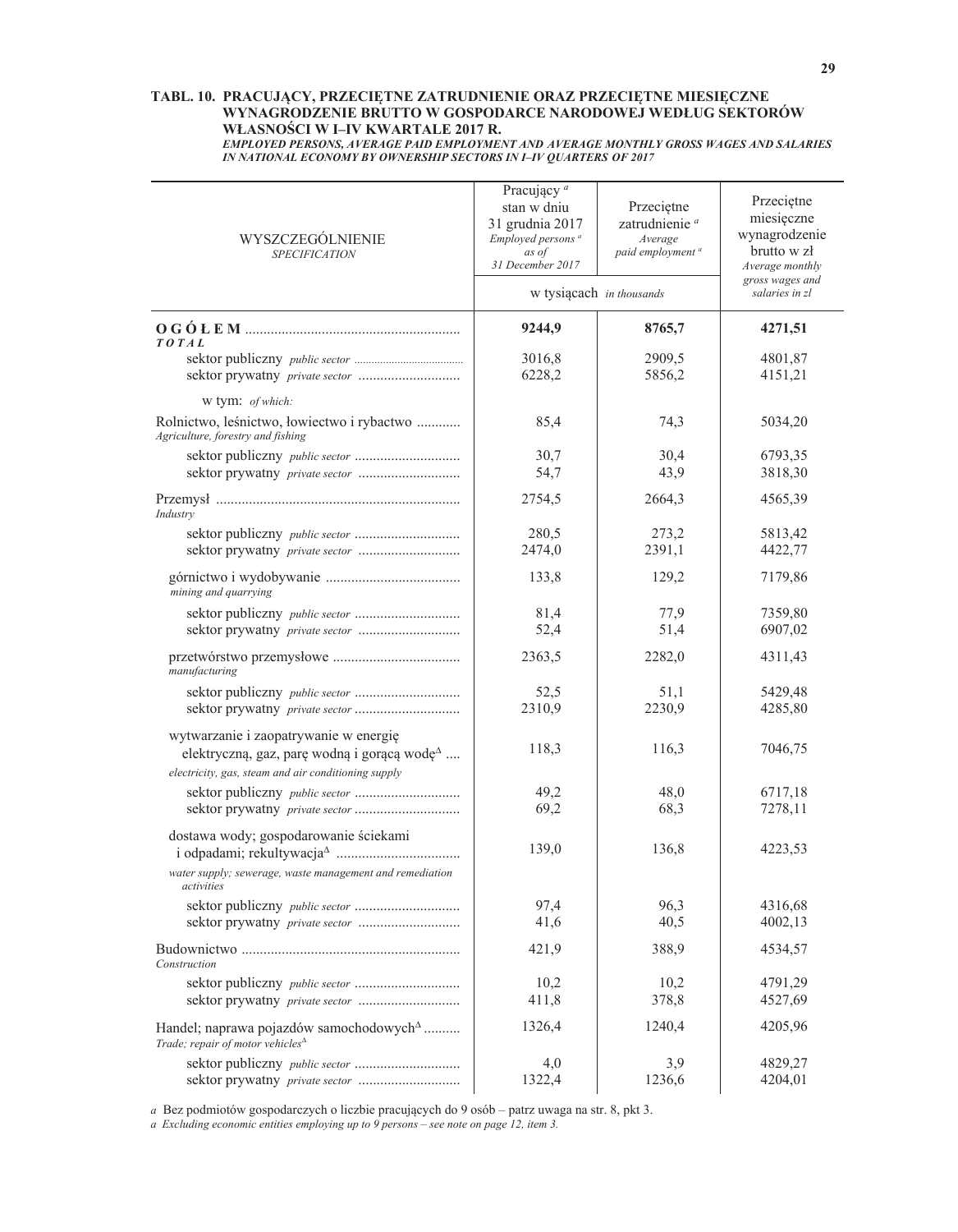### TABL. 10. PRACUJĄCY, PRZECIĘTNE ZATRUDNIENIE ORAZ PRZECIĘTNE MIESIĘCZNE WYNAGRODZENIE BRUTTO W GOSPODARCE NARODOWEJ WEDŁUG SEKTORÓW WŁASNOŚCI W I-IV KWARTALE 2017 R. (dok.)

EMPLOYED PERSONS, AVERAGE PAID EMPLOYMENT AND AVERAGE MONTHLY GROSS WAGES AND SALARIES IN NATIONAL ECONOMY BY OWNERSHIP SECTORS IN I-IV QUARTERS OF 2017 (cont.)

| WYSZCZEGÓLNIENIE<br><b>SPECIFICATION</b>                                                                                                            | Pracujący <sup>a</sup><br>stan w dniu<br>31 grudnia 2017<br>Employed persons <sup>a</sup><br>as of<br>31 December 2017 | Przeciętne<br>zatrudnienie <sup>a</sup><br>Average<br>paid employment <sup>a</sup> | Przeciętne<br>miesięczne<br>wynagrodzenie<br>brutto w zł<br>Average monthly |  |
|-----------------------------------------------------------------------------------------------------------------------------------------------------|------------------------------------------------------------------------------------------------------------------------|------------------------------------------------------------------------------------|-----------------------------------------------------------------------------|--|
|                                                                                                                                                     |                                                                                                                        | w tysiącach in thousands                                                           | gross wages and<br>salaries in zl                                           |  |
| Transportation and storage                                                                                                                          | 578,2                                                                                                                  | 547,2                                                                              | 4162,94                                                                     |  |
|                                                                                                                                                     | 237,7<br>340,5                                                                                                         | 229,7<br>317,6                                                                     | 4624,55<br>3829,14                                                          |  |
| Accommodation and catering $^{\Delta}$                                                                                                              | 141,0                                                                                                                  | 123,0                                                                              | 3287,19                                                                     |  |
|                                                                                                                                                     | 10,2<br>130,7                                                                                                          | 10,0<br>113,1                                                                      | 3634,72<br>3256,59                                                          |  |
| Information and communication                                                                                                                       | 230,5                                                                                                                  | 220,1                                                                              | 7879,48                                                                     |  |
|                                                                                                                                                     | 10,1                                                                                                                   | 9,6                                                                                | 7055,50                                                                     |  |
| Działalność finansowa i ubezpieczeniowa                                                                                                             | 220,4<br>272,0                                                                                                         | 210,5<br>243,4                                                                     | 7917,15<br>7452,90                                                          |  |
| Financial and insurance activities                                                                                                                  | 46,3                                                                                                                   | 43,2                                                                               | 7980,33                                                                     |  |
| sektor prywatny private sector                                                                                                                      | 225,7                                                                                                                  | 200,2                                                                              | 7339,04                                                                     |  |
| Real estate activities                                                                                                                              | 114,6                                                                                                                  | 112,7                                                                              | 4837,59                                                                     |  |
|                                                                                                                                                     | 29,5<br>85,1                                                                                                           | 29,9<br>82,8                                                                       | 4685,85<br>4892,35                                                          |  |
| Działalność profesjonalna, naukowa i techniczna<br>Professional, scientific and technical activities                                                | 294,8                                                                                                                  | 276,6                                                                              | 6421,17                                                                     |  |
|                                                                                                                                                     | 77,0<br>217,8                                                                                                          | 73,8<br>202,8                                                                      | 5558,03<br>6735,43                                                          |  |
| Administrowanie i działalność wspierająca <sup><math>\triangle</math></sup>                                                                         | 459,8                                                                                                                  | 417,9                                                                              | 3223,23                                                                     |  |
| Administrative and support service activities                                                                                                       |                                                                                                                        |                                                                                    |                                                                             |  |
| sektor prywatny private sector                                                                                                                      | 11,0<br>448,8                                                                                                          | 10,4<br>407,6                                                                      | 4457,90<br>3191,83                                                          |  |
| Administracja publiczna i obrona narodowa;<br>obowiązkowe zabezpieczenia społeczne<br>Public administration and defence; compulsory social security | 647,7                                                                                                                  | 618,8                                                                              | 5305,49                                                                     |  |
|                                                                                                                                                     | 647,4<br>0,4                                                                                                           | 618,5<br>0,3                                                                       | 5305,85<br>4633,46                                                          |  |
| Education                                                                                                                                           | 1105,2                                                                                                                 | 1064,4                                                                             | 4277,83                                                                     |  |
|                                                                                                                                                     | 980,4<br>124,8                                                                                                         | 950,7<br>113,7                                                                     | 4384,07<br>3389,69                                                          |  |
| Opieka zdrowotna i pomoc społeczna                                                                                                                  | 670,3                                                                                                                  | 637,7                                                                              | 4076,37                                                                     |  |
| Human health and social work activities                                                                                                             | 536,9                                                                                                                  | 516,0                                                                              | 4158,49                                                                     |  |
| sektor prywatny private sector                                                                                                                      | 133,5                                                                                                                  | 121,7                                                                              | 3728,22                                                                     |  |

 $a$  Bez podmiotów gospodarczych o liczbie pracujących do 9 osób – patrz uwaga na str. 8, pkt 3.

a Excluding economic entities employing up to 9 persons – see note on page 12, item 3.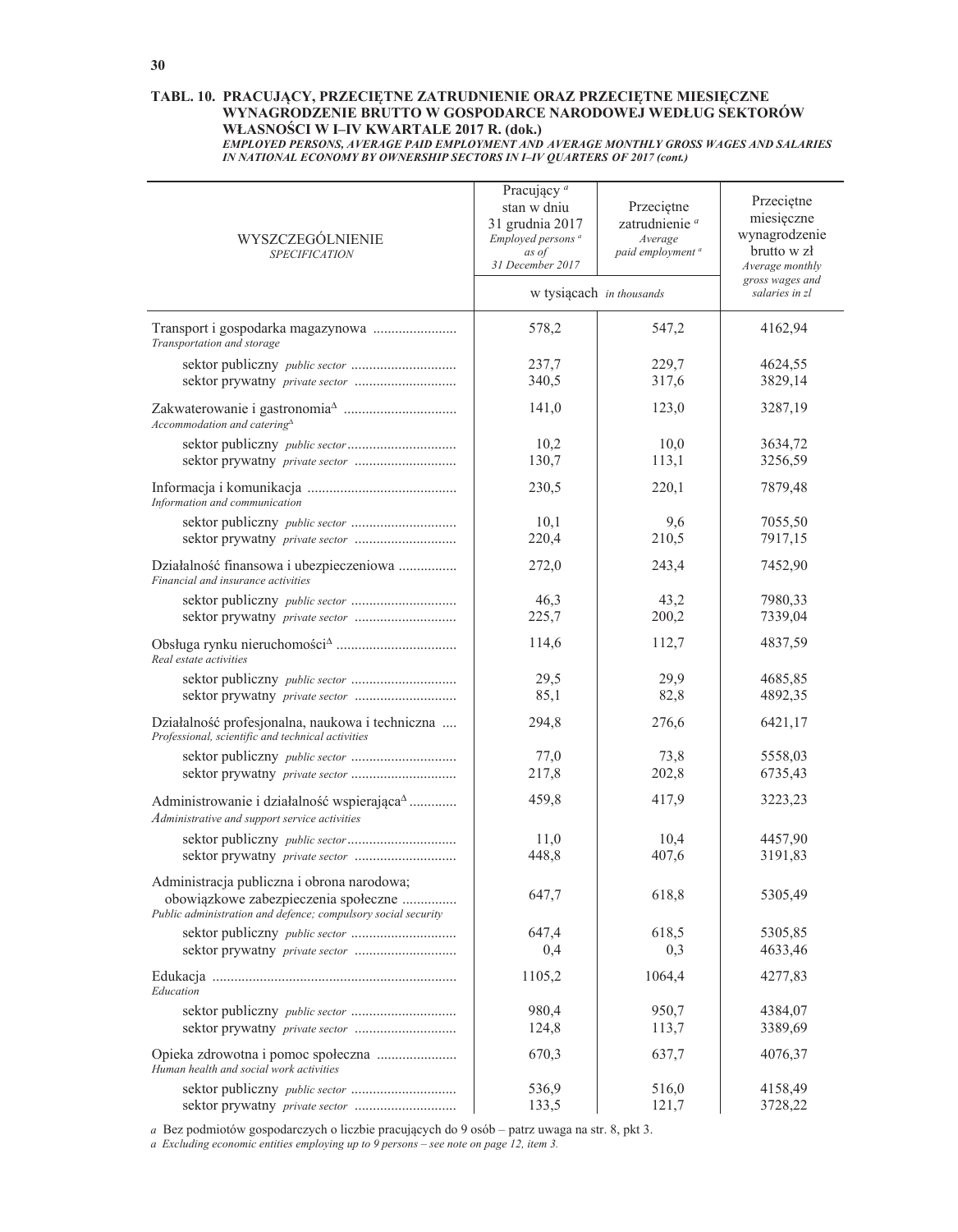### TABL. 11. STRUKTURA PRACUJĄCYCH, PRZECIĘTNEGO ZATRUDNIENIA ORAZ PRZECIĘTNEGO MIESIĘCZNEGO WYNAGRODZENIA BRUTTO W GOSPODARCE NARODOWEJ WEDŁUG SEKTORÓW WŁASNOŚCI W I-IV KWARTALE 2017 R.

STRUCTURE OF EMPLOYED PERSONS, OF AVERAGE PAID EMPLOYMENT AND OF AVERAGE MONTHLY GROSS WAGES AND SALARIES IN NATIONAL ECONOMY BY OWNERSHIP SECTORS IN I-IV QUARTERS OF 2017

| WYSZCZEGÓLNIENIE<br><b>SPECIFICATION</b>                                                                                            | Pracujący <sup>a</sup><br>stan w dniu<br>31 grudnia 2017<br>Employed persons <sup>a</sup><br>as of<br>31 December 2017 | Przeciętne<br>zatrudnienie <sup>a</sup><br>Average<br>paid employment <sup>a</sup> | Przeciętne<br>miesięczne<br>wynagrodzenie<br>brutto<br>Average monthly<br>gross wages and<br>salaries |
|-------------------------------------------------------------------------------------------------------------------------------------|------------------------------------------------------------------------------------------------------------------------|------------------------------------------------------------------------------------|-------------------------------------------------------------------------------------------------------|
| TOTAL                                                                                                                               | 100,0                                                                                                                  | 100,0                                                                              | 100,0                                                                                                 |
|                                                                                                                                     | 32,6<br>67,4                                                                                                           | 33,2<br>66,8                                                                       | 112,4<br>97,2                                                                                         |
| w tym: of which:                                                                                                                    |                                                                                                                        |                                                                                    |                                                                                                       |
| Rolnictwo, leśnictwo, łowiectwo i rybactwo<br>Agriculture, forestry and fishing                                                     | 100,0                                                                                                                  | 100,0                                                                              | 100,0                                                                                                 |
|                                                                                                                                     | 36,0                                                                                                                   | 40,9                                                                               | 134,9                                                                                                 |
|                                                                                                                                     | 64,0                                                                                                                   | 59,1                                                                               | 75,8                                                                                                  |
| Industry                                                                                                                            | 100,0                                                                                                                  | 100,0                                                                              | 100,0                                                                                                 |
|                                                                                                                                     | 10,2                                                                                                                   | 10,3                                                                               | 127,3                                                                                                 |
| sektor prywatny private sector                                                                                                      | 89,8                                                                                                                   | 89,7                                                                               | 96,9                                                                                                  |
| mining and quarrying                                                                                                                | 100,0                                                                                                                  | 100,0                                                                              | 100,0                                                                                                 |
|                                                                                                                                     | 60,8                                                                                                                   | 60,3                                                                               | 102,5                                                                                                 |
|                                                                                                                                     | 39,2                                                                                                                   | 39,7                                                                               | 96,2                                                                                                  |
| manufacturing                                                                                                                       | 100,0                                                                                                                  | 100,0                                                                              | 100,0                                                                                                 |
|                                                                                                                                     | 2,2                                                                                                                    | 2,2                                                                                | 125,9                                                                                                 |
|                                                                                                                                     | 97,8                                                                                                                   | 97,8                                                                               | 99,4                                                                                                  |
| wytwarzanie i zaopatrywanie w energię                                                                                               |                                                                                                                        |                                                                                    |                                                                                                       |
| elektryczną, gaz, parę wodną i gorącą wodę <sup><math>\triangle</math></sup><br>electricity, gas, steam and air conditioning supply | 100,0                                                                                                                  | 100,0                                                                              | 100,0                                                                                                 |
|                                                                                                                                     | 41,6                                                                                                                   | 41,2                                                                               | 95,3                                                                                                  |
|                                                                                                                                     | 58,4                                                                                                                   | 58,8                                                                               | 103,3                                                                                                 |
| dostawa wody; gospodarowanie ściekami<br>water supply; sewerage, waste management and remediation<br>activities                     | 100,0                                                                                                                  | 100,0                                                                              | 100,0                                                                                                 |
|                                                                                                                                     | 70,1                                                                                                                   | 70,4                                                                               | 102,2                                                                                                 |
|                                                                                                                                     | 29.9                                                                                                                   | 29,6                                                                               | 94,8                                                                                                  |
| Construction                                                                                                                        | 100,0                                                                                                                  | 100,0                                                                              | 100,0                                                                                                 |
|                                                                                                                                     | 2,4                                                                                                                    | 2,6                                                                                | 105,7                                                                                                 |
|                                                                                                                                     | 97,6                                                                                                                   | 97,4                                                                               | 99,8                                                                                                  |
| Handel; naprawa pojazdów samochodowych <sup>4</sup><br>Trade; repair of motor vehicles <sup><math>\Delta</math></sup>               | 100,0                                                                                                                  | 100,0                                                                              | 100,0                                                                                                 |
|                                                                                                                                     | 0,3                                                                                                                    | 0,3                                                                                | 114,8                                                                                                 |
|                                                                                                                                     | 99,7                                                                                                                   | 99,7                                                                               | 100,0                                                                                                 |

a Bez podmiotów gospodarczych o liczbie pracujących do 9 osób - patrz uwaga na str. 8, pkt 3.

a Excluding economic entities employing up to  $9$  persons – see note on page 12, item 3.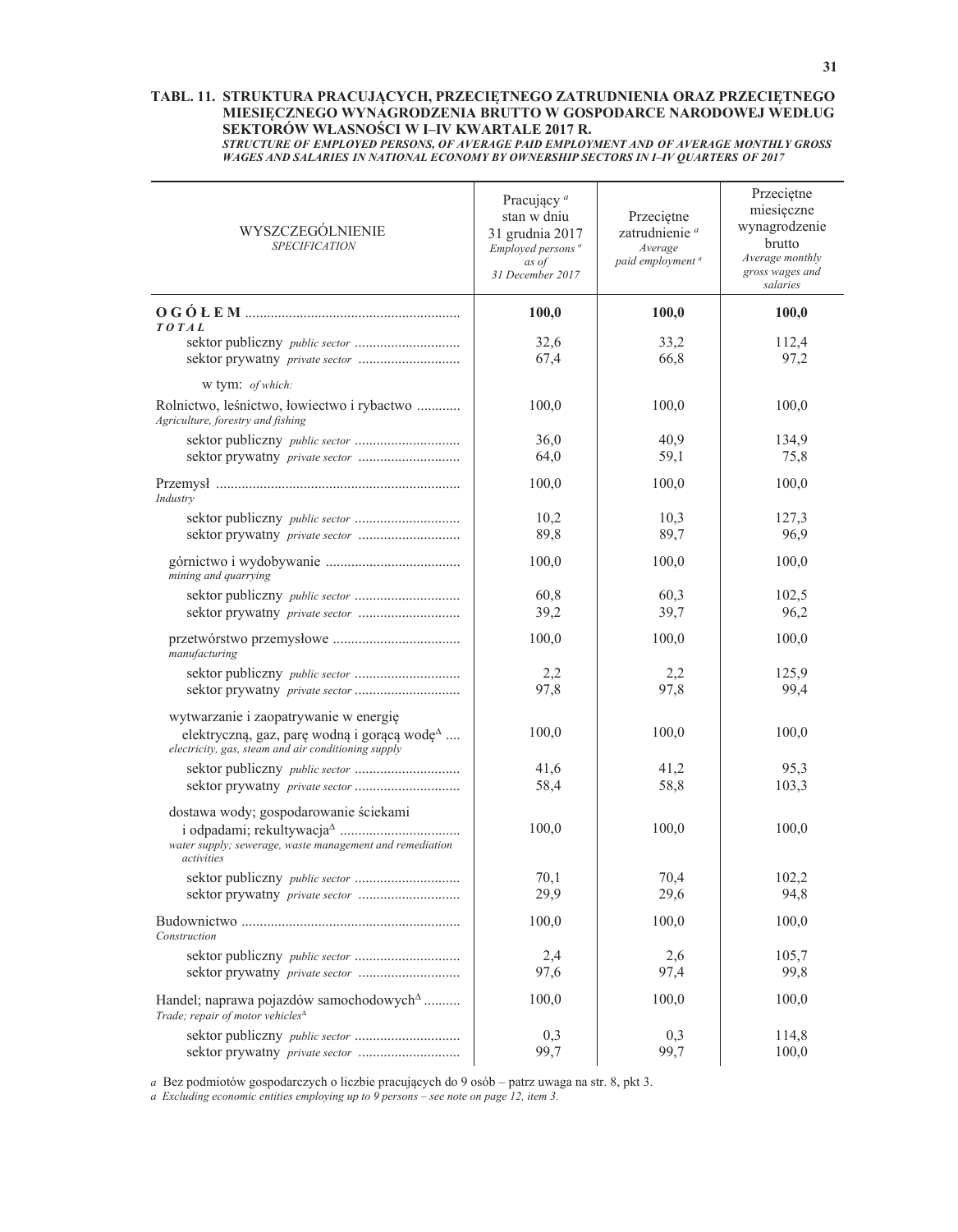### TABL. 11. STRUKTURA PRACUJĄCYCH, PRZECIĘTNEGO ZATRUDNIENIA ORAZ PRZECIĘTNEGO MIESIĘCZNEGO WYNAGRODZENIA BRUTTO W GOSPODARCE NARODOWEJ WEDŁUG SEKTORÓW WŁASNOŚCI W I-IV KWARTALE 2017 R. (dok.)

STRUCTURE OF EMPLOYED PERSONS, OF AVERAGE PAID EMPLOYMENT AND OF AVERAGE MONTHLY GROSS WAGES AND SALARIES IN NATIONAL ECONOMY BY OWNERSHIP SECTORS IN I-IV QUARTERS OF 2017 (cont.)

| WYSZCZEGÓLNIENIE<br><b>SPECIFICATION</b>                                                                                                            | Pracujący <sup>a</sup><br>stan w dniu<br>31 grudnia 2017<br>Employed persons <sup>a</sup><br>as of<br>31 December 2017 | Przeciętne<br>zatrudnienie <sup>a</sup><br>Average<br>paid employment <sup>a</sup> | Przeciętne<br>miesięczne<br>wynagrodzenie<br>brutto<br>Average monthly<br>gross wages and<br>salaries |
|-----------------------------------------------------------------------------------------------------------------------------------------------------|------------------------------------------------------------------------------------------------------------------------|------------------------------------------------------------------------------------|-------------------------------------------------------------------------------------------------------|
| Transportation and storage                                                                                                                          | 100,0                                                                                                                  | 100,0                                                                              | 100,0                                                                                                 |
|                                                                                                                                                     | 41,1<br>58,9                                                                                                           | 42,0<br>58,0                                                                       | 111,1<br>92,0                                                                                         |
| $A c$ commodation and catering $^{\Delta}$                                                                                                          | 100,0                                                                                                                  | 100,0                                                                              | 100,0                                                                                                 |
|                                                                                                                                                     | 7,3<br>92,7                                                                                                            | 8,1<br>91,9                                                                        | 110,6<br>99,1                                                                                         |
| Information and communication                                                                                                                       | 100,0                                                                                                                  | 100,0                                                                              | 100,0                                                                                                 |
|                                                                                                                                                     | 4,4<br>95,6                                                                                                            | 4,4<br>95,6                                                                        | 89,5<br>100,5                                                                                         |
| Działalność finansowa i ubezpieczeniowa<br>Financial and insurance activities                                                                       | 100,0                                                                                                                  | 100,0                                                                              | 100,0                                                                                                 |
|                                                                                                                                                     | 17,0<br>83,0                                                                                                           | 17,8<br>82,2                                                                       | 107,1<br>98,5                                                                                         |
| Real estate activities                                                                                                                              | 100,0                                                                                                                  | 100,0                                                                              | 100,0                                                                                                 |
| sektor prywatny private sector                                                                                                                      | 25,8<br>74,2                                                                                                           | 26,5<br>73,5                                                                       | 96,9<br>101,1                                                                                         |
| Działalność profesjonalna, naukowa i techniczna<br>Professional, scientific and technical activities                                                | 100,0                                                                                                                  | 100,0                                                                              | 100,0                                                                                                 |
|                                                                                                                                                     | 26,1<br>73,9                                                                                                           | 26,7<br>73,3                                                                       | 86,6<br>104,9                                                                                         |
| Administrowanie i działalność wspierająca <sup><math>\triangle</math></sup><br>Administrative and support service activities                        | 100,0                                                                                                                  | 100,0                                                                              | 100,0                                                                                                 |
|                                                                                                                                                     | 2,4                                                                                                                    | 2,5                                                                                | 138,3                                                                                                 |
|                                                                                                                                                     | 97,6                                                                                                                   | 97,5                                                                               | 99,0                                                                                                  |
| Administracja publiczna i obrona narodowa;<br>obowiązkowe zabezpieczenia społeczne<br>Public administration and defence; compulsory social security | 100,0                                                                                                                  | 100,0                                                                              | 100,0                                                                                                 |
|                                                                                                                                                     | 99,9                                                                                                                   | 99,9                                                                               | 100,0                                                                                                 |
|                                                                                                                                                     | 0,1                                                                                                                    | 0,1                                                                                | 87,3                                                                                                  |
| Education                                                                                                                                           | 100,0                                                                                                                  | 100,0                                                                              | 100,0                                                                                                 |
|                                                                                                                                                     | 88,7<br>11,3                                                                                                           | 89,3<br>10,7                                                                       | 102,5<br>79,2                                                                                         |
| Human health and social work activities                                                                                                             | 100,0                                                                                                                  | 100,0                                                                              | 100,0                                                                                                 |
|                                                                                                                                                     | 80,1                                                                                                                   | 80,9                                                                               | 102,0                                                                                                 |
|                                                                                                                                                     | 19,9                                                                                                                   | 19,1                                                                               | 91,5                                                                                                  |

a Bez podmiotów gospodarczych o liczbie pracujących do 9 osób - patrz uwaga na str. 8, pkt 3.

a Excluding economic entities employing up to 9 persons - see note on page 12, item 3.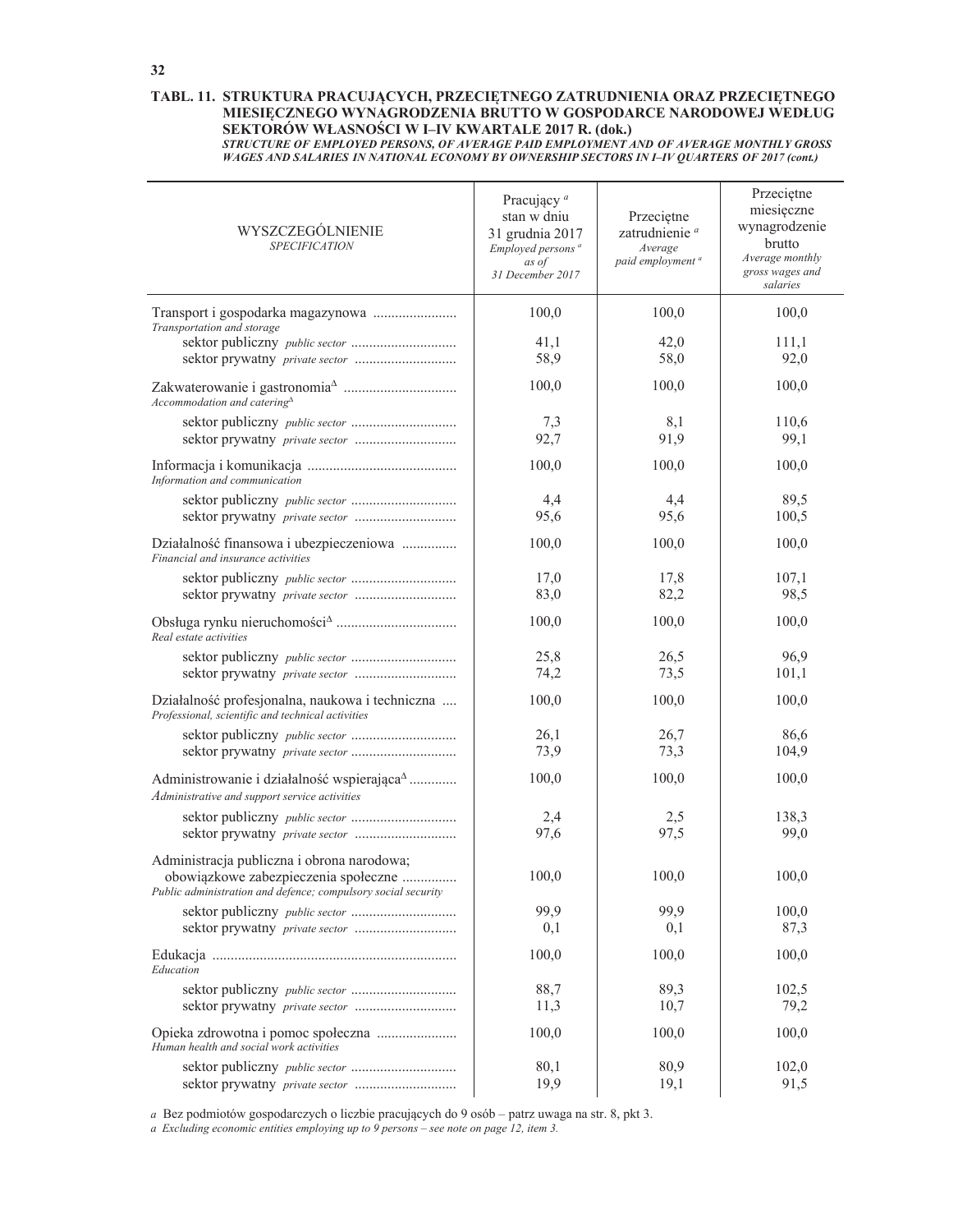### TABL. 12. PRACUJĄCY, PRZECIĘTNE ZATRUDNIENIE ORAZ PRZECIĘTNE MIESIĘCZNE<br>WYNAGRODZENIE BRUTTO W SEKTORZE PRZEDSIĘBIORSTW WEDŁUG SEKTORÓW WŁASNOŚCI W I-IV KWARTALE 2017 R.

| EMPLOYED PERSONS, AVERAGE PAID EMPLOYMENT AND AVERAGE MONTHLY GROSS WAGES AND SALARIES |
|----------------------------------------------------------------------------------------|
| IN ENTERPRISE SECTOR BY OWNERSHIP SECTORS IN I-IV OUARTERS OF 2017                     |

| WYSZCZEGÓLNIENIE<br><b>SPECIFICATION</b>                                                                                                                | Pracujący <sup>a</sup><br>stan w dniu<br>31 grudnia 2017<br>Employed persons <sup>a</sup><br>as of<br>31 December 2017<br>w tysiącach in thousands | Przeciętne<br>zatrudnienie <sup>a</sup><br>Average<br>paid employment <sup>a</sup> | Przeciętne<br>miesięczne<br>wynagrodzenie<br>brutto w zł<br>Average monthly<br>gross wages and<br>salaries in zl |
|---------------------------------------------------------------------------------------------------------------------------------------------------------|----------------------------------------------------------------------------------------------------------------------------------------------------|------------------------------------------------------------------------------------|------------------------------------------------------------------------------------------------------------------|
| <b>ENTERPRISE SECTOR</b>                                                                                                                                | 6349,7                                                                                                                                             | 6017,1                                                                             | 4530,47                                                                                                          |
|                                                                                                                                                         | 661,9<br>5687,9                                                                                                                                    | 641,6<br>5375,5                                                                    | 5242,85<br>4445,44                                                                                               |
| w tym: of which:                                                                                                                                        |                                                                                                                                                    |                                                                                    |                                                                                                                  |
| Industry                                                                                                                                                | 2739,8                                                                                                                                             | 2649,9                                                                             | 4569,41                                                                                                          |
|                                                                                                                                                         | 265,8<br>2474,0                                                                                                                                    | 258,8<br>2391,1                                                                    | 5924,28<br>4422,77                                                                                               |
| mining and quarrying                                                                                                                                    | 133,8                                                                                                                                              | 129,2                                                                              | 7179,86                                                                                                          |
| sektor prywatny private sector                                                                                                                          | 81,4<br>52,4                                                                                                                                       | 77,9<br>51,4                                                                       | 7359,80<br>6907,02                                                                                               |
| manufacturing                                                                                                                                           | 2362,5                                                                                                                                             | 2281,4                                                                             | 4311,75                                                                                                          |
|                                                                                                                                                         | 51,6<br>2310,9                                                                                                                                     | 50,5<br>2230,9                                                                     | 5459,19<br>4285,80                                                                                               |
| wytwarzanie i zaopatrywanie w energię<br>elektryczna, gaz, parę wodną i gorącą wodę <sup>4</sup><br>electricity, gas, steam and air conditioning supply | 118,2                                                                                                                                              | 116,1                                                                              | 7051,00                                                                                                          |
|                                                                                                                                                         | 49,0<br>69,2                                                                                                                                       | 47,8<br>68,3                                                                       | 6726,48<br>7278,11                                                                                               |
| dostawa wody; gospodarowanie ściekami<br>water supply; sewerage, waste management and remediation<br>activities                                         | 125,3                                                                                                                                              | 123,2                                                                              | 4263,98                                                                                                          |
| sektor prywatny private sector                                                                                                                          | 83,7<br>41,6                                                                                                                                       | 82,7<br>40,5                                                                       | 4392,28<br>4002,13                                                                                               |
| Construction                                                                                                                                            | 420,0                                                                                                                                              | 387,0                                                                              | 4536,21                                                                                                          |
|                                                                                                                                                         | 8,2<br>411,8                                                                                                                                       | 8,2<br>378,8                                                                       | 4936,56<br>4527,49                                                                                               |
| Handel; naprawa pojazdów samochodowych <sup>4</sup><br>Trade; repair of motor vehicles <sup><math>\Delta</math></sup>                                   | 1326,3                                                                                                                                             | 1240,4                                                                             | 4205,93                                                                                                          |
|                                                                                                                                                         | 3,9<br>1322,4                                                                                                                                      | 3,8<br>1236,6                                                                      | 4828,25<br>4204,01                                                                                               |

a Bez podmiotów gospodarczych o liczbie pracujących do 9 osób – patrz uwaga na str. 8, pkt 3. a Excluding economic entities employing up to 9 persons – see note on page 12, item 3.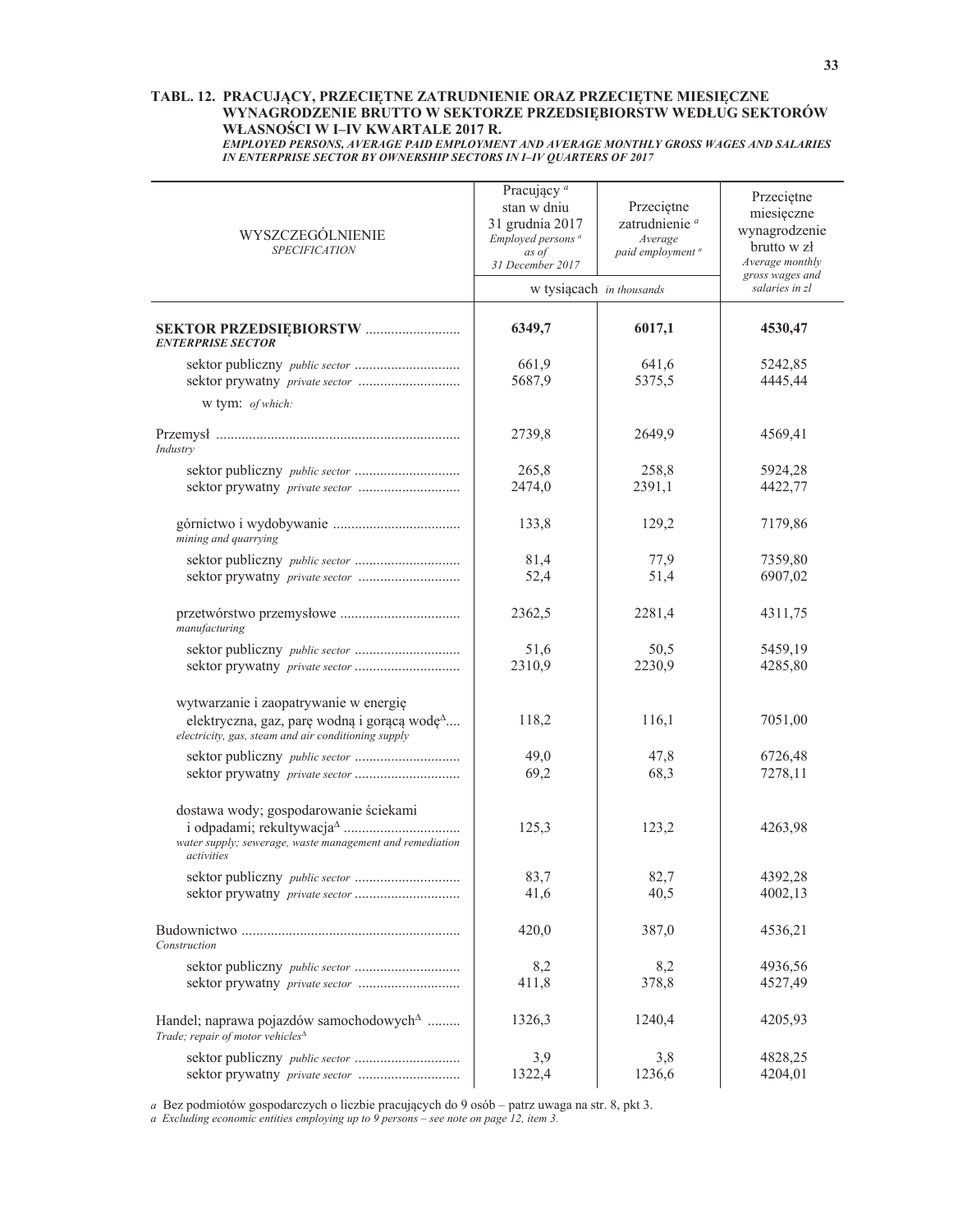### TABL. 12. PRACUJĄCY, PRZECIĘTNE ZATRUDNIENIE ORAZ PRZECIĘTNE MIESIĘCZNE<br>WYNAGRODZENIE BRUTTO W SEKTORZE PRZEDSIĘBIORSTW WEDŁUG SEKTORÓW WŁASNOŚCI W I-IV KWARTALE 2017 R. (dok.)

| EMPLOYED PERSONS, AVERAGE PAID EMPLOYMENT AND AVERAGE MONTHLY GROSS WAGES AND SALARIES |
|----------------------------------------------------------------------------------------|
| IN ENTERPRISE SECTOR BY OWNERSHIP SECTORS IN I-IV QUARTERS OF 2017 (cont.)             |

| WYSZCZEGÓLNIENIE<br><b>SPECIFICATION</b>                                                                                     | Pracujący <sup>a</sup><br>stan w dniu<br>31 grudnia 2017<br>Employed persons <sup>a</sup><br>as of<br>31 December 2017 | Przeciętne<br>zatrudnienie <sup>a</sup><br>Average<br>paid employment <sup>a</sup> | Przeciętne<br>miesięczne<br>wynagrodzenie<br>brutto w zł<br>Average monthly<br>gross wages and |
|------------------------------------------------------------------------------------------------------------------------------|------------------------------------------------------------------------------------------------------------------------|------------------------------------------------------------------------------------|------------------------------------------------------------------------------------------------|
|                                                                                                                              |                                                                                                                        | w tysiącach in thousands                                                           | salaries in zl                                                                                 |
| Transport i gospodarka magazynowa<br>Transportation and storage                                                              | 574,4                                                                                                                  | 543,6                                                                              | 4157,42                                                                                        |
|                                                                                                                              | 233,9<br>340,5                                                                                                         | 226,0<br>317,6                                                                     | 4618,69<br>3829,14                                                                             |
| $A c$ commodation and catering $^{\Delta}$                                                                                   | 134,3                                                                                                                  | 116,7                                                                              | 3271,05                                                                                        |
|                                                                                                                              | 3,6<br>130,7                                                                                                           | 3,7<br>113,1                                                                       | 3717,32<br>3256,59                                                                             |
| Information and communication                                                                                                | 229,2                                                                                                                  | 218,7                                                                              | 7884,76                                                                                        |
|                                                                                                                              | 8,8<br>220,4                                                                                                           | 8,4<br>210,2                                                                       | 7007,82<br>7919,94                                                                             |
| Real estate activities                                                                                                       | 99,8                                                                                                                   | 97,3                                                                               | 4839,19                                                                                        |
|                                                                                                                              | 14,7<br>85,1                                                                                                           | 14.4<br>82,8                                                                       | 4533.81<br>4892,35                                                                             |
| Działalność profesjonalna, naukowa i techniczna<br>Professional, scientific and technical activities                         | 219,0                                                                                                                  | 204,3                                                                              | 6553,37                                                                                        |
|                                                                                                                              | 12,0<br>207,0                                                                                                          | 11,4<br>192,9                                                                      | 5576,48<br>6611,01                                                                             |
| Administrowanie i działalność wspierająca <sup><math>\triangle</math></sup><br>Administrative and support service activities | 455,3                                                                                                                  | 413,6                                                                              | 3217,07                                                                                        |
|                                                                                                                              | 6,5<br>448,8                                                                                                           | 6,1<br>407,6                                                                       | 4913,66<br>3191,76                                                                             |

a Bez podmiotów gospodarczych o liczbie pracujących do 9 osób – patrz uwaga na str. 8, pkt 3. a Excluding economic entities employing up to 9 persons – see note on page 12, item 3.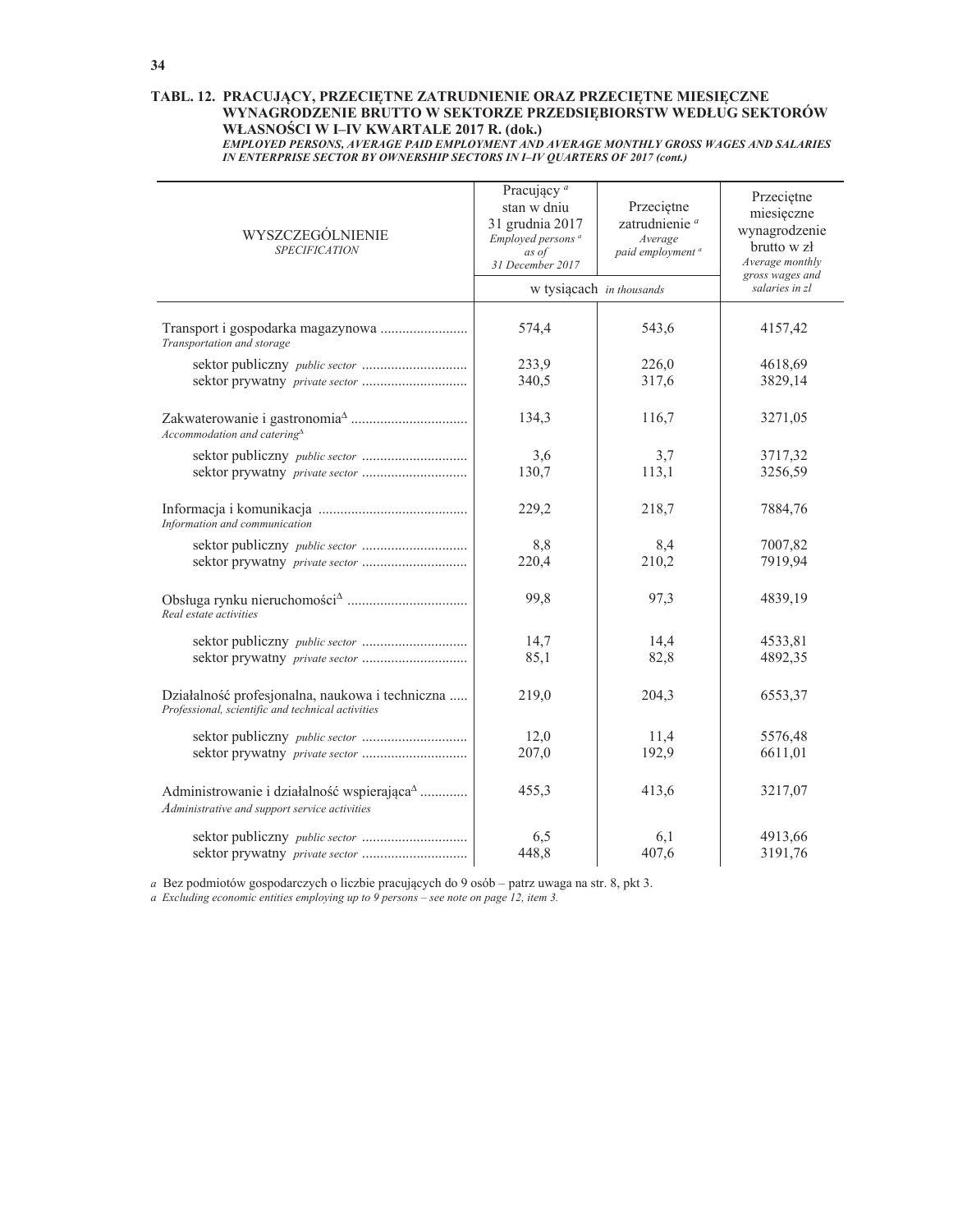#### TABL. 13. STRUKTURA PRACUJĄCYCH, PRZECIĘTNEGO ZATRUDNIENIA ORAZ PRZECIĘTNEGO MIESIĘCZNEGO WYNAGRODZENIA BRUTTO W SEKTORZE PRZEDSIĘBIORSTW WEDŁUG SEKTORÓW WŁASNOŚCI W I-IV KWARTALE 2017 R. STRUCTURE OF EMPLOYED PERSONS, OF AVERAGE PAID EMPLOYMENT AND OF AVERAGE MONTHLY GROSS **WAGES AND SALARIES IN ENTERPRISE SECTOR BY OWNERSHIP SECTORS IN I-IV QUARTERS OF 2017**

| WYSZCZEGÓLNIENIE<br><b>SPECIFICATION</b>                                                                              | Pracujący <sup>a</sup><br>stan w dniu<br>31 grudnia 2017<br>Employed persons <sup>a</sup><br>as of<br>31 December 2017 | Przeciętne<br>zatrudnienie <sup>a</sup><br>Average<br>paid employment <sup>a</sup> | Przeciętne<br>miesięczne<br>wynagrodzenie<br>brutto<br>Average monthly<br>gross wages and<br>salaries |
|-----------------------------------------------------------------------------------------------------------------------|------------------------------------------------------------------------------------------------------------------------|------------------------------------------------------------------------------------|-------------------------------------------------------------------------------------------------------|
| <b>ENTERPRISE SECTOR</b>                                                                                              | 100,0                                                                                                                  | 100,0                                                                              | 100,0                                                                                                 |
|                                                                                                                       | 10,4<br>89,6                                                                                                           | 10,7<br>89,3                                                                       | 115,7<br>98,1                                                                                         |
| w tym: of which:                                                                                                      |                                                                                                                        |                                                                                    |                                                                                                       |
| Industry                                                                                                              | 100,0                                                                                                                  | 100,0                                                                              | 100,0                                                                                                 |
|                                                                                                                       | 9,7<br>90,3                                                                                                            | 9,8<br>90,2                                                                        | 129,7<br>96,8                                                                                         |
| mining and quarrying                                                                                                  | 100,0                                                                                                                  | 100,0                                                                              | 100,0                                                                                                 |
|                                                                                                                       | 60,8                                                                                                                   | 60,3                                                                               | 102,5                                                                                                 |
|                                                                                                                       | 39,2                                                                                                                   | 39,7                                                                               | 96,2                                                                                                  |
| manufacturing                                                                                                         | 100,0                                                                                                                  | 100,0                                                                              | 100,0                                                                                                 |
|                                                                                                                       | 2,2                                                                                                                    | 2,2                                                                                | 126,6                                                                                                 |
|                                                                                                                       | 97,8                                                                                                                   | 97,8                                                                               | 99,4                                                                                                  |
| wytwarzanie i zaopatrywanie w energię                                                                                 |                                                                                                                        |                                                                                    |                                                                                                       |
| elektryczna, gaz, parę wodną i gorącą wodę <sup>4</sup><br>electricity, gas, steam and air conditioning supply        | 100,0                                                                                                                  | 100,0                                                                              | 100,0                                                                                                 |
|                                                                                                                       | 41,5                                                                                                                   | 41,2                                                                               | 95,4                                                                                                  |
|                                                                                                                       | 58,5                                                                                                                   | 58,8                                                                               | 103,2                                                                                                 |
| dostawa wody; gospodarowanie ściekami                                                                                 | 100,0                                                                                                                  | 100,0                                                                              | 100,0                                                                                                 |
| water supply; sewerage, waste management and remediation<br>activities                                                |                                                                                                                        |                                                                                    |                                                                                                       |
|                                                                                                                       | 66,8<br>33,2                                                                                                           | 67,1<br>32,9                                                                       | 103,0<br>93,9                                                                                         |
| Construction                                                                                                          | 100,0                                                                                                                  | 100,0                                                                              | 100,0                                                                                                 |
|                                                                                                                       | 2,0                                                                                                                    | 2,1                                                                                | 108,8                                                                                                 |
|                                                                                                                       | 98,0                                                                                                                   | 97,9                                                                               | 99,8                                                                                                  |
| Handel; naprawa pojazdów samochodowych <sup>4</sup><br>Trade; repair of motor vehicles <sup><math>\Delta</math></sup> | 100,0                                                                                                                  | 100,0                                                                              | 100,0                                                                                                 |
|                                                                                                                       | 0,3<br>99,7                                                                                                            | 0,3<br>99,7                                                                        | 114,8<br>100,0                                                                                        |

a Bez podmiotów gospodarczych o liczbie pracujących do 9 osób - patrz uwaga na str. 8, pkt 3.

a Excluding economic entities employing up to  $9$  persons – see note on page 12, item 3.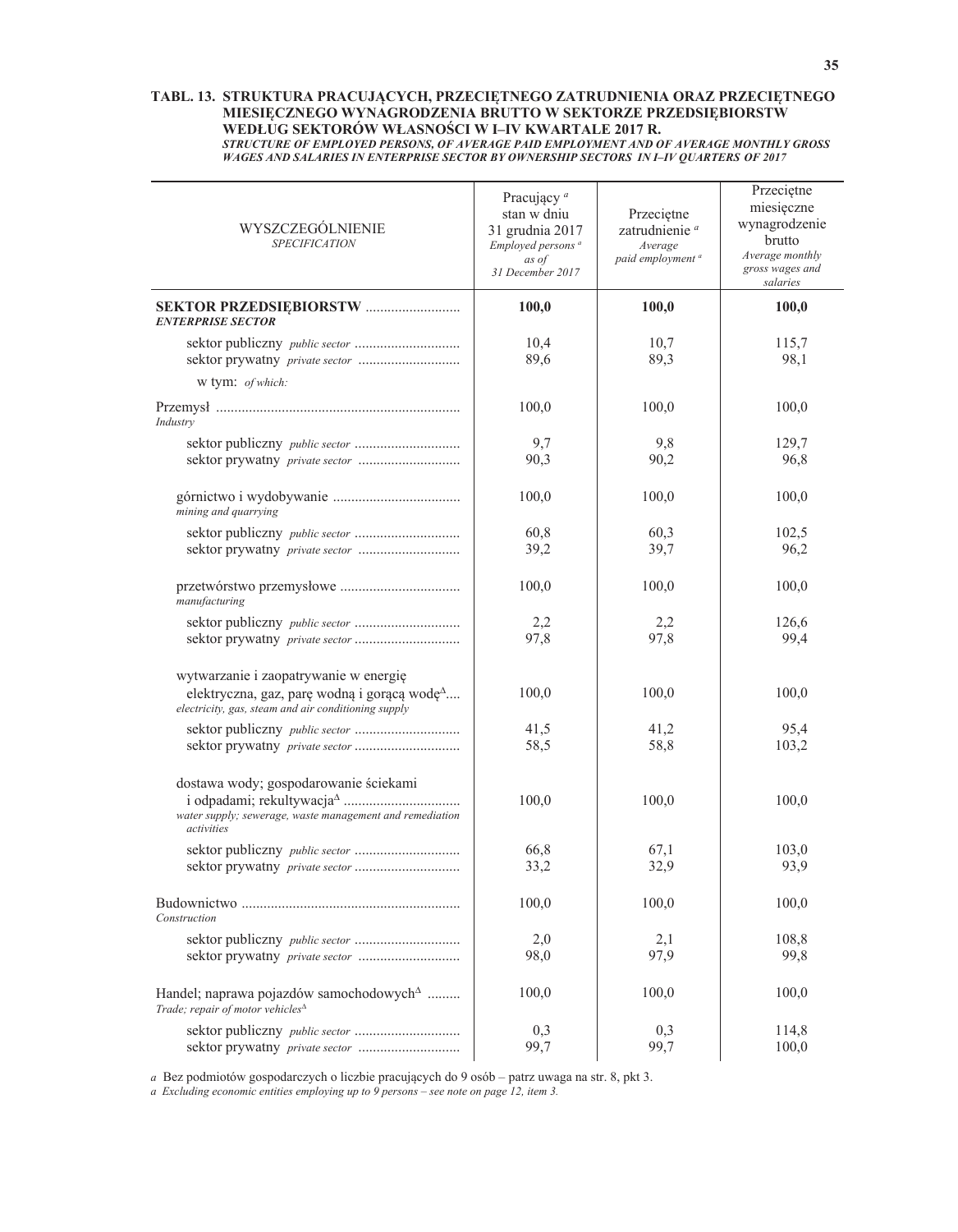## TABL. 13. STRUKTURA PRACUJĄCYCH, PRZECIĘTNEGO ZATRUDNIENIA ORAZ PRZECIĘTNEGO MIESIĘCZNEGO WYNAGRODZENIA BRUTTO W SEKTORZE PRZEDSIĘBIORSTW WEDŁUG SEKTORÓW WŁASNOŚCI W I-IV KWARTALE 2017 R. (dok.) VICTURE OF EMPLOYED PERSONS, OF AVERAGE PAID EMPLOYMENT AND OF AVERAGE MONTHLY GROSS<br>WAGES AND SALARIES IN ENTERPRISE SECTOR BY OWNERSHIP SECTORS IN I-IV QUARTERS OF 2017 (cont.)

| WYSZCZEGÓLNIENIE<br><b>SPECIFICATION</b>                                                                                     | Pracujący <sup>a</sup><br>stan w dniu<br>31 grudnia 2017<br>Employed persons <sup>a</sup><br>as of<br>31 December 2017 | Przeciętne<br>zatrudnienie <sup>a</sup><br>Average<br>paid employment <sup>a</sup> | Przeciętne<br>miesięczne<br>wynagrodzenie<br>brutto<br>Average monthly<br>gross wages and<br>salaries |  |
|------------------------------------------------------------------------------------------------------------------------------|------------------------------------------------------------------------------------------------------------------------|------------------------------------------------------------------------------------|-------------------------------------------------------------------------------------------------------|--|
| Transportation and storage                                                                                                   | 100,0                                                                                                                  | 100,0                                                                              | 100,0                                                                                                 |  |
| sektor prywatny private sector                                                                                               | 40,7<br>59,3                                                                                                           | 41,6<br>58,4                                                                       | 111,1<br>92,1                                                                                         |  |
| Accommodation and catering $^{\Delta}$                                                                                       | 100,0                                                                                                                  | 100,0                                                                              | 100,0                                                                                                 |  |
|                                                                                                                              | 2,7<br>97,3                                                                                                            | 3,1<br>96.9                                                                        | 113,6<br>99,6                                                                                         |  |
| Information and communication                                                                                                | 100,0                                                                                                                  | 100,0                                                                              | 100,0                                                                                                 |  |
|                                                                                                                              | 3,8<br>96,2                                                                                                            | 3,9<br>96,1                                                                        | 88,9<br>100,4                                                                                         |  |
| Real estate activities                                                                                                       | 100,0                                                                                                                  | 100,0                                                                              | 100,0                                                                                                 |  |
|                                                                                                                              | 14,7<br>85,3                                                                                                           | 14,8<br>85,2                                                                       | 93,7<br>101,1                                                                                         |  |
| Działalność profesjonalna, naukowa i techniczna<br>Professional, scientific and technical activities                         | 100,0                                                                                                                  | 100,0                                                                              | 100,0                                                                                                 |  |
|                                                                                                                              | 5,5<br>94,5                                                                                                            | 5,6<br>94,4                                                                        | 85.1<br>100,9                                                                                         |  |
| Administrowanie i działalność wspierająca <sup><math>\triangle</math></sup><br>Administrative and support service activities | 100,0                                                                                                                  | 100,0                                                                              | 100,0                                                                                                 |  |
| sektor prywatny private sector                                                                                               | 1,4<br>98,6                                                                                                            | 1,5<br>98,5                                                                        | 152,7<br>99,2                                                                                         |  |

a Bez podmiotów gospodarczych o liczbie pracujących do 9 osób – patrz uwaga na str. 8, pkt 3.

a Excluding economic entities employing up to  $9$  persons – see note on page 12, item 3.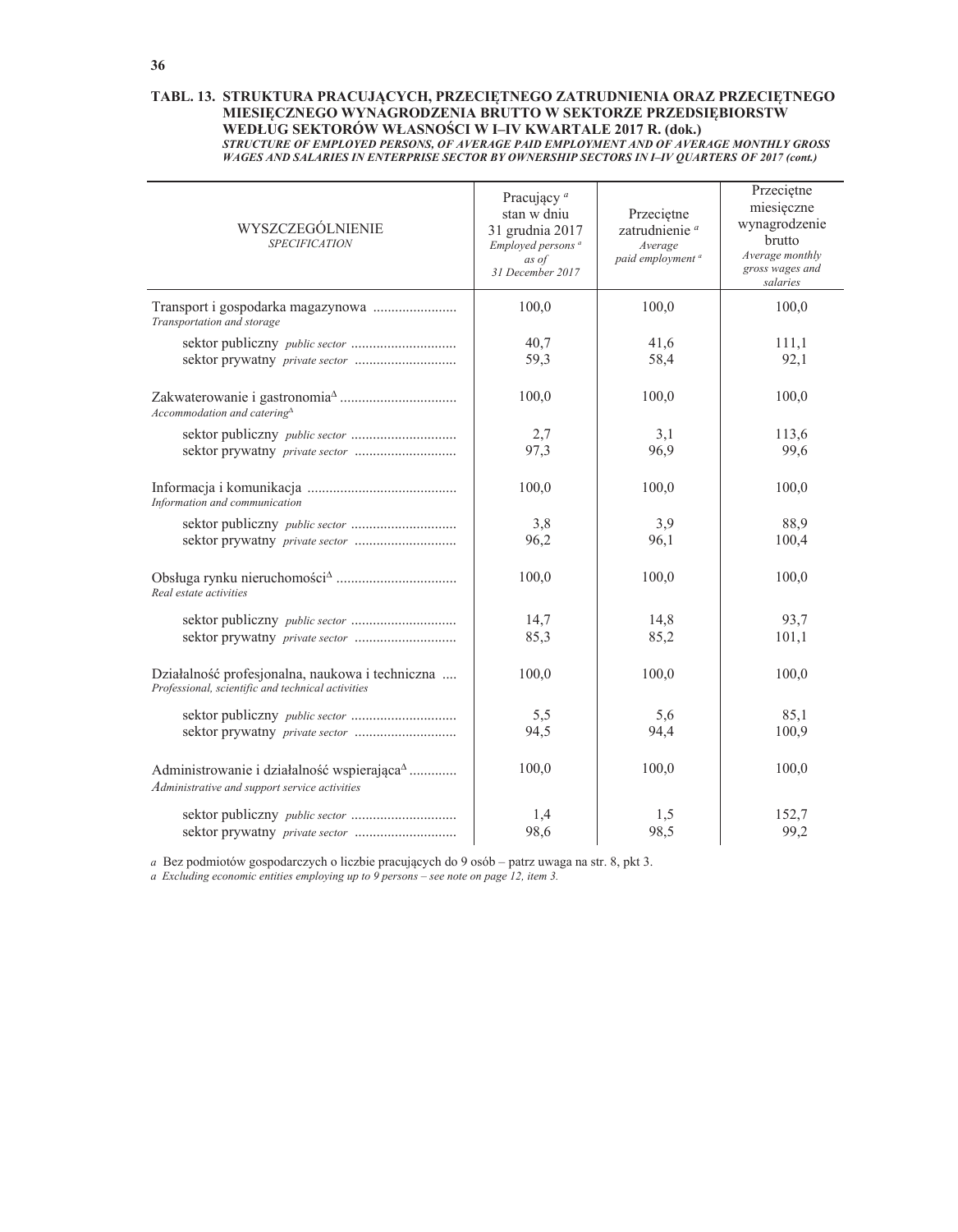## TABL. 14. PRACUJĄCY<sup>a</sup> WEDŁUG SEKCJI GOSPODARKI NARODOWEJ Stan w dniu 31 grudnia 2017 r.

**EMPLOYED PERSONS " BY SECTIONS OF NATIONAL ECONOMY** As of 31 December 2017

Ogółem WYSZCZEGÓLNIENIE w tys. 31 XII 2016=100 30 IX 2017=100 **SPECIFICATION** Total in thous. 103,3 9244,9 100,4 TOTAL w tym: of which: SEKTOR PRZEDSIĘBIORSTW ....................... 6349,7 104,7 100,4 **ENTERPRISE SECTOR** 99,5 Rolnictwo, leśnictwo, łowiectwo i rybactwo .............. 85,4 100,7 Agriculture, forestry and fishing 100.1 2754,5 103.3 Industry 133,8 99,0 100,2 mining and quarrying 2363.5 103.9 100.2 manufacturing wytwarzanie i zaopatrywanie w energię elektryczną, gaz, parę wodną i gorącą wodę<sup> $\Delta$ </sup>.... 118.3 99.0 99.8 electricity, gas, steam and air conditioning supply dostawa wody; gospodarowanie ściekami 139.0 99.7 101.2 water supply; sewerage, waste management and remediation activities 421.9 103.4 99.6 Construction Handel; naprawa pojazdów samochodowych<sup>4</sup> ........... 1326,4 104.4 100,9 Trade; repair of motor vehicles<sup> $\Delta$ </sup> Transport i gospodarka magazynowa ........................... 578.2 107.6 101.9 Transportation and storage 141,0 108,1 100,3 Accommodation and catering $^{\Delta}$ 230,5 105,7 100,7 Information and communication Działalność finansowa i ubezpieczeniowa ................. 272,0 100.9 99,7 Financial and insurance activities 99,5 114,6 100,9 Real estate activities Działalność profesjonalna, naukowa i techniczna ....... 294,8 107,7 100,9 Professional, scientific and technical activities 459.8 109.4 99.8 Administrowanie i działalność wspierająca<sup> $\triangle$ </sup>............... Administrative and support service activities Administracja publiczna i obrona narodowa; obowiązkowe zabezpieczenia społeczne ................ 647,7 100,0 99,3 Public administration and defence; compulsory social security 1105.2 100.6 101.5 Education Opieka zdrowotna i pomoc społeczna ......................... 670,3 100.3 100,5 Human health and social work activities

a Bez podmiotów gospodarczych o liczbie pracujących do 9 osób - patrz uwaga na str. 8 pkt 3.

a Excluding economic entities employing up to 9 persons - see note on page 12, item 3.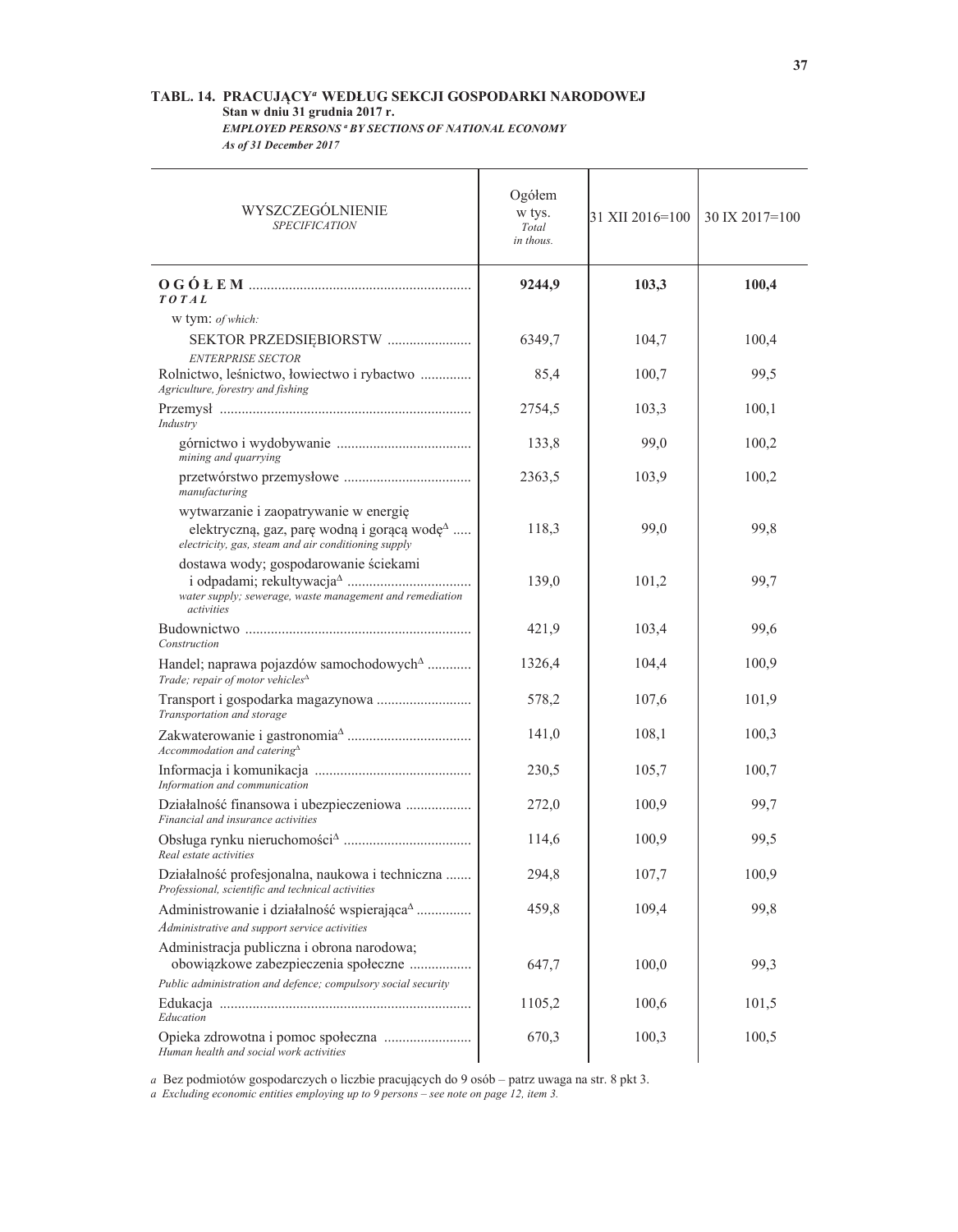#### TABL. 15. PRZECIĘTNE ZATRUDNIENIE WEDŁUG SEKCJI GOSPODARKI NARODOWEJ ORAZ FORM FINANSOWANIA W I–IV KWARTALE 2017 $\mathbf{R}^{I}$ AVERAGE PAID EMPLOYMENT BY SECTIONS OF NATIONAL ECONOMY AND BY FINANCING FORM **IN I-IV QUARTERS OF 2017**

| WYSZCZEGÓLNIENIE<br><b>SPECIFICATION</b>                                                                                                                    |                 | Formy finansowania<br>Financing form                 |                                                            |  |
|-------------------------------------------------------------------------------------------------------------------------------------------------------------|-----------------|------------------------------------------------------|------------------------------------------------------------|--|
| $a - w$ tysiącach in thousands<br>$b - I - IV$ kw. ( <i>q.</i> ) 2016=100                                                                                   | Ogółem<br>Total | jednostki<br>samofinansujące<br>self-financing units | jednostki sfery<br>budżetowej<br>budgetary sphere<br>units |  |
| TOTAL<br>b.                                                                                                                                                 | 8765,7<br>103,3 | 7174,6<br>103,8                                      | 1591,1<br>101,3                                            |  |
| w tym: of which:                                                                                                                                            |                 |                                                      |                                                            |  |
| SEKTOR PRZEDSIĘBIORSTW  a<br>h<br><b>ENTERPRISE SECTOR</b>                                                                                                  | 6017,1<br>104,5 | 6017,1<br>104,5                                      |                                                            |  |
| Rolnictwo, leśnictwo, łowiectwo i rybactwo  a<br><sub>b</sub><br>Agriculture, forestry and fishing                                                          | 74,3<br>100,5   | 74,1<br>100,5                                        | X<br>X                                                     |  |
|                                                                                                                                                             | 2664,3          | 2650,0                                               | 14,3                                                       |  |
| h.<br>Industry                                                                                                                                              | 103,2           | 103,2                                                | 97,8                                                       |  |
| <sub>b</sub><br>mining and quarrying                                                                                                                        | 129,2<br>95,5   | 129,2<br>95,5                                        |                                                            |  |
|                                                                                                                                                             | 2282,0          | 2281,5                                               | X                                                          |  |
| <sub>b</sub><br>manufacturing                                                                                                                               | 104,0           | 104,0                                                | X                                                          |  |
| wytwarzanie i zaopatrywanie w energię                                                                                                                       |                 |                                                      |                                                            |  |
| elektryczną, gaz, parę wodną i gorącą wodę <sup><math>\triangle</math></sup> a<br>electricity, gas, steam and air conditioning supply<br>b.                 | 116,3<br>98,6   | 116,1<br>98,7                                        | X<br>X                                                     |  |
| dostawa wody; gospodarowanie ściekami                                                                                                                       | 136,8           | 123,2                                                | 13,6                                                       |  |
| water supply; sewerage, waste management and remediation                                                                                                    |                 |                                                      |                                                            |  |
| activities<br>b                                                                                                                                             | 101,9           | 102,4                                                | 97,8                                                       |  |
| Construction<br>b.                                                                                                                                          | 388,9<br>101,0  | 388,0<br>101,0                                       | 1,0<br>98,6                                                |  |
| Handel; naprawa pojazdów samochodowych <sup>4</sup> a<br>Trade; repair of motor vehicles <sup>A</sup><br>b.                                                 | 1240,4<br>104,3 | 1240,4<br>104,3                                      | $\mathbf X$<br>X                                           |  |
| Transport i gospodarka magazynowa  a<br>Transportation and storage<br>b.                                                                                    | 547,2<br>106,5  | 543,6<br>106,6                                       | 3,6<br>97,5                                                |  |
| Accommodation and catering $^{\Delta}$<br><sub>b</sub>                                                                                                      | 123,0<br>109,3  | 117,0<br>109,9                                       | 6,0<br>99,2                                                |  |
| Information and communication<br>b.                                                                                                                         | 220,1<br>107,6  | 219,4<br>107,6                                       | X<br>X                                                     |  |
| Działalność finansowa i ubezpieczeniowa  a<br>Financial and insurance activities<br>b.                                                                      | 243,4<br>99,2   | 243,3<br>99,2                                        | X<br>X                                                     |  |
| b<br>Real estate activities                                                                                                                                 | 112,7<br>103,0  | 99,1<br>103,9                                        | 13,6<br>96,4                                               |  |
| Działalność profesjonalna, naukowa i techniczna  a<br>Professional, scientific and technical activities<br>b.                                               | 276,6<br>108,5  | 262,3<br>108,7                                       | 14,3<br>103,9                                              |  |
| Administrowanie i działalność wspierająca <sup><math>\triangle</math></sup> a<br>b.<br>Administrative and support service activities                        | 417,9<br>109,0  | 413,7<br>109,1                                       | X<br>X                                                     |  |
| Administracja publiczna i obrona narodowa;<br>obowiązkowe zabezpieczenia społeczne  a<br>Public administration and defence; compulsory social security<br>b | 618,8<br>100,1  | 64,9<br>99,9                                         | 553,9<br>100,2                                             |  |
| b.<br>Education                                                                                                                                             | 1064,4<br>102,0 | 263,7<br>102,2                                       | 800,8<br>101,9                                             |  |
|                                                                                                                                                             |                 |                                                      |                                                            |  |
| Opieka zdrowotna i pomoc społeczna  a<br>Human health and social work activities<br>b                                                                       | 637,7<br>100,3  | 482,0<br>99,6                                        | 155,6<br>102,6                                             |  |

*I* Bez podmiotów gospodarczych o liczbie pracujących do 9 osób – patrz uwaga na str. 8, pkt 3.

1 Excluding economic entities employing up to  $9$  persons - see note on page 12, item 3.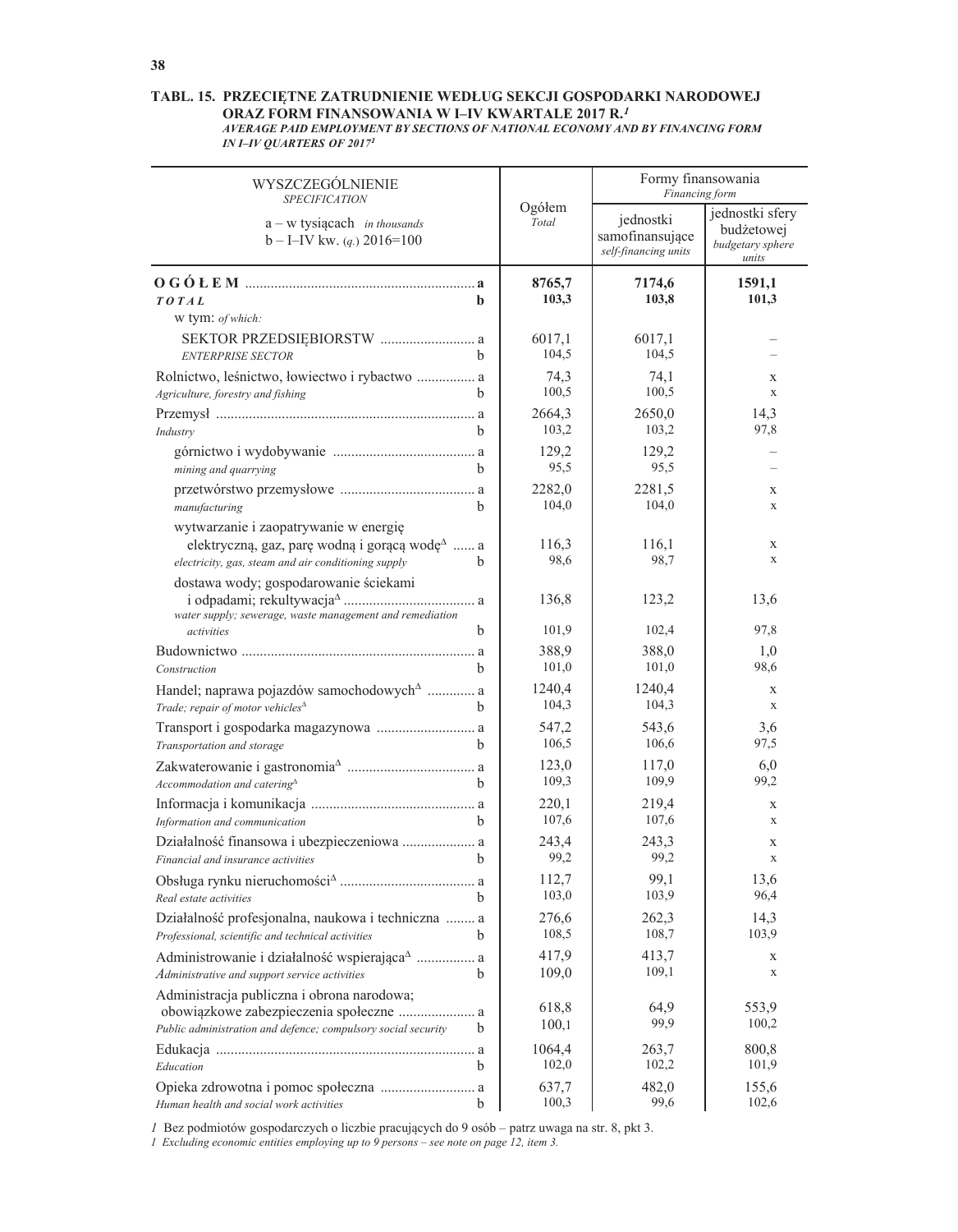#### TABL. 16. CZAS PRZEPRACOWANY I NIEPRZEPRACOWANY 1 ZATRUDNIONEGO WEDŁUG SEKCJI GOSPODARKI NARODOWEJ W I-IV KWARTALE 2017 R.<sup>1</sup> TIME WORKED AND TIME NOT WORKED PER 1 EMPLOYEE BY SECTIONS OF NATIONAL ECONOMY **IN I-IV QUARTERS OF20171**

| WYSZCZEGÓLNIENIE<br><b>SPECIFICATION</b>                                                                                                                                     | Ogółem<br>Total | Czas<br>przepracowany<br>Time worked | Czas<br>nieprzepraco-<br>wany<br>Time not worked |  |
|------------------------------------------------------------------------------------------------------------------------------------------------------------------------------|-----------------|--------------------------------------|--------------------------------------------------|--|
|                                                                                                                                                                              |                 | w godzinach in hours                 |                                                  |  |
|                                                                                                                                                                              | 1978            | 1699                                 | 279                                              |  |
| TOTAL<br>w tym: of which:                                                                                                                                                    |                 |                                      |                                                  |  |
| Rolnictwo, leśnictwo, łowiectwo i rybactwo<br>Agriculture, hunting and forestry                                                                                              | 2059            | 1796                                 | 263                                              |  |
| Industry                                                                                                                                                                     | 2058            | 1770                                 | 288                                              |  |
| mining and quarrying                                                                                                                                                         | 2116            | 1736                                 | 380                                              |  |
| manufacturing                                                                                                                                                                | 2058            | 1776                                 | 282                                              |  |
| wytwarzanie i zaopatrywanie w energię<br>elektryczną, gaz, parę wodną i gorącą wodę <sup><math>\triangle</math></sup><br>electricity, gas, steam and air conditioning supply | 2032            | 1705                                 | 327                                              |  |
| dostawa wody; gospodarowanie ściekami<br>water supply; sewerage, waste management and remediation<br>activities                                                              | 2038            | 1754                                 | 284                                              |  |
| Construction                                                                                                                                                                 | 2067            | 1814                                 | 253                                              |  |
| Handel; naprawa pojazdów samochodowych <sup>4</sup><br>Trade; repair of motor vehicles $^{\Delta}$                                                                           | 2038            | 1773                                 | 265                                              |  |
| Transportation and storage                                                                                                                                                   | 2066            | 1794                                 | 272                                              |  |
| Accommodation and catering $^{\Delta}$                                                                                                                                       | 2028            | 1794                                 | 234                                              |  |
| Information and communication                                                                                                                                                | 2020            | 1747                                 | 273                                              |  |
| Działalność finansowa i ubezpieczeniowa<br>Financial and insurance activities                                                                                                | 2022            | 1690                                 | 332                                              |  |
| Real estate activities                                                                                                                                                       | 2011            | 1723                                 | 288                                              |  |
| Działalność profesjonalna, naukowa i techniczna<br>Professional, scientific and technical activities                                                                         | 2019            | 1752                                 | 267                                              |  |
| Administrowanie i działalność wspierająca <sup><math>\triangle</math></sup><br>Administrative and support service activities                                                 | 2041            | 1781                                 | 260                                              |  |
| Administracja publiczna i obrona narodowa;<br>obowiązkowe zabezpieczenia społeczne<br>Public administration and defence; compulsory social security                          | 2023            | 1696                                 | 327                                              |  |
| Education                                                                                                                                                                    | 1521            | 1266                                 | 255                                              |  |
| Opieka zdrowotna i pomoc społeczna<br>Human health and social work activities                                                                                                | 1978            | 1682                                 | 296                                              |  |

*l* Bez podmiotów gospodarczych o liczbie pracujących do 9 osób – patrz uwaga na str. 8, pkt 3.<br>*l Excluding economic entities employing up to 9 persons – see note on page 12, item 3.*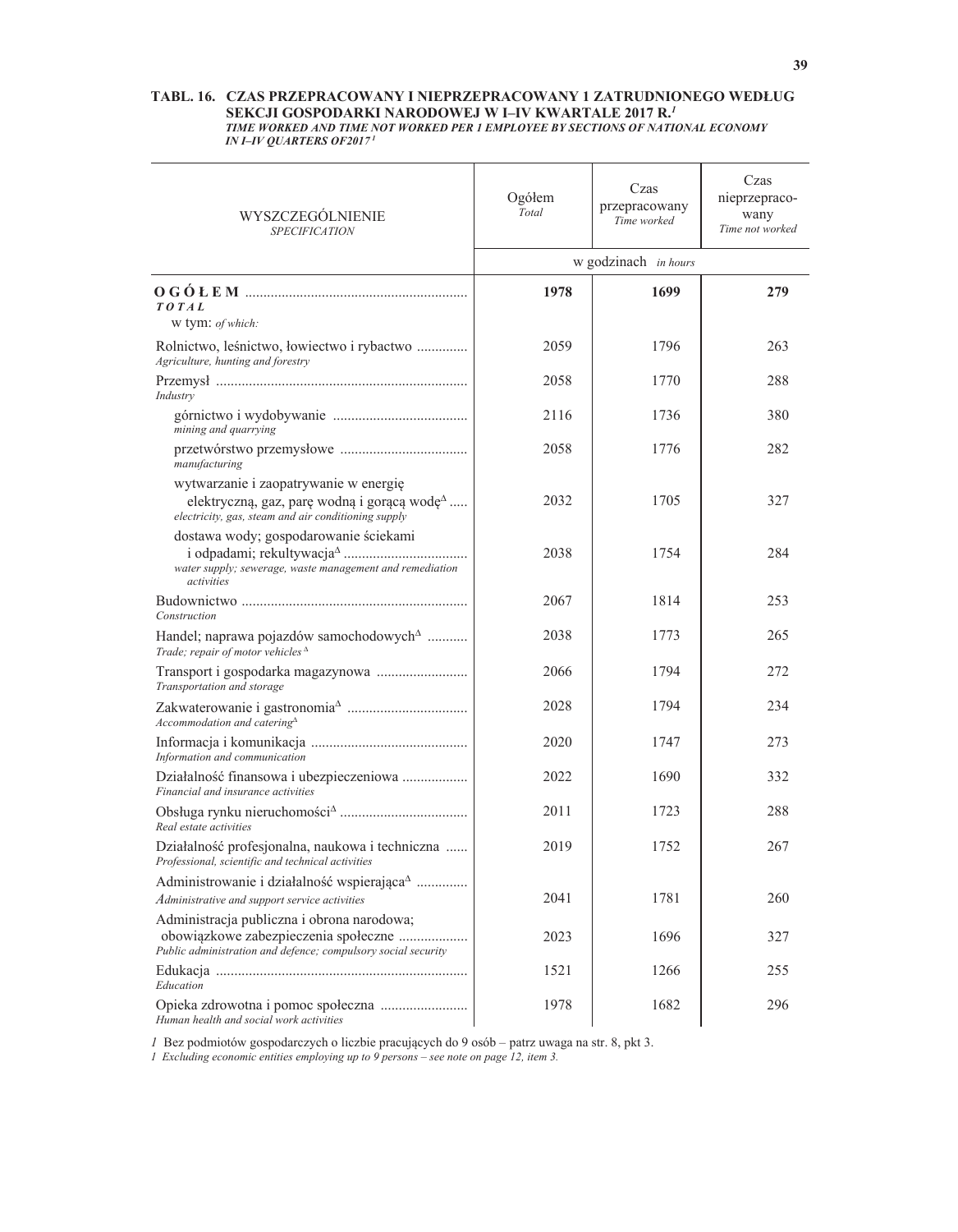# TABL. 17. PRZECIĘTNE MIESIĘCZNE WYNAGRODZENIE BRUTTO WEDŁUG SEKCJI COSPODARKI NARODOWEJ ORAZ FORM FINANSOWANIA W I-IV KWARTALE 2017 R.<br>AVERAGE MONTHLY GROSS WAGES AND SALARIES BY SECTIONS OF NATIONAL ECONOMY AND BY<br>FINANCING FORM IN I-IV QUARTERS OF 2017

| WYSZCZEGÓLNIENIE<br><b>SPECIFICATION</b>                                                                                                                                            |                  | Formy finansowania<br>Financing form                 |                                                            |  |
|-------------------------------------------------------------------------------------------------------------------------------------------------------------------------------------|------------------|------------------------------------------------------|------------------------------------------------------------|--|
| $a - w$ złotych <i>in zloty</i><br>$b - I - IV$ kw. ( <i>q.</i> ) 2016=100                                                                                                          | Ogółem<br>Total  | jednostki<br>samofinansujące<br>self-financing units | jednostki sfery<br>budżetowej<br>budgetary sphere<br>units |  |
| TOTAL<br>b.                                                                                                                                                                         | 4271,51<br>105,4 | 4631,79<br>105,8                                     | 4501,27<br>103,5                                           |  |
| w tym: of which:<br>SEKTOR PRZEDSIĘBIORSTW  a<br><b>ENTERPRISE SECTOR</b><br><sub>b</sub>                                                                                           | 4530,47<br>105,9 | 4530,47<br>105,9                                     |                                                            |  |
| Rolnictwo, leśnictwo, łowiectwo i rybactwo  a<br>b<br>Agriculture, forestry and fishing                                                                                             | 5034,20<br>103,8 | 5033,37<br>103,8                                     | X<br>$\mathbf X$                                           |  |
| b<br>Industry                                                                                                                                                                       | 4565,39<br>105,6 | 4569,30<br>105,6                                     | 3838,11<br>104,2                                           |  |
| $\mathbf b$<br>mining and quarrying                                                                                                                                                 | 7179,86<br>106,3 | 7179,86<br>106,3                                     |                                                            |  |
| b<br>manufacturing                                                                                                                                                                  | 4311,43<br>106,3 | 4311,64<br>106,3                                     | X<br>$\mathbf x$                                           |  |
| wytwarzanie i zaopatrywanie w energię<br>elektryczną, gaz, parę wodną i gorącą wodę <sup><math>\triangle</math></sup> a<br>electricity, gas, steam and air conditioning supply<br>b | 7046,75<br>102,8 | 7051,00<br>102,8                                     | X<br>$\mathbf X$                                           |  |
| dostawa wody; gospodarowanie ściekami<br>water supply; sewerage, waste management and remediation                                                                                   | 4223,53          | 4263,98                                              | 3857,33                                                    |  |
| b<br>activities                                                                                                                                                                     | 103,6            | 103,5                                                | 104,2                                                      |  |
| <sub>b</sub><br>Construction                                                                                                                                                        | 4534,57<br>106,6 | 4532,07<br>106,7                                     | 5521,05<br>104,2                                           |  |
| Handel; naprawa pojazdów samochodowych <sup>A</sup> a<br>Trade; repair of motor vehicle <sup><math>\triangle</math></sup><br>b                                                      | 4205,96<br>107,9 | 4205,93<br>107,9                                     | X<br>$\mathbf X$                                           |  |
| Transportation and storage<br>b.                                                                                                                                                    | 4162,94<br>105,1 | 4157,42<br>105,1                                     | 4988,61<br>106,0                                           |  |
| Accommodation and caterin $^{\Delta}$<br>b.                                                                                                                                         | 3287,19<br>105,5 | 3270,92<br>105,7                                     | 3604,43<br>104,3                                           |  |
| Information and communication<br><sub>b</sub>                                                                                                                                       | 7879,48<br>104,0 | 7885,69<br>104,1                                     | X<br>X                                                     |  |
| Działalność finansowa i ubezpieczeniowa  a<br>Financial and insurance activities<br>b                                                                                               | 7452,90<br>105,5 | 7453,36<br>105,5                                     | X<br>$\mathbf x$                                           |  |
| b<br>Real estate activities                                                                                                                                                         | 4837,59<br>105,9 | 4875,68<br>106,0                                     | 4559,97<br>105,4                                           |  |
| Działalność profesjonalna, naukowa i techniczna  a<br>Professional, scientific and technical activities<br>b.                                                                       | 6421,17<br>104,8 | 6504,78<br>104,7                                     | 4884,13<br>104,4                                           |  |
| Administrowanie i działalność wspierająca <sup><math>\triangle</math></sup> a<br>b<br>Administrative and support service activities                                                 | 3223,23<br>107,7 | 3217,13<br>107,7                                     | X<br>X                                                     |  |
| Administracja publiczna i obrona narodowa;<br>obowiązkowe zabezpieczenia społeczne  a                                                                                               | 5305,49          | 5047,41                                              | 5335,76                                                    |  |
| Public administration and defence; compulsory social security<br>b                                                                                                                  | 105,1            | 109,2                                                | 104,6                                                      |  |
| b<br>Education                                                                                                                                                                      | 4277,83<br>101,9 | 4821,24<br>101,5                                     | 4098,91<br>102,1                                           |  |
| Human health and social work activities<br>$\mathbf b$                                                                                                                              | 4076,37<br>106,7 | 4179,89<br>107,0                                     | 3755,80<br>105,9                                           |  |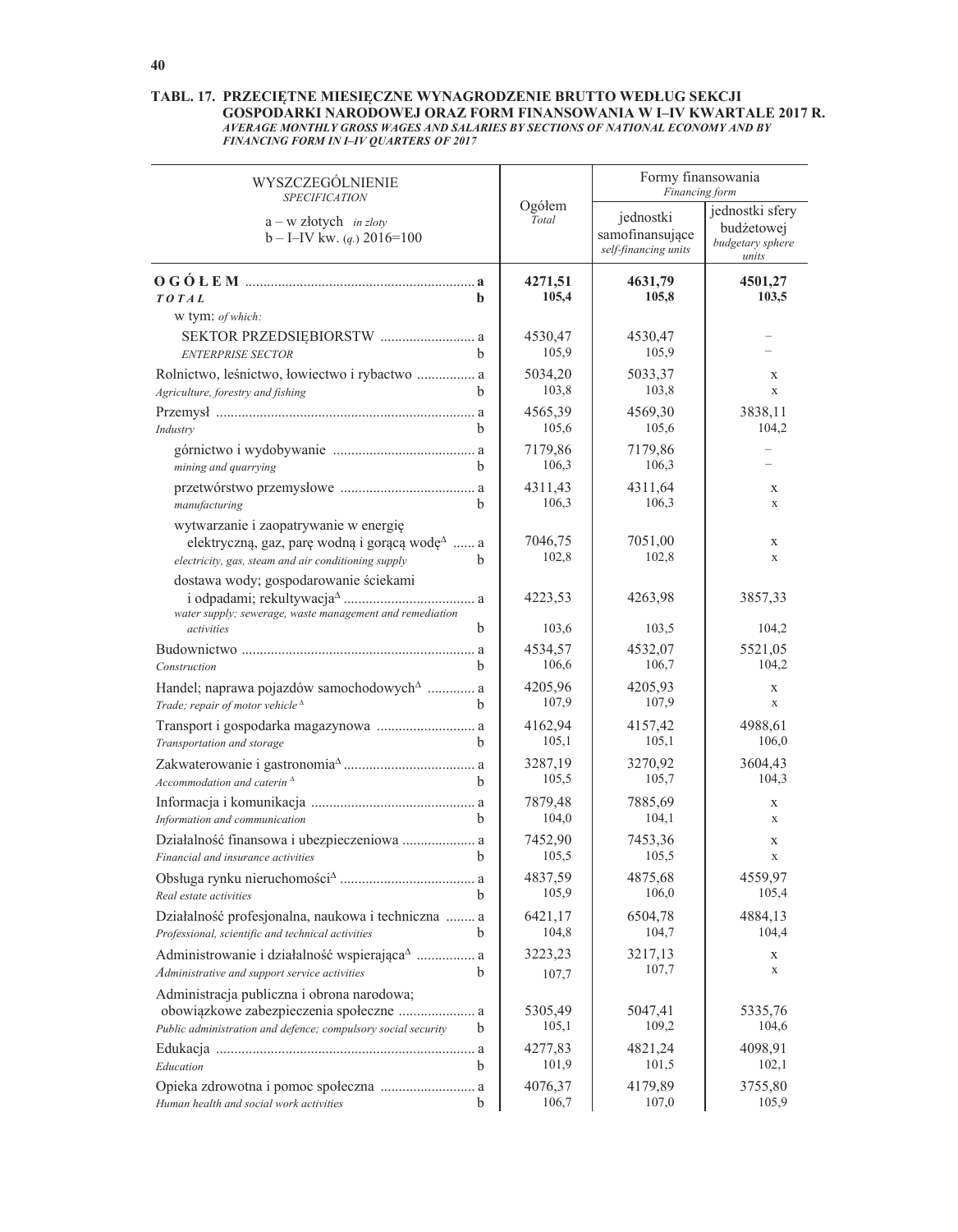### TABL. 18. WSKAŹNIK WYNAGRODZENIA REALNEGO BRUTTO WEDŁUG FORM FINANSOWANIA W I-IV KWARTALE 2017 R. AVERAGE MONTHLY GROSS REAL WAGES AND SALARIES BY FINANCING FORM IN I-IV QUARTERS OF 2017

| WYSZCZEGÓLNIENIE                                                                                                |                 | Formy finansowania<br>Financing form                 |                                                            |  |
|-----------------------------------------------------------------------------------------------------------------|-----------------|------------------------------------------------------|------------------------------------------------------------|--|
| <b>SPECIFICATION</b><br>I-IV kw. $(q.) 2016=100$                                                                | Ogółem<br>Total | jednostki<br>samofinansujące<br>self-financing units | jednostki sfery<br>budżetowej<br>budgetary sphere<br>units |  |
| TOTAL                                                                                                           | 103,4           | 103,8                                                | 101,6                                                      |  |
| w tym: of which:                                                                                                |                 |                                                      |                                                            |  |
| SEKTOR PRZEDSIĘBIORSTW                                                                                          | 103,9           | 103,9                                                |                                                            |  |
| <b>ENTERPRISE SECTOR</b><br>Rolnictwo, leśnictwo, łowiectwo i rybactwo<br>Agriculture, forestry and fishing     | 101,9           | 101,9                                                | X                                                          |  |
| Industry                                                                                                        | 103,6           | 103,6                                                | 102,3                                                      |  |
| mining and quarrying                                                                                            | 104,3           | 104,3                                                |                                                            |  |
| manufacturing                                                                                                   | 104,3           | 104,3                                                | X                                                          |  |
| wytwarzanie i zaopatrywanie w energię elektryczną,<br>electricity, gas, steam and air conditioning supply       | 100,9           | 100,9                                                | X                                                          |  |
| dostawa wody; gospodarowanie ściekami<br>water supply; sewerage, waste management and remediation<br>activities | 101,7           | 101,6                                                | 102,3                                                      |  |
| Construction                                                                                                    | 104,6           | 104,7                                                | 102,3                                                      |  |
| Handel; naprawa pojazdów samochodowych <sup>4</sup><br>Trade; repair of motor vehicles $\triangle$              | 105,9           | 105,9                                                | X                                                          |  |
| Transportation and storage                                                                                      | 103,1           | 103,1                                                | 104,0                                                      |  |
| Accommodation and catering $^{\Delta}$                                                                          | 103,5           | 103,7                                                | 102,4                                                      |  |
| Information and communication                                                                                   | 102,1           | 102,2                                                | X                                                          |  |
| Działalność finansowa i ubezpieczeniowa<br>Financial and insurance activities                                   | 103,5           | 103,5                                                | X                                                          |  |
| Real estate activities                                                                                          | 103,9           | 104,0                                                | 103,4                                                      |  |
| Działalność profesjonalna, naukowa i techniczna<br>Professional, scientific and technical activities            | 102,8           | 102,7                                                | 102,5                                                      |  |
| Administrowanie i działalność wspierająca <sup>^</sup><br>Administrative and support service activities         | 105,7           | 105,7                                                | X                                                          |  |
| Administracja publiczna i obrona narodowa;<br>obowiązkowe zabezpieczenia społeczne                              | 103,1           | 107,2                                                | 102,6                                                      |  |
| Public administration and defence; compulsory social security                                                   |                 |                                                      |                                                            |  |
| Education                                                                                                       | 100,0           | 99,6                                                 | 100,2                                                      |  |
| Human health and social work activities                                                                         | 104,7           | 105,0                                                | 103,9                                                      |  |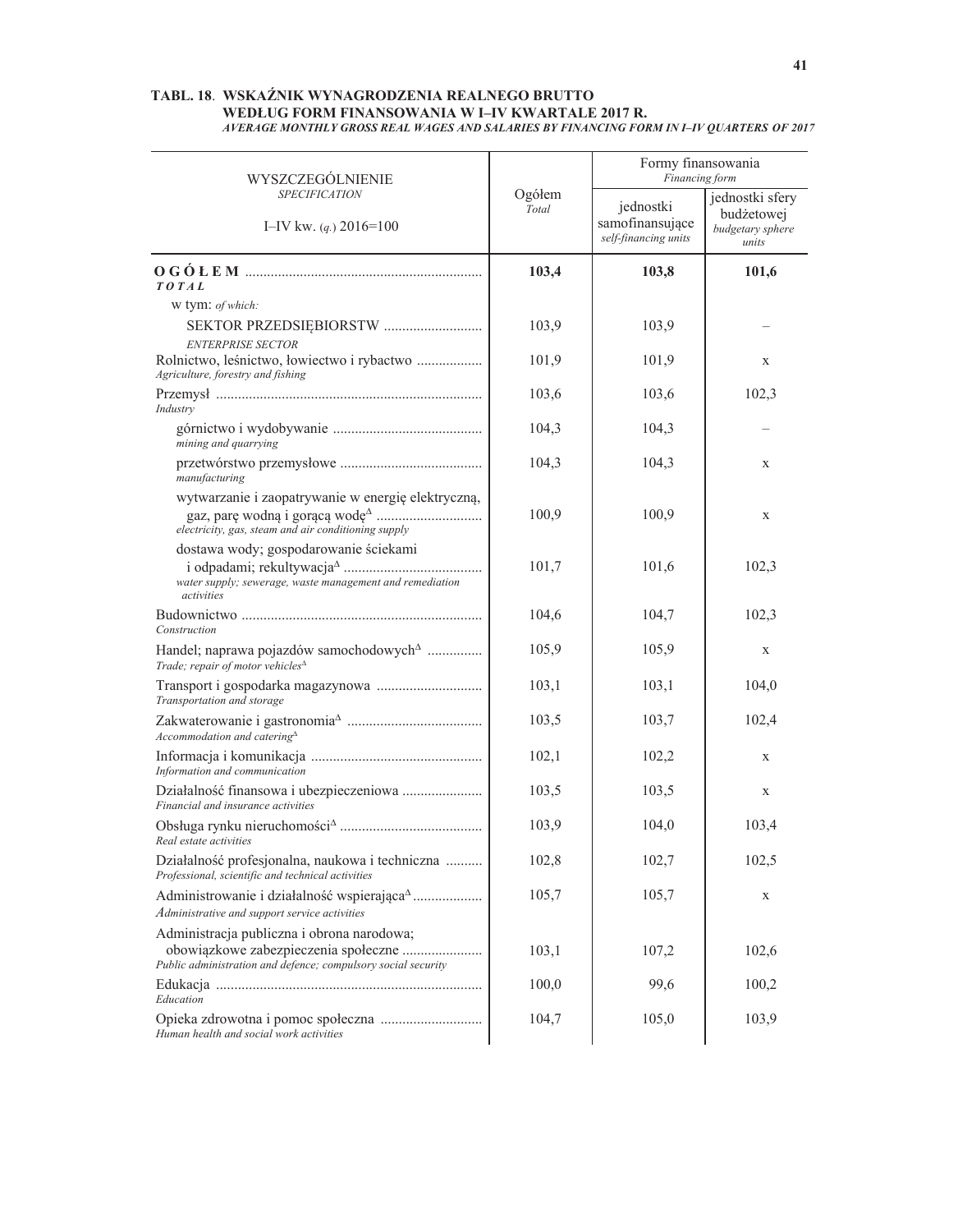### TABL. 19. PRZECIĘTNE MIESIĘCZNE WYNAGRODZENIE BRUTTO BEZ WYPŁAT NAGRÓD ROCZNYCH<sup>I</sup> WEDŁUG SEKCJI GOSPODARKI NARODOWEJ ORAZ FORM FINANSOWANIA W I-IV KWARTALE 2017 R.

AVERAGE MONTHLY GROSS WAGES AND SALARIES EXCLUDING ANNUAL BONUSES' BY SECTIONS OF NATIONAL ECONOMY AND BY FINANCING FORM IN I-IV QUARTERS OF 2017

| WYSZCZEGÓLNIENIE                                                                                                                                                                    |                  | Formy finansowania<br>Financing form                 |                                                            |  |
|-------------------------------------------------------------------------------------------------------------------------------------------------------------------------------------|------------------|------------------------------------------------------|------------------------------------------------------------|--|
| <b>SPECIFICATION</b><br>$a - w$ złotych <i>in zloty</i><br>$b - I - IV$ kw. ( <i>q.</i> ) 2016=100                                                                                  | Ogółem<br>Total  | jednostki<br>samofinansujące<br>self-financing units | jednostki sfery<br>budżetowej<br>budgetary sphere<br>units |  |
| TOTAL<br>b.                                                                                                                                                                         | 4223,84<br>105,5 | 4630,52<br>105,8                                     | 4200,78<br>103,6                                           |  |
| w tym: of which:<br>SEKTOR PRZEDSIĘBIORSTW  a<br>h.<br><b>ENTERPRISE SECTOR</b>                                                                                                     | 4529.19<br>105,9 | 4529,19<br>105,9                                     |                                                            |  |
| Rolnictwo, leśnictwo, łowiectwo i rybactwo  a<br>h.<br>Agriculture, forestry and fishing                                                                                            | 5031,70<br>103,8 | 5032,14<br>103,8                                     | X<br>$\mathbf X$                                           |  |
| <sub>b</sub><br>Industry                                                                                                                                                            | 4562,18<br>105,6 | 4567,43<br>105,6                                     | 3585,27<br>104,3                                           |  |
| <sub>b</sub><br>mining and quarrying                                                                                                                                                | 7177,92<br>106,3 | 7177,92<br>106,3                                     |                                                            |  |
| b<br>manufacturing                                                                                                                                                                  | 4309,79<br>106,3 | 4310,05<br>106,3                                     | X<br>$\mathbf X$                                           |  |
| wytwarzanie i zaopatrywanie w energię<br>elektryczną, gaz, parę wodną i gorącą wodę <sup><math>\triangle</math></sup> a<br>electricity, gas, steam and air conditioning supply<br>b | 7043,40<br>102,8 | 7047,96<br>102,8                                     | X<br>X                                                     |  |
| dostawa wody; gospodarowanie ściekami<br>water supply; sewerage, waste management and remediation                                                                                   | 4192,97          | 4258,21                                              | 3602,40                                                    |  |
| b<br>activities                                                                                                                                                                     | 103,7            | 103,5                                                | 104,4                                                      |  |
|                                                                                                                                                                                     | 4533,64          | 4531,96                                              | 5194,84                                                    |  |
| b.<br>Construction                                                                                                                                                                  | 106,6            | 106,7                                                | 104,5                                                      |  |
| Handel; naprawa pojazdów samochodowych <sup>A</sup> a<br>Trade; repair of motor vehicles <sup>4</sup><br>b.                                                                         | 4205,63<br>107,9 | 4205,61<br>107,9                                     | X<br>$\mathbf X$                                           |  |
| Transport i gospodarka magazynowa  a<br>Transportation and storage<br>b.                                                                                                            | 4158,94<br>105,2 | 4155,52<br>105,2                                     | 4668,84<br>106,3                                           |  |
| Accommodation and catering $^{\Delta}$<br><sub>b</sub>                                                                                                                              | 3274,34<br>105,6 | 3269,93<br>105,7                                     | 3360,38<br>104,5                                           |  |
| Information and communication<br>b.                                                                                                                                                 | 7877,49<br>104,0 | 7884,92<br>104,1                                     | X<br>X                                                     |  |
| Działalność finansowa i ubezpieczeniowa  a<br>Financial and insurance activities<br>b                                                                                               | 7452,03<br>105,5 | 7452,62<br>105,5                                     | X<br>$\mathbf x$                                           |  |
| a<br>b<br>Real estate activities                                                                                                                                                    | 4801,81<br>106,0 | 4875,37<br>106,0                                     | 4265,62<br>105,5                                           |  |
| Działalność profesjonalna, naukowa i techniczna  a<br>Professional, scientific and technical activities                                                                             | 6403,52<br>104,8 | 6501,09<br>104,8                                     | 4609,78<br>105,3                                           |  |
| Administrowanie i działalność wspierająca <sup><math>\triangle</math></sup> a<br>Administrative and support service activities                                                      | 3220,70<br>107,7 | 3216,96<br>107,7                                     | X<br>X                                                     |  |
| Administracja publiczna i obrona narodowa;<br>obowiązkowe zabezpieczenia społeczne  a<br>Public administration and defence; compulsory social security<br>b                         | 4994,14<br>105,1 | 5047,41<br>109,2                                     | 4987,89<br>104,6                                           |  |
| b<br>Education                                                                                                                                                                      | 4065,03<br>102,0 | 4821,21<br>101,5                                     | 3816,05<br>102,2                                           |  |
| Opieka zdrowotna i pomoc społeczna  a<br>b<br>Human health and social work activities                                                                                               | 4017,07<br>106,7 | 4179,48<br>107,0                                     | 3514,14<br>106,0                                           |  |

I Z tytułu udziału w zysku do podziału i w nadwyżce bilansowej w spółdzielniach oraz dodatkowe wynagrodzenia roczne dla pracowników jednostek sfery budżetowej.<br>I From profit and balance surplus in cooperatives as well as annual extra wages and salaries for employees of budgetary sphere entities.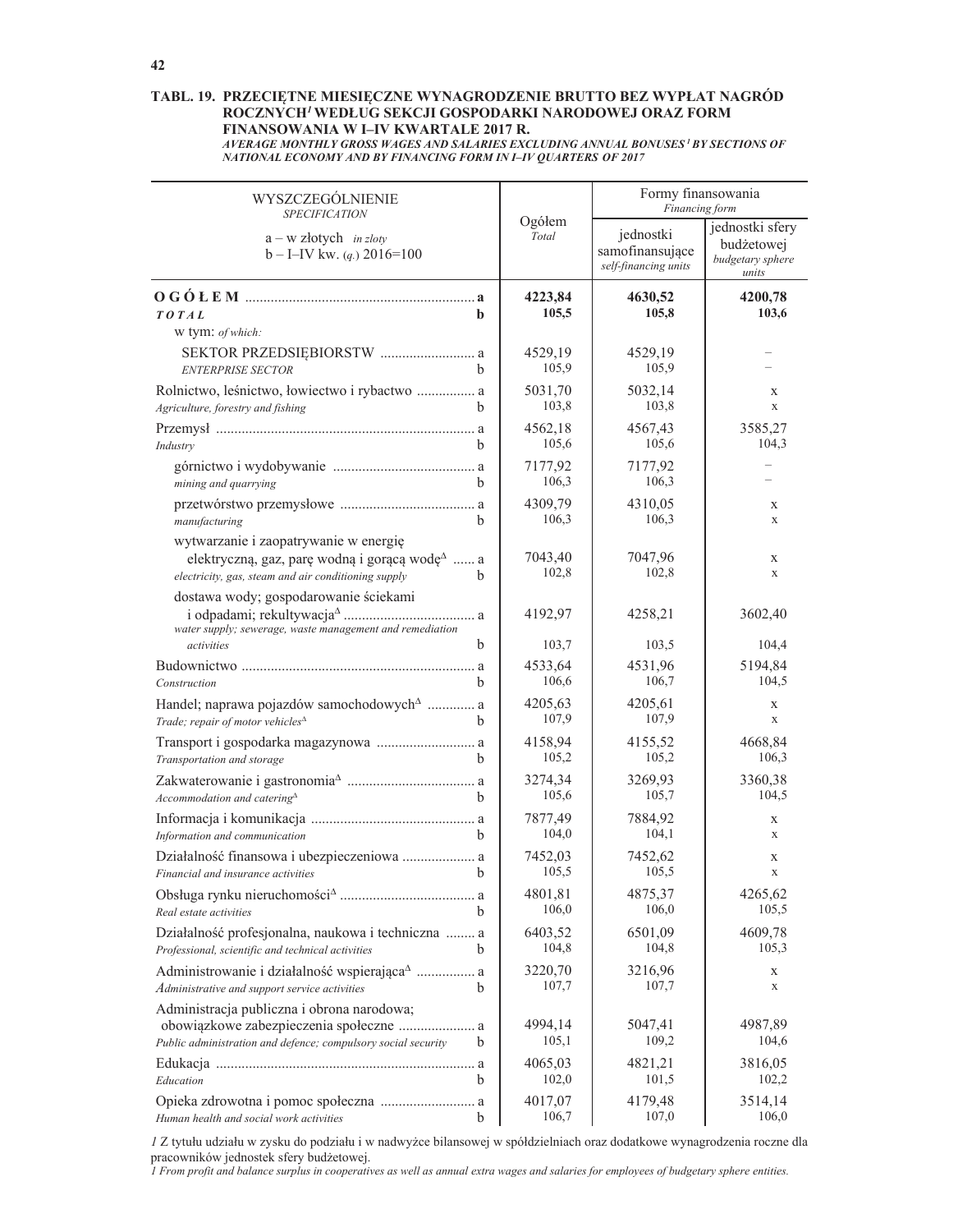#### TABL. 20 PRZECIĘTNE MIESIĘCZNE WYNAGRODZENIE W GOSPODARCE NARODOWEJ WEDŁUG REGIONÓW I WOJEWÓDZTW W IV KWARTALE 2017 R.<sup>a</sup> AVERAGE MONTHLY WAGES AND SALARIES IN NATIONAL ECONOMY BY REGIONS AND VOIVODSHIPS **IN IV QUARTER OF 2017**<sup>a</sup>

| REGIONY                                             | Przeciętne miesięczne wynagrodzenia brutto w zł<br>Average monthly gross wages and salaries in zl |                                                                                               |  |  |
|-----------------------------------------------------|---------------------------------------------------------------------------------------------------|-----------------------------------------------------------------------------------------------|--|--|
| <b>REGIONS</b><br>WOJEWÓDZTWA<br><b>VOIVODSHIPS</b> | ogółem<br>total                                                                                   | w tym bez wypłat nagród<br>rocznych $^b$<br>of which excluding annual<br>bonuses <sup>b</sup> |  |  |
|                                                     |                                                                                                   |                                                                                               |  |  |
|                                                     | 5523,53                                                                                           | 5522,70                                                                                       |  |  |
|                                                     | 4440,14                                                                                           | 4439,22                                                                                       |  |  |
|                                                     | 5800,40                                                                                           | 5799,59                                                                                       |  |  |
|                                                     | 4741,15                                                                                           | 4739,35                                                                                       |  |  |
|                                                     | 4590,72                                                                                           | 4587,97                                                                                       |  |  |
|                                                     | 4842,99                                                                                           | 4841,82                                                                                       |  |  |
|                                                     | 4180,18                                                                                           | 4177,54                                                                                       |  |  |
|                                                     | 4278,43                                                                                           | 4271,27                                                                                       |  |  |
|                                                     | 4028,88                                                                                           | 4028,70                                                                                       |  |  |
|                                                     | 4309,67                                                                                           | 4308,44                                                                                       |  |  |
|                                                     | 4177,71                                                                                           | 4176,77                                                                                       |  |  |
|                                                     | 4357,83                                                                                           | 4357,44                                                                                       |  |  |
|                                                     | 4177,14                                                                                           | 4174,17                                                                                       |  |  |
|                                                     | 4366,33                                                                                           | 4366,33                                                                                       |  |  |
|                                                     | 4447,78                                                                                           | 4447,78                                                                                       |  |  |
|                                                     | 4861,24                                                                                           | 4860,19                                                                                       |  |  |
|                                                     | 4974,36                                                                                           | 4973,06                                                                                       |  |  |
|                                                     | 4378,26                                                                                           | 4378,26                                                                                       |  |  |
|                                                     |                                                                                                   |                                                                                               |  |  |
|                                                     | 4396,06                                                                                           | 4393,90                                                                                       |  |  |
|                                                     | 4159,80                                                                                           | 4158,30                                                                                       |  |  |
|                                                     | 4779,32                                                                                           | 4777,37                                                                                       |  |  |
|                                                     | 4021,35                                                                                           | 4017,73                                                                                       |  |  |

a Bez podmiotów gospodarczych o liczbie pracujących do 9 osób – patrz uwaga na str. 8, pkt 3. b Z tytułu udziału w zysku do podziału i w nadwyżce bilansowej w spółdzielniach oraz dodatkowe wynagrodzenia roczne dla pracowników jednostek sfery budżetowej.

a Excluding economic entities employing up to 9 persons – see note on page 12, item 3. b From profit and balance surplus in cooperatives as well as annual extra wages and salaries for employees of budgetary sphere entities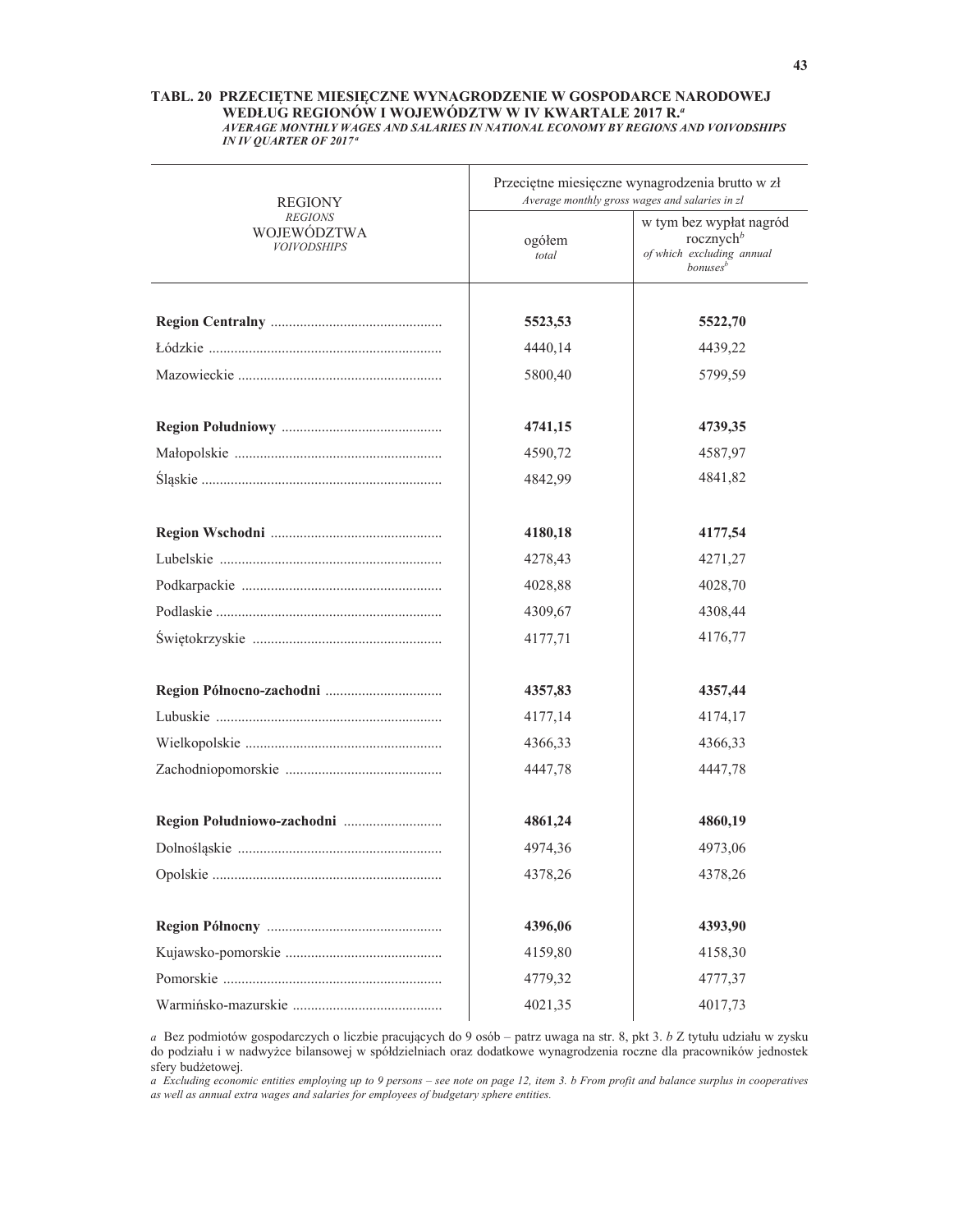#### TABL. 21. PRZECIĘTNE MIESIĘCZNE WYNAGRODZENIE W GOSPODARCE NARODOWEJ WEDŁUG REGIONÓW I WOJEWÓDZTW W I-IV KWARTALE 2017 R.<sup>a</sup> AVERAGE MONTHLY WAGES AND SALARIES IN NATIONAL ECONOMY BY REGIONS AND VOIVODSHIPS **IN I-IV QUARTERS OF 2017<sup>a</sup>**

| REGIONY                                             | Przeciętne miesięczne wynagrodzenia brutto w zł<br>Average monthly gross wages and salaries in zl |                                                                                               |  |  |
|-----------------------------------------------------|---------------------------------------------------------------------------------------------------|-----------------------------------------------------------------------------------------------|--|--|
| <i>REGIONS</i><br>WOJEWODZTWA<br><b>VOIVODSHIPS</b> | ogółem<br>total                                                                                   | w tym bez wypłat nagród<br>rocznych $^b$<br>of which excluding annual<br>bonuses <sup>b</sup> |  |  |
|                                                     | 5296,56                                                                                           | 5248,58                                                                                       |  |  |
|                                                     | 4218,80                                                                                           | 4160,89                                                                                       |  |  |
|                                                     | 5568,33                                                                                           | 5522,85                                                                                       |  |  |
|                                                     | 4515,58                                                                                           | 4463,46                                                                                       |  |  |
|                                                     | 4454,93                                                                                           | 4400,53                                                                                       |  |  |
|                                                     | 4556,51                                                                                           | 4505,92                                                                                       |  |  |
|                                                     | 4016,17                                                                                           | 3940,69                                                                                       |  |  |
|                                                     | 4079,84                                                                                           | 4000,72                                                                                       |  |  |
|                                                     | 3920,08                                                                                           | 3851,41                                                                                       |  |  |
|                                                     | 4101,80                                                                                           | 4018,72                                                                                       |  |  |
|                                                     | 4006,63                                                                                           | 3931,77                                                                                       |  |  |
|                                                     | 4214,15                                                                                           | 4162,55                                                                                       |  |  |
|                                                     | 4036,21                                                                                           | 3967,49                                                                                       |  |  |
|                                                     | 4230,99                                                                                           | 4189,49                                                                                       |  |  |
|                                                     | 4273,99                                                                                           | 4200,39                                                                                       |  |  |
|                                                     | 4628,26                                                                                           | 4573,16                                                                                       |  |  |
|                                                     | 4722,44                                                                                           | 4672,43                                                                                       |  |  |
|                                                     | 4228,88                                                                                           | 4152,24                                                                                       |  |  |
|                                                     | 4249,89                                                                                           | 4185,32                                                                                       |  |  |
|                                                     | 4001,06                                                                                           | 3938,09                                                                                       |  |  |
|                                                     | 4630,76                                                                                           | 4570,38                                                                                       |  |  |
|                                                     | 3895,63                                                                                           | 3819,98                                                                                       |  |  |

a Bez podmiotów gospodarczych o liczbie pracujących do 9 osób – patrz uwaga na str. 8, pkt 3. b Z tytułu udziału w zysku do podziału i w nadwyżce bilansowej w spółdzielniach oraz dodatkowe wynagrodzenia roczne dla pracowników jednostek sfery budżetowej.

a Excluding economic entities employing up to 9 persons – see note on page 12, item 3. b From profit and balance surplus in cooperatives as well as annual extra wages and salaries for employees of budgetary sphere entities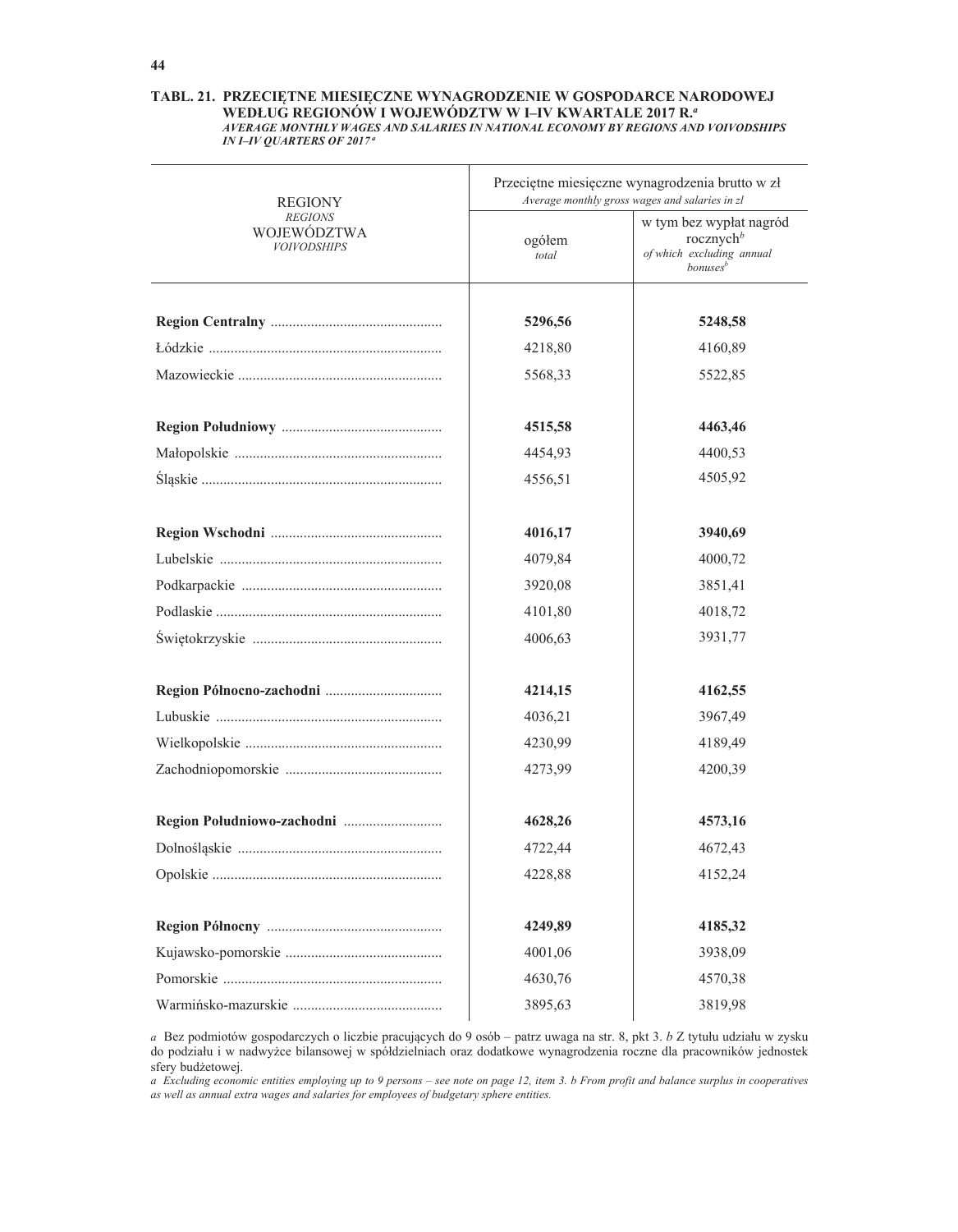#### TABL. 22. WYNAGRODZENIA WEDŁUG SEKCJI GOSPODARKI NARODOWEJ W I-IV KWARTALE 2017 R. **WAGES AND SALARIES BY SECTIONS OF NATIONAL ECONOMY IN I-IV QUARTERS OF 2017**

| WYSZCZEGÓLNIENIE                                                                                                                                                                                    |              | Wynagrodzenia brutto<br>Gross wages and salaries |                                                                                                 |  |  |
|-----------------------------------------------------------------------------------------------------------------------------------------------------------------------------------------------------|--------------|--------------------------------------------------|-------------------------------------------------------------------------------------------------|--|--|
| <b>SPECIFICATION</b><br>$a - w$ mln złotych <i>in mln zloty</i><br>$b - I - IV$ kw. (q.) 2016=100                                                                                                   |              | ogółem<br>total                                  | w tym bez wypłat nagród<br>rocznych $\ell$<br>of which excluding annual<br>bonuses <sup>1</sup> |  |  |
| TOTAL<br>w tym: of which:                                                                                                                                                                           | h            | 484718,3<br>108,9                                | 478871,6<br>108,9                                                                               |  |  |
|                                                                                                                                                                                                     |              | 327122,3                                         | 327030,2                                                                                        |  |  |
| <b>ENTERPRISE SECTOR</b>                                                                                                                                                                            |              | 110,6                                            | 110,7                                                                                           |  |  |
| Rolnictwo, leśnictwo, łowiectwo i rybactwo  a                                                                                                                                                       |              | 4490,1                                           | 4487,8                                                                                          |  |  |
| Agriculture, forestry and fishing                                                                                                                                                                   |              | 104,3                                            | 104,3                                                                                           |  |  |
|                                                                                                                                                                                                     | b            | 145963,4                                         | 145860,7                                                                                        |  |  |
| Industry                                                                                                                                                                                            |              | 108,9                                            | 108,9                                                                                           |  |  |
|                                                                                                                                                                                                     | <sub>b</sub> | 11133,3                                          | 11130,3                                                                                         |  |  |
| mining and quarrying                                                                                                                                                                                |              | 101,6                                            | 101,5                                                                                           |  |  |
|                                                                                                                                                                                                     | b            | 118066,6                                         | 118021,7                                                                                        |  |  |
| manufacturing                                                                                                                                                                                       |              | 110,6                                            | 110.6                                                                                           |  |  |
| wytwarzanie i zaopatrywanie w energię<br>elektryczną, gaz, parę wodną i gorącą wodę <sup><math>\triangle</math></sup> a<br>electricity, gas, steam and air conditioning supply                      | b            | 9830,7<br>101,4                                  | 9826,1<br>101,4                                                                                 |  |  |
| dostawa wody; gospodarowanie ściekami<br>water supply; sewerage, waste management and remediation                                                                                                   |              | 6932,8                                           | 6882,7                                                                                          |  |  |
| activities                                                                                                                                                                                          | b            | 105,6                                            | 105,7                                                                                           |  |  |
|                                                                                                                                                                                                     | b            | 21164,3                                          | 21159,9                                                                                         |  |  |
| Construction                                                                                                                                                                                        |              | 107,7                                            | 107,7                                                                                           |  |  |
| Handel; naprawa pojazdów samochodowych <sup>A</sup> a                                                                                                                                               | h            | 62606,8                                          | 62601,9                                                                                         |  |  |
| Trade; repair of motor vehicles <sup><math>\Delta</math></sup>                                                                                                                                      |              | 112,5                                            | 112,5                                                                                           |  |  |
| Transport i gospodarka magazynowa  a                                                                                                                                                                | h            | 27337,9                                          | 27311,6                                                                                         |  |  |
| Transportation and storage                                                                                                                                                                          |              | 111,9                                            | 112,0                                                                                           |  |  |
|                                                                                                                                                                                                     | h            | 4852,2                                           | 4833,2                                                                                          |  |  |
| Accommodation and catering <sup><math>\triangle</math></sup>                                                                                                                                        |              | 115,3                                            | 115,4                                                                                           |  |  |
|                                                                                                                                                                                                     | b            | 20809,3                                          | 20804,0                                                                                         |  |  |
| Information and communication                                                                                                                                                                       |              | 112,0                                            | 112,0                                                                                           |  |  |
| Działalność finansowa i ubezpieczeniowa  a                                                                                                                                                          | b            | 21770,4                                          | 21767,8                                                                                         |  |  |
| Financial and insurance activities                                                                                                                                                                  |              | 104,7                                            | 104,7                                                                                           |  |  |
|                                                                                                                                                                                                     | <sub>h</sub> | 6544,9                                           | 6496,5                                                                                          |  |  |
| Real estate activities                                                                                                                                                                              |              | 109,1                                            | 109,2                                                                                           |  |  |
| Działalność profesjonalna, naukowa i techniczna  a                                                                                                                                                  | b            | 21311,9                                          | 21253,3                                                                                         |  |  |
| Professional, scientific and technical activities                                                                                                                                                   |              | 113,7                                            | 113,7                                                                                           |  |  |
| Administrowanie i działalność wspierająca <sup><math>\triangle</math></sup> a                                                                                                                       | b            | 16165,3                                          | 16152,7                                                                                         |  |  |
| Administrative and support service activities                                                                                                                                                       |              | 117,4                                            | 117,4                                                                                           |  |  |
| Administracja publiczna i obrona narodowa;<br>obowiązkowe zabezpieczenia społeczne i zdrowotne <sup><math>\triangle</math></sup> a<br>Public administration and defence; compulsory social security | $\mathbf b$  | 39397,6<br>105,2                                 | 37085,5<br>105,2                                                                                |  |  |
|                                                                                                                                                                                                     | b            | 54642,1                                          | 51923,9                                                                                         |  |  |
| Education                                                                                                                                                                                           |              | 103,9                                            | 104,1                                                                                           |  |  |
| Opieka zdrowotna i pomoc społeczna  a                                                                                                                                                               | b            | 31191,6                                          | 30737,9                                                                                         |  |  |
| Human health and social work activities                                                                                                                                                             |              | 107,1                                            | 107,1                                                                                           |  |  |

I Z tytułu udziału w zysku do podziału i w nadwyżce bilansowej w spółdzielniach oraz dodatkowe wynagrodzenia roczne dla pracowników jednostek sfery budżetowej.<br>I From profit and balance surplus in cooperatives as well as a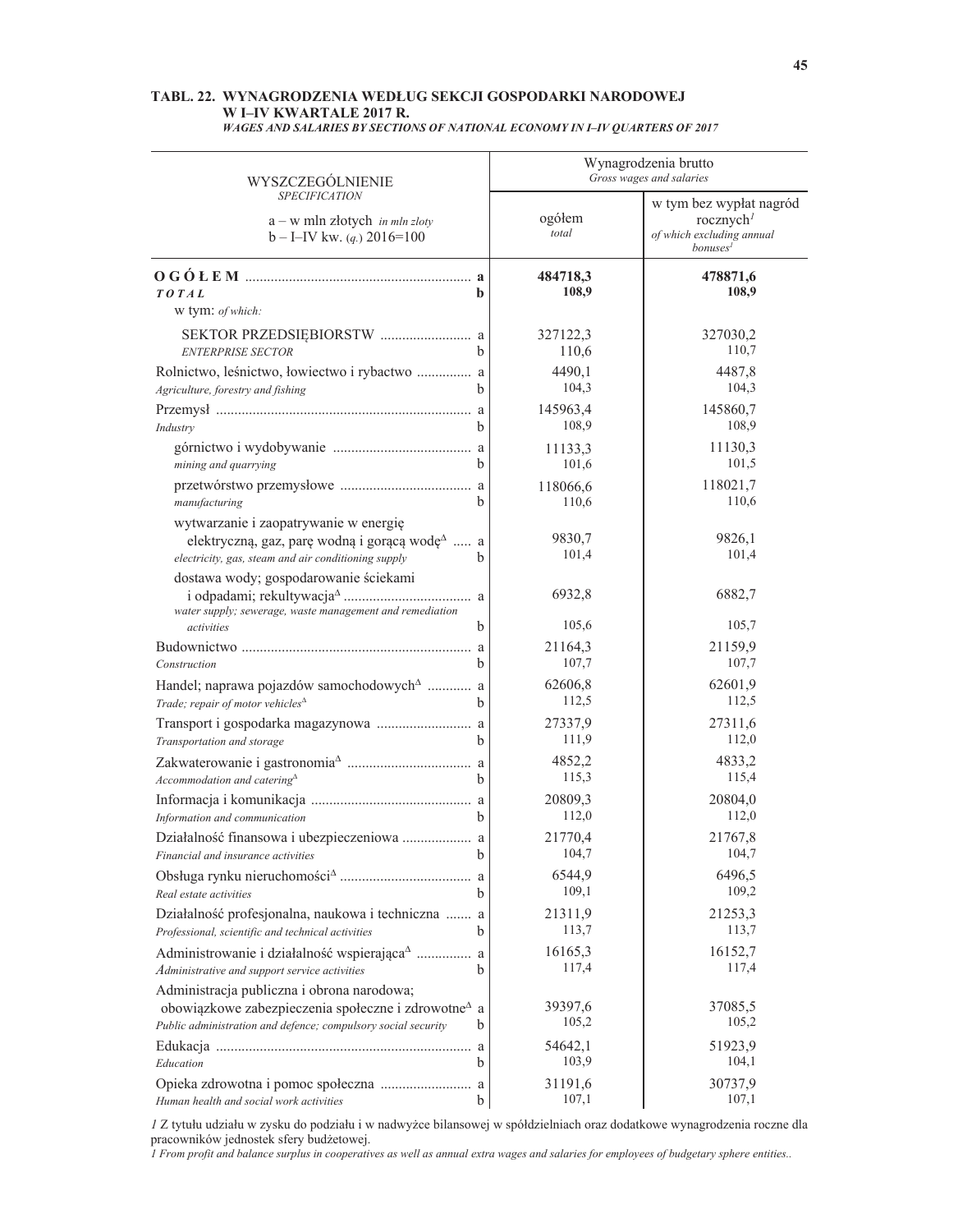#### TABL. 23. PRZECIĘTNE ZATRUDNIENIE ORAZ PRZECIĘTNE MIESIĘCZNE WYNAGRODZENIE BRUTTO WEDŁUG SEKCJI I DZIAŁÓW GOSPODARKI NARODOWEJ W I-IV KWARTALE 2017 R.ª AVERAGE PAID EMPLOYMENT AND AVERAGE MONTHLY GROSS WAGES AND SALARIES BY SECTIONS

AND DIVISIONS OF NATIONAL ECONOMY IN I-IV QUARTERS OF 2017<sup>a</sup>

| WYSZCZEGÓLNIENIE |                                                                                                                                                                                                                                                                  | Przeciętne<br>zatrudnienie<br>Average paid employment |                                         | Przeciętne miesięczne<br>wynagrodzenie brutto<br>Average monthly gross<br>wages and salaries |                                       |
|------------------|------------------------------------------------------------------------------------------------------------------------------------------------------------------------------------------------------------------------------------------------------------------|-------------------------------------------------------|-----------------------------------------|----------------------------------------------------------------------------------------------|---------------------------------------|
|                  | <b>SPECIFICATION</b>                                                                                                                                                                                                                                             | w tys.<br>in thous.                                   | $I$ IV kw.<br>$I=IVq$ .<br>$2016 = 100$ | w zł<br>in zl                                                                                | I-IV kw.<br>$I=IVq$ .<br>$2016 = 100$ |
| $\mathbf{A}$     | Rolnictwo, leśnictwo, łowiectwo<br>Agriculture, hunting and fishing                                                                                                                                                                                              | 74,3                                                  | 100,5                                   | 5034,20                                                                                      | 103,8                                 |
|                  | <b>Industry</b>                                                                                                                                                                                                                                                  | 2664,3                                                | 103,2                                   | 4565,39                                                                                      | 105,6                                 |
| B                | Mining and quarrying                                                                                                                                                                                                                                             | 129,2                                                 | 95,5                                    | 7179,86                                                                                      | 106,3                                 |
| 05               | w tym wydobywanie węgla kamiennego<br>i węgla brunatnego (lignitu)<br>of which mining of coal and lignite                                                                                                                                                        | 79,0                                                  | 93,3                                    | 7398,29                                                                                      | 107,1                                 |
| C                | Manufacturing                                                                                                                                                                                                                                                    | 2282,0                                                | 104,0                                   | 4311,43                                                                                      | 106,3                                 |
| 10               | w tym: of which:<br>Produkcja artykułów spożywczych<br>Manufacture of food products                                                                                                                                                                              | 381,0                                                 | 102,6                                   | 3751,13                                                                                      | 107,3                                 |
| 12               | Produkcja wyrobów tytoniowych<br>Manufacture of tobacco products                                                                                                                                                                                                 | 6,3                                                   | 110,1                                   | 6471,05                                                                                      | 102,0                                 |
| 13               | Produkcja wyrobów tekstylnych<br>Manufacture of textiles                                                                                                                                                                                                         | 47,8                                                  | 102,3                                   | 3232,09                                                                                      | 106,5                                 |
| 14               | Manufacture of wearing apparel                                                                                                                                                                                                                                   | 69,8                                                  | 99,3                                    | 2617,76                                                                                      | 107,3                                 |
| 15               | Produkcja skór i wyrobów ze skór<br>Manufacture of leather and related products                                                                                                                                                                                  | 22,3                                                  | 109,1                                   | 2837,41                                                                                      | 104,7                                 |
| 16               | Produkcja wyrobów z drewna oraz z korka<br>z wyłączeniem mebli, produkcja wyrobów<br>ze słomy i materiałów używanych do<br>Manufacture of wood and of products of wood and cork,<br>except furniture; manufacture of articles of straw and<br>plaiting materials | 94,9                                                  | 103,5                                   | 3407,97                                                                                      | 105,7                                 |
| 17               | Produkcja papieru i wyrobów z papieru<br>Manufacture of paper and paper products                                                                                                                                                                                 | 54,8                                                  | 105,4                                   | 4755,34                                                                                      | 105,2                                 |
| 18               | Poligrafia i reprodukcja zapisanych nośników<br>Printing and reproduction of recorded media                                                                                                                                                                      | 37,4                                                  | 104,8                                   | 4742,77                                                                                      | 105,1                                 |
| 19               | Wytwarzanie i przetwarzanie koksu<br>i produktów rafinacji ropy naftowej<br>Manufacture of coke and refined petroleum products                                                                                                                                   | 13,2                                                  | 102,0                                   | 8048,55                                                                                      | 103,0                                 |

a Bez podmiotów gospodarczych o liczbie pracujących do 9 osób - patrz uwaga na str. 8, pkt 3.

a Excluding economic entities employing up to  $9$  persons - see note on page 12, item 3.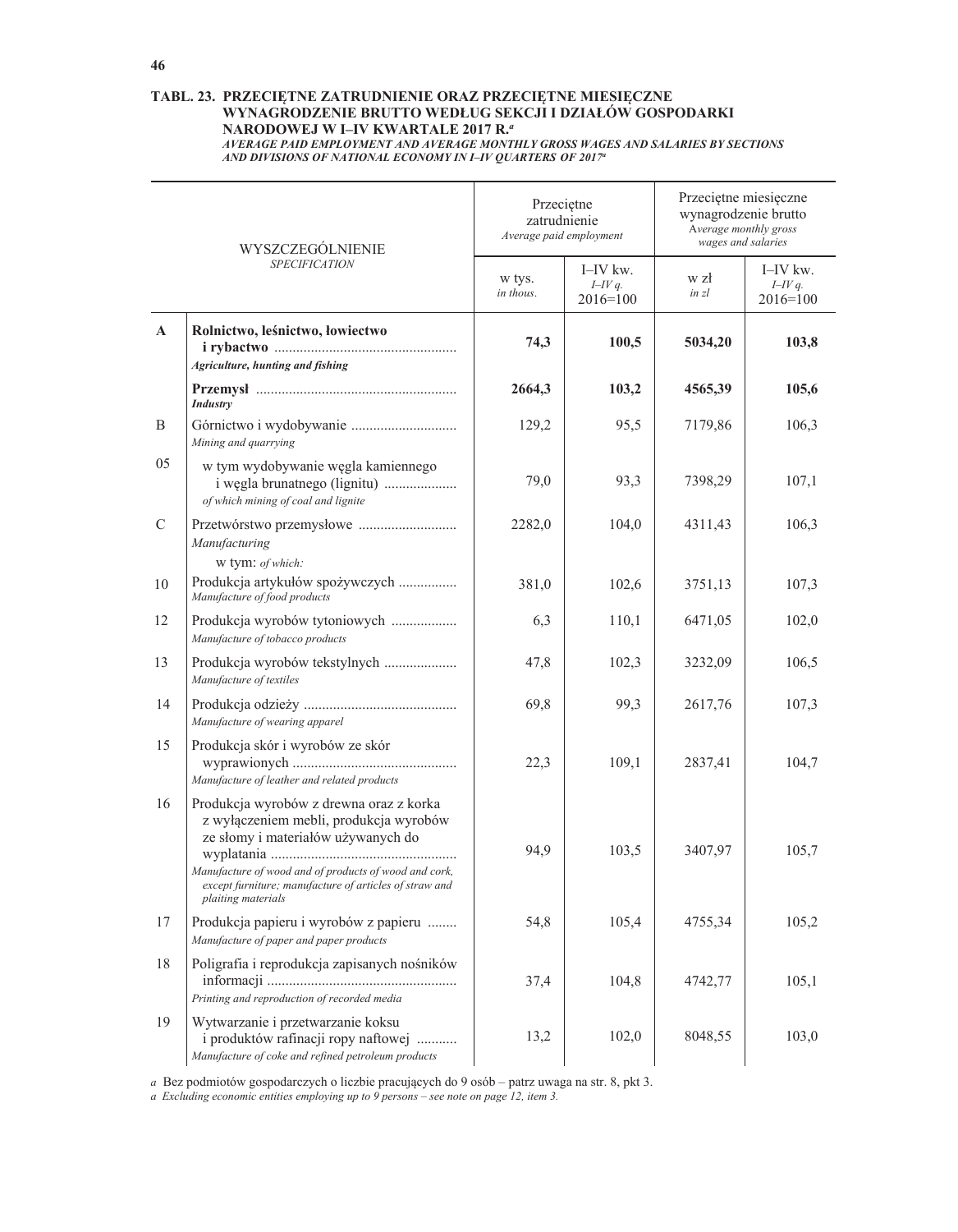### TABL. 23. PRZECIĘTNE ZATRUDNIENIE ORAZ PRZECIĘTNE MIESIĘCZNE WYNAGRODZENIE BRUTTO WEDŁUG SEKCJI I DZIAŁÓW GOSPODARKI NARODOWEJ W I-IV KWARTALE 2017 R.ª (cd.) AVERAGE PAID EMPLOYMENT AND AVERAGE MONTHLY GROSS WAGES AND SALARIES BY SECTIONS

AND DIVISIONS OF NATIONAL ECONOMY IN I-IV QUARTERS OF 2017<sup>a</sup> (cont.)

|    | WYSZCZEGÓLNIENIE                                                                                                                                                             |                     | Przeciętne<br>zatrudnienie<br>Average paid employment |               | Przeciętne miesięczne<br>wynagrodzenie brutto<br>Average monthly gross<br>wages and salaries |  |
|----|------------------------------------------------------------------------------------------------------------------------------------------------------------------------------|---------------------|-------------------------------------------------------|---------------|----------------------------------------------------------------------------------------------|--|
|    | <b>SPECIFICATION</b>                                                                                                                                                         | w tys.<br>in thous. | $I$ -IV kw.<br>$I-Vq$ .<br>$2016 = 100$               | w zł<br>in zl | I-IV kw.<br>$I=IVq$ .<br>$2016 = 100$                                                        |  |
| 20 | Produkcja chemikaliów i wyrobów<br>Manufacture of chemicals and chemical products                                                                                            | 74,0                | 100,3                                                 | 5223,42       | 104,3                                                                                        |  |
| 21 | Produkcja wyrobów farmaceutycznych <sup>^</sup><br>Manufacture of pharmaceutical products $\triangle$                                                                        | 22,1                | 97,5                                                  | 6141,29       | 101,5                                                                                        |  |
| 22 | Produkcja wyrobów z gumy i z tworzyw<br>Manufacture of rubber and plastic products                                                                                           | 193,3               | 106,3                                                 | 4232,62       | 106,7                                                                                        |  |
| 23 | Produkcja wyrobów z pozostałych<br>mineralnych surowców niemetalicznych<br>Manufacture of other non-metallic mineral products                                                | 116,6               | 104,0                                                 | 4635,03       | 106,6                                                                                        |  |
| 24 | Manufacture of basic metals                                                                                                                                                  | 62,9                | 101,3                                                 | 4967,38       | 106,4                                                                                        |  |
| 25 | Produkcja metalowych wyrobów gotowych<br>z wyłączeniem maszyn i urządzeń<br>Manufacture of fabricated metal products, except<br>machinery and equipment                      | 269,9               | 105,3                                                 | 4197,07       | 106,7                                                                                        |  |
| 26 | Produkcja komputerów, wyrobów<br>elektronicznych i optycznych<br>Manufacture of computer, electronic and optical products                                                    | 56,3                | 107,1                                                 | 4778,40       | 108,1                                                                                        |  |
| 27 | Produkcja urządzeń elektrycznych<br>Manufacture of electrical equipment                                                                                                      | 104,0               | 104,3                                                 | 4661,15       | 106,3                                                                                        |  |
| 28 | Produkcja maszyn i urządzeń, gdzie indziej<br>Manufacture of machinery and equipment not elsewhere<br>classified                                                             | 118,2               | 101,9                                                 | 4799,55       | 106,9                                                                                        |  |
| 29 | Produkcja pojazdów samochodowych,<br>przyczep i naczep, z wyłączeniem motocykli<br>Manufacture of motor vehicles, trailers and semi-trailers                                 | 194,9               | 108,2                                                 | 5002,35       | 107,1                                                                                        |  |
| 30 | Produkcja pozostałego sprzętu<br>Manufacture of other transport equipment                                                                                                    | 42,2                | 101,8                                                 | 5199,51       | 106,1                                                                                        |  |
| 31 | Manufacture of furniture                                                                                                                                                     | 157,0               | 105,0                                                 | 3455,66       | 107,3                                                                                        |  |
| D  | Wytwarzanie i zaopatrywanie w energię<br>elektryczną, gaz, parę wodną i gorącą wodę <sup><math>\triangle</math></sup><br>Electricity, gas, steam and air conditioning supply | 116,3               | 98,6                                                  | 7046,75       | 102,8                                                                                        |  |

a Bez podmiotów gospodarczych o liczbie pracujących do 9 osób - patrz uwaga na str. 8, pkt 3.

a Excluding economic entities employing up to  $9$  persons – see note on page 12, item 3.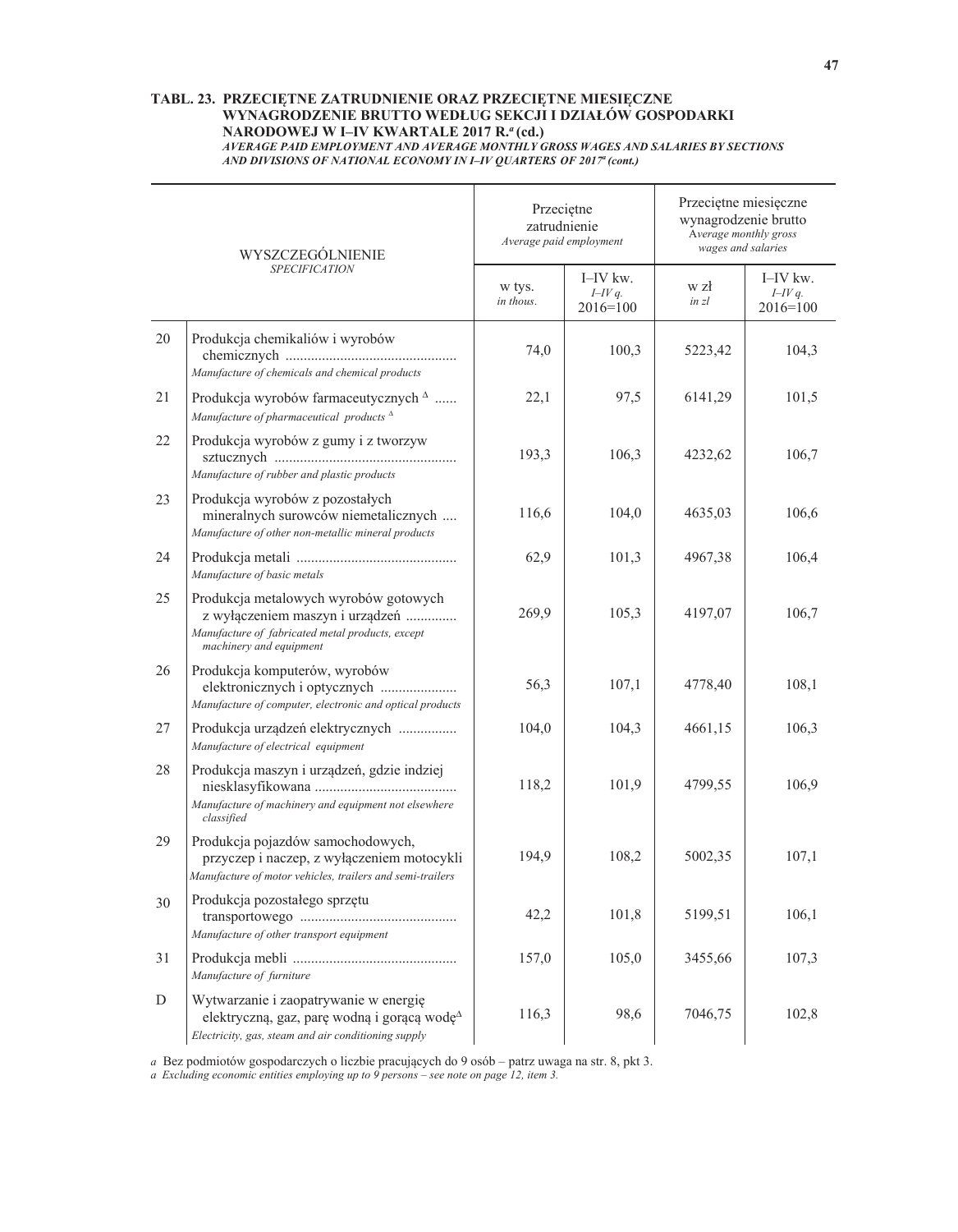#### TABL. 23. PRZECIĘTNE ZATRUDNIENIE ORAZ PRZECIĘTNE MIESIĘCZNE WYNAGRODZENIE BRUTTO WEDŁUG SEKCJI I DZIAŁÓW GOSPODARKI NARODOWEJ W I-IV KWARTALE 2017 R.ª (cd.) AVERAGE PAID EMPLOYMENT AND AVERAGE MONTHLY GROSS WAGES AND SALARIES BY SECTIONS

AND DIVISIONS OF NATIONAL ECONOMY IN I-IV QUARTERS OF 2017<sup>a</sup> (cont.)

| WYSZCZEGÓLNIENIE<br><b>SPECIFICATION</b> |                                                                                                                                                        | Przeciętne<br>zatrudnienie<br>Average paid employment |                                         | Przeciętne miesięczne<br>wynagrodzenie brutto<br>Average monthly gross<br>wages and salaries |                                          |
|------------------------------------------|--------------------------------------------------------------------------------------------------------------------------------------------------------|-------------------------------------------------------|-----------------------------------------|----------------------------------------------------------------------------------------------|------------------------------------------|
|                                          |                                                                                                                                                        | w tys.<br>in thous.                                   | $I$ -IV kw.<br>$I-Vq$ .<br>$2016 = 100$ | w zł<br>in zl                                                                                | $I$ -IV kw.<br>$I=IVq$ .<br>$2016 = 100$ |
| E                                        | Dostawa wody; gospodarowanie ściekami<br>Water supply; sewerage, waste management and<br>remediation activities                                        | 136,8                                                 | 101,9                                   | 4223,53                                                                                      | 103,6                                    |
| 36                                       | Pobór, uzdatnianie i dostarczanie wody<br>Water collection, treatment and supply                                                                       | 41,2                                                  | 100,1                                   | 4450,97                                                                                      | 103,9                                    |
| 38                                       | Gospodarka odpadami; odzysk surowców <sup><math>\triangle</math></sup><br>Waste collection, treatment and disposal activities<br>materials recovery    | 58,8                                                  | 104,1                                   | 3881,95                                                                                      | 104,1                                    |
| F                                        | Construction                                                                                                                                           | 388,9                                                 | 101,0                                   | 4534,57                                                                                      | 106,6                                    |
| 41                                       | Budowa budynków<br>^ $\dots\dots\dots\dots\dots\dots\dots\dots\dots\dots\dots\dots\dots\dots\dots\dots$<br>Construction of buildings                   | 138,4                                                 | 100,7                                   | 4302,69                                                                                      | 105,2                                    |
| 42                                       | Roboty związane z budową obiektów<br>inżynierii lądowej i wodnej<br>Civil engineering                                                                  | 121,0                                                 | 99,7                                    | 4881,08                                                                                      | 107,6                                    |
| 43                                       | Roboty budowlane specjalistyczne<br>Specialised construction activities                                                                                | 129,6                                                 | 102,5                                   | 4458,61                                                                                      | 107,3                                    |
| G                                        | Handel; naprawa pojazdów<br>Trade; repair of motor vehicles <sup><math>\Delta</math></sup>                                                             | 1240,4                                                | 104,3                                   | 4205,96                                                                                      | 107,9                                    |
| 45                                       | Handel hurtowy i detaliczny pojazdami<br>samochodowymi; naprawa pojazdów<br>Wholesale and retail trade and repair of motor vehicles<br>and motorcycles | 98,8                                                  | 108,5                                   | 4780,42                                                                                      | 106,3                                    |
| 46                                       | Handel hurtowy, z wyłączeniem handlu<br>pojazdami samochodowymi<br>Wholesale trade, except of motor vehicles and motorcycles                           | 479,4                                                 | 105,0                                   | 5248,14                                                                                      | 106,0                                    |
| 47                                       | Handel detaliczny z wyłączeniem handlu<br>detalicznego pojazdami samochodowymi<br>Retail trade, except of motor vehicles and motorcycles               | 662,2                                                 | 103,1                                   | 3365,69                                                                                      | 109,8                                    |
| H                                        | Transport i gospodarka magazynowa<br><b>Transportation and storage</b>                                                                                 | 547,2                                                 | 106,5                                   | 4162,94                                                                                      | 105,1                                    |
| 49                                       | w tym: of which:<br>Transport lądowy oraz transport rurociągowy<br>Land transport and transport via pipelines                                          | 336,8                                                 | 108,3                                   | 3919,97                                                                                      | 103,8                                    |

a Bez podmiotów gospodarczych o liczbie pracujących do 9 osób - patrz uwaga na str. 8, pkt 3.

a Excluding economic entities employing up to 9 persons - see note on page 12, item 3.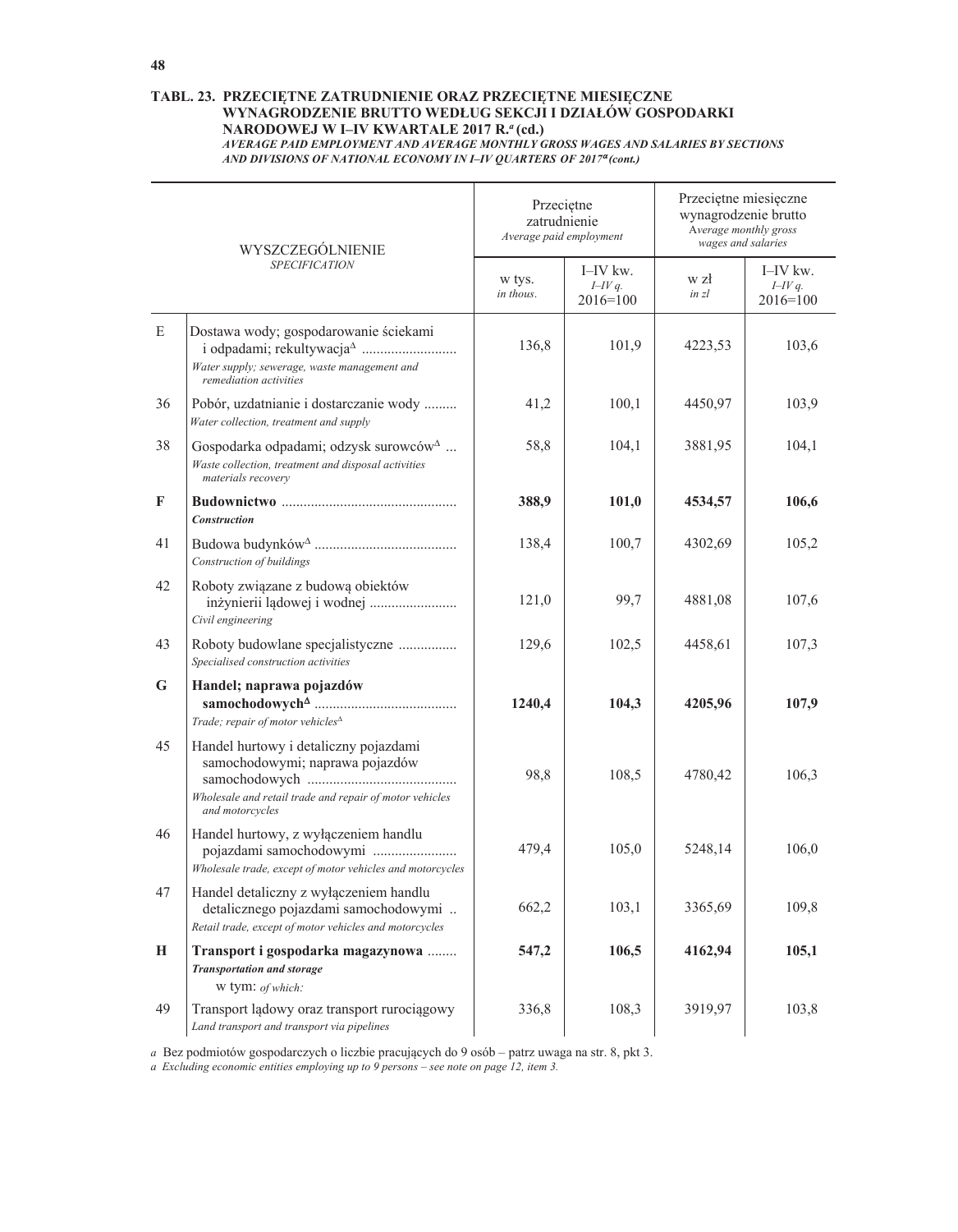### TABL. 23. PRZECIĘTNE ZATRUDNIENIE ORAZ PRZECIĘTNE MIESIĘCZNE WYNAGRODZENIE BRUTTO WEDŁUG SEKCJI I DZIAŁÓW GOSPODARKI NARODOWEJ W I-IV KWARTALE 2017 R.<sup>a</sup> (dok.)

AVERAGE PAID EMPLOYMENT AND AVERAGE MONTHLY GROSS WAGES AND SALARIES BY SECTIONS AND DIVISIONS OF NATIONAL ECONOMY IN I-IV QUARTERS OF 2017<sup>a</sup> (cont.)

| WYSZCZEGÓLNIENIE<br><b>SPECIFICATION</b> |                                                                                                                                                                                               | Przeciętne<br>zatrudnienie<br>Average paid employment |                                     | Przeciętne miesięczne<br>wynagrodzenie brutto<br>Average monthly gross<br>wages and salaries |                                          |
|------------------------------------------|-----------------------------------------------------------------------------------------------------------------------------------------------------------------------------------------------|-------------------------------------------------------|-------------------------------------|----------------------------------------------------------------------------------------------|------------------------------------------|
|                                          |                                                                                                                                                                                               | w tys.<br>in thous.                                   | $I$ -IV kw.<br>$I-Vq$ .<br>2016=100 | w zł<br>in z <sub>l</sub>                                                                    | $I$ -IV kw.<br>$I=IVq$ .<br>$2016 = 100$ |
| 50                                       | Water transport                                                                                                                                                                               | 1,9                                                   | 101,5                               | 7369,86                                                                                      | 102,0                                    |
| I                                        | Zakwaterowanie i gastronomia <sup><math>\triangle</math></sup><br>Accommodation and catering <sup>A</sup>                                                                                     | 123,0                                                 | 109,3                               | 3287,19                                                                                      | 105,5                                    |
| J                                        | <b>Information and communication</b>                                                                                                                                                          | 220,1                                                 | 107,6                               | 7879,48                                                                                      | 104,0                                    |
| K                                        | Działalność finansowa i ubezpieczeniowa<br><b>Financial and insurance activities</b><br>w tym: of which:                                                                                      | 243,4                                                 | 99,2                                | 7452,90                                                                                      | 105,5                                    |
| 64                                       | Finansowa działalność usługowa,<br>z wyłączeniem ubezpieczeń i funduszów<br>Financial service activities, except insurance and pension<br>funding                                             | 185,5                                                 | 97,9                                | 7349,81                                                                                      | 106,3                                    |
| 65                                       | Ubezpieczenia, reasekuracja oraz fundusze<br>emerytalne, z wyłączeniem obowiązkowego<br>Insurance, reinsurance and pension funding except<br>compulsory social security                       | 27,3                                                  | 101,6                               | 8241,61                                                                                      | 103,3                                    |
| L                                        | Obsługa rynku nieruchomości <sup>4</sup><br>Real estate activities                                                                                                                            | 112,7                                                 | 103,0                               | 4837,59                                                                                      | 105,9                                    |
| M                                        | Działalność profesjonalna, naukowa<br>Professional, scientific and technical activities                                                                                                       | 276,6                                                 | 108,5                               | 6421,17                                                                                      | 104,8                                    |
| N                                        | Administrowanie i działalność wspierająca <sup>4</sup>                                                                                                                                        | 417,9                                                 | 109,0                               | 3223,23                                                                                      | 107,7                                    |
| $\mathbf 0$                              | Administrative and support service activities<br>Administracja publiczna i obrona<br>narodowa; obowiązkowe zabezpieczenia<br>Public administration and defence; compulsory social<br>security | 618,8                                                 | 100,1                               | 5305,49                                                                                      | 105,1                                    |
| P                                        | <b>Education</b>                                                                                                                                                                              | 1064,4                                                | 102,0                               | 4277,83                                                                                      | 101,9                                    |
| $\mathbf 0$                              | Opieka zdrowotna i pomoc społeczna<br>Human health and social work activities                                                                                                                 | 637,7                                                 | 100,3                               | 4076,37                                                                                      | 106,7                                    |

a Bez podmiotów gospodarczych o liczbie pracujących do 9 osób - patrz uwaga na str. 8, pkt 3.

a Excluding economic entities employing up to  $9$  persons - see note on page 12, item 3.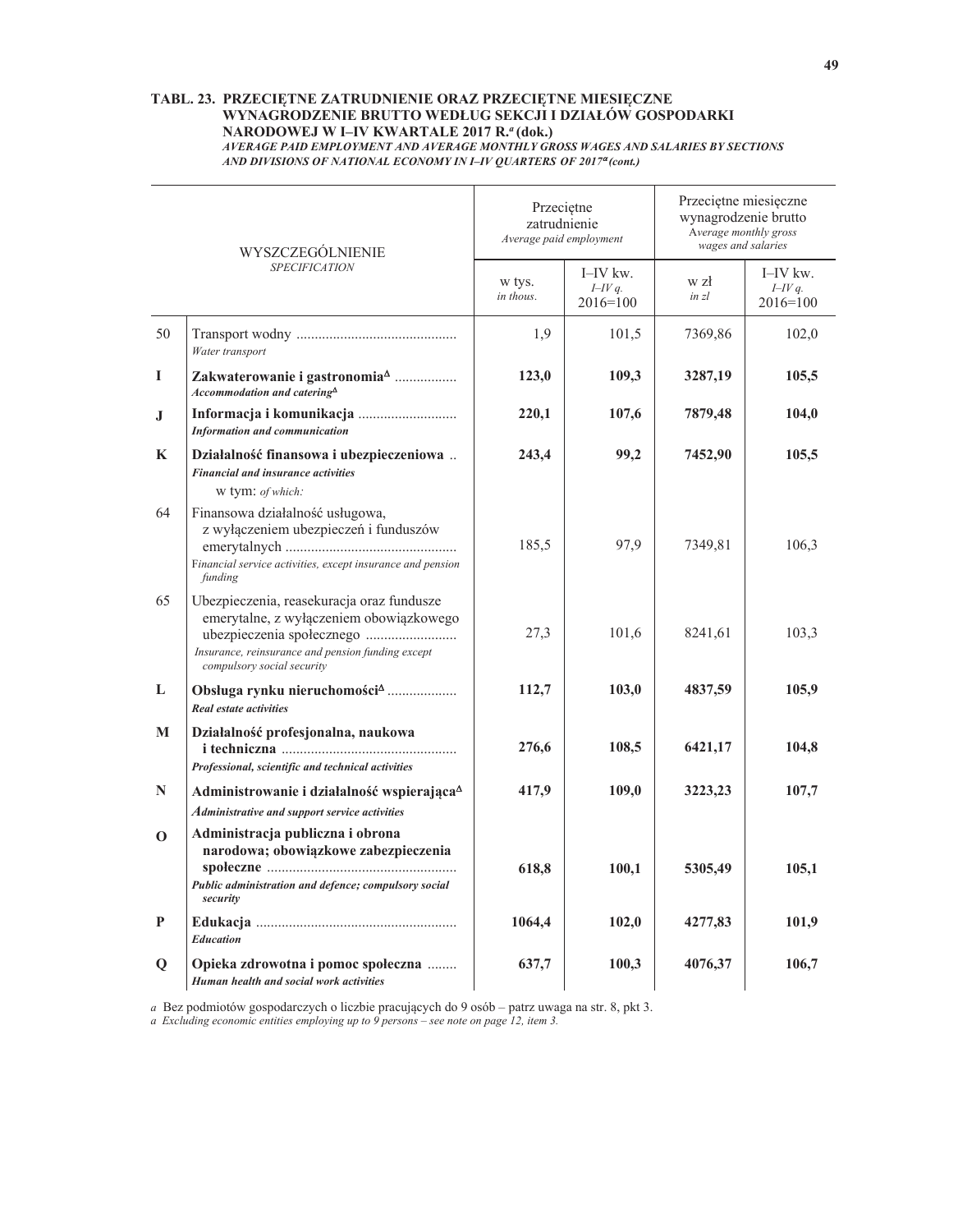## TABL. 24. PRZECIĘTNE ZATRUDNIENIE ORAZ PRZECIĘTNE MIESIĘCZNE WYNAGRODZENIA BRUTTO W SFERZE BUDŻETOWEJ WEDŁUG SEKCJI GOSPODARKI NARODOWEJ W I-IV KWARTALE 2017 R.

AVERAGE PAID EMPLOYMENT AND AVERAGE MONTHLY GROSS WAGES AND SALARIES IN BUDGETARY SPHERE BY SECTIONS OF NATIONAL ECONOMY IN I-IV QUARTERS OF 2017

| WYSZCZEGÓLNIENIE<br><b>SPECIFICATION</b>                                                                        | Przeciętne<br>zatrudnienie<br>Average<br>paid employment | Przeciętne miesięczne<br>wynagrodzenie<br>brutto w zł<br>Average monthly gross wages<br>and salaries in zl |
|-----------------------------------------------------------------------------------------------------------------|----------------------------------------------------------|------------------------------------------------------------------------------------------------------------|
| TOTAL                                                                                                           | 1591107                                                  | 4501,27                                                                                                    |
| sfera państwowa<br>public sphere<br>sfera samorządowa local government sphere                                   | 322568<br>1268539                                        | 5758,07<br>4181,69                                                                                         |
| w tym: of which:                                                                                                |                                                          |                                                                                                            |
| Dostawa wody; gospodarowanie ściekami<br>Water supply; sewerage, waste management and remediation<br>activities | 13607                                                    | 3857,33                                                                                                    |
| sfera państwowa<br>public sphere<br>sfera samorządowa local government sphere                                   | 13607                                                    | 3857,33                                                                                                    |
| Construction                                                                                                    | 984                                                      | 5521,05                                                                                                    |
| sfera państwowa<br><i>public sphere</i><br>sfera samorządowa local government sphere                            | 984                                                      | 5521,05                                                                                                    |
| Transportation and storage                                                                                      | 3640                                                     | 4988,61                                                                                                    |
| sfera państwowa<br>public sphere<br>sfera samorządowa local government sphere                                   | X<br>X                                                   | X<br>X                                                                                                     |
| Accommodation and catering $^{\Delta}$                                                                          | 5999                                                     | 3604,43                                                                                                    |
| sfera państwowa<br>public sphere<br>sfera samorządowa local government sphere                                   | 460<br>5539                                              | 3584,31<br>3606,10                                                                                         |
| Real estate activities                                                                                          | 13601                                                    | 4559,97                                                                                                    |
| sfera państwowa<br>public sphere<br>sfera samorządowa local government sphere                                   | 962<br>12639                                             | 4257,89<br>4582,96                                                                                         |
| Działalność profesjonalna, naukowa i techniczna<br>Financial intermediation                                     | 14269                                                    | 4884,13                                                                                                    |
| sfera państwowa<br>public sphere<br>sfera samorządowa local government sphere                                   | 1513<br>12756                                            | 5662,00<br>4791,86                                                                                         |
| Administracja publiczna i obrona narodowa;<br>obowiązkowe zabezpieczenia społeczne                              | 553869                                                   | 5335,76                                                                                                    |
| Public administration and defence; compulsoty social security                                                   |                                                          |                                                                                                            |
| sfera państwowa<br>public sphere<br>sfera samorządowa local government sphere                                   | 290970<br>262899                                         | 5912,13<br>4697,85                                                                                         |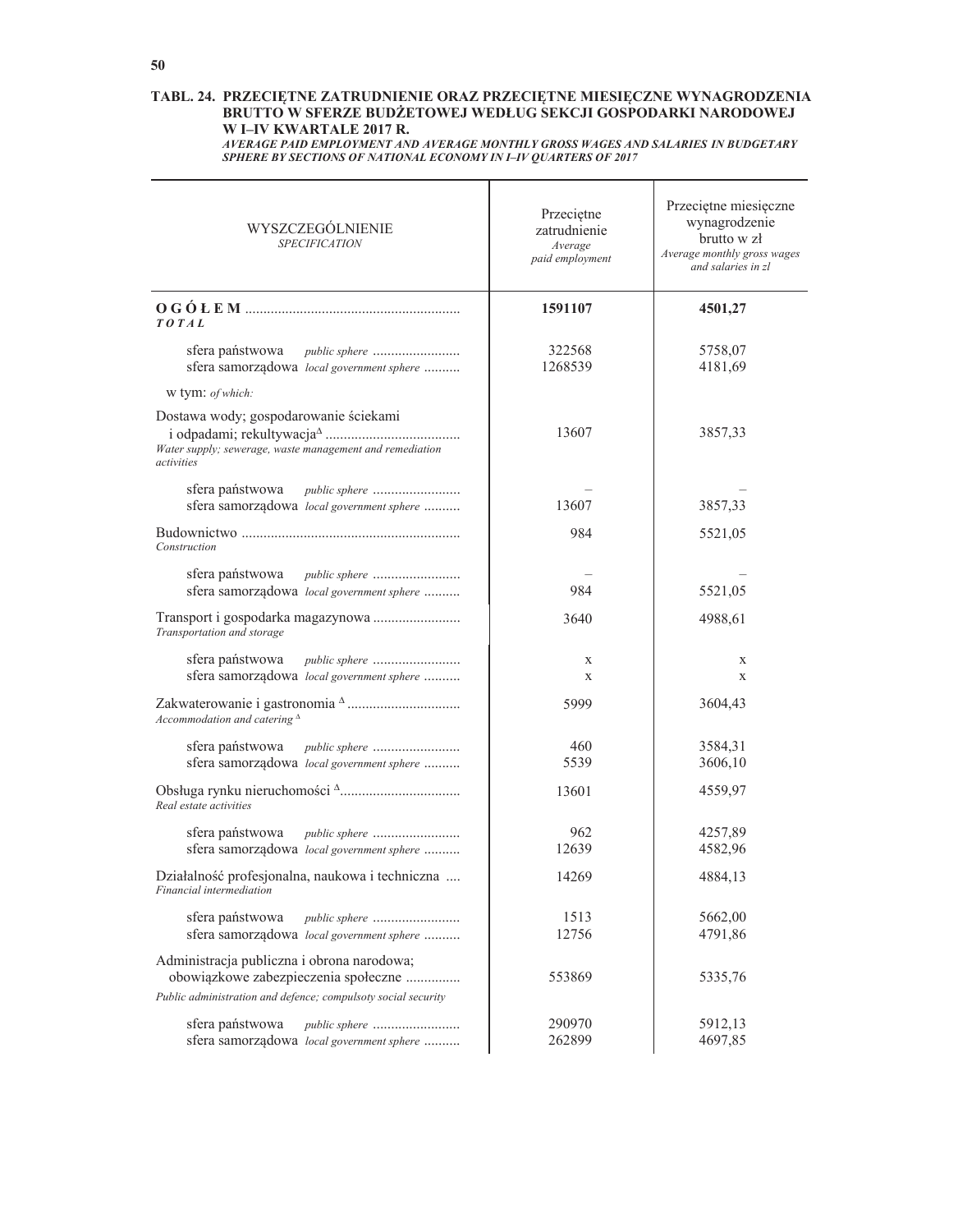# TABL. 24 PRZECIĘTNE ZATRUDNIENIE ORAZ PRZECIĘTNE MIESIĘCZNE WYNAGRODZENIA BRUTTO W SFERZE BUDŻETOWEJ WEDŁUG SEKCJI GOSPODARKI NARODOWEJ W I-IV KWARTALE 2017 R. (dok.)

WERAGE PAID EMPLOYMENT AND AVERAGE MONTHLY GROSS WAGES AND SALARIES IN BUDGETARY<br>SPHERE BY SECTIONS OF NATIONAL ECONOMY IN I-IV QUARTERS OF 2017 (cont.)

| WYSZCZEGÓLNIENIE<br><b>SPECIFICATION</b>                                       | Przeciętne<br>zatrudnienie<br>Average<br>paid employment | Przeciętne miesięczne<br>wynagrodzenie<br>brutto w z <sup>1</sup><br>Average monthly gross wages<br>and salaries in zl |
|--------------------------------------------------------------------------------|----------------------------------------------------------|------------------------------------------------------------------------------------------------------------------------|
| Education                                                                      | 800781                                                   | 4098.91                                                                                                                |
| sfera państwowa<br><i>public sphere</i>                                        | 18294                                                    | 4252,74                                                                                                                |
| sfera samorządowa local government sphere                                      | 782487                                                   | 4095,31                                                                                                                |
| Human health and social work activities                                        | 155646                                                   | 3755,80                                                                                                                |
| sfera państwowa<br>public sphere                                               | 6463                                                     | 4272.49                                                                                                                |
| sfera samorządowa local government sphere                                      | 149183                                                   | 3733,41                                                                                                                |
| Działalność związana z kulturą, rozrywką<br>Arts, entertainment and recreation | 21708                                                    | 3739,66                                                                                                                |
| sfera państwowa<br><i>public sphere</i>                                        | 1846                                                     | 4316.23                                                                                                                |
| sfera samorządowa local government sphere                                      | 19862                                                    | 3686,07                                                                                                                |
| Other service activities                                                       | 970                                                      | 4484,71                                                                                                                |
|                                                                                | X                                                        | X                                                                                                                      |
| sfera samorządowa local government sphere                                      | X                                                        | X                                                                                                                      |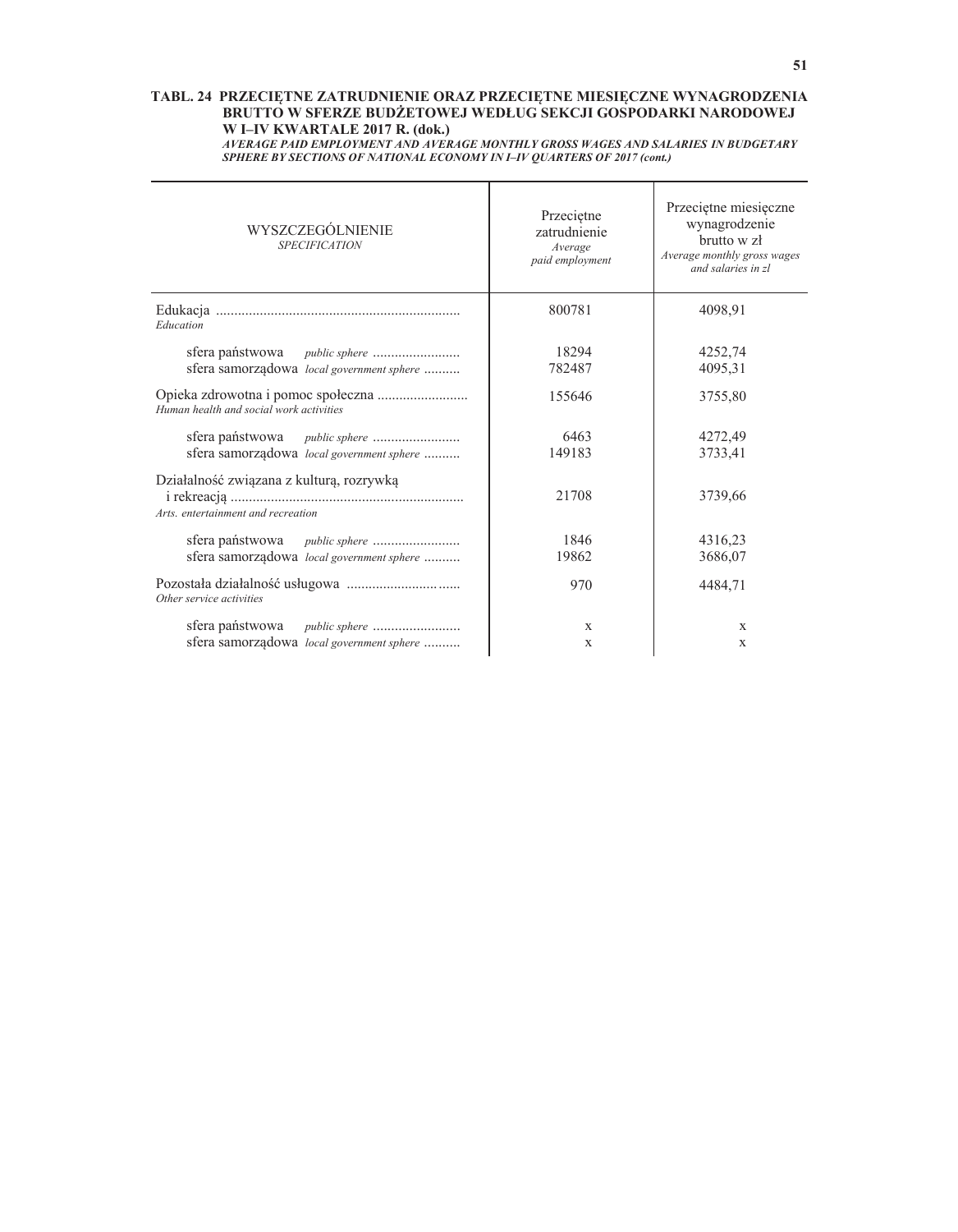# TABL. 25 PRACUJĄCY, PRZECIĘTNE ZATRUDNIENIE ORAZ PRZECIĘTNE MIESIĘCZNE WYNAGRODZENIA BRUTTO W ADMINISTRACJI PUBLICZNEJ W 2017 R. EMPLOYED PERSONS, AVERAGE PAID EMPLOYMENT AND AVERAGE MONTHLY GROSS WAGES AND SALARIES IN PUB

| WYSZCZEGÓLNIENIE<br><b>SPECIFICATION</b>                                         | Pracujący<br>stan w dniu<br>31 grudnia 2017<br>Employed persons<br>as of<br>31 December 2017 | Przeciętne<br>zatrudnienie<br>Average<br>paid employment | Przeciętne<br>miesięczne<br>wynagrodzenia<br>brutto w zł<br>Average monthly gross<br>wages and salaries in zl |
|----------------------------------------------------------------------------------|----------------------------------------------------------------------------------------------|----------------------------------------------------------|---------------------------------------------------------------------------------------------------------------|
| ADMINISTRACJA PUBLICZNA<br><b>PUBLIC ADMINISTRATION</b>                          | 447138                                                                                       | 428264                                                   | 5098,32                                                                                                       |
| Administracja państwowa<br>State administration                                  | 178607                                                                                       | 171033                                                   | 5690,78                                                                                                       |
| w tym: of which:                                                                 |                                                                                              |                                                          |                                                                                                               |
| naczelne i centralne organy<br>principle and central organs<br>of administration | 126345                                                                                       | 122389                                                   | 6011,07                                                                                                       |
| urzędy wojewódzkie<br>voivodship offiices                                        | 11876                                                                                        | 11218                                                    | 4500,87                                                                                                       |
| Administracja samorządu<br>Local government administration                       | 267554                                                                                       | 256267                                                   | 4699,71                                                                                                       |
| gminy i miasta na prawach<br>gminas and cities with powiat status                | 180401                                                                                       | 173485                                                   | 4738,76                                                                                                       |
| w tym urzędy miast na prawach                                                    | 49095                                                                                        | 46559                                                    | 5313,98                                                                                                       |
| of which offices of cities with powiat status<br>powiats                         | 59972                                                                                        | 56920                                                    | 4279,13                                                                                                       |
| voivodships                                                                      | 27181                                                                                        | 25862                                                    | 5363,74                                                                                                       |
| w tym urzędy marszałkowskie<br>of which marshals' offices                        | 15748                                                                                        | 15002                                                    | 5402,98                                                                                                       |
| Samorządowe kolegia<br>Local government appeal councils                          | 977                                                                                          | 964                                                      | 7106,40                                                                                                       |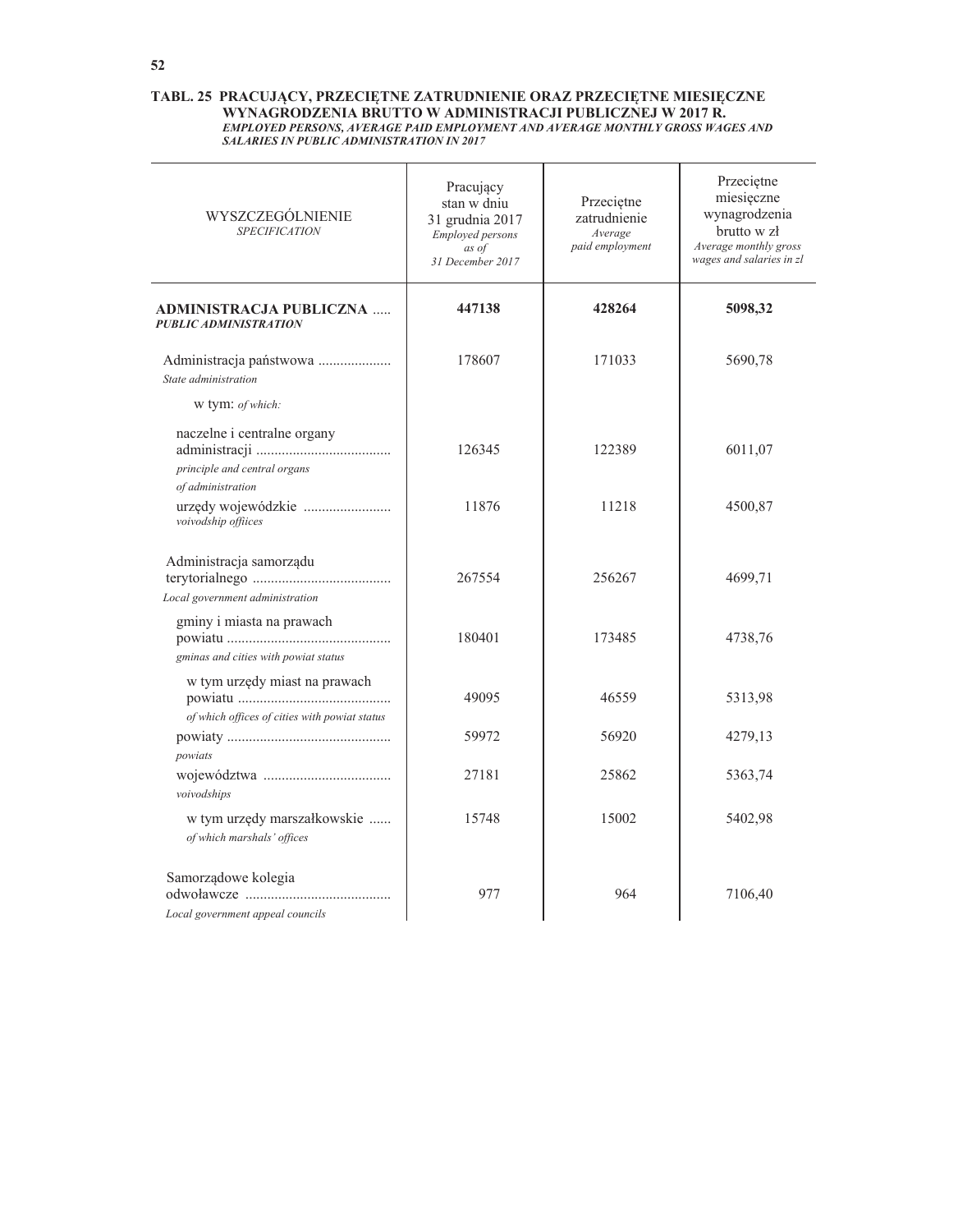| WYSZCZEGÓLNIENIE<br><b>SPECIFICATION</b>                          | Przeciętne<br>zatrudnienie<br>Average<br>paid employment | Przeciętne miesięczne<br>wynagrodzenia<br>brutto w zł<br>Average monthly gross wages<br>and salaries in zl |
|-------------------------------------------------------------------|----------------------------------------------------------|------------------------------------------------------------------------------------------------------------|
| POLSKA<br><b>POLAND</b>                                           |                                                          |                                                                                                            |
| Public administration                                             | 428264                                                   | 5098,32                                                                                                    |
| w tym: of which:                                                  |                                                          |                                                                                                            |
| State administration                                              | 171033                                                   | 5690,78                                                                                                    |
| Administracja samorządu<br>Local government administration        | 256267                                                   | 4699,71                                                                                                    |
| gminy i miasta na prawach<br>gminas and cities with powiat status | 173485                                                   | 4738,76                                                                                                    |
| powiats                                                           | 56920                                                    | 4279,13                                                                                                    |
| voivodships                                                       | 25862                                                    | 5363,74                                                                                                    |
| Dolnośląskie                                                      |                                                          |                                                                                                            |
| Public administration                                             | 28945                                                    | 5054,03                                                                                                    |
| w tym: of which:                                                  |                                                          |                                                                                                            |
| State administration                                              | 9452                                                     | 5177,48                                                                                                    |
| Administracja samorządu<br>Local government administration        | 19421                                                    | 4987,06                                                                                                    |
| gminy i miasta na prawach<br>gminas and cities with powiat status | 13227                                                    | 5060,58                                                                                                    |
| powiats                                                           | 4348                                                     | 4421,39                                                                                                    |
| voivodships                                                       | 1846                                                     | 5792,58                                                                                                    |
|                                                                   |                                                          |                                                                                                            |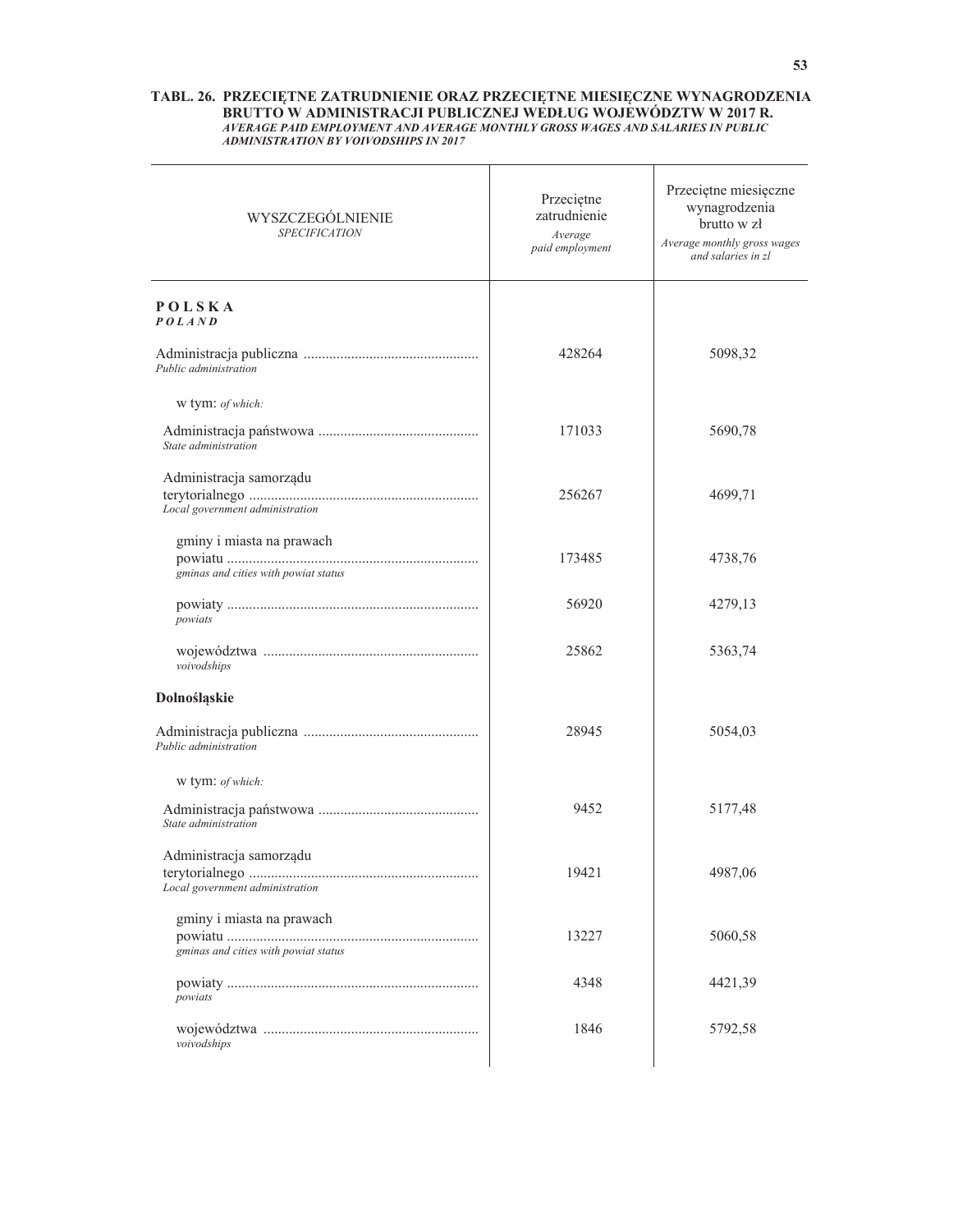| WYSZCZEGÓLNIENIE<br><b>SPECIFICATION</b>                          | Przeciętne<br>zatrudnienie<br>Average<br>paid employment | Przeciętne miesięczne<br>wynagrodzenia<br>brutto w zł<br>Average monthly gross wages<br>and salaries in zl |
|-------------------------------------------------------------------|----------------------------------------------------------|------------------------------------------------------------------------------------------------------------|
| Kujawsko-pomorskie                                                |                                                          |                                                                                                            |
| Public administration                                             | 21100                                                    | 4442,44                                                                                                    |
| w tym: of which:                                                  |                                                          |                                                                                                            |
| State administration                                              | 6010                                                     | 4994,64                                                                                                    |
| Administracja samorządu<br>Local government administration        | 15037                                                    | 4211,12                                                                                                    |
| gminy i miasta na prawach<br>gminas and cities with powiat status | 10297                                                    | 4172,16                                                                                                    |
| powiats                                                           | 3203                                                     | 4090,39                                                                                                    |
| voivodships                                                       | 1537                                                     | 4724,41                                                                                                    |
| Lubelskie                                                         |                                                          |                                                                                                            |
| Public administration                                             | 23578                                                    | 4623,14                                                                                                    |
| w tym: of which:                                                  |                                                          |                                                                                                            |
| State administration                                              | 7638                                                     | 5168,49                                                                                                    |
| Administracja samorządu<br>Local government administration        | 15886                                                    | 4352,37                                                                                                    |
| gminy i miasta na prawach<br>gminas and cities with powiat status | 10161                                                    | 4398,73                                                                                                    |
| powiats                                                           | 3819                                                     | 4004,16                                                                                                    |
| voivodships                                                       | 1906                                                     | 4803,18                                                                                                    |
|                                                                   |                                                          |                                                                                                            |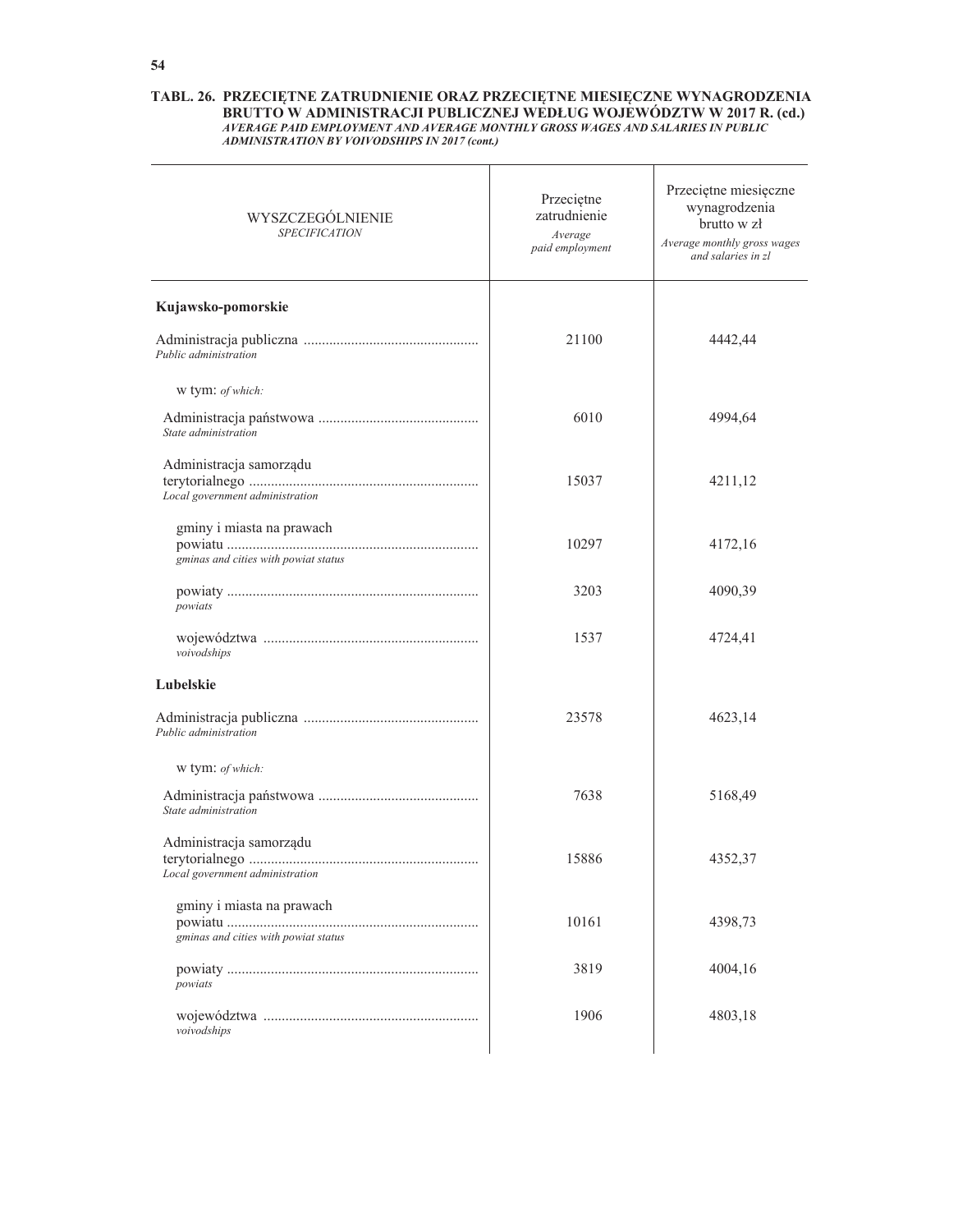| WYSZCZEGÓLNIENIE<br><b>SPECIFICATION</b>                          | Przeciętne<br>zatrudnienie<br>Average<br>paid employment | Przeciętne miesięczne<br>wynagrodzenia<br>brutto w zł<br>Average monthly gross wages<br>and salaries in zl |
|-------------------------------------------------------------------|----------------------------------------------------------|------------------------------------------------------------------------------------------------------------|
| Lubuskie                                                          |                                                          |                                                                                                            |
| Public administration                                             | 11224                                                    | 4750,54                                                                                                    |
| w tym: of which:                                                  |                                                          |                                                                                                            |
| State administration                                              | 3889                                                     | 5077,25                                                                                                    |
| Administracja samorządu<br>Local government administration        | 7297                                                     | 4565,18                                                                                                    |
| gminy i miasta na prawach<br>gminas and cities with powiat status | 4626                                                     | 4582,93                                                                                                    |
| powiats                                                           | 1595                                                     | 4154,77                                                                                                    |
| voivodships                                                       | 1076                                                     | 5097,74                                                                                                    |
| Lódzkie                                                           |                                                          |                                                                                                            |
| Public administration                                             | 25768                                                    | 4504,01                                                                                                    |
| w tym: of which:                                                  |                                                          |                                                                                                            |
| State administration                                              | 7870                                                     | 5012,00                                                                                                    |
| Administracja samorządu<br>Local government administration        | 17827                                                    | 4269,31                                                                                                    |
| gminy i miasta na prawach<br>gminas and cities with powiat status | 12169                                                    | 4260,79                                                                                                    |
| powiats                                                           | 3945                                                     | 3937,82                                                                                                    |
| voivodships                                                       | 1713                                                     | 5090,72                                                                                                    |
|                                                                   |                                                          |                                                                                                            |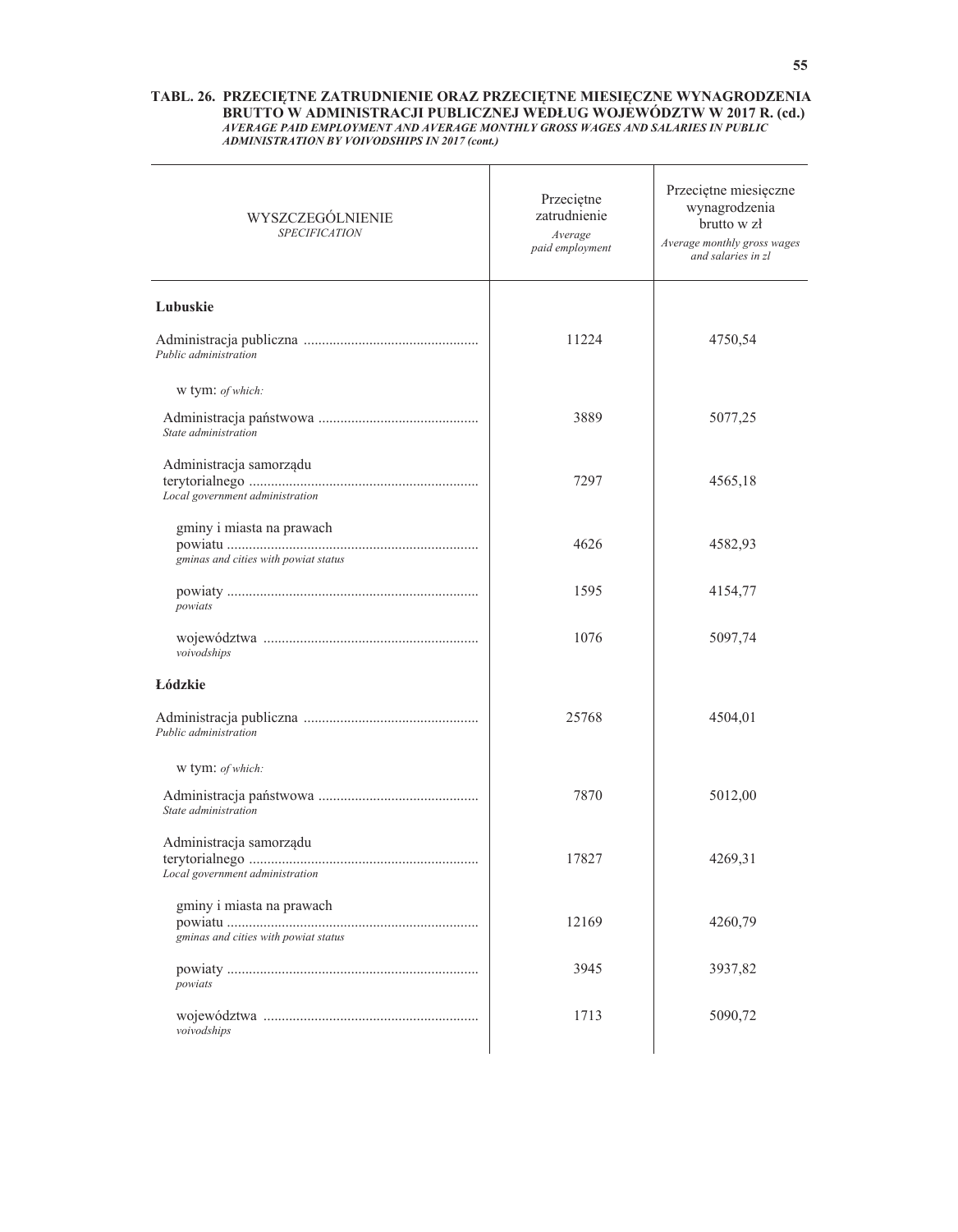| WYSZCZEGÓLNIENIE<br><b>SPECIFICATION</b>                          | Przeciętne<br>zatrudnienie<br>Average<br>paid employment | Przeciętne miesięczne<br>wynagrodzenia<br>brutto w zł<br>Average monthly gross wages<br>and salaries in zl |
|-------------------------------------------------------------------|----------------------------------------------------------|------------------------------------------------------------------------------------------------------------|
| Małopolskie                                                       |                                                          |                                                                                                            |
| Public administration                                             | 29096                                                    | 4943,67                                                                                                    |
| w tym: of which:                                                  |                                                          |                                                                                                            |
| State administration                                              | 9476                                                     | 5202,04                                                                                                    |
| Administracja samorządu<br>Local government administration        | 19541                                                    | 4809,22                                                                                                    |
| gminy i miasta na prawach<br>gminas and cities with powiat status | 13118                                                    | 4938,06                                                                                                    |
| powiats                                                           | 4604                                                     | 4255,13                                                                                                    |
| voivodships                                                       | 1819                                                     | 5283,23                                                                                                    |
| Mazowieckie                                                       |                                                          |                                                                                                            |
| Public administration                                             | 101023                                                   | 6195,11                                                                                                    |
| w tym: of which:                                                  |                                                          |                                                                                                            |
| State administration                                              | 65467                                                    | 6602,30                                                                                                    |
| Administracja samorządu<br>Local government administration        | 35413                                                    | 5460,99                                                                                                    |
| gminy i miasta na prawach<br>gminas and cities with powiat status | 25737                                                    | 5561,38                                                                                                    |
| powiats                                                           | 6833                                                     | 4621,85                                                                                                    |
| voivodships                                                       | 2843                                                     | 6570,23                                                                                                    |
|                                                                   |                                                          |                                                                                                            |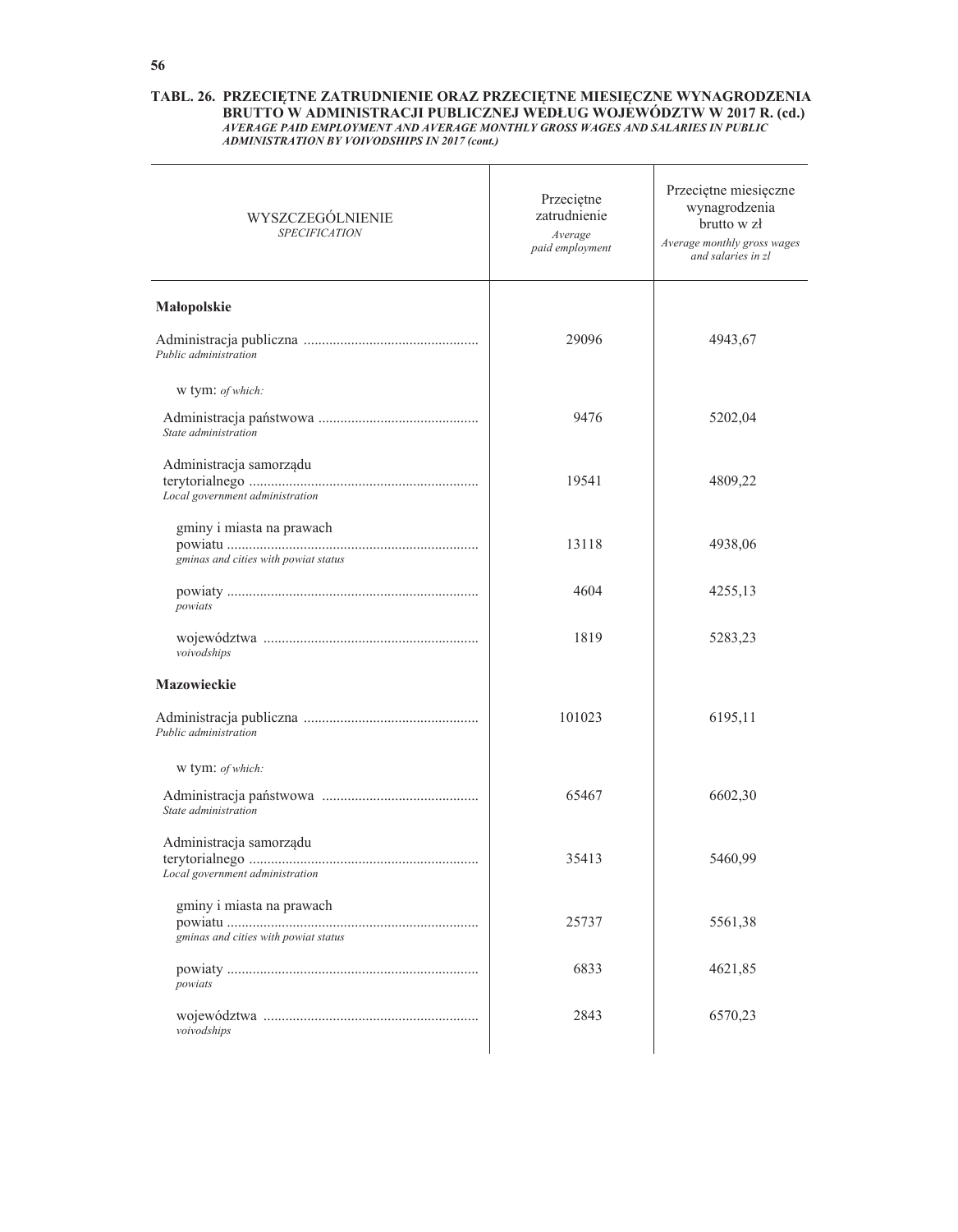| WYSZCZEGÓLNIENIE<br><b>SPECIFICATION</b>                          | Przeciętne<br>zatrudnienie<br>Average<br>paid employment | Przeciętne miesięczne<br>wynagrodzenia<br>brutto w zł<br>Average monthly gross wages<br>and salaries in zl |
|-------------------------------------------------------------------|----------------------------------------------------------|------------------------------------------------------------------------------------------------------------|
| Opolskie                                                          |                                                          |                                                                                                            |
| Public administration                                             | 10269                                                    | 4787,87                                                                                                    |
| w tym: of which:                                                  |                                                          |                                                                                                            |
| State administration                                              | 3241                                                     | 4988,87                                                                                                    |
| Administracja samorządu<br>Local government administration        | 7007                                                     | 4685,72                                                                                                    |
| gminy i miasta na prawach<br>gminas and cities with powiat status | 4304                                                     | 4689,37                                                                                                    |
| powiats                                                           | 1754                                                     | 4332,93                                                                                                    |
| voivodships                                                       | 949                                                      | 5321,84                                                                                                    |
| Podkarpackie                                                      |                                                          |                                                                                                            |
| Public administration                                             | 21956                                                    | 4492,50                                                                                                    |
| w tym: of which:                                                  |                                                          |                                                                                                            |
| State administration                                              | 6973                                                     | 4833,58                                                                                                    |
| Administracja samorządu<br>Local government administration        | 14934                                                    | 4322,26                                                                                                    |
| gminy i miasta na prawach<br>gminas and cities with powiat status | 9392                                                     | 4254,01                                                                                                    |
| powiats                                                           | 3695                                                     | 4191,77                                                                                                    |
| voivodships                                                       | 1847                                                     | 4930,34                                                                                                    |
|                                                                   |                                                          |                                                                                                            |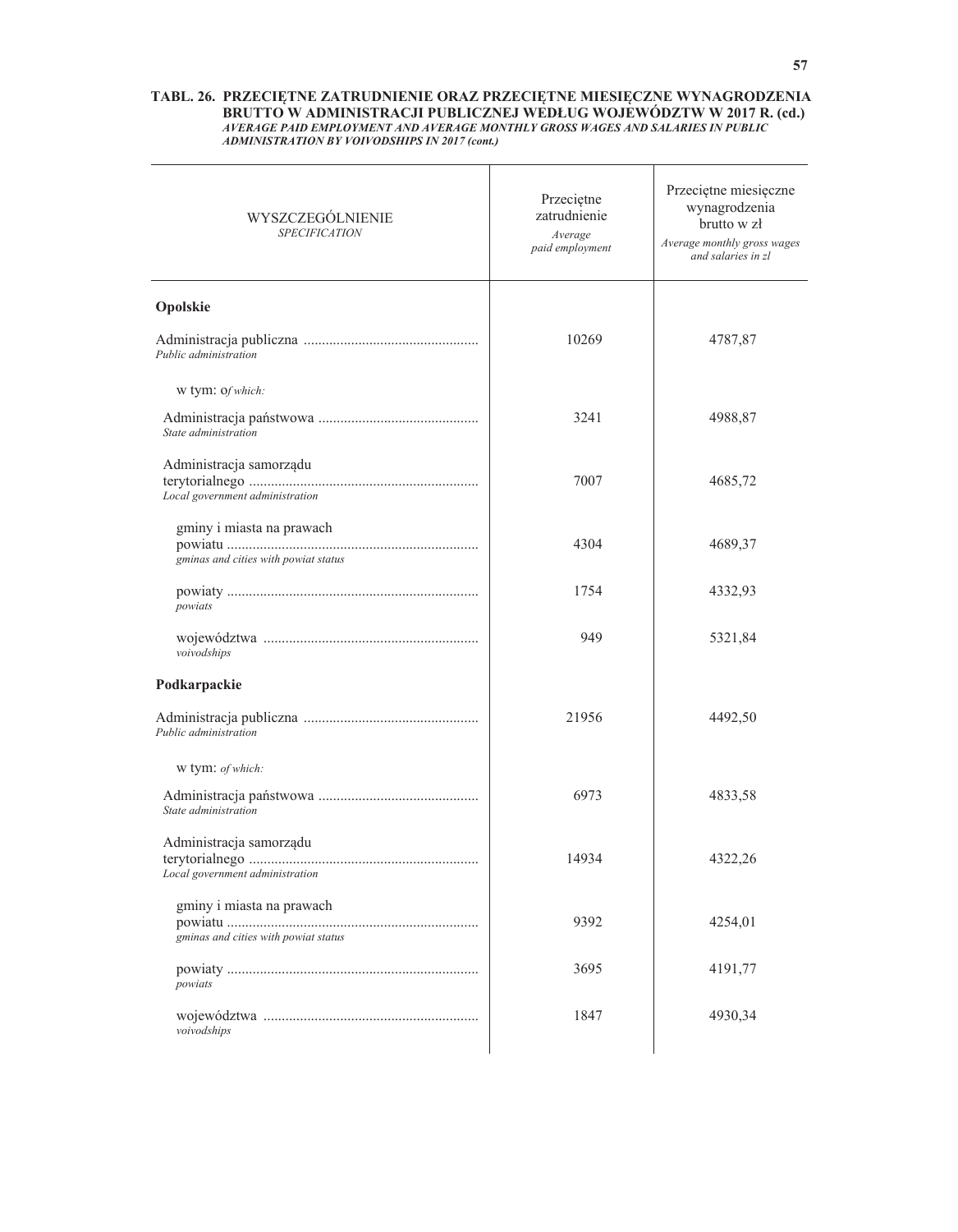| WYSZCZEGÓLNIENIE<br><b>SPECIFICATION</b>                          | Przeciętne<br>zatrudnienie<br>Average<br>paid employment | Przeciętne miesięczne<br>wynagrodzenia<br>brutto w zł<br>Average monthly gross wages<br>and salaries in zl |
|-------------------------------------------------------------------|----------------------------------------------------------|------------------------------------------------------------------------------------------------------------|
| Podlaskie                                                         |                                                          |                                                                                                            |
| Public administration                                             | 13536                                                    | 4723,48                                                                                                    |
| w tym: of which:                                                  |                                                          |                                                                                                            |
| State administration                                              | 4857                                                     | 5190,26                                                                                                    |
| Administracja samorządu<br>Local government administration        | 8642                                                     | 4448,65                                                                                                    |
| gminy i miasta na prawach<br>gminas and cities with powiat status | 5602                                                     | 4370,05                                                                                                    |
| powiats                                                           | 1914                                                     | 4288,03                                                                                                    |
| voivodships                                                       | 1126                                                     | 5117,26                                                                                                    |
| Pomorskie                                                         |                                                          |                                                                                                            |
| Public administration                                             | 22359                                                    | 4910,90                                                                                                    |
| w tym: of which:                                                  |                                                          |                                                                                                            |
| State administration                                              | 8251                                                     | 5066,94                                                                                                    |
| Administracja samorządu<br>Local government administration        | 14062                                                    | 4812,27                                                                                                    |
| gminy i miasta na prawach<br>gminas and cities with powiat status | 9919                                                     | 4863,33                                                                                                    |
| powiats                                                           | 2917                                                     | 4376,74                                                                                                    |
| voivodships                                                       | 1226                                                     | 5435,39                                                                                                    |
|                                                                   |                                                          |                                                                                                            |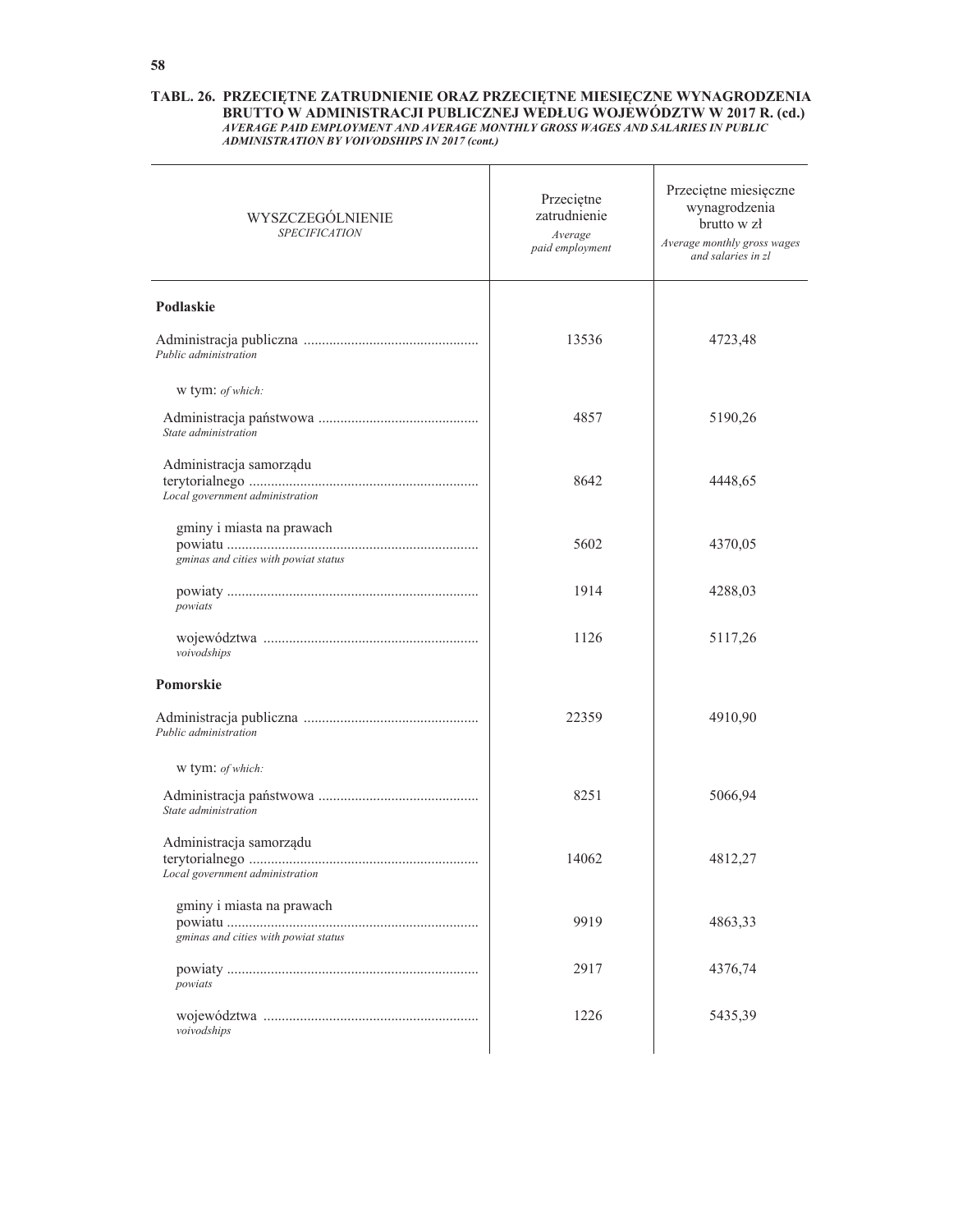| WYSZCZEGÓLNIENIE<br><b>SPECIFICATION</b>                          | Przeciętne<br>zatrudnienie<br>Average<br>paid employment | Przeciętne miesięczne<br>wynagrodzenia<br>brutto w zł<br>Average monthly gross wages<br>and salaries in zl |
|-------------------------------------------------------------------|----------------------------------------------------------|------------------------------------------------------------------------------------------------------------|
| Śląskie                                                           |                                                          |                                                                                                            |
| Public administration                                             | 39102                                                    | 4941,12                                                                                                    |
| w tym: of which:                                                  |                                                          |                                                                                                            |
| State administration                                              | 12652                                                    | 5364,49                                                                                                    |
| Administracja samorządu<br>Local government administration        | 26345                                                    | 4731,14                                                                                                    |
| gminy i miasta na prawach<br>gminas and cities with powiat status | 19637                                                    | 4756,40                                                                                                    |
| powiats                                                           | 4798                                                     | 4208,77                                                                                                    |
| voivodships                                                       | 1910                                                     | 5783,66                                                                                                    |
| Świętokrzyskie                                                    |                                                          |                                                                                                            |
| Public administration                                             | 13430                                                    | 4500,59                                                                                                    |
| w tym: of which:                                                  |                                                          |                                                                                                            |
| State administration                                              | 3443                                                     | 4982,88                                                                                                    |
| Administracja samorządu<br>Local government administration        | 9960                                                     | 4326,02                                                                                                    |
| gminy i miasta na prawach<br>gminas and cities with powiat status | 6158                                                     | 4224,96                                                                                                    |
| powiats                                                           | 2671                                                     | 4177,83                                                                                                    |
| voivodships                                                       | 1131                                                     | 5230,88                                                                                                    |
|                                                                   |                                                          |                                                                                                            |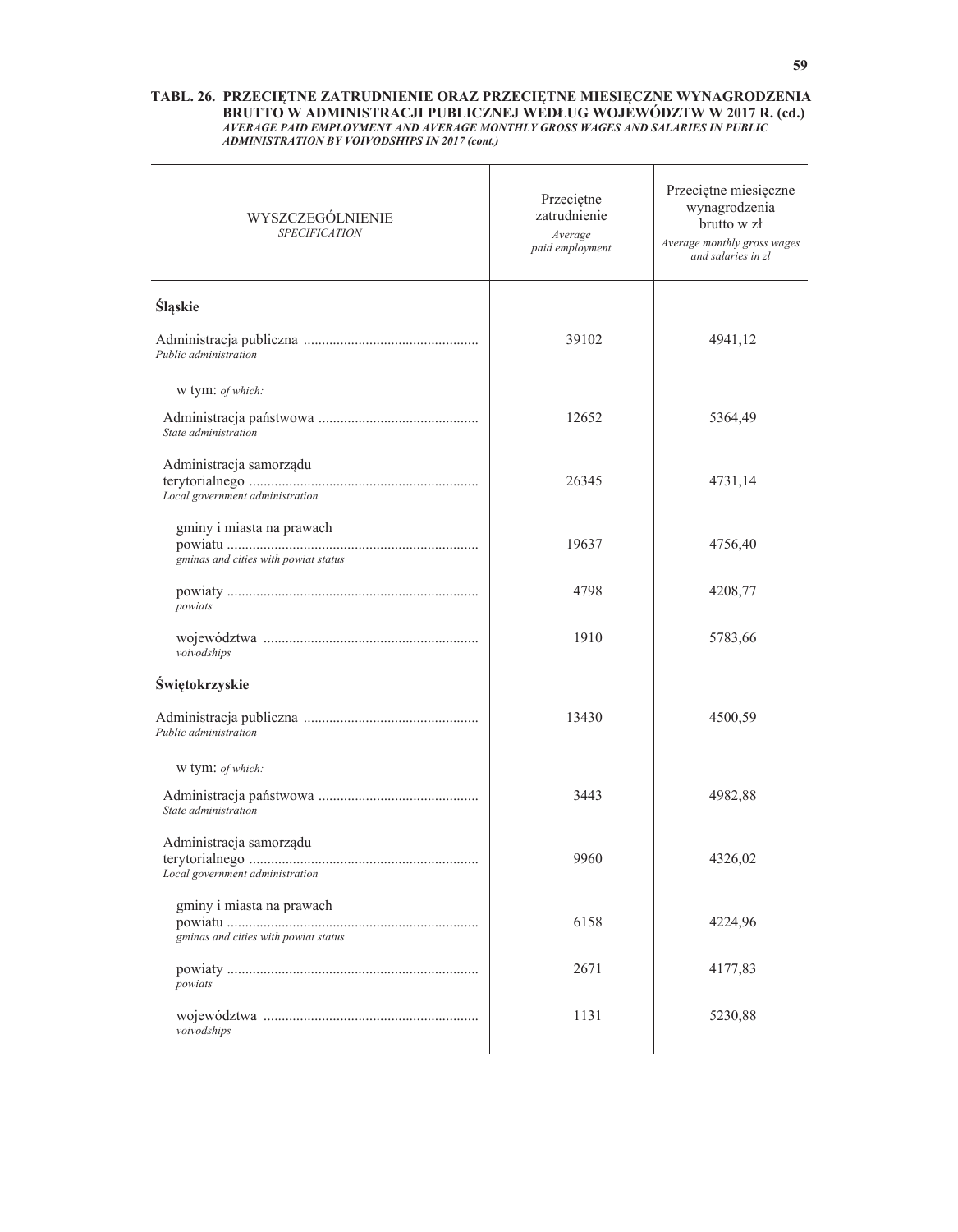| WYSZCZEGÓLNIENIE<br><b>SPECIFICATION</b>                          | Przeciętne<br>zatrudnienie<br>Average<br>paid employment | Przeciętne miesięczne<br>wynagrodzenia<br>brutto w zł<br>Average monthly gross wages<br>and salaries in zl |
|-------------------------------------------------------------------|----------------------------------------------------------|------------------------------------------------------------------------------------------------------------|
| Warmińsko-mazurskie                                               |                                                          |                                                                                                            |
| Public administration                                             | 16398                                                    | 4534,33                                                                                                    |
| w tym: of which:                                                  |                                                          |                                                                                                            |
| State administration                                              | 5188                                                     | 5140,32                                                                                                    |
| Administracja samorządu<br>Local government administration        | 11165                                                    | 4242,24                                                                                                    |
| gminy i miasta na prawach<br>gminas and cities with powiat status | 6737                                                     | 4230,99                                                                                                    |
| powiats                                                           | 2788                                                     | 4168,10                                                                                                    |
| voivodships                                                       | 1640                                                     | 4417,09                                                                                                    |
| Wielkopolskie                                                     |                                                          |                                                                                                            |
| Public administration                                             | 31158                                                    | 4951,61                                                                                                    |
| w tym: of which:                                                  |                                                          |                                                                                                            |
| State administration                                              | 9971                                                     | 5317,05                                                                                                    |
| Administracja samorządu<br>Local government administration        | 21101                                                    | 4771,00                                                                                                    |
| gminy i miasta na prawach<br>gminas and cities with powiat status | 14044                                                    | 4768,38                                                                                                    |
| powiats                                                           | 5165                                                     | 4495,93                                                                                                    |
| voivodships                                                       | 1892                                                     | 5541,33                                                                                                    |
|                                                                   |                                                          |                                                                                                            |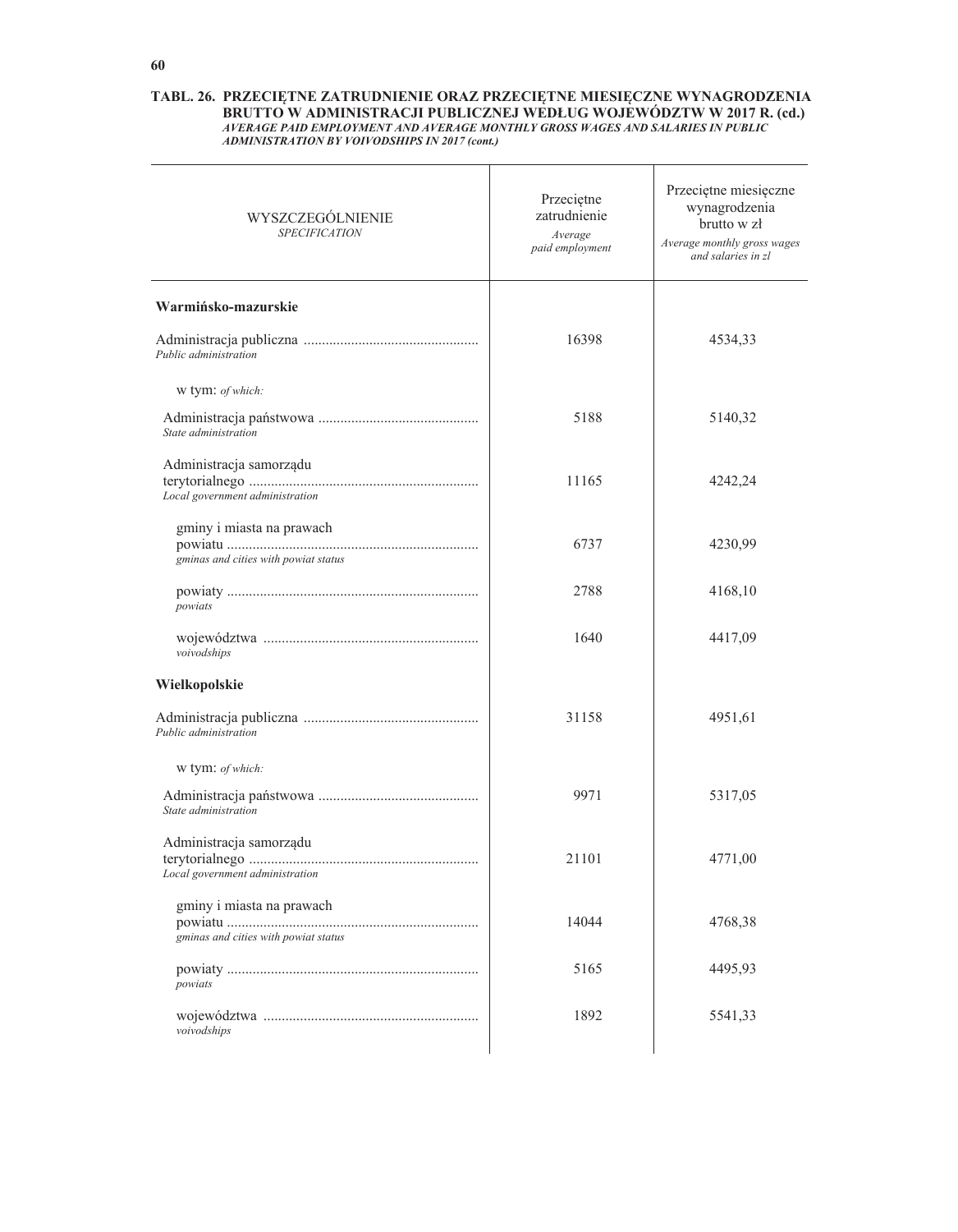| WYSZCZEGÓLNIENIE<br><b>SPECIFICATION</b>                          | Przeciętne<br>zatrudnienie<br>Average<br>paid employment | Przeciętne miesięczne<br>wynagrodzenia<br>brutto w zł<br>Average monthly gross wages<br>and salaries in zl |
|-------------------------------------------------------------------|----------------------------------------------------------|------------------------------------------------------------------------------------------------------------|
| Zachodniopomorskie                                                |                                                          |                                                                                                            |
| Public administration                                             | 19322                                                    | 4842,46                                                                                                    |
| w tym: of which:                                                  |                                                          |                                                                                                            |
| State administration                                              | 6655                                                     | 5151,90                                                                                                    |
| Administracja samorządu<br>Local government administration        | 12629                                                    | 4672,45                                                                                                    |
| gminy i miasta na prawach<br>gminas and cities with powiat status | 8357                                                     | 4643,23                                                                                                    |
| powiats                                                           | 2871                                                     | 4304,96                                                                                                    |
| voivodships                                                       | 1401                                                     | 5599,82                                                                                                    |
|                                                                   |                                                          |                                                                                                            |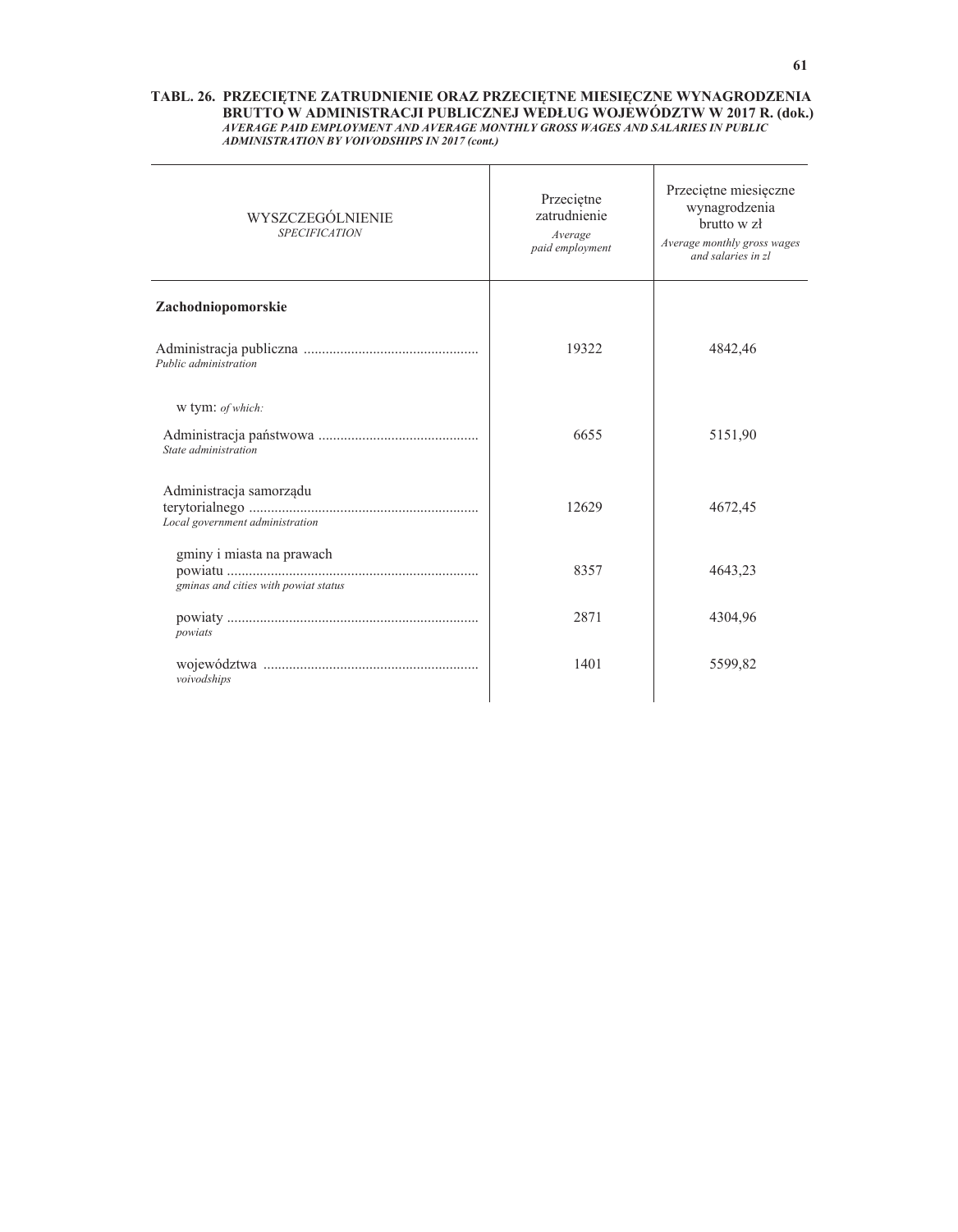| WYSZCZEGÓLNIENIE<br><b>SPECIFICATION</b>                                                                                                                                | Przeciętne<br>zatrudnienie<br>Average paid employment |              | Przeciętne miesięczne<br>wynagrodzenia brutto<br>Average monthly gross<br>wages and salaries |              |  |
|-------------------------------------------------------------------------------------------------------------------------------------------------------------------------|-------------------------------------------------------|--------------|----------------------------------------------------------------------------------------------|--------------|--|
|                                                                                                                                                                         | w etatach<br>in regular<br>posts                      | $2016 = 100$ | w zł<br>in z <sub>l</sub>                                                                    | $2016 = 100$ |  |
| TOTAL                                                                                                                                                                   | 243422                                                | 99,2         | 7452,90                                                                                      | 105,5        |  |
| Finansowa działalność usługowa, z wyłączeniem<br>ubezpieczeń i funduszów emerytalnych<br>Financial service activities, except insurance and pension<br>funding          | 185462                                                | 97,9         | 7349,81                                                                                      | 106,3        |  |
| Ubezpieczenia, reasekuracja oraz fundusze<br>emerytalne, z wyłączeniem obowiązkowego<br>Insurance, reinsurance and pension funding except compulsory<br>social security | 27296                                                 | 101,6        | 8241,61                                                                                      | 103,3        |  |
| of which insurance                                                                                                                                                      | 27245                                                 | 101,6        | 8220,82                                                                                      | 103,3        |  |
| Life insurances                                                                                                                                                         | 6960                                                  | 105,8        | 9290,84                                                                                      | 97,3         |  |
| Pozostałe ubezpieczenia osobowe<br>oraz ubezpieczenia majątkowe<br>Non-life insurances                                                                                  | 20285                                                 | 100,2        | 7853,68                                                                                      | 105,5        |  |
| Działalność wspomagająca usługi finansowe<br>oraz ubezpieczenia i fundusze emerytalne<br>Activities auxiliary to financial services and insurance activities            | 30664                                                 | 105,7        | 7374,33                                                                                      | 102,8        |  |

# TABL. 27. PRZECIĘTNE ZATRUDNIENIE ORAZ PRZECIĘTNE MIESIĘCZNE WYNAGRODZENIA BRUTTO W DZIAŁALNOŚCI FINANSOWEJ I UBEZPIECZENIOWEJ W 2017 R. AVERAGE PAID EMPLOYMEND AND AVERAGE MONTHLY GROSS WAGES AND SALARIES IN FINANCIAL AND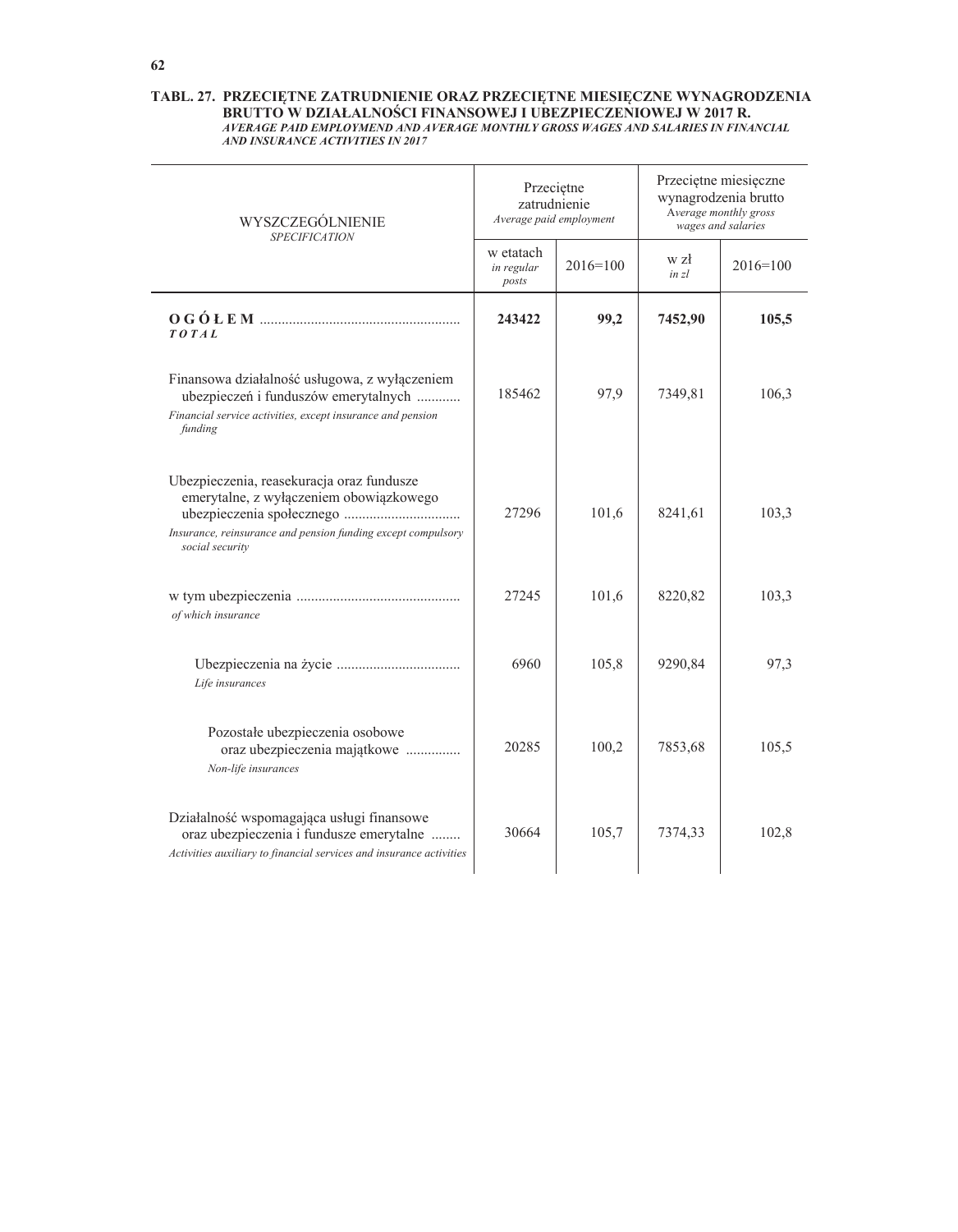### TABL. 28. PRZECIĘTNE ZATRUDNIENIE ORAZ PRZECIĘTNE MIESIĘCZNE WYNAGRODZENIA BRUTTO W DZIAŁALNOŚCI FINANSOWEJ I UBEZPIECZENIOWEJ WEDŁUG WOJEWÓDZTW W 2017 R.

AVERAGE PAID EMPLOYMENT AND AVERAGE MONTHLY GROSS WAGES AND SALARIES IN FINANCIAL<br>AND INSURANCE ACTIVITIES BY VOIVODSHIPS IN 2017

|                                          |                                                                                                                                             | Przeciętne<br>zatrudnienie<br>Average paid employment |                                                                                                                                                 | Przeciętne miesięczne<br>wynagrodzenia brutto w zł<br>Average monthly gross wages and salaries in zl |                                                                                        |                                                                                                                                                  |  |  |
|------------------------------------------|---------------------------------------------------------------------------------------------------------------------------------------------|-------------------------------------------------------|-------------------------------------------------------------------------------------------------------------------------------------------------|------------------------------------------------------------------------------------------------------|----------------------------------------------------------------------------------------|--------------------------------------------------------------------------------------------------------------------------------------------------|--|--|
|                                          |                                                                                                                                             | w tym                                                 | of which                                                                                                                                        |                                                                                                      | w tym                                                                                  | of which                                                                                                                                         |  |  |
| <b>WOJEWÓDZTWA</b><br><b>VOIVODSHIPS</b> | finansowa<br>działalność<br>ogółem<br>usługowa <sup><math>\triangle</math></sup><br>total<br>financial<br>sernice<br>activities $^{\Delta}$ |                                                       | ubezpieczeni,<br>reasekuracja<br><i>i</i> fundusze<br>emerytalne $\triangle$<br>insurance,<br>reinsurance<br>and pension<br>funding $\triangle$ | ogółem<br>total                                                                                      | finansowa<br>działalność<br>usługowa∆<br>financial<br>sernice<br>$activities^{\Delta}$ | ubezpieczeni,<br>reasekuracja<br><i>i</i> fundusze<br>emerytalne <sup>4</sup><br>insurance,<br>reinsurance<br>and pension<br>funding $\triangle$ |  |  |
| <b>POLAND</b>                            | 243422                                                                                                                                      | 185462                                                | 27296                                                                                                                                           | 7452,90                                                                                              | 7349,81                                                                                | 8241,61                                                                                                                                          |  |  |
| Dolnośląskie                             | 25217                                                                                                                                       | 22457                                                 | 733                                                                                                                                             | 7274,66                                                                                              | 7427,91                                                                                | 8928,57                                                                                                                                          |  |  |
| Kujawsko-pomorskie                       | 7729                                                                                                                                        | 6458                                                  | $\mathbf X$                                                                                                                                     | 5271,83                                                                                              | 5249,16                                                                                | $\mathbf X$                                                                                                                                      |  |  |
| Lubelskie                                | 6216                                                                                                                                        | 5877                                                  | $\mathbf X$                                                                                                                                     | 5146,74                                                                                              | 5151,02                                                                                | $\mathbf X$                                                                                                                                      |  |  |
| Lubuskie                                 | 2607                                                                                                                                        | 2023                                                  | $\mathbf X$                                                                                                                                     | 4889,44                                                                                              | 5147,67                                                                                | $\mathbf X$                                                                                                                                      |  |  |
| Łódzkie                                  | 12110                                                                                                                                       | 9984                                                  | 1280                                                                                                                                            | 5853,57                                                                                              | 5847,03                                                                                | 6382,63                                                                                                                                          |  |  |
| Małopolskie                              | 11121                                                                                                                                       | 9088                                                  | $\mathbf X$                                                                                                                                     | 6068,04                                                                                              | 5630,93                                                                                | $\mathbf X$                                                                                                                                      |  |  |
| Mazowieckie                              | 120408                                                                                                                                      | 81466                                                 | 20464                                                                                                                                           | 8732,04                                                                                              | 8792,03                                                                                | 8511,71                                                                                                                                          |  |  |
| Opolskie                                 | 2060                                                                                                                                        | 1986                                                  | $\mathbf X$                                                                                                                                     | 5297,30                                                                                              | 5400,27                                                                                | $\mathbf X$                                                                                                                                      |  |  |
| Podkarpackie                             | 4173                                                                                                                                        | 3892                                                  | X                                                                                                                                               | 5061,53                                                                                              | 5112,42                                                                                | $\mathbf x$                                                                                                                                      |  |  |
| Podlaskie                                | 3720                                                                                                                                        | 3479                                                  | $\mathbf X$                                                                                                                                     | 5494,83                                                                                              | 5595,00                                                                                | $\mathbf X$                                                                                                                                      |  |  |
| Pomorskie                                | 11014                                                                                                                                       | 7426                                                  | 2662                                                                                                                                            | 6577,61                                                                                              | 6464.81                                                                                | 7246,52                                                                                                                                          |  |  |
| Slaskie                                  | 16760                                                                                                                                       | 13531                                                 | $\mathbf X$                                                                                                                                     | 6527,58                                                                                              | 6857,28                                                                                | $\mathbf X$                                                                                                                                      |  |  |
| Świętokrzyskie                           | 2276                                                                                                                                        | 2187                                                  | $\mathbf X$                                                                                                                                     | 5197,81                                                                                              | 5304,14                                                                                | X                                                                                                                                                |  |  |
| Warmińsko-mazurskie                      | 2397                                                                                                                                        | 2216                                                  | $\mathbf X$                                                                                                                                     | 5235,63                                                                                              | 5398,60                                                                                | $\mathbf X$                                                                                                                                      |  |  |
| Wielkopolskie                            | 10969                                                                                                                                       | 9429                                                  | 861                                                                                                                                             | 6307,73                                                                                              | 6120,57                                                                                | 7944,45                                                                                                                                          |  |  |
| Zachodniopomorskie                       | 4645                                                                                                                                        | 3963                                                  | $\mathbf X$                                                                                                                                     | 5941,87                                                                                              | 5994.96                                                                                | $\mathbf X$                                                                                                                                      |  |  |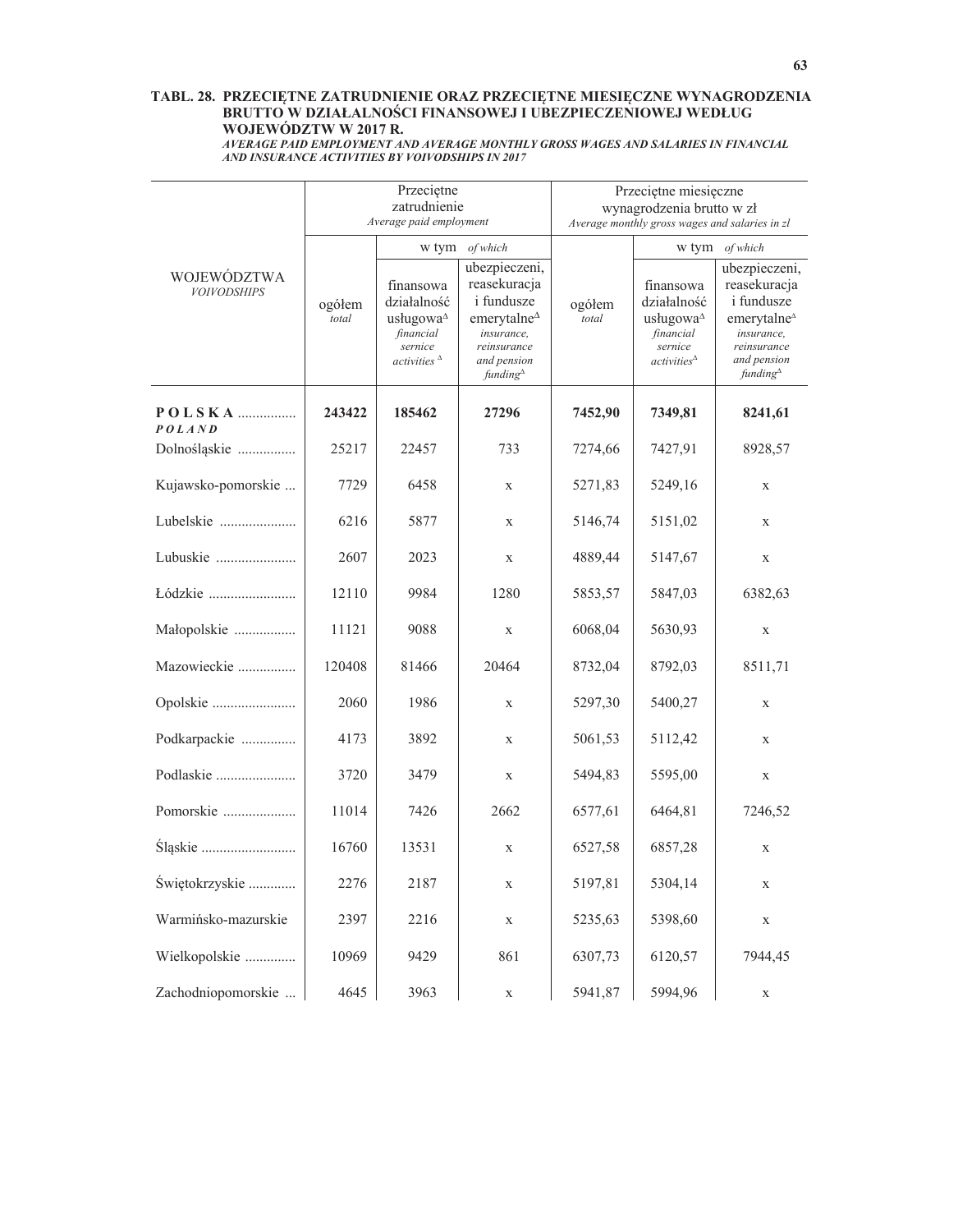# TABL. 29. PRZECIĘTNE MIESIĘCZNE WYNAGRODZENIA BRUTTO BEZ WYPŁAT Z ZYSKU W DZIAŁALNOŚCI FINANSOWEJ I UBEZPIECZENIOWEJ WEDŁUG<br>WOJEWÓDZTW W 2017 R.

AVERAGE MONTHLY GROSS WAGES AND SALARIES EXCLUDING PAYMENTS FROM PROFIT IN FINANCIAL AND INSURANCE ACTIVITIES BY VOIVODSHIPS IN 2017

|                                   |                               | W tym                                                                                                                | Of which                                                                                                                                                               |
|-----------------------------------|-------------------------------|----------------------------------------------------------------------------------------------------------------------|------------------------------------------------------------------------------------------------------------------------------------------------------------------------|
| WOJEWÓDZTWA<br><b>VOIVODSHIPS</b> | Ogółem<br>$\overline{T}$ otal | finansowa<br>działalność<br>usługowa <sup><math>\triangle</math></sup><br>financial sernice<br>$activities^{\Delta}$ | ubezpieczenia,<br>reasekuracja<br><i>i</i> fundusze<br>emerytalne $^{\Delta}$<br>insurance,<br>reinsurance<br>and pension<br>funding <sup><math>\triangle</math></sup> |
|                                   |                               | $w z1$ in $z1$                                                                                                       |                                                                                                                                                                        |
| P O L S K A<br><b>POLAND</b>      | 7452,03                       | 7348,80                                                                                                              | 8241,61                                                                                                                                                                |
|                                   | 7274,54                       | 7427,79                                                                                                              | 8928,57                                                                                                                                                                |
|                                   | 5270,82                       | 5247,95                                                                                                              | $\mathbf X$                                                                                                                                                            |
|                                   | 5144,93                       | 5149,10                                                                                                              | $\mathbf X$                                                                                                                                                            |
|                                   | 4889,44                       | 5147,67                                                                                                              | $\mathbf X$                                                                                                                                                            |
|                                   | 5853,19                       | 5846,57                                                                                                              | 6382,63                                                                                                                                                                |
|                                   | 6065,80                       | 5628,19                                                                                                              | $\mathbf X$                                                                                                                                                            |
|                                   | 8731,59                       | 8791,68                                                                                                              | 8511,71                                                                                                                                                                |
|                                   | 5297,30                       | 5400,27                                                                                                              | $\mathbf X$                                                                                                                                                            |
|                                   | 5056,96                       | 5107,52                                                                                                              | X                                                                                                                                                                      |
|                                   | 5490,53                       | 5590,41                                                                                                              | $\mathbf X$                                                                                                                                                            |
|                                   | 6575,91                       | 6462,28                                                                                                              | 7246,52                                                                                                                                                                |
|                                   | 6527,58                       | 6857,28                                                                                                              | $\mathbf X$                                                                                                                                                            |
|                                   | 5182,92                       | 5288,65                                                                                                              | $\mathbf X$                                                                                                                                                            |
|                                   | 5235,63                       | 5398,60                                                                                                              | X                                                                                                                                                                      |
|                                   | 6306,03                       | 6118,59                                                                                                              | 7944,45                                                                                                                                                                |
|                                   | 5941,87                       | 5994,96                                                                                                              | $\mathbf X$                                                                                                                                                            |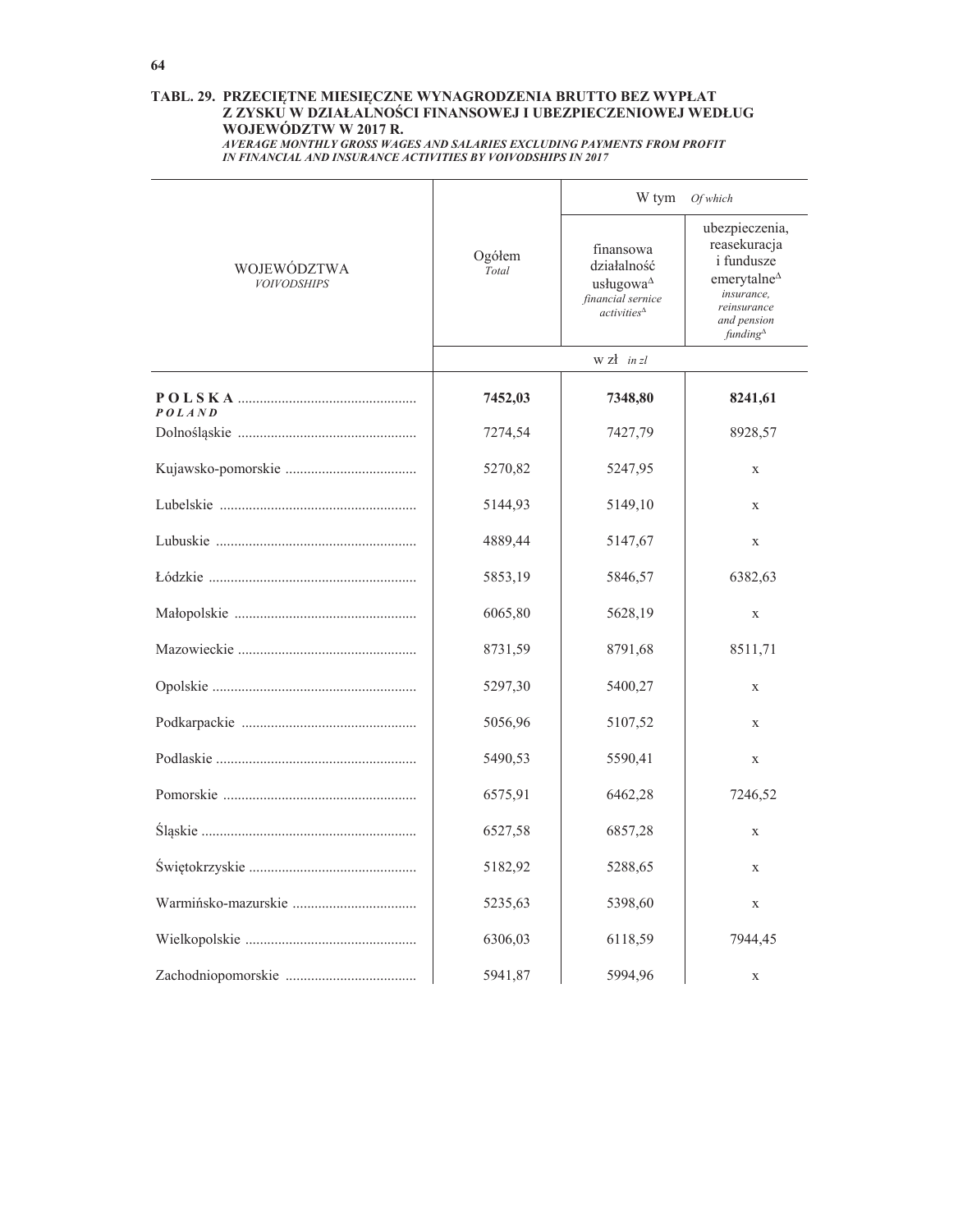#### TABL. 30. PRZEDSIĘBIORSTWA<sup>1</sup> WEDŁUG PRZECIĘTNEGO MIESIĘCZNEGO WYNAGRODZENIA BRUTTO W WYBRANYCH SEKCJACH I DZIAŁACH W I–IV KWARTALE 2017 R. *ENTERPRISES1 BY AVERAGE MONTHLY GROSS WAGES AND SALARIES IN SELECTED SECTIONS AND DIVISIONS IN I–IV QUARTERS OF 2017*

| WYSZCZEGÓLNIENIE<br><b>SPECIFICATION</b>                                                                                  | Ogółem        |                                               |                    |                                | Przedsiębiorstwa (jednostki) według wysokości przeciętnego<br>miesięcznego wynagrodzenia brutto<br>Enterprises & units by average monthly gross wages & salaries |                       |                                            |                          |                               |
|---------------------------------------------------------------------------------------------------------------------------|---------------|-----------------------------------------------|--------------------|--------------------------------|------------------------------------------------------------------------------------------------------------------------------------------------------------------|-----------------------|--------------------------------------------|--------------------------|-------------------------------|
| a – liczba jednostek<br>$a$ – units<br>b – udział zatrudnionych w ogółem %<br>$b$ – share of paid employees in total in % | Total         | do<br>2000,00<br>up to                        | 2000,01<br>2500,00 | 2500,01<br>3000,00             |                                                                                                                                                                  | 3000,01 3500,01       | 4000,01<br>3500,00 4000,00 4500,00 5500,00 | 4500,01                  | 5500,01<br>i więcej<br>& more |
| Górnictwo i wydobywanie  a<br>Mining and quarrying<br>$\mathbf b$                                                         | 128<br>100,0  | $\qquad \qquad -$<br>$\overline{\phantom{0}}$ | 10<br>0,8          | 6<br>0,7                       | 15<br>1,8                                                                                                                                                        | 15<br>4,1             | 10<br>1,2                                  | 25<br>4,5                | 47<br>86,9                    |
| w tym wydobywanie węgla<br>kamiennego i węgla brunatnego<br>of which mining of coal and lignite<br>b                      | 15<br>100,0   | L,                                            | 1<br>0,3           |                                | 2<br>0,2                                                                                                                                                         | 1<br>0,2              |                                            | 2<br>1.9                 | 9<br>97,4                     |
| Przetwórstwo przemysłowe  a<br><b>Manufacturing</b><br>b                                                                  | 7410<br>100,0 | 125<br>0,7                                    | 1052<br>6,1        | 910<br>7,4                     | 1133<br>12,0                                                                                                                                                     | 1151<br>16,4          | 943<br>15,0                                | 1209<br>21,3             | 887<br>21,2                   |
| produkcja artykułów spożywczych. a<br>manufacture of food products<br>b                                                   | 1250<br>100,0 | 38<br>1.6                                     | 313<br>12,0        | 206<br>11,3                    | 211<br>13,4                                                                                                                                                      | 169<br>21,8           | 117<br>11,3                                | 127<br>16,9              | 69<br>11,6                    |
| manufacture of beverages<br>$\mathbf b$                                                                                   | 61<br>100,0   |                                               | 7<br>3,9           | 6<br>3,6                       | 6<br>4,9                                                                                                                                                         | 8<br>8,1              | 5<br>5,5                                   | 12<br>11,8               | 17<br>62,3                    |
| produkcja wyrobów tytoniowych  a<br>manufacture of tobacco products<br>b                                                  | 9<br>100,0    | $\overline{\phantom{0}}$                      |                    | $\overbrace{\phantom{123221}}$ | 1<br>1,8                                                                                                                                                         | $\overline{2}$<br>4,2 |                                            | 2<br>22,0                | $\overline{4}$<br>71,9        |
| produkcja wyrobów tekstylnych  a<br>manufacture of textiles<br>b                                                          | 180<br>100,0  | 4<br>0,9                                      | 43<br>11,9         | 38<br>25,6                     | 46<br>26,6                                                                                                                                                       | 25<br>13,4            | 13<br>16,6                                 | 9<br>4,6                 | $\overline{2}$<br>0,5         |
| manufacture of wearing apparel<br>b                                                                                       | 278<br>100,0  | 24<br>5,5                                     | 138<br>39,2        | 69<br>27,8                     | 35<br>17,9                                                                                                                                                       | 9<br>4,1              | 3<br>5,5                                   |                          |                               |
| produkcja skór i wyrobów ze skór<br>manufacture of leather and related products b                                         | 78<br>100,0   | 8<br>3,8                                      | 28<br>28,4         | 18<br>16,4                     | 18<br>37,9                                                                                                                                                       | 2<br>5,2              | 4<br>8,4                                   | $\overline{\phantom{a}}$ |                               |
| produkcja wyrobów z drewna, korka,                                                                                        | 337           | 12                                            | 95                 | 73                             | 61                                                                                                                                                               | 47                    | 23                                         | 19                       | 7                             |
| manufacture of products of wood, cork, straw<br>and wicker $\triangle$<br>b                                               | 100,0         | 1,8                                           | 14,5               | 15,7                           | 16,1                                                                                                                                                             | 22,6                  | 14,8                                       | 10,0                     | 4,6                           |
| produkcja papieru i wyrobów<br>manufacture of paper and paper products<br>b                                               | 218<br>100,0  | 1<br>0.2                                      | 13<br>3,6          | 28<br>5,6                      | 37<br>9,0                                                                                                                                                        | 37<br>12,2            | 24<br>14,2                                 | 43<br>21,1               | 35<br>34,3                    |
| poligrafia i reprodukcja zapisanych<br>nośników informacji  a<br>printing and reproduction of recorded media. b           | 147<br>100.0  | $\overline{\phantom{0}}$                      | 13<br>4,2          | 11<br>3,5                      | 30<br>14,0                                                                                                                                                       | 27<br>12,1            | 23<br>12,7                                 | 25<br>28,4               | 18<br>25,1                    |
| wytwarzanie i przetwarzanie koksu,<br>produktów rafinacji ropy naftowej.a<br>manufacture of coke, refined petroleum       | 18            |                                               |                    |                                |                                                                                                                                                                  | 1                     | 3                                          | 3                        | 11                            |
| b<br>products<br>produkcja chemikaliów i wyrobów                                                                          | 100,0         |                                               |                    |                                |                                                                                                                                                                  | 0, 5                  | 5,3                                        | 3,3                      | 90,9                          |
| manufacture of chemicals and chemical<br>b<br>products                                                                    | 244<br>100,0  |                                               | 5<br>2,1           | 12<br>2,1                      | 26<br>6,2                                                                                                                                                        | 36<br>10,2            | 33<br>13,0                                 | 50<br>17,4               | 82<br>49,0                    |

*1* Dotyczy podmiotów, w których liczba pracujących przekracza 49 osób.

*1 Concerns entities employing more than 49 persons* 

 $\overline{a}$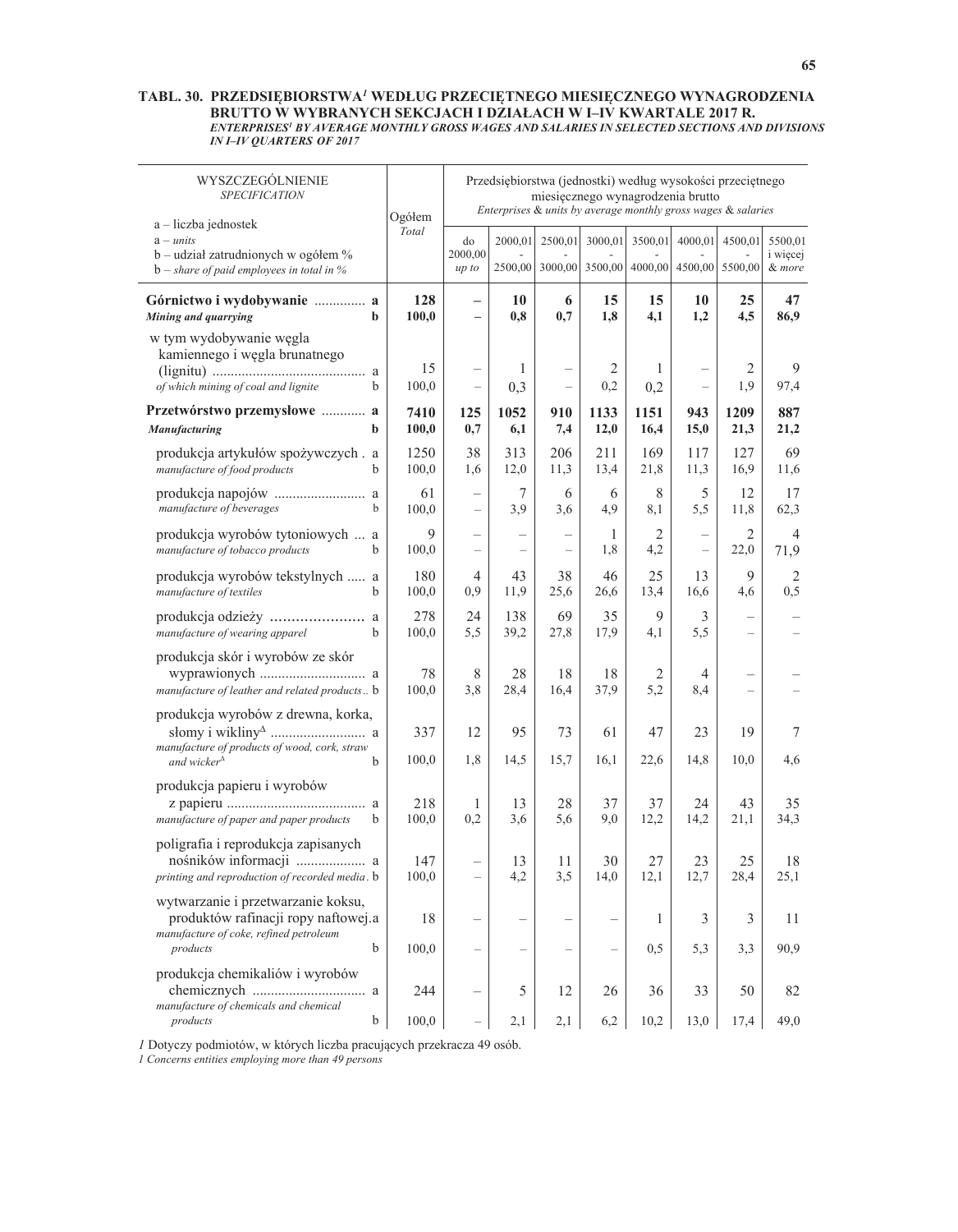#### TABL. 30. PRZEDSIĘBIORSTWA<sup>1</sup> WEDŁUG PRZECIĘTNEGO MIESIĘCZNEGO WYNAGRODZENIA **BRUTTO W WYBRANYCH SEKCJACH I DZIAŁACH W I–IV KWARTALE 2017 R. (cd.)** *ENTERPRISES1 BY AVERAGE MONTHLY GROSS WAGES AND SALARIES IN SELECTED SECTIONS AND DIVISIONS IN I–IV QUARTERS OF 2017 (cont.)*

| WYSZCZEGÓLNIENIE<br><b>SPECIFICATION</b>                                                                                                           | Ogółem        |                                   |                       |            | Przedsiębiorstwa (jednostki) według wysokości przeciętnego<br>miesięcznego wynagrodzenia brutto<br>Enterprises & units by average monthly gross wages & salaries |             |             |             |                               |
|----------------------------------------------------------------------------------------------------------------------------------------------------|---------------|-----------------------------------|-----------------------|------------|------------------------------------------------------------------------------------------------------------------------------------------------------------------|-------------|-------------|-------------|-------------------------------|
| a - liczba jednostek<br>$a - units$<br>b – udział zatrudnionych w ogółem %<br>$b$ – share of paid employees in total in %                          | Total         | do<br>2000.00<br>up to            | 2000,01<br>2500,00    | 2500,01    | 3000,01<br>3000,00 3500,00 4000,00 4500,00 5500,00                                                                                                               | 3500,01     | 4000,01     | 4500,01     | 5500,01<br>i więcej<br>& more |
| Przetwórstwo przemysłowe (cd.)<br>Manufacturing (cont.)                                                                                            |               |                                   |                       |            |                                                                                                                                                                  |             |             |             |                               |
| produkcja wyrobów<br>manufacture of pharmaceutical products $\triangle$<br>b                                                                       | 63<br>100,0   | $\overline{\phantom{0}}$          | $\overline{2}$<br>0,6 | 1<br>0,6   | 4<br>2,0                                                                                                                                                         | 8<br>6,9    | 6<br>10,3   | 10<br>13,0  | 32<br>66,6                    |
| produkcja wyrobów z gumy<br>i z tworzyw sztucznych  a<br>manufacture of rubber and plastic products b                                              | 694<br>100,0  | 1<br>0,1                          | 47<br>3,3             | 81<br>6,9  | 116<br>12,8                                                                                                                                                      | 144<br>20,2 | 114<br>21,2 | 130<br>21,4 | 61<br>14,1                    |
| produkcja wyrobów<br>z pozostałych mineralnych<br>surowców niemetalicznych  a<br>manufacture of other non-metallic mineral                         | 352           | $\overline{4}$                    | 27                    | 39         | 51                                                                                                                                                               | 52          | 42          | 67          | 70                            |
| products<br>b                                                                                                                                      | 100,0         | 0,3                               | 2,2                   | 8,5        | 12,8                                                                                                                                                             | 9,5         | 13,8        | 22,8        | 30,0                          |
| manufacture of basic metals<br>b                                                                                                                   | 170<br>100,0  |                                   | 10<br>1,3             | 10<br>2,0  | 22<br>5,9                                                                                                                                                        | 37<br>9,6   | 25<br>12,5  | 44<br>32,8  | 22<br>35,8                    |
| produkcja metalowych wyrobów<br>gotowych, z wyłączeniem maszyn<br>manufacture of fabricated metal products,<br>except machinery and equipment<br>b | 1124<br>100,0 | 9<br>0,4                          | 102<br>4,5            | 108<br>5,9 | 162<br>12,1                                                                                                                                                      | 206<br>16,5 | 183<br>15,8 | 239<br>32,5 | 115<br>12,4                   |
| produkcja komputerów, wyrobów<br>elektronicznych i optycznych  a<br>manufacture of computer, electronic<br>and optical products<br>b               | 154<br>100,0  | $\overline{\phantom{0}}$          | 6<br>3,1              | 10<br>3.9  | 21<br>9,9                                                                                                                                                        | 22<br>16,0  | 32<br>26,6  | 27<br>17,2  | 36<br>23,1                    |
| produkcja urządzeń elektrycznych. a                                                                                                                | 281           | $\overline{2}$                    | 17                    | 28         | 40                                                                                                                                                               | 48          | 44          | 60          | 42                            |
| manufacture of electrical machinery<br>b<br>equipment                                                                                              | 100,0         | 0,1                               | 1,7                   | 4,2        | 8,3                                                                                                                                                              | 15,4        | 18,5        | 30,9        | 20,9                          |
| produkcja maszyn i urządzeń, gdzie<br>indziej niesklasyfikowana  a<br>manufacture of machinery and equipment<br>not elsewhere classified<br>b      | 493<br>100,0  | 2<br>0,3                          | 23<br>2,6             | 30<br>2,8  | 57<br>8,7                                                                                                                                                        | 81<br>13,4  | 92<br>20,9  | 122<br>26,1 | 86<br>25,2                    |
| produkcja pojazdów samochodowych,<br>manufacture of motor vehicles, trailers<br>and semi-trailers<br>b                                             | 317<br>100,0  | $\mathbf{1}$<br>$\qquad \qquad -$ | 15<br>0,9             | 35<br>4,1  | 42<br>6,6                                                                                                                                                        | 52<br>16,2  | 45<br>12,6  | 73<br>27,2  | 54<br>32,3                    |
| produkcja pozostałego sprzętu<br>manufacture of other transport equipment<br>b                                                                     | 104<br>100,0  | 2<br>0,5                          | 7<br>2,2              | 5<br>2,3   | 7<br>3,5                                                                                                                                                         | 19<br>11,9  | 12<br>5,3   | 22<br>26,9  | 30<br>47,3                    |
| manufacture of furniture<br>b                                                                                                                      | 439<br>100,0  | 12<br>0,9                         | 117<br>10,9           | 76<br>10,5 | 96<br>24,9                                                                                                                                                       | 69<br>27,2  | 34<br>18,1  | 30<br>6,6   | 5<br>1,0                      |

*1* Dotyczy podmiotów, w których liczba pracujących przekracza 49 osób.

*1 Concerns entities employing more than 49 persons* 

 $\overline{a}$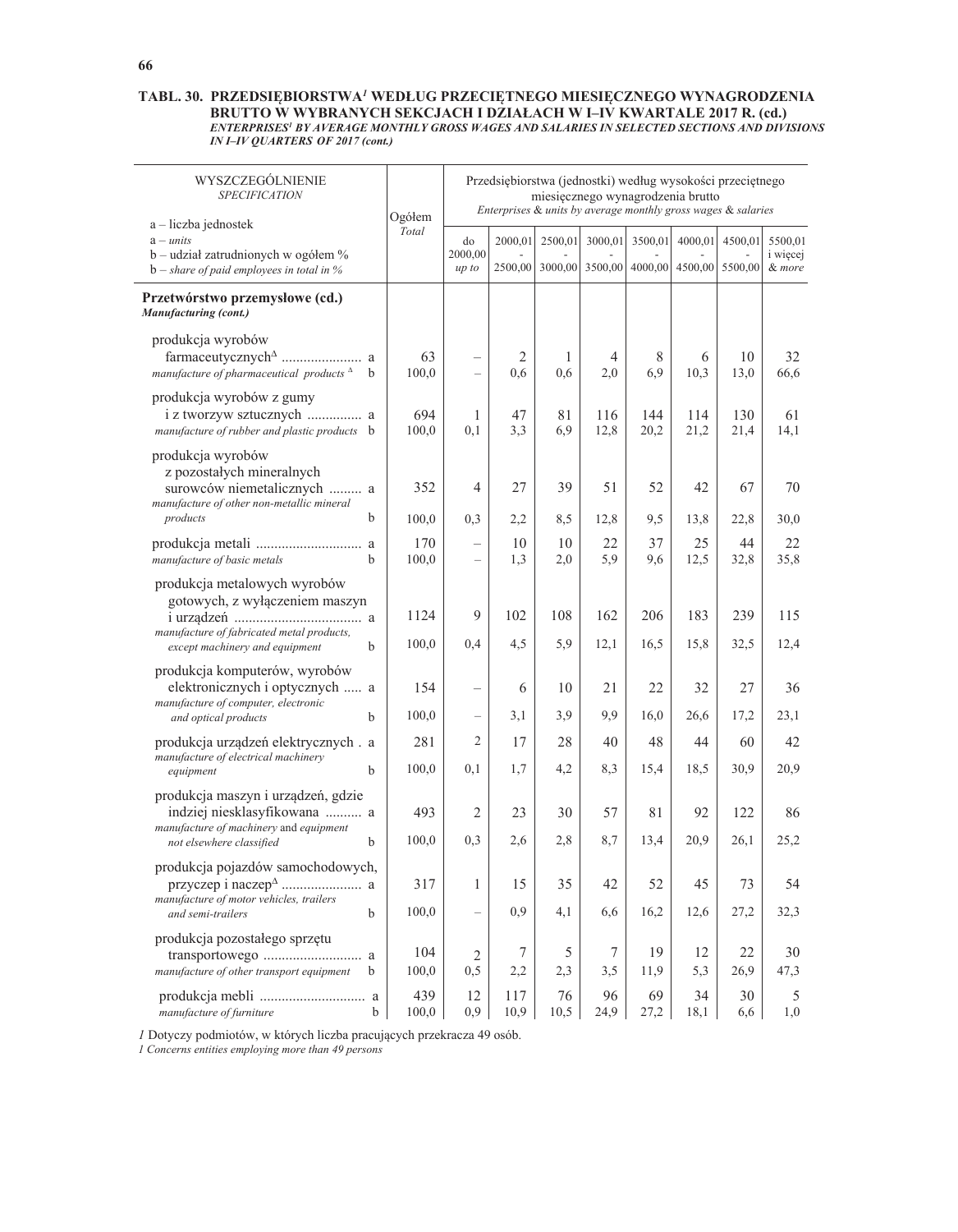#### TABL. 30. PRZEDSIĘBIORSTWA<sup>1</sup> WEDŁUG PRZECIĘTNEGO MIESIĘCZNEGO WYNAGRODZENIA **BRUTTO W WYBRANYCH SEKCJACH I DZIAŁACH W I–IV KWARTALE 2017 R. (dok.)** *ENTERPRISES1 BY AVERAGE MONTHLY GROSS WAGES AND SALARIES IN SELECTED SECTIONS AND DIVISIONS IN I–IV QUARTERS OF 2017 (cont.)*

| WYSZCZEGÓLNIENIE<br><b>SPECIFICATION</b><br>a – liczba jednostek                                                                    | Ogółem                          |                          | Przedsiębiorstwa (jednostki) według wysokości przeciętnego |             | miesięcznego wynagrodzenia brutto<br>Enterprises & units by average monthly gross wages & salaries |             |                 |             |                                      |
|-------------------------------------------------------------------------------------------------------------------------------------|---------------------------------|--------------------------|------------------------------------------------------------|-------------|----------------------------------------------------------------------------------------------------|-------------|-----------------|-------------|--------------------------------------|
| $a - units$<br>$b$ – udział zatrudnionych w ogółem %<br>$b$ – share of paid employees in total in %                                 | Total<br>do<br>2000,00<br>up to |                          | 2000,01                                                    | 2500,01     | 3000,01<br>2500,00 3000,00 3500,00 4000,00 4500,00 5500,00                                         |             | 3500,01 4000,01 | 4500,01     | 5500,01<br><i>i</i> wiecej<br>& more |
| Wytwarzanie i zaopatrywanie<br>w energię elektryczną, gaz, parę<br>Electricity, gas steam and air conditioning<br>b<br>supply       | 222<br>100,0                    |                          |                                                            | 1<br>0,1    | 8<br>0,6                                                                                           | 17<br>1,4   | 22<br>2,0       | 83<br>13,6  | 91<br>82,4                           |
| Dostawa wody; gospodarowanie<br>ściekami i odpadami;<br>Water supply; sewerage, waste management<br>and remediation activities<br>b | 661<br>100,0                    | 1<br>0,1                 | 20<br>2,2                                                  | 48<br>4,6   | 114<br>12,9                                                                                        | 150<br>19,8 | 128<br>19,5     | 156<br>29,0 | 44<br>12,0                           |
| pobór, uzdatnianie i dostarczanie<br>water collection, treatment and supply<br>b                                                    | 163<br>100,0                    | $\overline{\phantom{0}}$ |                                                            | 8<br>2,3    | 23<br>7,1                                                                                          | 34<br>14,4  | 36<br>16,8      | 52<br>43,1  | 10<br>16,3                           |
| gospodarka odpadami; odzysk<br>waste collection, treatment and disposal<br>activities materials recovery<br>b                       | 299<br>100,0                    | 1<br>0,2                 | 17<br>3,6                                                  | 37<br>8,7   | 72<br>20,5                                                                                         | 67<br>23,7  | 48<br>20,1      | 41<br>18,6  | 16<br>4,6                            |
| $\mathbf{a}$<br><b>Construction</b><br>h                                                                                            | 1246<br>100,0                   | 14<br>0,6                | 185<br>8,6                                                 | 134<br>6,8  | 125<br>6,6                                                                                         | 134<br>8,3  | 142<br>10,9     | 226<br>17,6 | 286<br>40,6                          |
| Handel; naprawa pojazdów<br>Trade; repair of motor vehicles <sup><math>\Delta</math></sup><br>b                                     | 3306<br>100,0                   | 37<br>0,4                | 481<br>6,8                                                 | 531<br>17,3 | 421<br>23,4                                                                                        | 428<br>14,9 | 291<br>6,4      | 428<br>14,3 | 689<br>16,5                          |
| Transport i gospodarka<br>Transportation and communication<br>b                                                                     | 1069<br>100,0                   | 11<br>0,2                | 207<br>5,3                                                 | 153<br>7,1  | 134<br>5,0                                                                                         | 135<br>24,7 | 123<br>24,5     | 158<br>21,0 | 148<br>12,1                          |
| Administrowanie i działalność<br>Administrative and support service activities<br>b                                                 | 1042<br>100,0                   | 31<br>3,0                | 476<br>40,8                                                | 134<br>10,2 | 117<br>21,6                                                                                        | 72<br>10,3  | 32<br>1,7       | 71<br>5,4   | 109<br>7,1                           |

*l* Dotyczy podmiotów, w których liczba pracujących przekracza 49 osób.

*1 Concerns entities employing more than 49 persons.*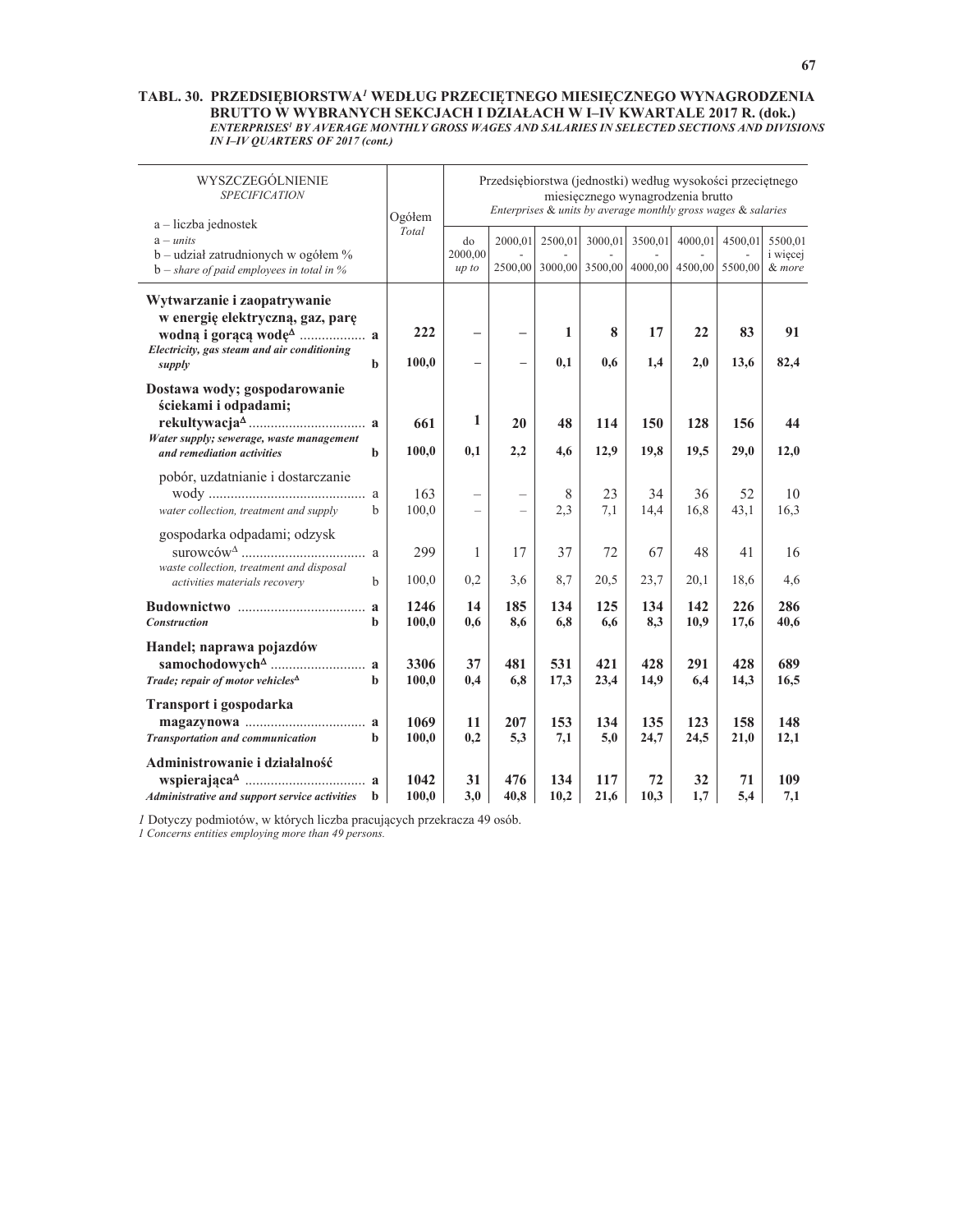## TABL.31. BEZROBOCIE WEDŁUG REGIONÓW I WOJEWÓDZTW Standard Collam 2017 r.<br>Standard Mill 31 grudnia 2017 r.<br>UNEMPLOYMENT BY REGIONS AND VOIVODSHIPS As of 31 December 2017

|                                                                       |                 |                  | Bezrobotni zarejestrowani (w tysiącach)<br>Registered unemployed persons (in thousand)                   |                                                                                           |                                                                  |                                                                                                  |                                                                                        |
|-----------------------------------------------------------------------|-----------------|------------------|----------------------------------------------------------------------------------------------------------|-------------------------------------------------------------------------------------------|------------------------------------------------------------------|--------------------------------------------------------------------------------------------------|----------------------------------------------------------------------------------------|
|                                                                       |                 |                  | w tym of which                                                                                           |                                                                                           | Stopa                                                            |                                                                                                  | Liczba<br>bezrobotnych                                                                 |
| <b>REGIONY</b><br><b>REGIONS</b><br>WOJEWÓDZTWA<br><b>VOIVODSHIPS</b> | ogółem<br>total | kobiety<br>women | zwolnieni<br>z przyczyn<br>dotyczą-<br>cych<br>zakładów<br>pracy<br>terminated<br>for company<br>reasons | nieposia-<br>dajacy<br>prawa<br>do<br>zasiłku<br>unemployed<br>not entitled<br>to benefit | bezro-<br>bocia<br>$\le 9$<br>Unemploy<br>- ment<br>rate<br>in % | Oferty<br>pracy<br>$w$ tys. <sup><math>a</math></sup><br>Job<br>offers<br>in thous. <sup>a</sup> | na<br>1 oferte<br>pracy<br>Number of<br>unemployed<br>persons<br>per one job<br>offers |
| <i>POLAND</i>                                                         | 1081,7          | 595,5            | 46,8                                                                                                     | 922,2                                                                                     | 6,6                                                              | 66,9                                                                                             | 16                                                                                     |
| Region Centralny                                                      | 226,7           | 116,5            | 11,6                                                                                                     | 193,3                                                                                     | 6,0                                                              | 13,4                                                                                             | 17                                                                                     |
|                                                                       | 72,7            | 37,6             | 3,7                                                                                                      | 62,4                                                                                      | 6,8                                                              | 5,4                                                                                              | 13                                                                                     |
| Mazowieckie                                                           | 154,1           | 78,8             | 8,0                                                                                                      | 130,9                                                                                     | 5,6                                                              | 8,0                                                                                              | 19                                                                                     |
| Region Południowy                                                     | 174,1           | 99,2             | 8,8                                                                                                      | 150,2                                                                                     | 5,3                                                              | 16,5                                                                                             | 11                                                                                     |
| Małopolskie                                                           | 79,4            | 44,7             | 4,4                                                                                                      | 68,4                                                                                      | 5,4                                                              | 5,0                                                                                              | 16                                                                                     |
|                                                                       | 94,7            | 54,5             | 4,3                                                                                                      | 81,8                                                                                      | 5,2                                                              | 11,5                                                                                             | 8                                                                                      |
| Region Wschodni                                                       | 258,8           | 133,2            | 9,4                                                                                                      | 226,5                                                                                     | 9,1                                                              | 6,2                                                                                              | 42                                                                                     |
| Lubelskie                                                             | 81,2            | 41,5             | 2,5                                                                                                      | 73,6                                                                                      | 8,8                                                              | 1,9                                                                                              | 43                                                                                     |
| Podkarpackie                                                          | 91,0            | 48,6             | 3,5                                                                                                      | 78,7                                                                                      | 9,7                                                              | 1,8                                                                                              | 50                                                                                     |
|                                                                       | 40,0            | 18,9             | 1,2                                                                                                      | 35,1                                                                                      | 8,5                                                              | 1,3                                                                                              | 32                                                                                     |
| Świętokrzyskie                                                        | 46,6            | 24,2             | 2,1                                                                                                      | 39,1                                                                                      | 8,8                                                              | 1,2                                                                                              | 38                                                                                     |
| Region Północno-zachodni                                              | 136,1           | 80,8             | 6,2                                                                                                      | 113,0                                                                                     | 5,3                                                              | 10,2                                                                                             | 13                                                                                     |
|                                                                       | 24,6            | 14,5             | 1,2                                                                                                      | 20.2                                                                                      | 6,6                                                              | 2,6                                                                                              | 9                                                                                      |
| Wielkopolskie                                                         | 58,9            | 35,8             | 3,2                                                                                                      | 48,8                                                                                      | 3,7                                                              | 4,2                                                                                              | 14                                                                                     |
| Zachodniopomorskie                                                    | 52,6            | 30,6             | 1,8                                                                                                      | 44,0                                                                                      | 8,7                                                              | 3,4                                                                                              | 16                                                                                     |
| Region Południowo-zachodni                                            | 94,9            | 52,3             | 3,8                                                                                                      | 80,5                                                                                      | 6,1                                                              | 11,5                                                                                             | 8                                                                                      |
|                                                                       | 68,8            | 37,3             | 2,7                                                                                                      | 57,8                                                                                      | 5,7                                                              | 8,1                                                                                              | 9                                                                                      |
|                                                                       | 26,1            | 15,0             | 1,0                                                                                                      | 22,7                                                                                      | 7,2                                                              | 3,4                                                                                              | 8                                                                                      |
| Region Północny                                                       | 191,2           | 113,6            | 7,0                                                                                                      | 158,7                                                                                     | 8,6                                                              | 9,1                                                                                              | 21                                                                                     |
| Kujawsko-pomorskie                                                    | 81,5            | 48,8             | 2,8                                                                                                      | 68,6                                                                                      | 10,0                                                             | 3,1                                                                                              | 26                                                                                     |
| Pomorskie                                                             | 49,7            | 30,9             | 2,2                                                                                                      | 40,6                                                                                      | 5,5                                                              | 4,2                                                                                              | 12                                                                                     |
| Warmińsko-mazurskie                                                   | 60,0            | 33,8             | 2,0                                                                                                      | 49,4                                                                                      | 11,7                                                             | 1,8                                                                                              | 33                                                                                     |

a Wolne miejsca pracy i miejsca aktywizacji zawodowej zgłoszone do urzędów pracy w końcu kwartału.<br>a Vacant place of employment and place of occupational activation declaring by the employer to the powiat labour office as quarter: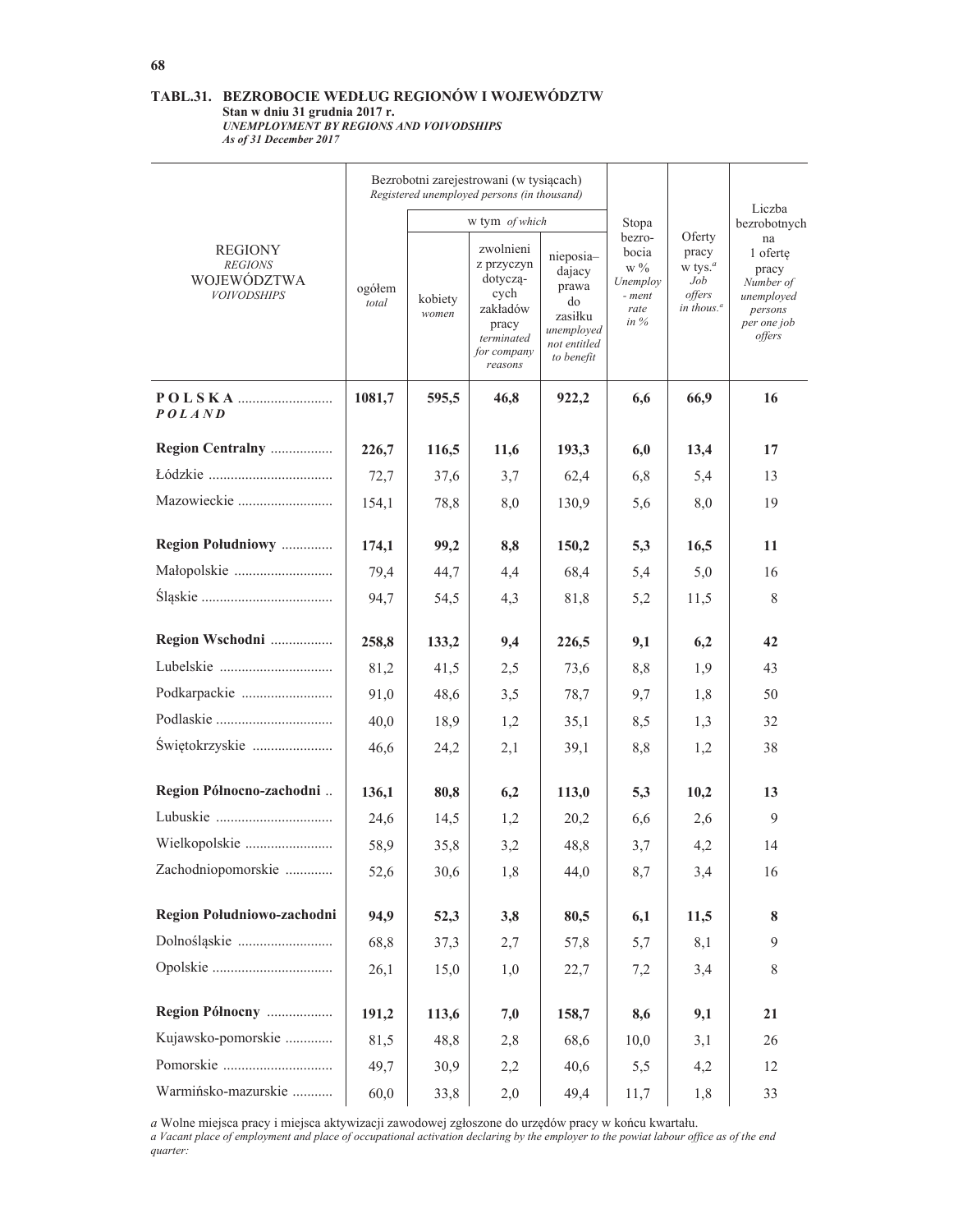### TABL.32. ZEZWOLENIA NA PRACĘ WYDANE CUDZOZIEMCOM WEDŁUG OBYWATELSTWA, WYBRANYCH GRUP PRACOWNICZYCH I OKRESU WAŻNOŚCI W 2017 R. WORK PERMITS GRANTED TO FOREIGNERS BY CITIZENSHIP, SELECTED OCCUPATIONAL **GROUPS, AND THE PERIOD OF VALIDITY IN 2017**

|                                           |                                                                                   |                                                                                                               |                                                                                                            |                                                                                                                                       |                                                                                         | z ogółem of total                                |                                                                |                                                       |                                     |
|-------------------------------------------|-----------------------------------------------------------------------------------|---------------------------------------------------------------------------------------------------------------|------------------------------------------------------------------------------------------------------------|---------------------------------------------------------------------------------------------------------------------------------------|-----------------------------------------------------------------------------------------|--------------------------------------------------|----------------------------------------------------------------|-------------------------------------------------------|-------------------------------------|
|                                           |                                                                                   |                                                                                                               |                                                                                                            | wg wybranych grup pracowniczych<br>by selected occupational groups                                                                    |                                                                                         |                                                  |                                                                | wg okresu ważności<br>by the period of validity       |                                     |
| <b>OBYWATELSTWO</b><br><b>CITIZENSHIP</b> | Ogółem<br>wydane<br>zezwolenia<br>na pracę<br>Total<br>granted<br>work<br>permits | technicy<br><i>i</i> inny<br>średni<br>personel<br>techni-<br>cians<br>and<br>associate<br>pro-<br>fessionals | robotni-<br>cy prze-<br>mysłowi<br><i>i</i> rzemie-<br>slnicy<br>craft and<br>related<br>trades<br>workers | opera-<br>torzy<br><i>i</i> monte-<br>rzy<br>maszyn<br>i urzą-<br>dzeń<br>plant and<br>machine<br>operators<br>and<br>assem-<br>blers | praco-<br>wnicy<br>przy<br>pracach<br>prostych<br>elemen-<br>tary<br>$occupa-$<br>tions | do <sub>3</sub><br>miesięcy<br>for $3$<br>months | od 3<br>miesięcy<br>do 1 roku<br>from 3<br>months to<br>1 year | od 1 roku<br>do 2 lat<br>from 1<br>year to<br>2 years | powyżej<br>2 lat<br>over<br>2 years |
| <b>TOTAL</b>                              | 235626                                                                            | 11267                                                                                                         | 72158                                                                                                      | 50737                                                                                                                                 | 66624                                                                                   | <b>1180</b>                                      | 131070                                                         | 40804                                                 | 62572                               |
| w tym: of which                           |                                                                                   |                                                                                                               |                                                                                                            |                                                                                                                                       |                                                                                         |                                                  |                                                                |                                                       |                                     |
|                                           | 181                                                                               | 26                                                                                                            | 46                                                                                                         | 14                                                                                                                                    | 32                                                                                      | 1                                                | 93                                                             | 26                                                    | 61                                  |
|                                           | 1336                                                                              | 175                                                                                                           | 384                                                                                                        | 66                                                                                                                                    | 282                                                                                     | 1                                                | 1112                                                           | 100                                                   | 123                                 |
|                                           | 2412                                                                              | 131                                                                                                           | 622                                                                                                        | 410                                                                                                                                   | 554                                                                                     | 24                                               | 1092                                                           | 473                                                   | 823                                 |
|                                           | 10518                                                                             | 243                                                                                                           | 2904                                                                                                       | 6084                                                                                                                                  | 685                                                                                     | 20                                               | 5482                                                           | 1234                                                  | 3782                                |
| Bośnia i Hercegowina                      | 166                                                                               | 12                                                                                                            | 111                                                                                                        | 30                                                                                                                                    | $\overline{2}$                                                                          | 25                                               | 114                                                            | 14                                                    | 13                                  |
|                                           | 354                                                                               | 51                                                                                                            | 10                                                                                                         | 1                                                                                                                                     | 1                                                                                       | 8                                                | 95                                                             | 67                                                    | 184                                 |
|                                           | 1179                                                                              | 242                                                                                                           | 20                                                                                                         | 21                                                                                                                                    | 6                                                                                       | 11                                               | 589                                                            | 129                                                   | 450                                 |
|                                           | 172                                                                               | 25                                                                                                            | 18                                                                                                         | 1                                                                                                                                     | 28                                                                                      | 1                                                | 96                                                             | 23                                                    | 52                                  |
|                                           | 733                                                                               | 32                                                                                                            | 70                                                                                                         | 223                                                                                                                                   | 327                                                                                     | 5                                                | 613                                                            | 20                                                    | 95                                  |
|                                           | 398                                                                               | 14                                                                                                            | 110                                                                                                        | 96                                                                                                                                    | 116                                                                                     | ÷                                                | 202                                                            | 109                                                   | 87                                  |
|                                           | 3938                                                                              | 283                                                                                                           | 575                                                                                                        | 359                                                                                                                                   | 683                                                                                     | 14                                               | 2345                                                           | 540                                                   | 1039                                |
|                                           | 148                                                                               | 86                                                                                                            | 11                                                                                                         | 4                                                                                                                                     | 7                                                                                       | 1                                                | 55                                                             | 40                                                    | 52                                  |
|                                           | 95                                                                                | 31                                                                                                            | 13                                                                                                         | 1                                                                                                                                     | $\mathfrak{2}$                                                                          |                                                  | 60                                                             | 4                                                     | 31                                  |
|                                           | 127                                                                               | 24                                                                                                            | 4                                                                                                          | 1                                                                                                                                     | 1                                                                                       | 3                                                | 76                                                             | 34                                                    | 14                                  |
|                                           | 182                                                                               | 29                                                                                                            | $\overline{2}$                                                                                             | 5                                                                                                                                     | 1                                                                                       | 1                                                | 80                                                             | 38                                                    | 63                                  |
|                                           | 115                                                                               | 43                                                                                                            | 10                                                                                                         | 1                                                                                                                                     |                                                                                         | 26                                               | 67                                                             | 6                                                     | 16                                  |
| Kazachstan                                | 321                                                                               | 18                                                                                                            | 45                                                                                                         | 54                                                                                                                                    | 99                                                                                      | 4                                                | 185                                                            | 52                                                    | 80                                  |
| Korea Południowa                          | 219                                                                               | 20                                                                                                            | 30                                                                                                         | 5                                                                                                                                     | 1                                                                                       | 3                                                | 90                                                             | 43                                                    | 83                                  |
| Korea Północna                            | 191                                                                               | 2                                                                                                             | 166                                                                                                        | 1                                                                                                                                     |                                                                                         | $\overline{\phantom{0}}$                         | 8                                                              | 9                                                     | 174                                 |
|                                           | 640                                                                               | 48                                                                                                            | 372                                                                                                        | 2                                                                                                                                     | 105                                                                                     | 1                                                | 458                                                            | 152                                                   | 29                                  |
|                                           | 103                                                                               | 21                                                                                                            | 6                                                                                                          |                                                                                                                                       | 5                                                                                       |                                                  | 44                                                             | 18                                                    | 41                                  |
| Mołdawia                                  | 3792                                                                              | 34                                                                                                            | 1324                                                                                                       | 1454                                                                                                                                  | 848                                                                                     | 6                                                | 1797                                                           | 606                                                   | 1383                                |
|                                           | 139                                                                               | $1\,1$                                                                                                        | 15                                                                                                         | 23                                                                                                                                    | $8\sqrt{1}$                                                                             |                                                  | 89                                                             | 30                                                    | $20\,$                              |
|                                           | 7075                                                                              | 51                                                                                                            | 1984                                                                                                       | 786                                                                                                                                   | 3209                                                                                    | 17                                               | 4637                                                           | 941                                                   | 1480                                |
|                                           | 427                                                                               | 70                                                                                                            | 86                                                                                                         | 17                                                                                                                                    | 47                                                                                      | 1                                                | 229                                                            | 72                                                    | 125                                 |
|                                           | 1433                                                                              | 131                                                                                                           | 187                                                                                                        | 265                                                                                                                                   | 156                                                                                     | 3                                                | 609                                                            | 252                                                   | 569                                 |
|                                           | 878                                                                               | 140                                                                                                           | 511                                                                                                        | 125                                                                                                                                   | 29                                                                                      | 28                                               | 564                                                            | 74                                                    | 212                                 |
| Stany Zjednoczone Ameryki                 | 405                                                                               | 94                                                                                                            | 2                                                                                                          | 1                                                                                                                                     | 2                                                                                       | 6                                                | 250                                                            | 51                                                    | 98                                  |
|                                           | 87                                                                                | 23                                                                                                            | 3                                                                                                          |                                                                                                                                       | 6                                                                                       |                                                  | 51                                                             | 9                                                     | 27                                  |
| Tadżykistan                               | 353                                                                               | 7                                                                                                             | 174                                                                                                        | 53                                                                                                                                    | 74                                                                                      |                                                  | 225                                                            | 41                                                    | 87                                  |
|                                           | 348                                                                               | 183                                                                                                           | 25                                                                                                         | 1                                                                                                                                     | $\overline{4}$                                                                          |                                                  | 180                                                            | 42                                                    | 126                                 |
|                                           | 71                                                                                | 12                                                                                                            |                                                                                                            |                                                                                                                                       | 3                                                                                       |                                                  | 20                                                             | 9                                                     | 42                                  |
|                                           | 1228                                                                              | 433                                                                                                           | 105                                                                                                        | 40                                                                                                                                    | 57                                                                                      | 6                                                | 736                                                            | 171                                                   | 315                                 |
|                                           | 192547                                                                            | 8263                                                                                                          | 61218                                                                                                      | 40294                                                                                                                                 | 58777                                                                                   | 891                                              | 107118                                                         | 34925                                                 | 49613                               |
|                                           | 1409                                                                              | 43                                                                                                            | 708                                                                                                        | 209                                                                                                                                   | 242                                                                                     | 9                                                | 748                                                            | 247                                                   | 405                                 |
|                                           | 658                                                                               | 54                                                                                                            | 167                                                                                                        | $\overline{\phantom{a}}$                                                                                                              | 28                                                                                      | 47                                               | 246                                                            | 68                                                    | 297                                 |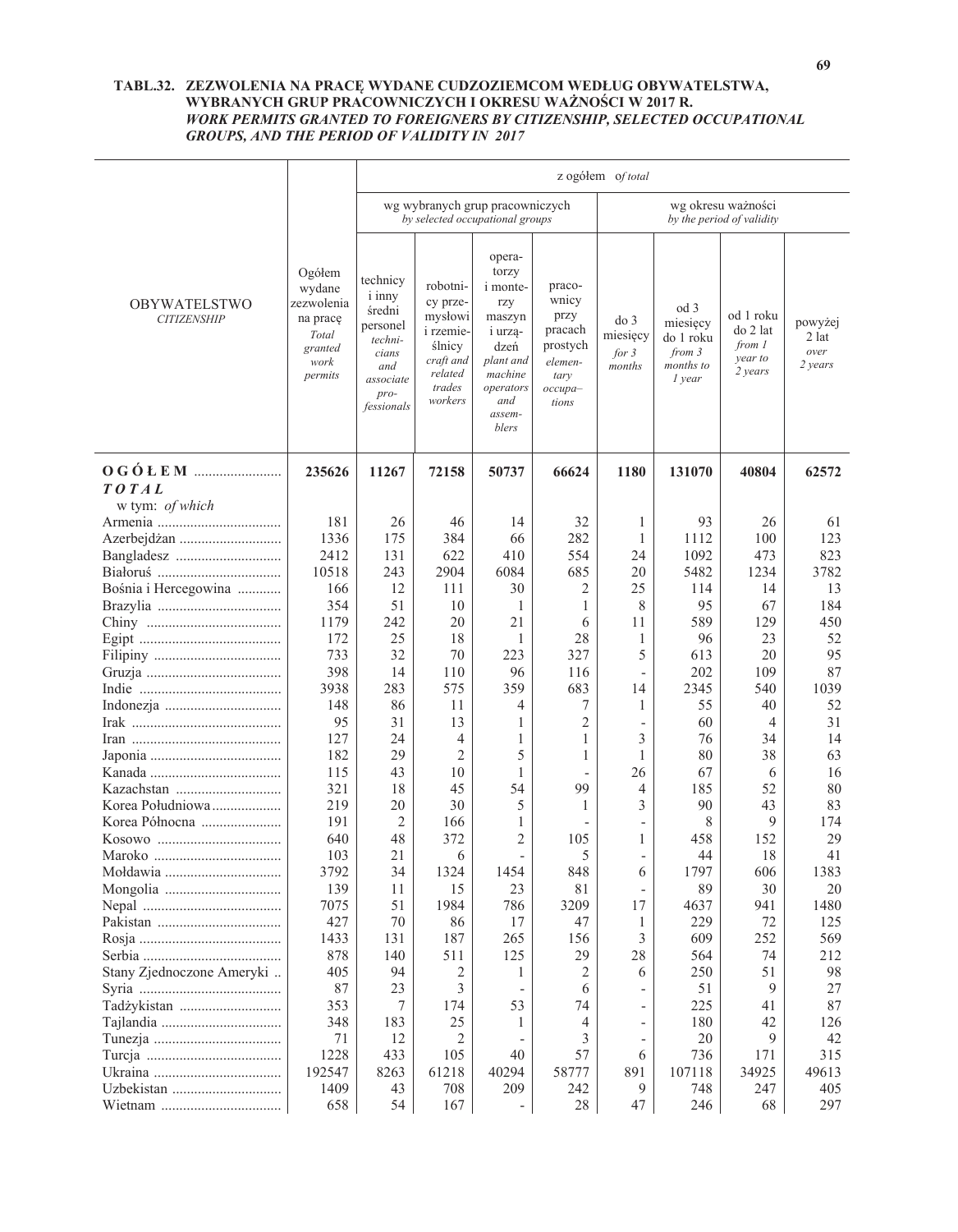### Wykres 1. Struktura pracujących według sektorów własności w niektórych sekcjach gospodarki narodowej w grudniu 2017 r.

*Chart 1. Structure of employed persons by ownerships sectors in some sections of national economy in December 2017*



Wykres 2. Odchylenia względne przeciętnych miesięcznych wynagrodzeń brutto od przeciętnego wynagrodzenia w gospodarce narodowej według sekcji w I–IV kwartale





Patrz – "Uwagi metodyczne" pkt. 14, str. 10. *See – "Methodological notes" item 14, page 14.*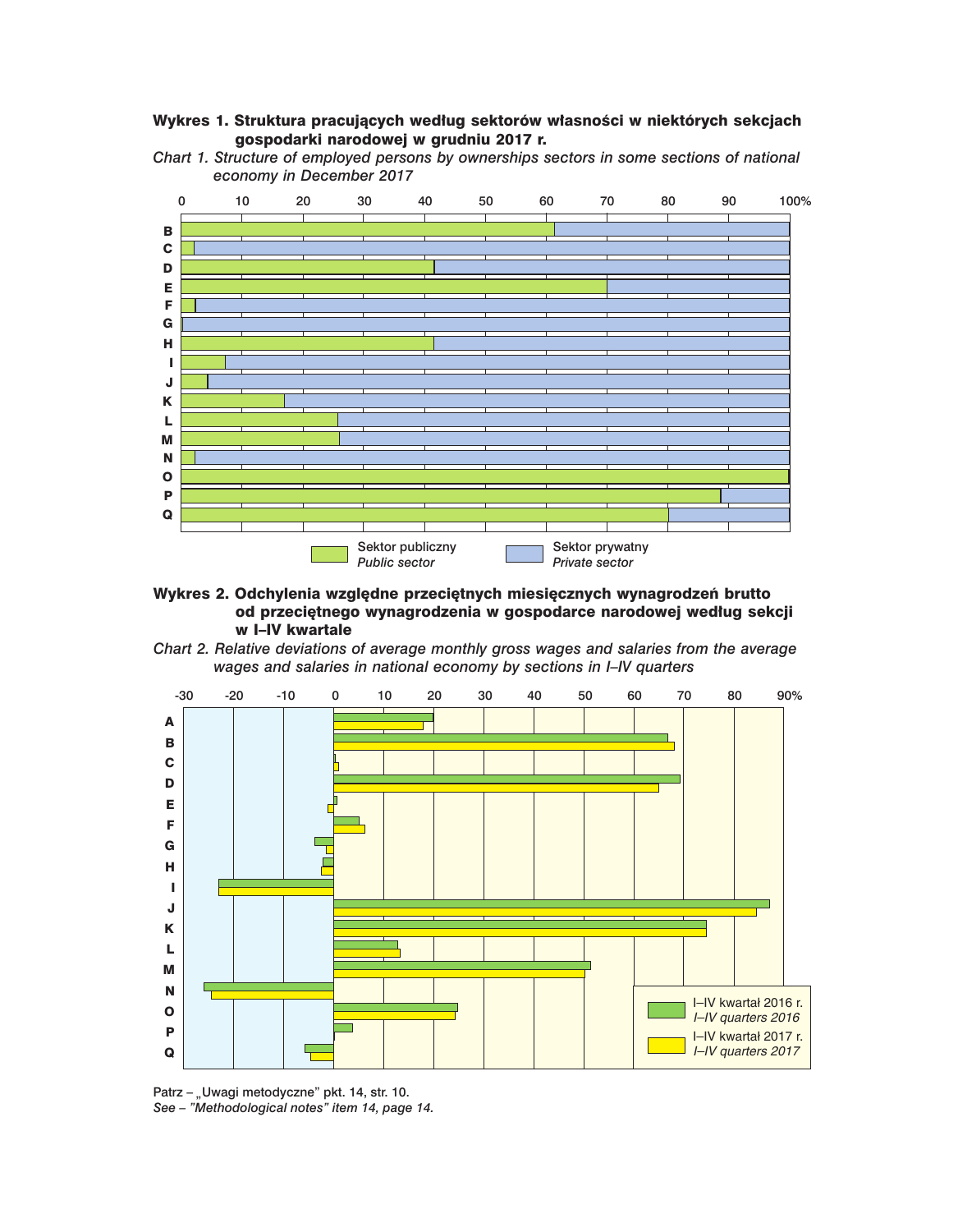## Wykres 3. Przeciętne miesięczne wynagrodzenia brutto w sektorze przedsiębiorstw i w sferze budżetowej





Wykres 4. Wskaźniki przeciętnych wynagrodzeń realnych brutto w sektorze przedsiębiorstw i w jednostkach sfery budżetowej



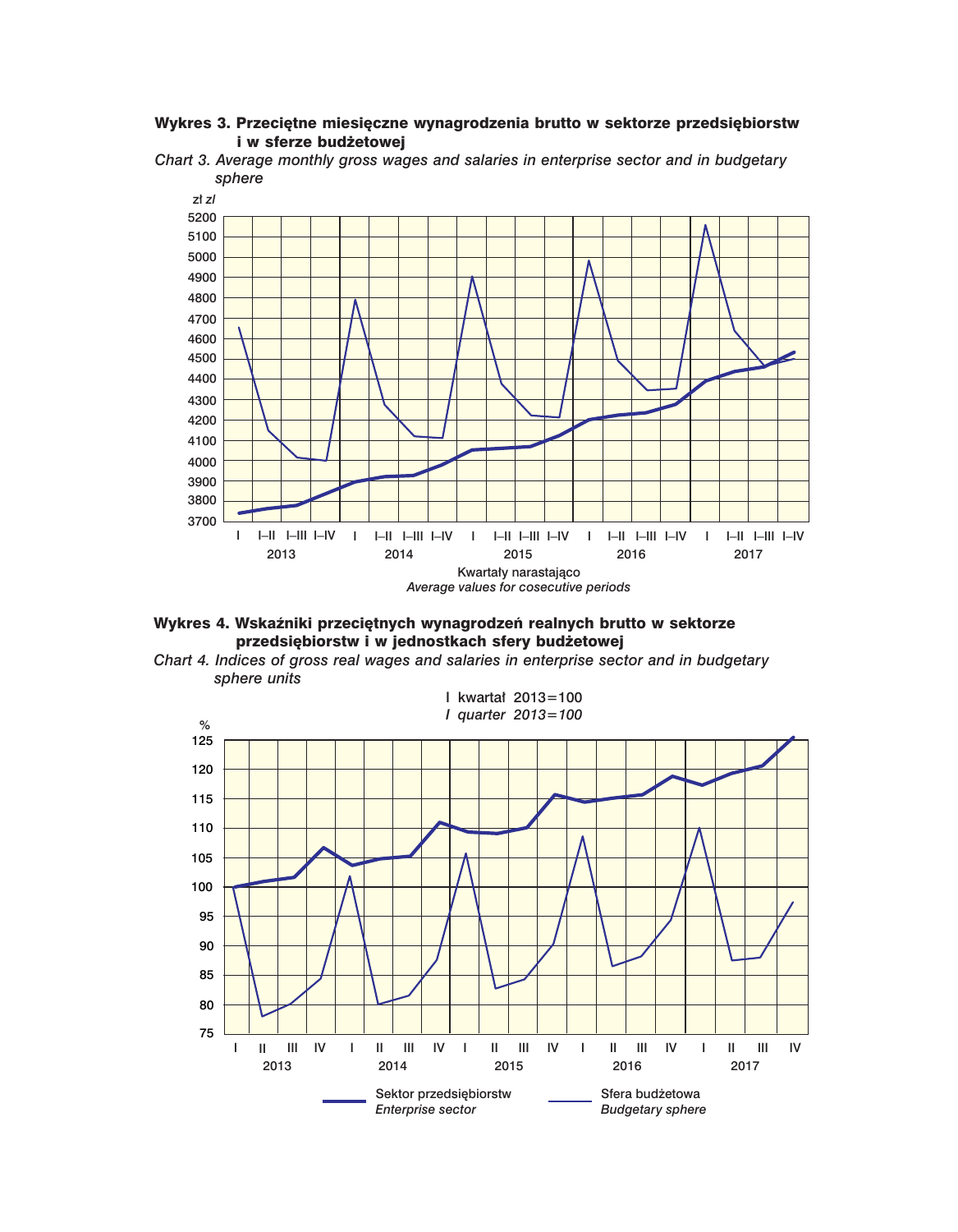## Wykres 5. Relacje przeciętnego miesięcznego wynagrodzenia brutto w sektorach własności do przeciętnego wynagrodzenia w gospodarce narodowej w I–IV kwartale







*Chart 6. Indices of average monthly gross wages and salaries in I–IV quarters of 2017*